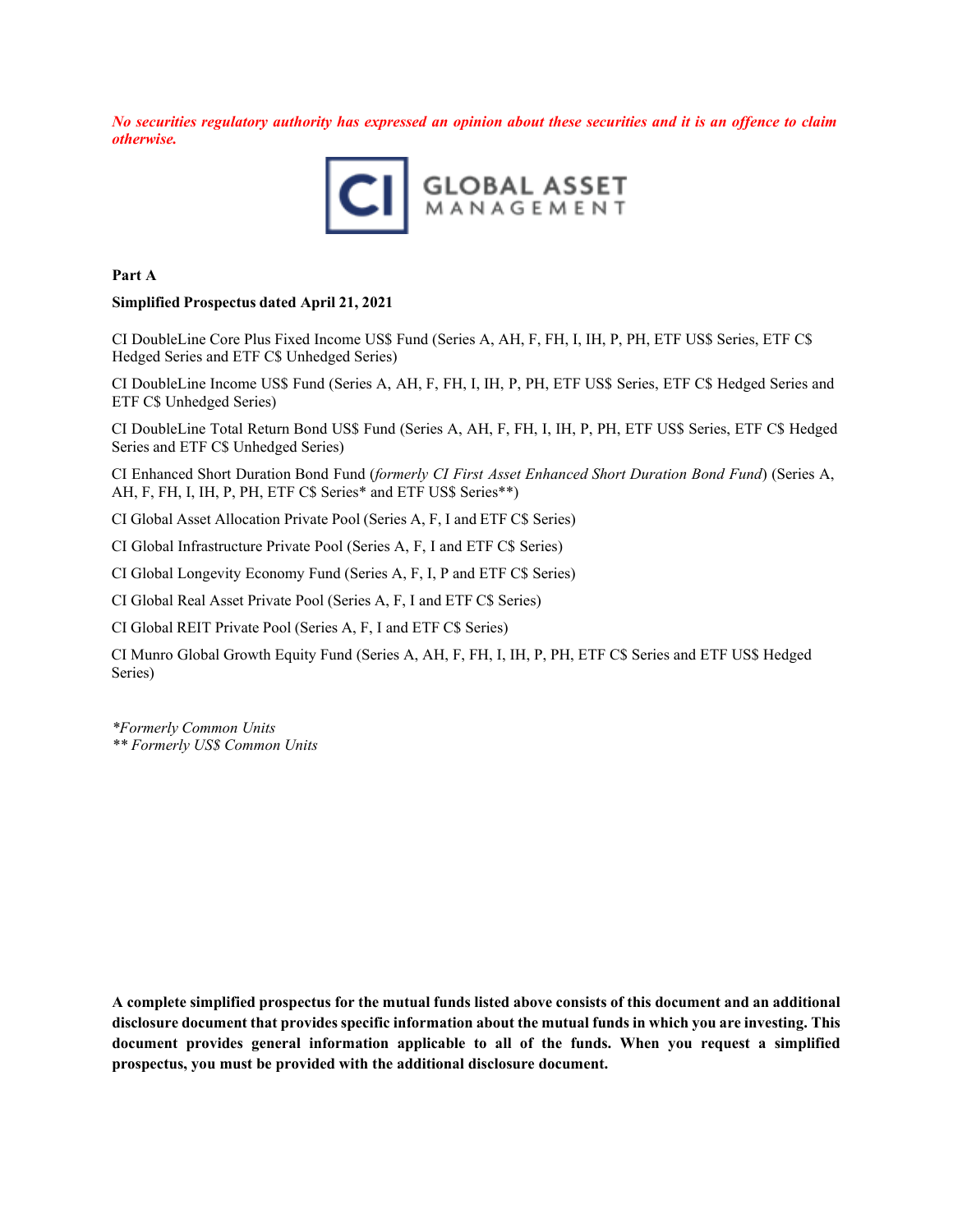## **TABLE OF CONTENTS**

## **PAGE**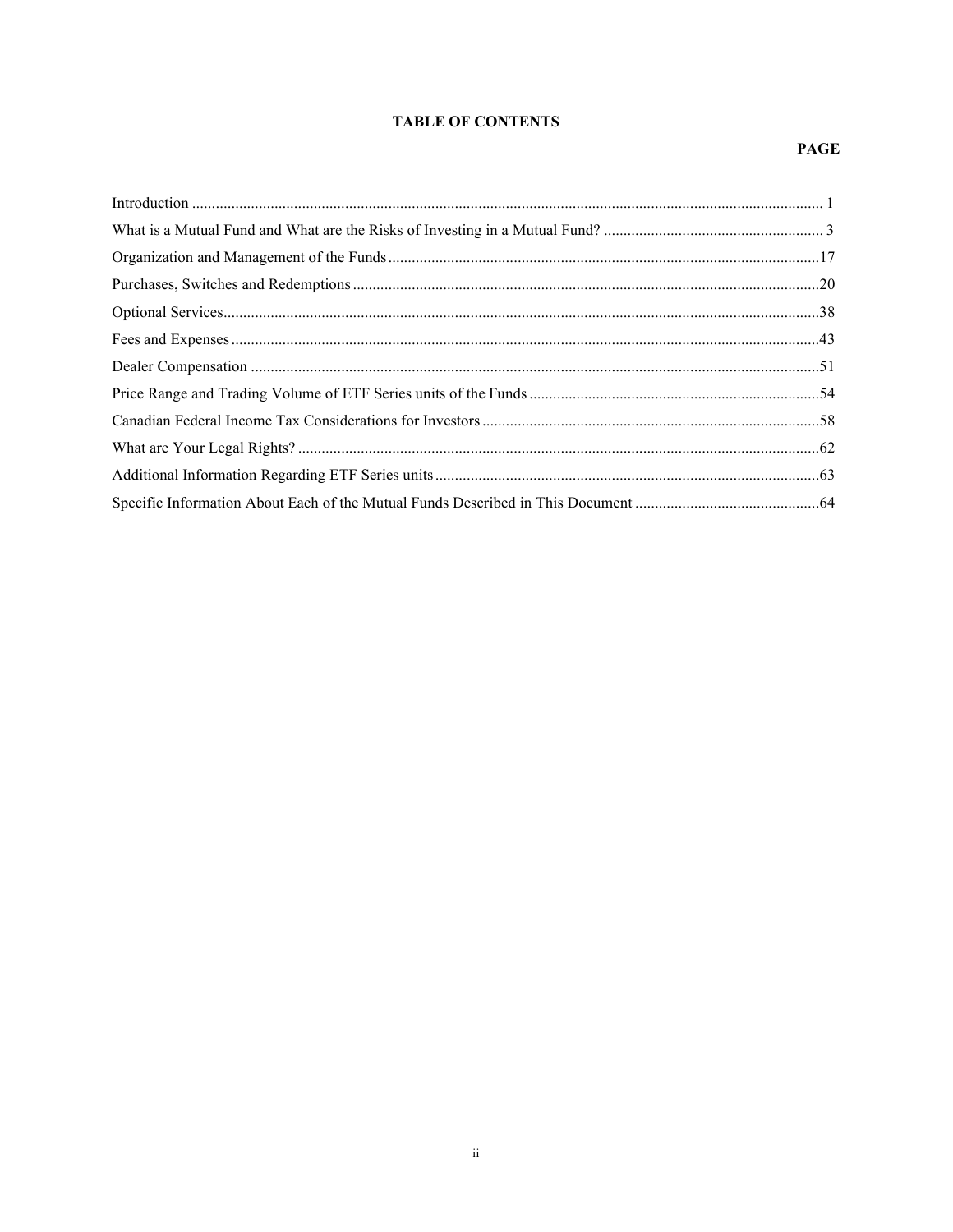## **Introduction**

<span id="page-2-0"></span>In this document, "*we*", "*CI*" and "*Manager*" refer to CI Investments Inc., the manager of the funds. A "*fund*" is a mutual fund described in this simplified prospectus. A "*representative*" is an individual working as a broker, financial planner or other person who is qualified to sell units of the funds described in this document. A "*dealer*" is the firm with which a representative works. "*ETF Series*" refers to one or all of ETF US\$ Series, ETF US\$ Hedged Series, ETF C\$ Series, ETF C\$ Unhedged Series and ETF C\$ Hedged Series of a fund. "*Mutual Fund Series*" refers to a series of a fund that is not an ETF Series. "*Hedged Series*" refers to any of Series AH, FH, IH, PH, ETF US\$ Hedged Series and ETF C\$ Hedged Series of a fund, as well as ETF US\$ Series of CI Enhanced Short Duration Bond Fund. "*CI DoubleLine Funds*" refer to any or all of CI DoubleLine Core Plus Fixed Income US\$ Fund, CI DoubleLine Income US\$ Fund and CI DoubleLine Total Return Bond US\$ Fund. Certain funds had previously issued Class A, F, I, Common Units and US\$ Common Units, which have now been renamed Series A, F, I, ETF C\$ Series and ETF US\$ Series, respectively.

This simplified prospectus contains selected important information to help you make an informed investment decision about the funds and to help you understand your rights as an investor.

This simplified prospectus contains information about the funds and the risks of investing in mutual funds generally.

The simplified prospectus of the funds is divided into two parts: Part A and Part B. Part A, which is this document, explains what mutual funds are, the different risks you could face when investing in mutual funds, and general information that applies to each of the funds, including certain Canadian federal income tax considerations for investors in a fund under the Income Tax Act (Canada) (the "*Income Tax Act*"). Part B, which is a separate document, contains specific information about each fund. When you request a simplified prospectus, you must be provided with both the Part A and Part B of the simplified prospectus.

Additional information about the funds is available in the following documents:

- the annual information form;
- the most recently-filed fund facts;
- the most recently-filed ETF facts for the ETF Series;
- the most recently-filed annual financial statements;
- any interim financial statements filed after those annual financial statements;
- the most recently-filed annual management report of fund performance; and
- any interim report of fund performance filed after that annual management report of fund performance.

These documents are incorporated by reference into this simplified prospectus, which means they legally form part of this simplified prospectus just as if they were printed as a part of this document. You can get a copy of these documents, at your request, and at no cost, by calling 1-800-792-9355, by e-mailing [service@ci.com,](mailto:service@ci.com) or by asking your representative. You will also find these documents on the Manager's website at [www.ci.com.](http://www.ci.com/)

These documents and other information about the funds are also available at [www.sedar.com.](http://www.sedar.com/)

#### **Additional Considerations**

No underwriter or ETF Dealer (as defined below) has been involved in the preparation of this simplified prospectus or has performed any review of the contents of this simplified prospectus. The Canadian securities regulators have provided each fund with a decision exempting it from the requirement to include a certificate of an underwriter in this simplified prospectus as it relates to the ETF Series. The applicable designated brokers and dealers are not underwriters of any fund in connection with the distribution of ETF Series units under this simplified prospectus. While each fund is a mutual fund under the securities legislation of certain provinces and territories of Canada, each fund has been granted exemptive relief from certain provisions of Canadian securities legislation applicable to conventional mutual funds.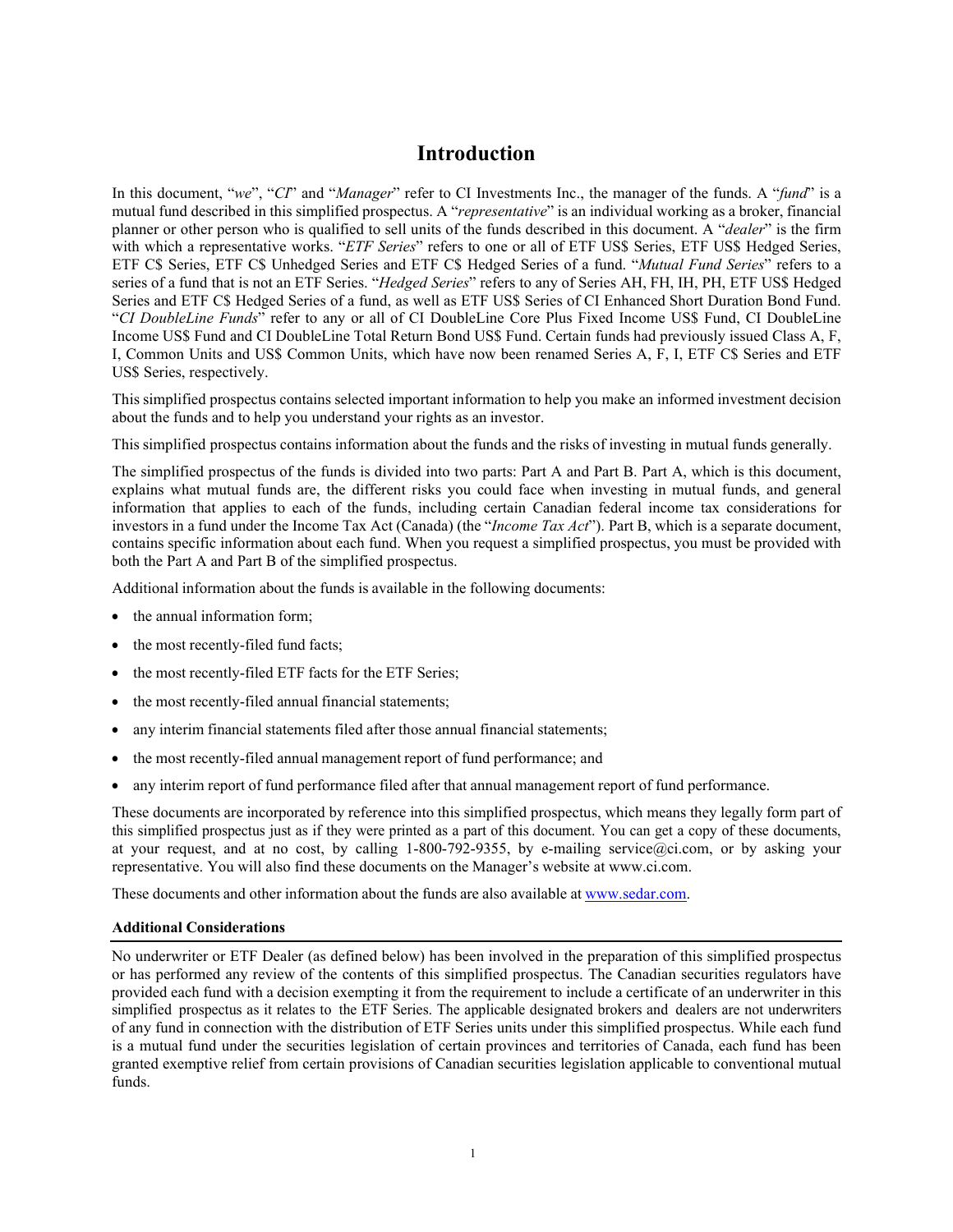Provided that a fund qualifies (or is deemed to qualify) as a "*mutual fund trust*" within the meaning of the Income Tax Act as amended from time to time, and the regulations thereunder, or the ETF Series units of a fund are listed on a "*designated stock exchange*" within the meaning of the Income Tax Act (which currently includes the TSX and NEO Exchange Inc.), such units of the fund, if issued on the date hereof, would on such date be qualified investments under the Income Tax Act for a trust governed by a registered retirement savings plan ("**RRSP**"), a registered retirement income fund ("**RRIF**"), a registered disability savings plan ("**RDSP**"), a deferred profit sharing plan ("**DPSP**"), a registered education savings plan ("**RESP**") or a tax-free savings account ("**TFSA**" and, collectively with an RRSP, RRIF, RDSP, DPSP and RESP, the "**Plans**").

For a discussion of the risks associated with an investment in the funds, see "*Types of risk*".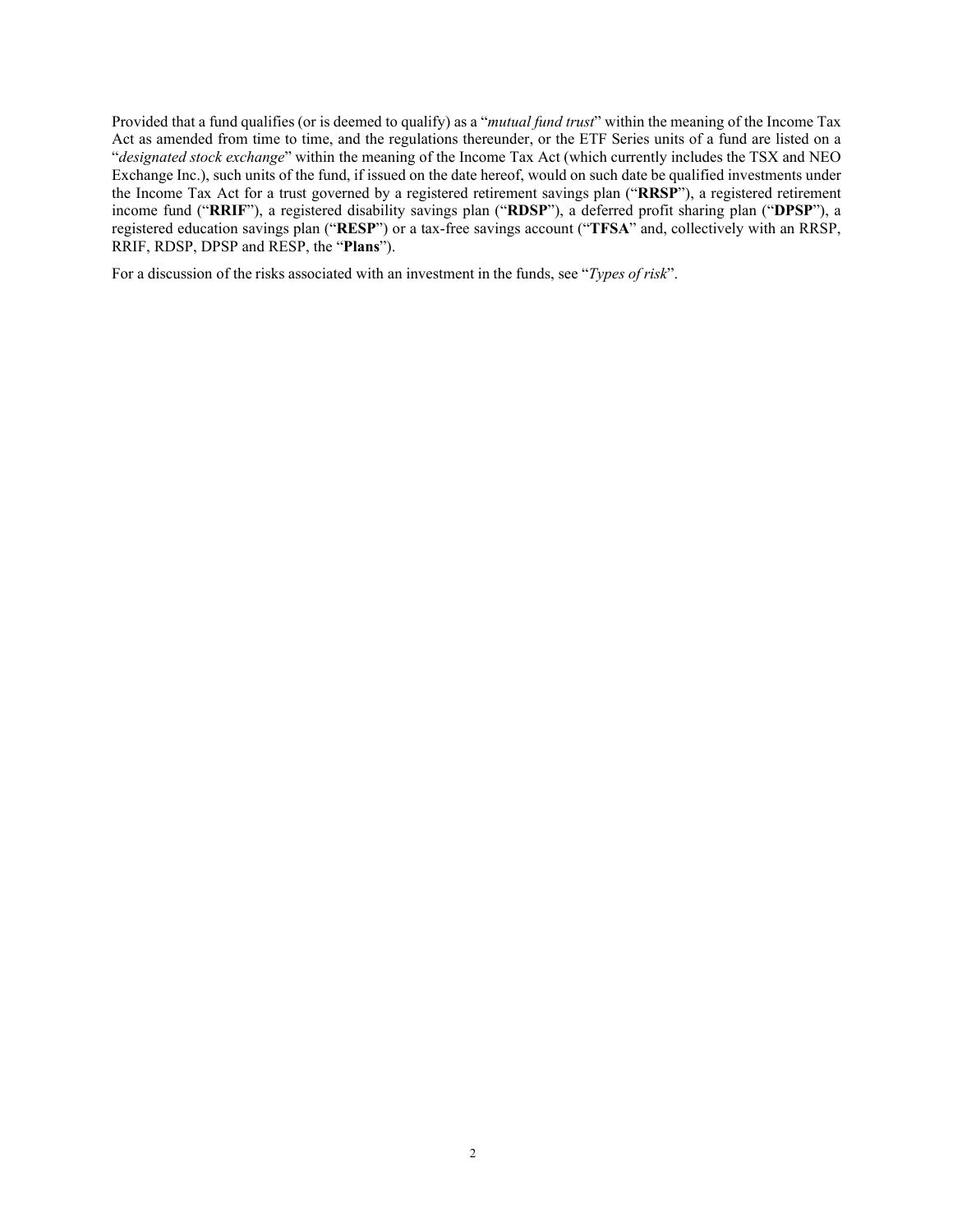# **What is a Mutual Fund and What are the Risks of Investing in a Mutual Fund?**

<span id="page-4-0"></span>Building an investment portfolio is one of the most important financial decisions you can make. Choosing the right investments can help you achieve your financial goals, such as preparing for retirement or saving for a child's education.

However, investing successfully can be difficult to do on your own. You need accurate and timely information along with the right experience to build and maintain a portfolio of individual investments.

Mutual funds can make it easier.

A mutual fund brings together many different investors with similar goals. Each investor puts money into the mutual fund. A professional portfolio adviser uses that cash to buy a variety of investments for the mutual fund, depending on the mutual fund's objectives.

When the investments make money, everyone who invests in the mutual fund benefits. If the value of the investments falls, everyone shares in the loss. The size of your share depends on how much you invested. The more you put in, the more securities of the mutual fund you own and the greater your portion of the gains or losses. Mutual fund investors also share the fund's expenses.

Most mutual funds invest in securities like stocks, bonds and money market instruments. The mutual fund may also invest in other mutual funds called "*underlying funds*", which may be managed by the Manager or its affiliates.

## **Advantages of mutual funds**

Investing in a mutual fund has several advantages over investing in individual stocks, bonds and money market instruments on your own:

- **Professional money management**. Professional portfolio advisers have the skills and the time to do research and make decisions about which investments to buy, hold or sell.
- **Diversification.** Investment values are always changing. Owning several investments can improve long-term results because the ones that increase in value can compensate for those that do not. Mutual funds typically hold 30 or more different investments.
- **Accessibility**. You can sell your investment back to the mutual fund at any time. This is called a "*redemption*", and in some cases may result in a redemption fee or a short-term trading fee. With many other investments, your money is locked in or you have to find a specific buyer before you can sell.
- **Record keeping and reporting**. Mutual fund companies use sophisticated record keeping systems and send you regular financial statements, tax slips and reports.

#### **Mutual funds are not guaranteed**

Each fund is established as an investment trust created through declarations of trust under the laws of Ontario, as supplemented, amended and/or restated from time to time (the "*Declaration of Trust*"). The year-end of each fund, except for CI Enhanced Short Duration Bond Fund, for financial reporting purposes is March 31. The year-end of CI Enhanced Short Duration Bond Fund for financial reporting purposes is December 31.

While mutual funds have many advantages, it is important to remember that an investment in a mutual fund is not guaranteed. Unlike bank accounts or guaranteed investment certificates, mutual fund investments are not covered by the Canada Deposit Insurance Corporation or any other government deposit insurer.

Under exceptional circumstances, a fund may suspend your right to sell your investment. See "*Purchases, Switches and Redemptions – Suspending your right to sell Mutual Fund Series units*" and "*Purchases, Switches and Redemptions - Exchange and Redemption of ETF Series units - Suspension of exchanges and redemptions of ETF Series units*" for details.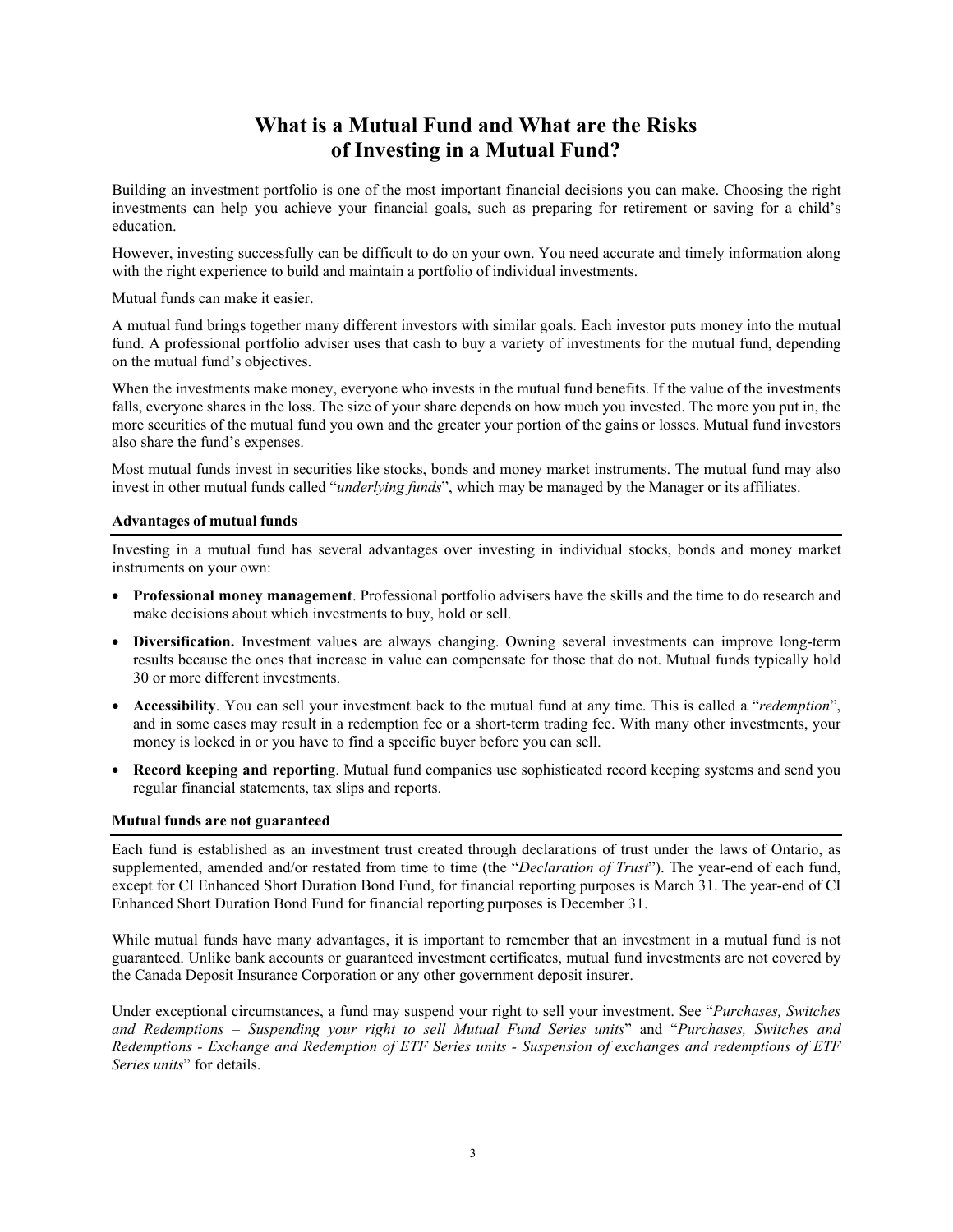## **What are ETF Series?**

ETF Series units are exchange-traded series of units offered by the funds. ETF Series units of the funds are issued and sold on a continuous basis. There is no maximum number of ETF Series units that may be issued. The ETF Series units are offered for sale at a price equal to the net asset value ("**NAV**") of the units determined at 4:00 p.m. (Toronto time) on the effective date of the subscription order.

Each fund issues ETF Series units directly to a Designated Broker and ETF Dealers. "*Designated Broker*" and "*ETF Dealer*" are each defined in the section entitled "*Organization and Management of the Funds - Relationship Between the Manager and the Designated Brokers and ETF Dealers with respect to the ETF Series of the Funds*".

The ETF Series units are listed on the Toronto Stock Exchange ("*TSX*") and investors are able to buy or sell such units on the TSX through registered brokers and dealers in the province or territory where the investor resides.

Investors may incur customary brokerage commissions in buying or selling ETF Series units. No fees are paid by investors to the Manager or the funds in connection with buying or selling of ETF Series units on the TSX.

#### **Risk and potential return**

As with most other investments, mutual funds come with a certain amount of risk. Mutual funds own different types of investments, depending on their investment objectives. The value of the investments in a mutual fund changes from day to day because of changes in interest rates, economic conditions and market or company news. As a result, the value of mutual fund securities will vary. When you sell your units of the fund, you could get less money than youput in.

The amount of risk depends on the kind of fund you buy. Money market funds generally have low risk. They hold relatively safe short-term investments such as government treasury bills and other high-quality money market instruments. Income funds, which typically invest in bonds, have a higher amount of risk because their prices can change when interest rates change. Equity funds generally have the highest risk because they invest mostly in stocks whose prices can rise and fall daily.

Before you invest in a mutual fund, you need to decide what level of risk you are comfortable with. The answer depends in part on the kind of returns you expect. Generally, higher risk investments have a higher potential for gains and losses, while lower risk investments have a lower potential for gains and losses.

Another important factor is time. Think about how soon you will need the money. If you are saving to buy a house in the near future, you will probably want a lower risk investment to reduce the chance of the fund value dropping just when you need the cash. If you are investing for retirement in 20 years, your investment horizon is much longer. You may be able to afford to put more emphasis on equity funds because there is more time for the equity funds to recover if prices should fall.

But potential return and your time horizon are not the only yardsticks for successful investing. Your choice of mutual fund also depends on how you feel about risk. An investor who checks fund prices every week and worries when investments temporarily lose value has low risk tolerance. If that describes you, you might be more comfortable with money market funds, bond funds, balanced funds and perhaps very conservative equity funds. An investor who is willing to take on more risk might prefer a higher proportion of equity funds or more aggressive mutual funds that specialize in one industry or country.

Below are some of the most common risks that affect value. To find out which of these specific risks apply to a fund you are considering, see the individual fund descriptions in Part B of the simplified prospectus.

## **Types of risk**

Each fund is subject to "*changes in legislation risk*", "*cyber security risk*", "*derivatives risk*", *"debt securities risk"* (except CI Munro Global Growth Equity Fund), "*exchange-traded fund (ETF) risk*", *"foreign investment risk"*, "*global financial developments risk*", "*large redemption risk*", "*liquidity risk*", "*market risk*", "*operational risk*", "*securities lending risk*", "*series risk*", "*short selling risk*", "*tax risk*", "*underlying fund risk*" and *"withholding tax risk"* (as described below).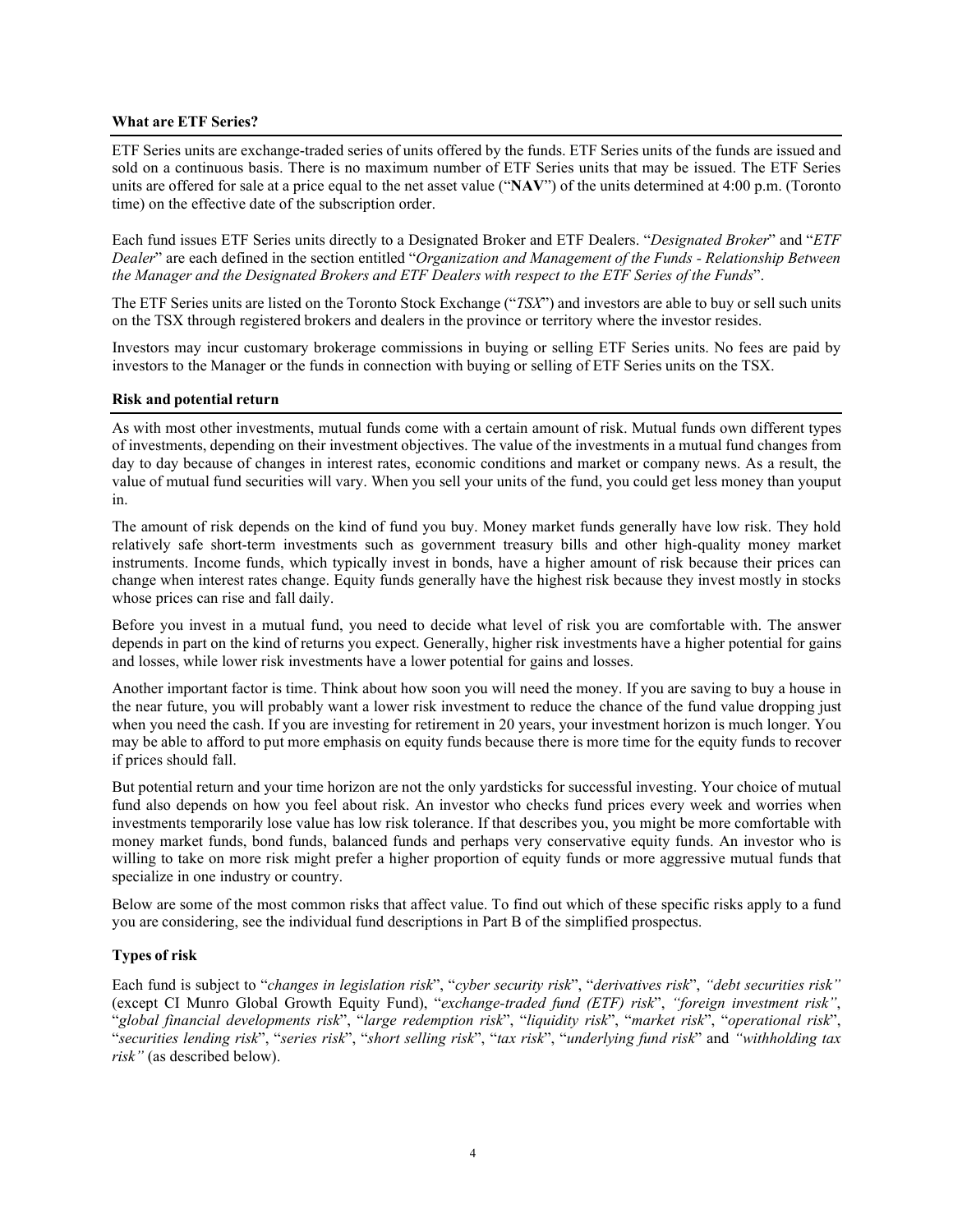Each ETF Series of a fund is subject to additional risks listed under the sub-heading "*ETF Series-specific risks*". Each Hedged Series of a fund is also subject to "*hedged series risk".*

The more-specific information in Part B of the simplified prospectus indicates which of the other investment risks listed below apply (or may apply) to each fund.

## *Capital depletion risk*

Some funds may make distributions comprised in whole or in part, of return of capital. A return of capital distribution is a return of a portion of an investor's original investment and may, over time, result in the return of the entire amount of the original investment to the investor. This distribution should not be confused with yield or income generated by a fund. Return of capital distributions that are not reinvested will reduce the net asset value of the fund, which could reduce the fund's ability to generate future income. You should not draw any conclusions about the fund's investment performance from the amount of this distribution. For more information on the tax implications of return of capital distributions, please refer to the section entitled "*Canadian Federal Income Tax Considerations for Investors – Distributions*".

#### *Changesin legislation risk*

There can be no assurance that tax, securities and other laws or the interpretation and application of such laws by courts or government authorities will not be changed in a manner which adversely affects a fund's unitholders.

## *Commodity risk*

Some funds may invest directly or indirectly in commodities, or gain exposure to commodities by investing in companies engaged in commodity-focused industries or by using exchange-traded funds. Commodity prices can fluctuate significantly in short time periods, which will have a direct or indirect impact on the value of a fund. Commodity prices can change as a result of a number of factors including supply and demand, government and regulatory matters, speculation, international monetary and political factors, central bank activity and changes in interest rates and currency values. Direct investments in bullion may generate higher transaction and custody costs.

#### *Concentration risk*

A fund may hold significant investments in a few issuers, rather than investing the fund's assets across a large number of issuers. In some cases, more than 10% of the net assets of the fund may be invested in securities of a single issuer due to appreciation in value of such investment and/or the liquidation or decline in value of other investments. The investment portfolio of such fund is less diversified. As a result, the fund may be more susceptible to any single economic, political or regulatory occurrence than a diversified fund investing in a broader range of issuers. Further, a decline in the market value of one of the fund's investment may affect the fund's value more than if the fund was a diversified fund.

#### *Credit risk*

When a company or government issues a fixed income security, it promises to pay interest and repay a specified amount on the maturity date. Credit risk is the risk that the company or government will not live up to that promise. Credit risk is lowest among issuers that have good credit ratings from recognized credit rating agencies. The riskiest fixed income securities are those with a low credit rating or no credit rating at all. These securities usually offer higher interest rates to compensate for the increased risk.

#### *Currency risk*

When a fund or its underlying fund buys an investment priced in a currency other than the fund's base currency ("*foreign currency*") and the exchange rate between the base currency of the fund and the foreign currency changes unfavourably, it could reduce the value of the mutual fund's investment. Of course, changes in the exchange rate can also increase the value of an investment. For example, if the U.S. dollar falls in value relative to the Canadian dollar, a U.S. dollar-denominated investment will be worth less for a fund based in Canadian dollars. On the other hand, if the U.S. dollar rises in value relative to the Canadian dollar, a U.S. dollar-denominated investment will be worth more for a fund based in Canadian dollars.

As a portion of a fund's portfolio may be invested in securities traded in currencies other than the base currency of a series of the fund, the net asset value of the series of the fund, when measured in the base currency, will, to the extent this has not been hedged against, be affected by changes in the value of the foreign currencies relative to the base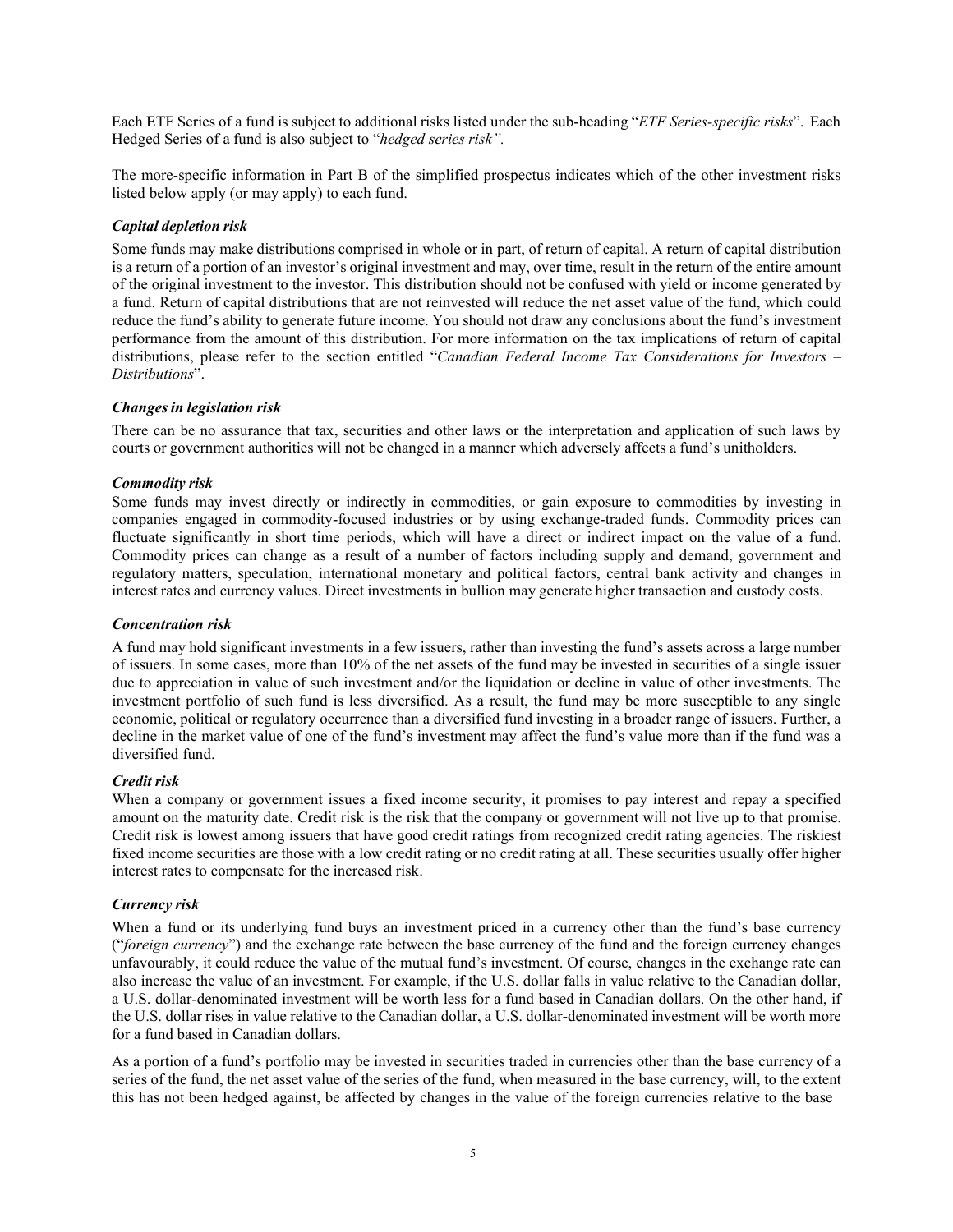currency. Further, a series of a fund may not be fully hedged or hedged at all. Accordingly, no assurance can be given that a fund's portfolio will not be adversely impacted by changes in foreign exchange rates or other factors.

## *Currency hedging risk*

The use of currency hedges by a fund involves special risks, including the possible default by the other party to the transaction, illiquidity and, to the extent the Manager and/or portfolio sub-advisers' assessment of certain market movements is incorrect, the risk that the use of hedges could result in losses greater than if the hedging had not been used. Hedging arrangements may have the effect of limiting or reducing the total returns to the fund or a series of the fund, if the Manager and/or portfolio sub-advisers' expectations concerning future events or market conditions prove to be incorrect. In addition, the costs associated with a hedging program may outweigh the benefits of the arrangements in such circumstances.

## *Cybersecurity risk*

With the increased use of technologies, such as the Internet, to conduct business, the funds are susceptible to operational, information security, and related risks through breaches in cyber security. In general, cyber incidents can result from deliberate attacks or unintentional events. Cyber-attacks include, but are not limited to, gaining unauthorized access to digital systems (e.g. through "*hacking*" or malicious software coding) for purposes of misappropriating assets or sensitive information, corrupting data, or causing operational disruption. Cyber-attacks may also be carried out in a manner that does not require gaining unauthorized access, such as causing denial-of- service attacks on websites (i.e. efforts to make network services unavailable to intended users). Cyber incidents affecting the funds, the Manager or the funds' service providers (including, but not limited to, the funds' custodian) have the ability to cause disruptions and impact each of their respective business operations, potentially resulting in financial losses, interference with the calculation of the net asset value ("*NAV*") of the funds or a series of a fund, impediments to trading the portfolio securities of the fund, the inability to process transactions in units of the funds, including purchases and redemptions of units of the funds, violations of applicable privacy and other laws, regulatory fines, penalties, reputational damage, reimbursement or other compensation costs, or additional compliance costs associated with the implementation of any corrective measures. Similar adverse consequences could result from cyberincidents affecting the issuers of securities in which the funds invest and counterparties with which the funds engage in transactions.

The Manager has established risk management systems designed to reduce the risks to the funds associated with cyber security. However, there is no guarantee that such efforts will succeed. Furthermore, the Manager and the funds cannot control the cyber security plans and systems of the funds' service providers, the issuers of securities in which the funds invest, the counterparties with which the funds engage in transactions, or any other third parties whose operations may affect the funds or their unitholders.

## *Debt securities risk*

The following risks are associated with investments in debt securities:

• *Credit risk*

When a company or government issues a fixed income security, it promises to pay interest and repay a specified amount on the maturity date. Credit risk is the risk that the company or government will not live up to that promise. Credit risk is lowest among issuers that have good credit ratings from recognized credit rating agencies. The riskiest fixed income securities are those with a low credit rating or no credit rating at all. These securities usually offer higher interest rates to compensate for the increased risk.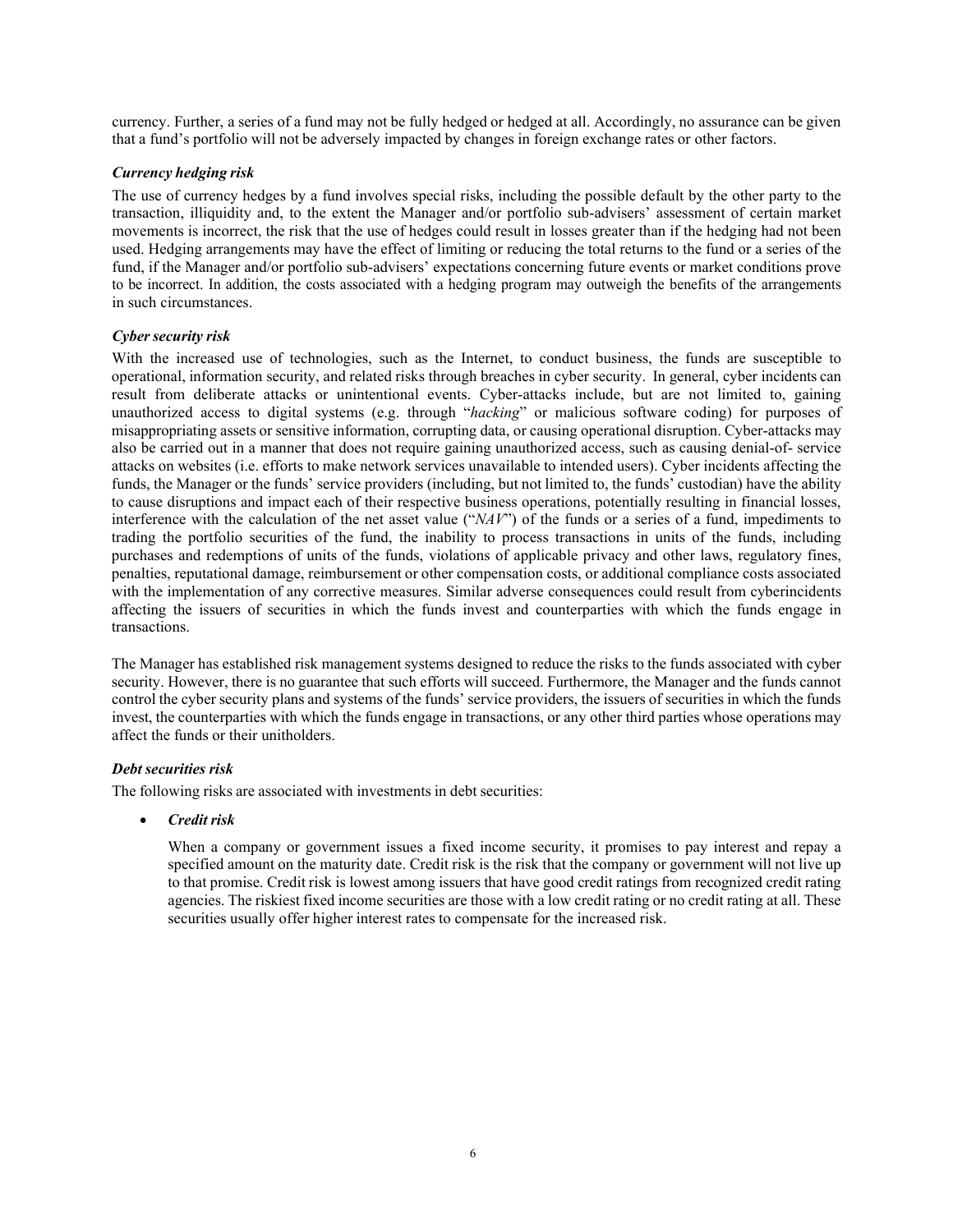#### • *Interest rate risk*

Funds that invest in fixed income securities such as bonds and money market instruments are sensitive to changes in interest rates. In general, when interest rates are rising, the value of these investments tends to fall. When rates are falling, fixed income securities tend to increase in value. Fixed income securities with longer terms to maturity are usually more sensitive to changes in interest rates.

## • *Extension risk*

If interest rates rise, repayments of principal on certain debt securities, including, but not limited to, floating rate loans and mortgage-related securities, may occur at a slower rate than expected and the expected maturity of those securities could lengthen as a result. Securities that are subject to extension risk generally have a greater potential for loss when prevailing interest rates rise, which could cause their values to fall sharply.

## *Prepayment risk*

If a fund invests in debt securities such as floating rate loans and mortgage-related securities, there is a risk that the issuer of a debt security may repay all or a portion of the principal prior to the security's maturity. In times of declining interest rates, there is a greater likelihood that the Fund's higher yielding securities will be pre-paid with the fund being unable to reinvest the proceeds in an investment with as great a yield. Prepayments can therefore result in lower yields to unitholders of the fund.

## *Defaulted securities risk*

There is uncertainty in the repayment of defaulted securities (e.g., a security on which a principal or interest payment is not made when due) and obligations of distressed issuers. Such investments entail high risk and have speculative characteristics.

## *Derivatives risk*

Mutual funds may use derivatives to protect against losses from changes in stock prices, exchange rates or market indices. This is called "*hedging*". Mutual funds may also use derivatives to make indirect investments. For more information about how the funds use derivatives, see *"What does the fund invest in?"* under *"Specific Information About Each of the Mutual Funds Described in This Document"*.

The use of derivatives comes with a number of risks:

- hedging with derivatives may not always work and it could restrict a mutual fund's ability to increase in value;
- there is no guarantee that a mutual fund will be able to obtain a derivative contract when it needs to, and this could prevent the mutual fund from making a profit or limiting a loss;
- a securities exchange could impose limits on trading of derivatives, making it difficult to complete a contract;
- the other party in the derivative contract might not be able to honour the terms of the contract;
- the price of a derivative might not reflect the true value of the underlying security or index;
- the price of a derivative based on a stock index could be distorted if some or all of the stocks that make up the index temporarily stop trading;
- derivatives traded on foreign markets may be harder to close than those traded in North American markets;
- gains or losses from derivatives contracts may result in fluctuations in a fund's taxable income. As a result, a fund that uses derivatives in a given taxation year may have larger or smaller distributions in that taxation year, an inability to make a regular distribution and/or distributions which include a return of capital;
- in some circumstances, investment dealers, futures brokers and counterparties may hold some or all of a mutual fund's assets on deposit as collateral in a derivative contract. This increases risk because another party is responsible for the safekeeping of the mutual fund's assets;
- the Income Tax Act, or its interpretation, may change in respect of the tax treatment of derivatives;
- amounts paid by a fund as premiums and cash or other assets held in margin accounts are not otherwise available to the fund for investment purposes and the fund will incur trading costs, including trading commissions and option premiums in connection with transactions in derivatives; and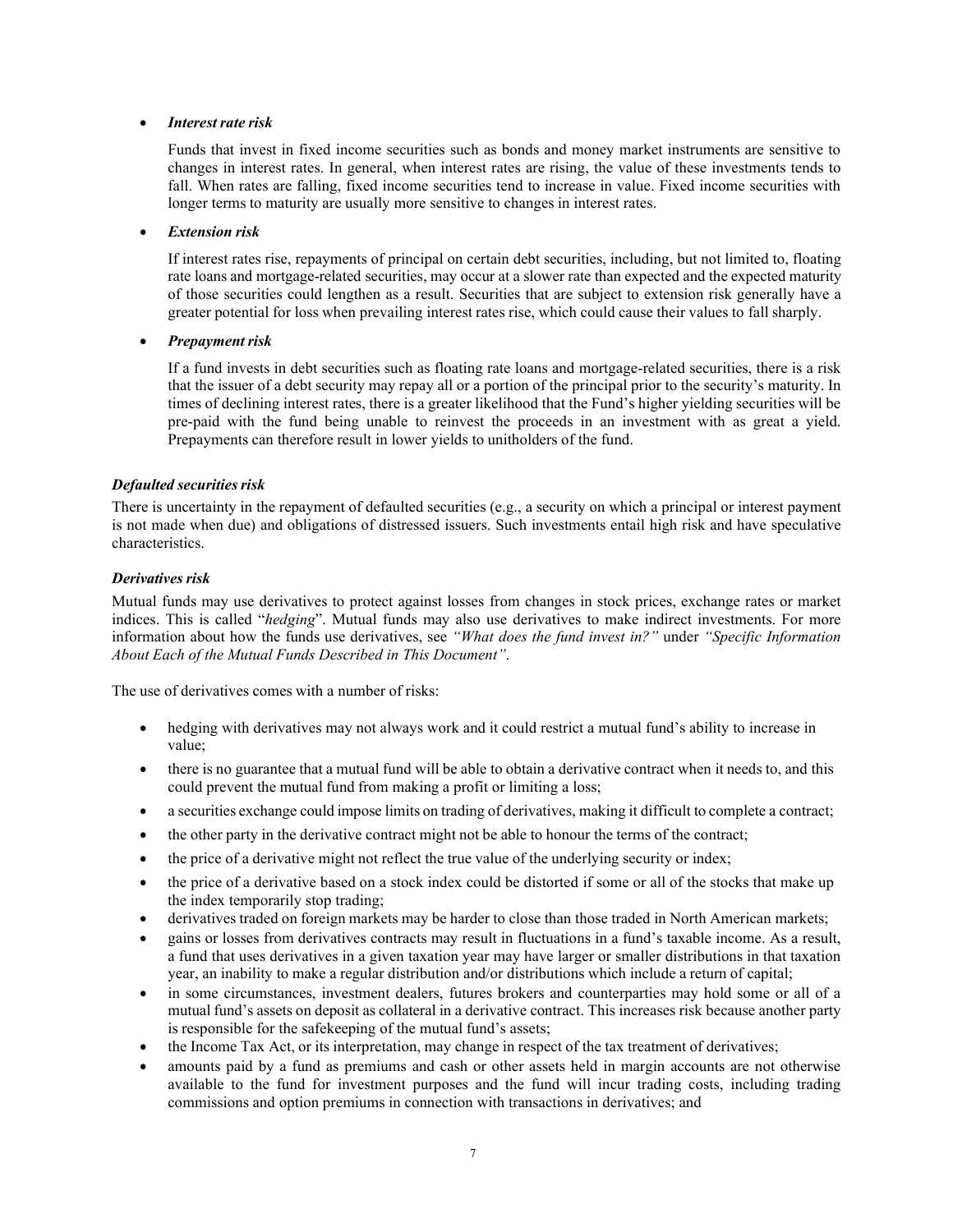• in the case of over-the-counter options and forward contracts, there is no guarantee that a market will exist for these investments when a fund wants to close out its position; in the case of exchange-traded options and futures contracts, there may be a risk of a lack of liquidity when a fund wants to close out its position.

In addition, futures markets are highly volatile and are influenced by numerous factors, such as changing supply and demand relationships, governmental programs and policies, national and international political and economic events, and changes in rates and prices. In addition, because of the low margin deposits required in futures trading, a high degree of leverage is typical of a futures trading account. As a result, a relatively small price movement in a futures contract may result in substantial losses to the trader. Futures trading may also be illiquid. Certain futures exchanges do not permit trading in particular contracts at prices that represent a fluctuation in price during a single day's trading beyond certain specified limits. If prices fluctuate during a single day's trading beyond those limits (which conditions have in the past sometimes lasted for several days in certain contracts), the trader could be prevented from promptly liquidating unfavourable positions and thus be subject to substantial losses.

## *Emerging market risk*

In emerging market countries, securities markets may be smaller than in more developed countries, making it more difficult to sell securities in order to take profits or avoid losses. The value of mutual funds that buy these investments may rise and fall substantially and fluctuate greatly from time to time.

## *Equity risk*

Equities such as common shares give you part ownership in a company. The value of an equity security changes with the fortunes of the company that issued it. General market conditions and the health of the economy as a whole can also affect equity prices. The price of equity securities of certain companies or companies within a particular industry may fluctuate differently than the value of the overall stock market because of changes in the outlook for those individual companies or the particular industry. Equity-related securities, which give you indirect exposure to the equities of a company, can also be affected by equity risk. Examples of equity-related securities are warrants and convertible securities.

## *Exchange-traded fund (ETF) risk*

A fund may invest in an underlying fund whose securities are listed for trading on an exchange (an "*exchange-traded fund*" or "*ETF*"). The investments of ETFs may include stocks, bonds, gold, silver, and other financial instruments. Some ETFs have a passive investment strategy and some ETFs have an active investment strategy. Some ETFs, known as index ETFs, have a passive investment strategy and attempt to replicate the performance of a widely quoted market index. While an investment in an ETF generally presents similar risks as an investment in an open-ended, activelymanaged mutual fund that has the same investment objectives and strategies, it also carries the following additional risks, which do not apply to an investment in an open-ended, actively-managed mutual fund:

- The performance of an index ETF may be different from the performance of the index, commodity or financial measure that the index ETF is seeking to track. There are several reasons that this might occur, including: transaction costs and other expenses borne by the ETF; the ETF's securities may trade at a premium or discount to their NAV; or the ETFs may employ complex strategies, such as leverage, making tracking with accuracy difficult.
- The ability of a fund to realize the full value of its investment in an underlying ETF will depend on the fund's ability to sell the ETF's securities on a securities market, and the fund may receive less than 100% of the ETF's then NAV per security upon redemption. There can be no assurance that an ETF's securities will trade at prices that reflect their NAV.
- There is no guarantee that any particular ETF will be available or will continue to be available at any time. An ETF may be newly-created or organized, with limited or no previous operating history, and an active trading market for an ETF's securities may fail to develop or fail to be maintained. In addition, there is no assurance that an ETF will continue to meet the listing requirements of the exchange on which its securities are listed for trading.
- Commissions may apply to the purchase or sale of an ETF's securities by a fund. Therefore, investments in an ETF's securities may produce a return that is different than the change in the NAV of such securities.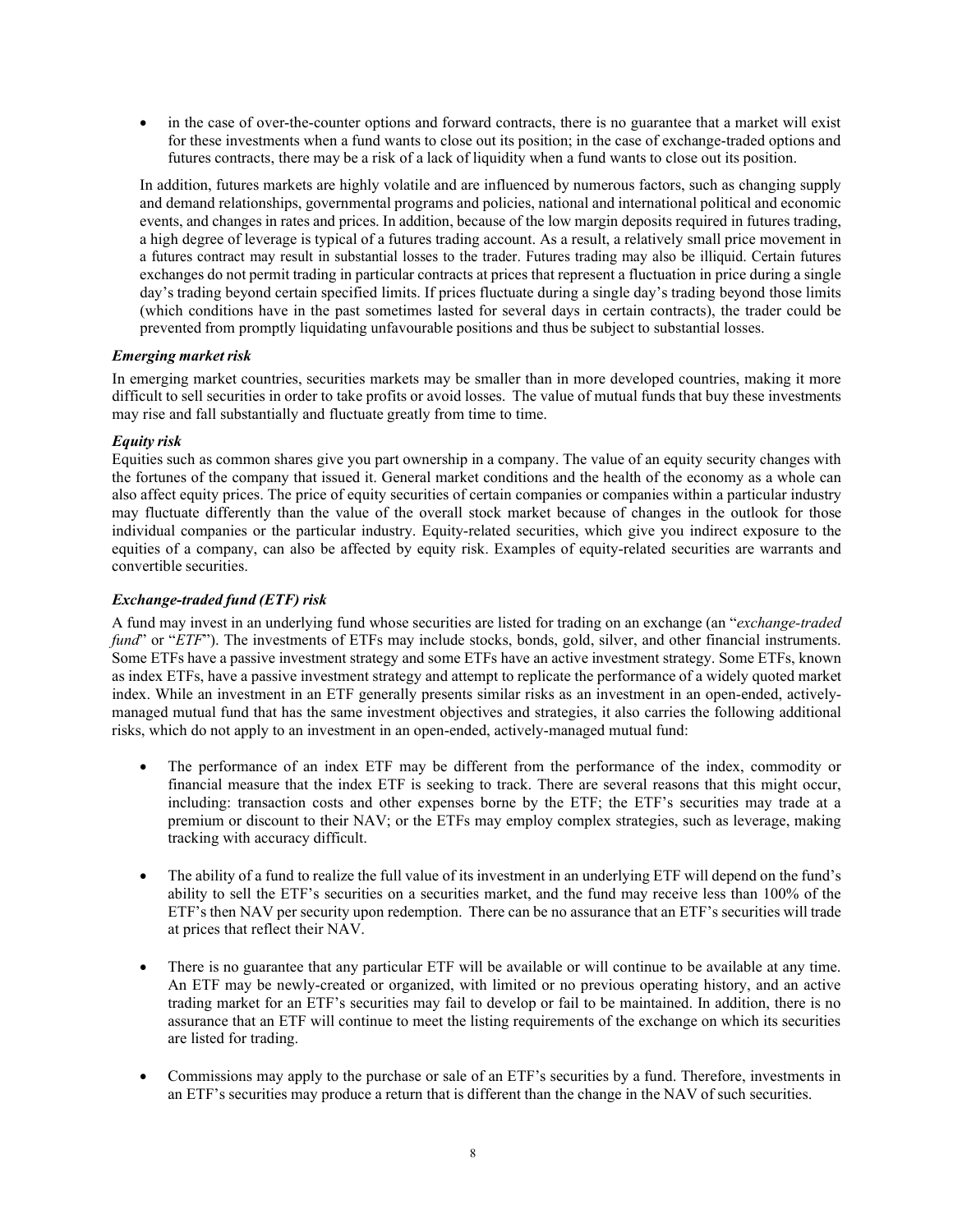## *Floating rate loan risk*

The following risks are associated with investments in floating rate loans:

#### • *Liquidity*

The liquidity of floating rate loans, including the volume and frequency of secondary market trading in such loans, varies significantly over time and among individual floating rate loans. Moreover, trading in floating rate loans may exhibit wide bid/ask spreads and extended trading periods. A loss can result if a floating rate loan cannot be sold at a time, or at the price, that the fund would prefer.

#### • *Insufficient collateral*

Floating rate loans are often secured by specific collateral of the borrower. The value of the collateral can decline, be insufficient to meet the obligations of the borrower or be difficult to liquidate. As a result, a floating rate loan may not be fully collateralized and can decline significantly in value. In the event of bankruptcy of a borrower, a fund could experience delays or limitation with respect to its ability to realize benefits of any collateral securing the loan.

#### • *Lower credit quality and ranking*

Floating rate loans typically are below investment-grade quality and have below investment-grade credit ratings, and are generally associated with assets having high risk and speculative characteristics. The credit ratings of loans may be lowered if the financial condition of the borrower changes. Credit ratings assigned by rating agencies are based on a number of factors and may not reflect the issuer's current financial condition or the volatility or liquidity of the loan. In addition, the value of lower rated loans can be more volatile due to increased sensitivity to adverse borrower, political, regulatory, market, or economic developments. An economic downturn generally leads to a higher non-payment rate, and a loan may lose significant value before default occurs.

Moreover, floating rate loans may be made on a subordinated and/or unsecured basis. Due to their lower standing in the borrower's capital structure, these loans can involve a higher degree of overall risk than senior loans of the same borrower.

#### *Foreign investmentrisk*

Investments in foreign companies are influenced by economic and market conditions in the countries where the companies operate. Equities and fixed income securities issued by foreign companies and governments are often considered riskier than Canadian and U.S. investments. One reason for this is that many countries have lower standards for accounting, auditing and reporting. Some countries are less politically stable than Canada and the U.S. and there is often less available information about individual investments. Volume and liquidity in some foreign stock and bond markets are less than in Canadian and the U.S. stock and bond markets and, at times, price volatility can be greater than in the Canadian and U.S. markets. In some countries, there is a risk of nationalization, expropriation or currency controls. It can be difficult to trade investments on foreign markets and the laws of some countries do not fully protect investor rights. These risks and others can contribute to larger and more frequent price changes among foreign investments. U.S. investments are not considered to have foreign investment risk.

#### *Foreign markets risk*

Participation in transactions by a fund may involve the execution and clearing of trades on or subject to the rules of a foreign market. None of the Canadian securities regulatory authorities or Canadian exchanges regulates activities of any foreign markets, including the execution, delivery and clearing of transactions, or has the power to compel enforcement of any rule of a foreign market or any applicable foreign law. Generally, any foreign transaction will be governed by applicable foreign laws. This is true even if the foreign market is formally linked to a Canadian market so that a position taken on a market may be liquidated by a transaction on another market. Moreover, such laws or regulations will vary depending on the foreign country in which the transaction occurs. For these reasons, entities such as the funds may not be afforded certain of the protective measures provided by Canadian legislation or Canadian exchanges. In particular, funds received from investors for transactions by a fund on foreign exchanges may not be provided the same protection as funds received in respect of transactions by a fund on Canadian exchanges.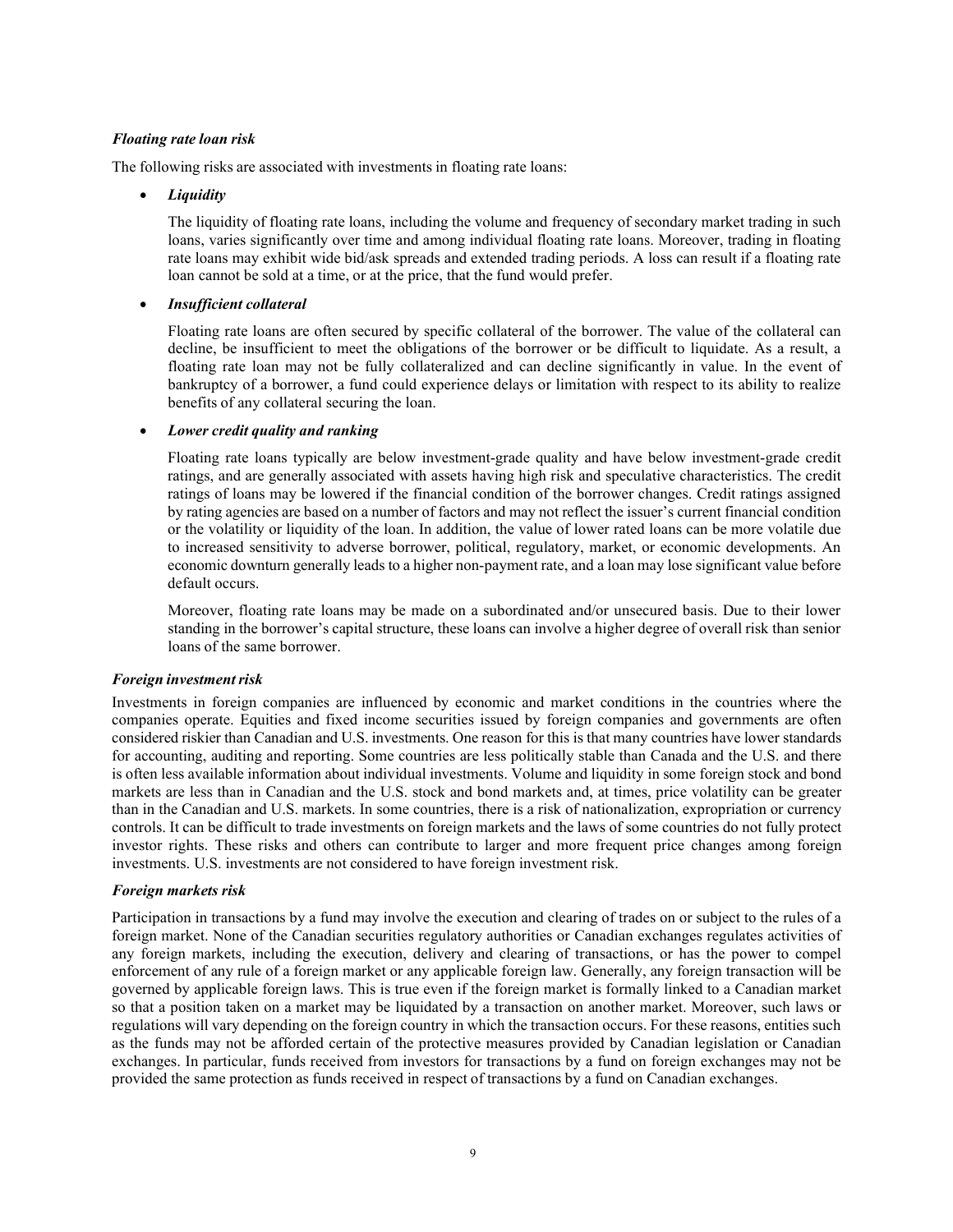#### *Global financial developments risk*

Significant events in foreign markets and economies can have material impacts on other markets worldwide, including Canada and the United States. Such events could, directly or indirectly, have a material effect on the prospects of a fund and the value of the securities in its portfolio. Global financial markets have experienced a sharp increase in volatility in the last several years. This has been, in part, the result of the revaluation of assets on the balance sheets of international financial institutions and related securities. This has contributed to a reduction in liquidity among financial institutions and has reduced the availability of credit to those institutions and to the issuers who borrow from them. While central banks as well as global governments are attempting to restore much needed liquidity to the global economies, no assurance can be given that the combined impact of the significant revaluations and constraints on the availability of credit will not continue to materially and adversely affect economies around the world. No assurance can be given that this stimulus will continue or that if it continues, it will be successful or, that these economies will not be adversely affected by the inflationary pressures resulting from such stimulus or central banks' efforts to slow inflation. Further, market concerns about the economies of certain European Union countries and their ability to continue to borrow may adversely impact global equity markets. Some of these economies have experienced significantly diminished growth and some are experiencing or have experienced a recession. These market conditions and further volatility or illiquidity in capital markets may also adversely affect the prospects of a fund and the value of a fund's portfolio. A substantial drop in the markets in which a fund invests could be expected to have a negative effect on the fund.

## *Hedged series risk*

Certain funds may offer one or more Hedged Series to hedge against currency fluctuations between the currency of the Hedged Series and the base currency of the fund (i.e. the Canadian-U.S. dollar exchange rate). Hedged Series are substantially hedged using derivative instruments such as forward foreign currency contracts. While it is not the fund's intention, over-hedged or under-hedged positions may arise due to factors outside the control of the fund. Hedged Series aim to provide investors with a return correlated to the base currency performance of the fund, but they do not offer the exact same return as their equivalent unhedged series of the same fund.

Hedging transactions will be clearly attributable to a specified Hedged Series and, therefore, currency exposures of different Hedged Series may not be combined or offset. Although a fund will maintain separate accounts or book entries with respect to each series of units, separate series of a fund are not separate legal entities and the liabilities between fund series will not be segregated. Accordingly, there is a risk that, under certain circumstances, currency hedging transactions in relation to one Hedged Series could result in liabilities which might affect the net asset value of the other series of the same fund.

## *High yield risk*

Certain funds may invest in high yield securities and other unrated securities of similar credit quality as a part of their investment strategies. Funds that invest in securities of this type may be subject to greater levels of credit and liquidity risk than other mutual funds that do not make such investments. These types of securities can be considered speculative with respect to an issuer's continuing ability to make principal and interest payments. An economic downturn or period of rising interest rates could adversely affect the market for these securities and reduce a fund's ability to sell them. If the issuer of a security isin default with respect to interest or principal payments, a fund may lose its entire investment.

#### *Inflation-indexed bond risk*

Inflation-indexed bond risk is the risk that such bonds will change in value in respect to actual or anticipated changes in inflation rates in a manner unanticipated by a fund's portfolio management team or investors generally.

#### *Interest rate risk*

Mutual funds that invest in fixed income securities such as bonds and money market instruments are sensitive to changes in interest rates. In general, when interest rates are rising, the value of these investments tends to fall. When rates are falling, fixed income securitiestend to increase in value. Fixed income securities with longer terms to maturity are usually more sensitive to changes in interest rates.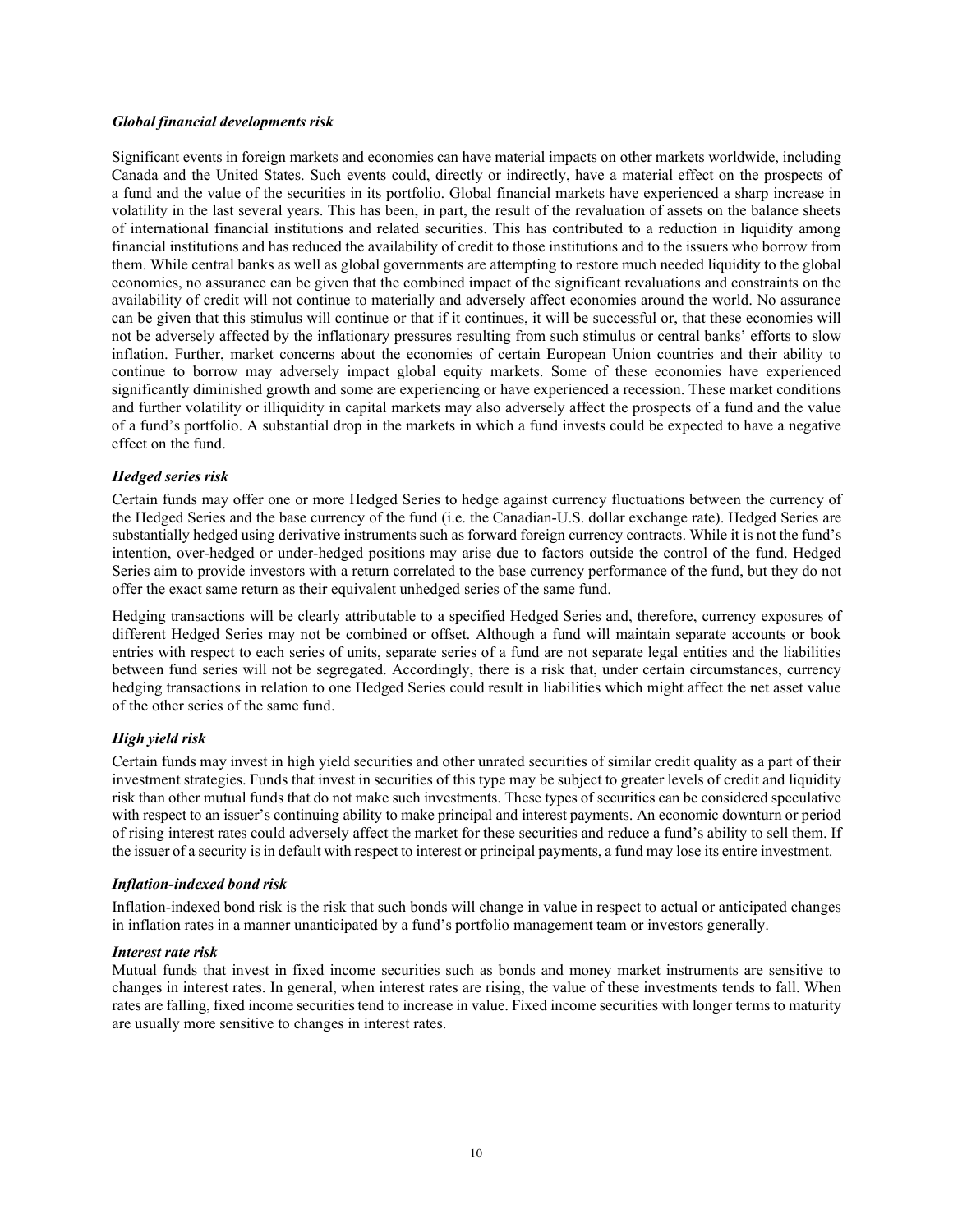#### *Investment trust risk*

Some funds invest in real estate, royalty, income and other investment trusts which are investment vehicles in the form of trusts rather than corporations. To the extent that claims, whether in contract, in tort or as a result of tax or statutory liability, against an investment trust are not satisfied by the trust, investors in the investment trust, including mutual funds, could be held liable for such obligations. Investment trusts generally seek to make this risk remote in the case of contract by including provisions in their agreements that the obligations of the investment trust will not be binding on investors personally. However, investment trusts could still have exposure to damage claims such as personal injury and environmental claims. Certain jurisdictions have enacted legislation to protect investors in investment trusts from the possibility of such liability.

## *Large redemption risk*

A fund may have particular investors who own a large proportion of its NAV of the fund. For example, other institutions such as banks and insurance companies or other mutual fund companies may purchase units of a fund for their own mutual funds, segregated funds, structured notes or discretionary managed accounts. Retail investors may also own a significant amount of a fund.

Large redemptions may result in (a) large sales of portfolio securities, impacting market value; (b) increased transaction costs (e.g., commission); and/or (c) capital gains being realized, which may increase taxable distributions to investors. If this should occur, the returns of investors (including other mutual funds that invest in a fund) may also be adversely affected.

## *Liquidity risk*

Liquidity is a measure of how easy it is to convert an investment into cash. An investment may be less liquid if it is not widely traded or if there are restrictions on the exchange where the trading takes place. Investments with low liquidity can have dramatic changes in value.

## *Loan risk*

Loan risk may arise in any of the following situations:

- if a fund holds a loan through another financial intermediary, or relies on a financial intermediary to administer the loan, its receipt of principal and interest on the loan may be subject to the credit risk of that financial intermediary;
- any collateral securing a loan may be insufficient or unavailable to a fund, because, for example, the value of the collateral securing a loan can decline, be insufficient to meet the obligations of the borrower, or be difficult to liquidate, and the fund's rights to collateral may be limited by bankruptcy or insolvency laws;
- investments in highly leveraged loans or loans of stressed, distressed, or defaulted issuers may be subject to significant credit and liquidity risk;
- a bankruptcy or other court proceeding could delay or limit the ability of a fund to collect the principal and interest payments on that borrower's loans or adversely affect the fund's rights in collateral relating to a loan;
- there may be limited public information available regarding the loan and the relevant borrower(s);
- the use of a particular interest rate benchmark, such as the London Interbank Offered Rate ("*LIBOR*"), may limit a fund's ability to achieve a net return to unitholders that consistently approximates the average published prime rates of U.S. or Canadian banks;
- the prices of certain floating rate loans that include a feature that prevents their interest rates from adjusting if market interest rates are below a specified minimum level may appreciate less than other instruments in response to changesin interest rates should interest rates rise but remain below the applicable minimum level;
- if a borrower fails to comply with various restrictive covenants that may be found in loan agreements, the borrower may default in payment of the loan;
- if a fund invests in loans that contain fewer or less restrictive constraints on the borrower than certain other types of loans ("covenant-lite" loans), it may have fewer rights against the borrowers of such loans, including fewer protections against the possibility of default and fewer remedies in the event of default;
- transactions in loans may settle on a delayed basis, and a fund may not receive the proceeds from the sale of a loan for a substantial period of time after the sale, which may result in sale proceeds related to the sale of loans not being available to make additional investments or to meet the fund's redemption obligations until potentially a substantial period after the sale of the loans; and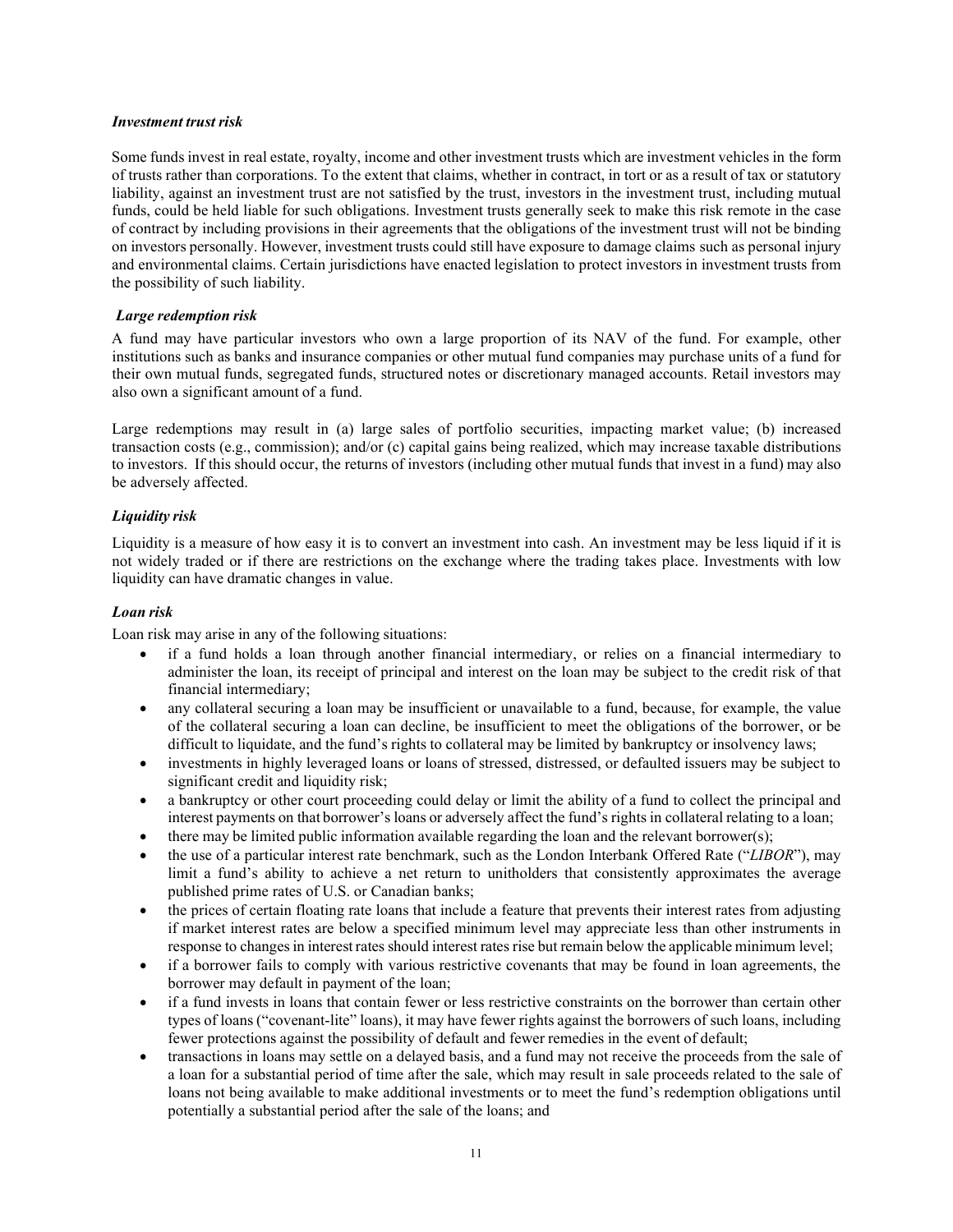• loans may be difficult to value and may be illiquid, which may adversely affect an investment in a fund.

## *Market risk*

Market risk is the risk that a mutual fund's investments (whether they are equity or debt securities) will go down in value, including the possibility that such investments will go down sharply or unpredictably. Such decline may be based on company-specific developments, industry-specific developments and/or market trends. Several factors can influence market trends, such as general economic conditions, changes in interest rates, political changes, global pandemics and catastrophic events. All funds and all investments are subject to market risk.

## *Mortgage-related and other asset-backed securitiesinvestment risk*

Mortgage-related securities include mortgage pass-through securities, collateralized mortgage obligations ("*CMOs*"), commercial mortgage-backed securities, mortgage dollar rolls, CMO residuals, stripped mortgage-backed securities ("*SMBSs*") and other securities that directly or indirectly represent a participation in, or are secured by and payable from, mortgage loans on real property. Collateralized debt obligations include collateralized bond obligations ("*CBOs*"), collateralized loan obligations ("*CLOs*") and other similarly structured securities. CBOs and CLOs are types of asset-backed securities. A CBO is a trust which is backed by a diversified pool of high risk, below investment grade fixed income securities. A CLO is a trust typically collateralized by a pool of loans, which may include, among others, domestic and foreign senior secured loans, senior unsecured loans, and subordinate corporate loans, including loans that may be rated below investment grade or equivalent unrated loans.

Mortgage-related and other asset-backed securities often involve risks that are different from or more acute than risks associated with other types of debt instruments. Generally, rising interest rates tend to extend the duration of fixed rate mortgage-related securities, making them more sensitive to changes in interest rates. As a result, in a period of rising interest rates, if a fund holds mortgage-related securities, it may exhibit additional volatility. This is known as extension risk. In addition, adjustable and fixed-rate mortgage-related securities are subject to prepayment risk. When interest rates decline, borrowers may pay off their mortgages sooner than expected. This can reduce the returns of a fund because the Fund may have to reinvest that money at the lower prevailing interest rates. A fund's investments in other asset-backed securities are subject to risks similar to those associated with mortgage-related securities, as well as additional risks associated with the nature of the assets and the servicing of those assets. See "*Debt securities risk*".

The value of some mortgage- or asset-backed securities may be particularly sensitive to changes in prevailing interest rates. Early repayment of principal on some mortgage-related securities may expose a fund to a lower rate of return upon reinvestment of principal. When interest rates rise, the value of a mortgage-related security generally will decline; however, when interest rates are declining, the value of mortgage-related securities with prepayment featuresmay not increase as much as other fixed income securities. The rate of prepayments on underlying mortgages will affect the price and volatility of a mortgage-related security, and may shorten or extend the effective maturity of the security beyond what was anticipated at the time of purchase. If unanticipated rates of prepayment on underlying mortgages increase the effective maturity of a mortgage-related security, the volatility of the security can be expected to increase. The value of these securities may fluctuate in response to the market's perception of the creditworthinessof the issuers, the underlying borrowers or in the assets backing the securities. Additionally, although mortgages andmortgagerelated securities are generally supported by some form of government or private guarantee and/orinsurance, there is no assurance that private guarantors or insurers will meet their obligations.

One type of SMBS has one class receiving all of the interest from the mortgage assets (the interest-only, or "*IO*" class), while the other class will receive all of the principal (the principal-only, or "*PO*" class). The yield to maturity on an IO class is extremely sensitive to the rate of principal payments (including prepayments) on the underlying mortgage assets, and a rapid rate of principal payments may have a material adverse effect on a fund's yield to maturity from these securities.

## *Operational risk*

A fund's day to day operations may be adversely affected by circumstances beyond the reasonable control of the Manager, such as failure of technology or infrastructure, or natural disasters or global pandemics that affect the productivity of the Manager's or its suppliers' workforce.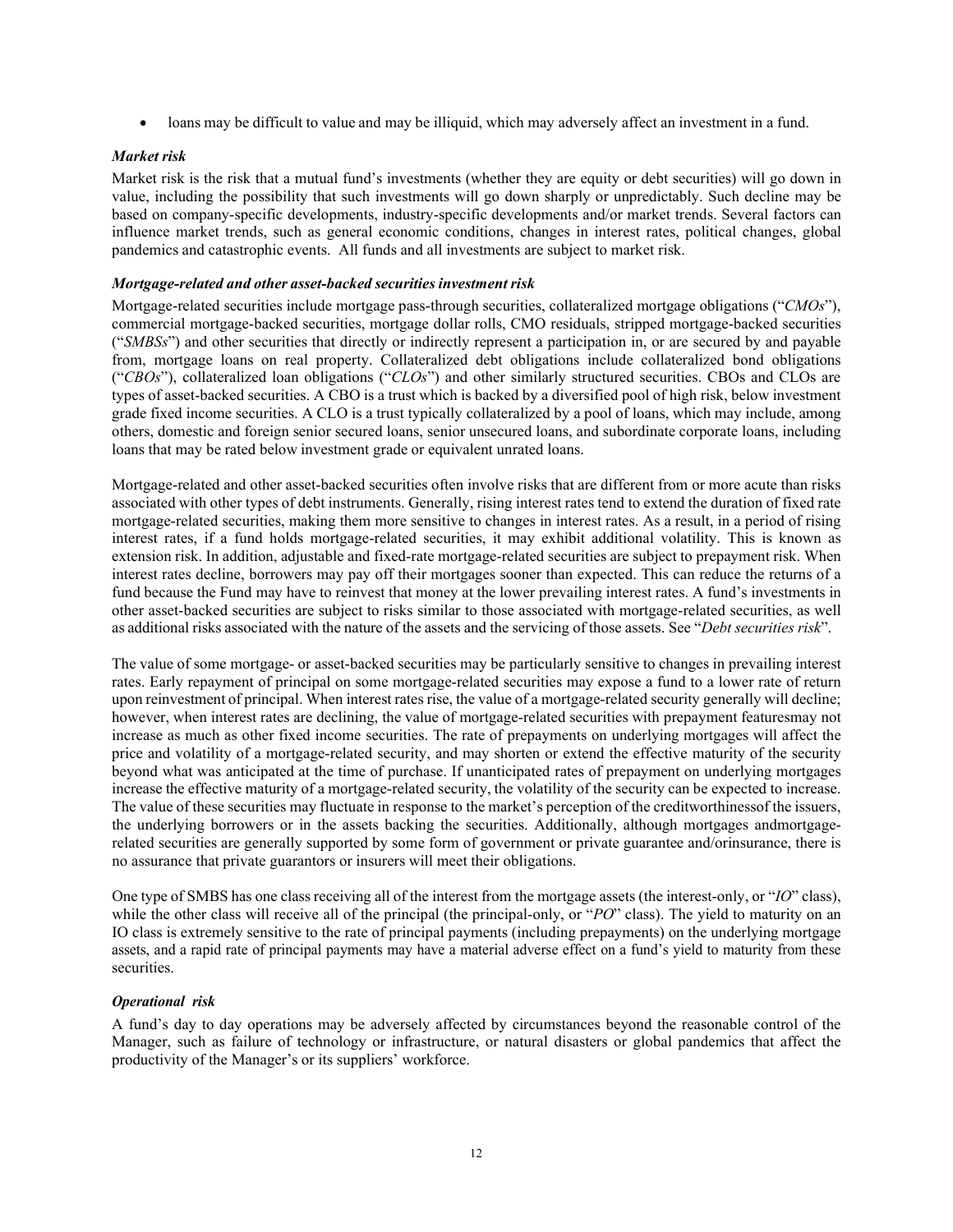#### *Real estate investments risk*

The value of investments in real estate-related securities, or derivative securities based on returns generated by such securities, will be affected by changes in the value of the underlying real estate held by issuers of such securities. Such changes will be influenced by many factors, including declines in the value of real estate in general, overbuilding, increases to property taxes and operating costs, fluctuations in rental income and changes in applicable zoning laws.

#### *Sectorrisk*

Some mutual funds concentrate their investments in a certain sector or industry in the economy. This allows these mutual funds to focus on that sector's potential, but it also means that they are riskier than funds with broader diversification. Because securities in the same industry tend to be affected by the same factors, sector-specific funds tend to experience greater fluctuations in price. These mutual funds must continue to follow their investment objectives by investing in their particular sector, even during periods when that sector is performing poorly.

## *Securitieslending risk*

Certain funds may enter into securities lending transactions, repurchase transactions and reverse repurchase transactions in order to earn additional income. There are risks associated with securities lending transactions, as well as repurchase and reverse repurchase transactions. Over time, the value of the securities loaned under a securities lending transaction or sold under a repurchase transaction might exceed the value of the cash or collateral held by the fund. If the third party defaults on its obligation to repay or resell the securities to the fund, the cash or collateral may be insufficient to enable the fund to purchase replacement securities and the fund may suffer a loss for the difference. Likewise, over time, the value of the securities purchased by a fund under a reverse repurchase transaction may decline below the amount of cash paid by the fund to the third party. If the third party defaults on its obligation to repurchase the securities from the fund, the fund may need to sell the securities for a lower price and suffer a loss for the difference. For more information about how the funds engage in these transactions, see "*Specific Information About Each of the Mutual Funds Described in This Document – What does the fund invest in?* – *How the funds engage in securities lending transactions.*"

## *Series risk*

Each fund issues different series of units. Each series has its own fees and expenses, which a fund tracks separately. However, if one series is unable to meet its financial obligations, the other series are legally responsible for making up the difference.

## *Short selling risk*

Certain funds may engage in a disciplined amount of short selling. A "*short sale*" is where a fund borrows securities from a lender and then sells the borrowed securities (or "*sells short*" the securities) in the open market. At a later date, the same number of securities are repurchased by the fund and returned to the lender. In the interim, the proceeds from the first sale are deposited with the lender and the fund pays compensation to the lender. If the value of the securities declines between the time that the fund borrows the securities and the time it repurchases and returns the securities, the fund makes a profit for the difference (less any compensation the mutual fund pays to the lender). Shortselling involves certain risks. There is no assurance that securities will decline in value during the period of the shortsale sufficient to offset the compensation paid by the fund and make a profit for the fund, and securities sold short may instead increase in value. The fund may also experience difficulties repurchasing and returning the borrowed securities if a liquid market for the securities does not exist. The lender from whom the fund has borrowed securities may go bankrupt and the fund may lose the collateral it has deposited with the lender. The lender may decide to recallthe borrowed securities which would force the fund to return the borrowed securities early. If the fund is unable to borrow the securities from another lender to return to the original lender, the fund may have to repurchase the securities at a higher price than what it might otherwise pay.

If a fund engages in short selling, it will adhere to controls and limits that are intended to offset these risks by selling short only securities of larger issuers for which a liquid market is expected to be maintained and by limiting the amount of exposure for short sales. The funds will also deposit collateral only with lenders that meet certain criteria for creditworthiness and only up to certain limits. Although some funds may not themselves engage in short selling, they may be exposed to short selling risk because the underlying funds in which they invest may be engaged in short selling.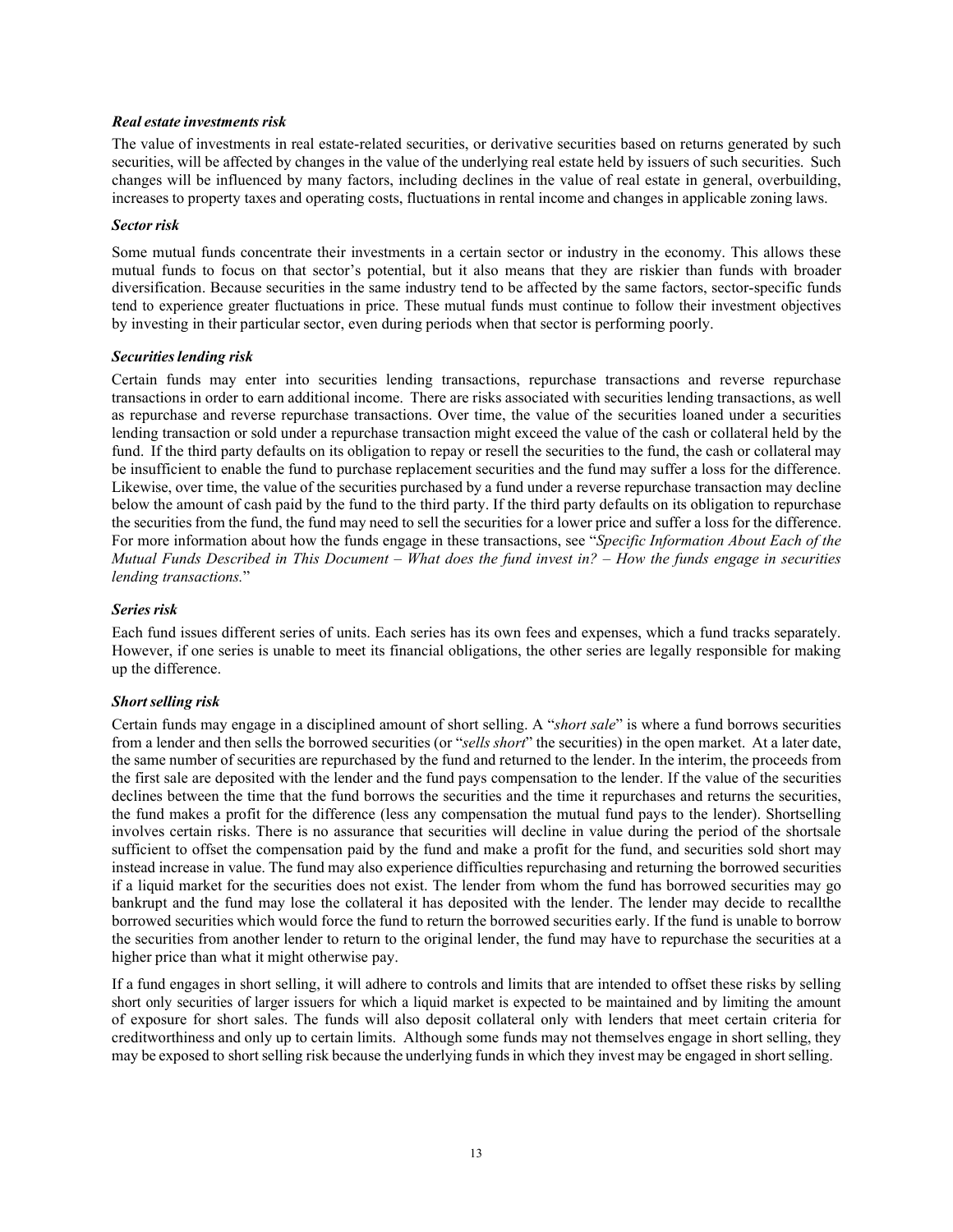## *Small capitalization risk*

Capitalization is a measure of the value of a company. It is the current price of a company's stock, multiplied by the number of shares issued by the company. Companies with small capitalization may not have a well-developed market for their securities, may be newer and may not have a track record or extensive financial resources. As a result, these securities may be difficult to trade, making their prices and liquidity more volatile than those of large companies.

## *Sovereign debt risk*

Some funds may invest in sovereign debt securities which are issued or guaranteed by foreign government entities. Investments in sovereign debt are subject to the risk that a government entity may delay or refuse to pay interest or repay principal on its sovereign debt. Some of the reasons for this may include cash flow problems, insufficient foreign currency reserves, political considerations, the size of its debt position relative to its economy or failure to put in place economic reforms required by the International Monetary Fund or other agencies. If a government entity defaults, it may ask the lender for more time to pay, a reduction in the interest rate or for further loans. There is no legal process for collecting sovereign debts that a government does not pay or bankruptcy proceeding by which all or part of sovereign debt that a government entity has not repaid may be collected.

## *Structured products and structured notes risk*

An investment in a structured product, which includes, among other things, collateralized debt obligations, mortgagebacked securities, other types of asset-backed securities and certain types of structured notes, may decline in value due to changes in the underlying instruments on which the product is based. The cash flow or rate of return on the underlying investments may be apportioned among the newly issued securities to create different investment characteristics, such as varying maturities, credit quality, payment priorities and interest rate provisions. The cash flow or rate of return on a structured investment may be determined by applying a multiplier to the rate of total return on the underlying investments or referenced indicator. Application of a multiplier is comparable to the use of financial leverage, a speculative technique.

Holders of structured products indirectly bear risks associated with the underlying investments, index or reference obligation, and are subject to counterparty risk. Structured products are generally privately offered and sold, and thus, are not registered under the securities laws. Certain structured products may be thinly traded or have a limited trading market and may have the effect of increasing a fund's illiquidity to the extent that the fund, at a particular point in time, may be unable to find qualified buyers for these securities. Structured notes are derivative securities for which the amount of principal repayment and/or interest payments is based on the movement of one or more factors. Investments in structured notes involve risks including interest rate risk, credit risk and market risk. Depending on the factor used and the use of multipliers or deflators, changes in interest rates and movement of the factor may cause significant price fluctuations.

## *Style risk*

Certain mutual funds are managed in accordance with a particular investment style. Focusing primarily on one particular investment style (e.g. value or growth) to the exclusion of others may create risk in certain circumstances. For example, if a particular focus is placed on growth investing at a time when this investment style is out of favour in the marketplace, increased volatility and lower short-term returns may result.

#### *Sub-adviser risk*

The success of a fund depends on the competency of its portfolio sub-adviser and the portfolio sub-adviser's ability to identify investment opportunities which achieve the fund's objective. This is dependent on the skills of the portfolio sub-adviser's personnel, quantitative analysis and research activities undertaken by the portfolio sub-adviser and on historical relationships between stocks acting in a manner which is consistent with the portfolio sub-adviser's analysis, over time. If the portfolio sub-adviser does not exercise an adequate level of skill, including in the interpretation of the data, the investment process is flawed or inaccurate or any of the historical relationships on which the strategy is based break down, then this may cause losses to the fund.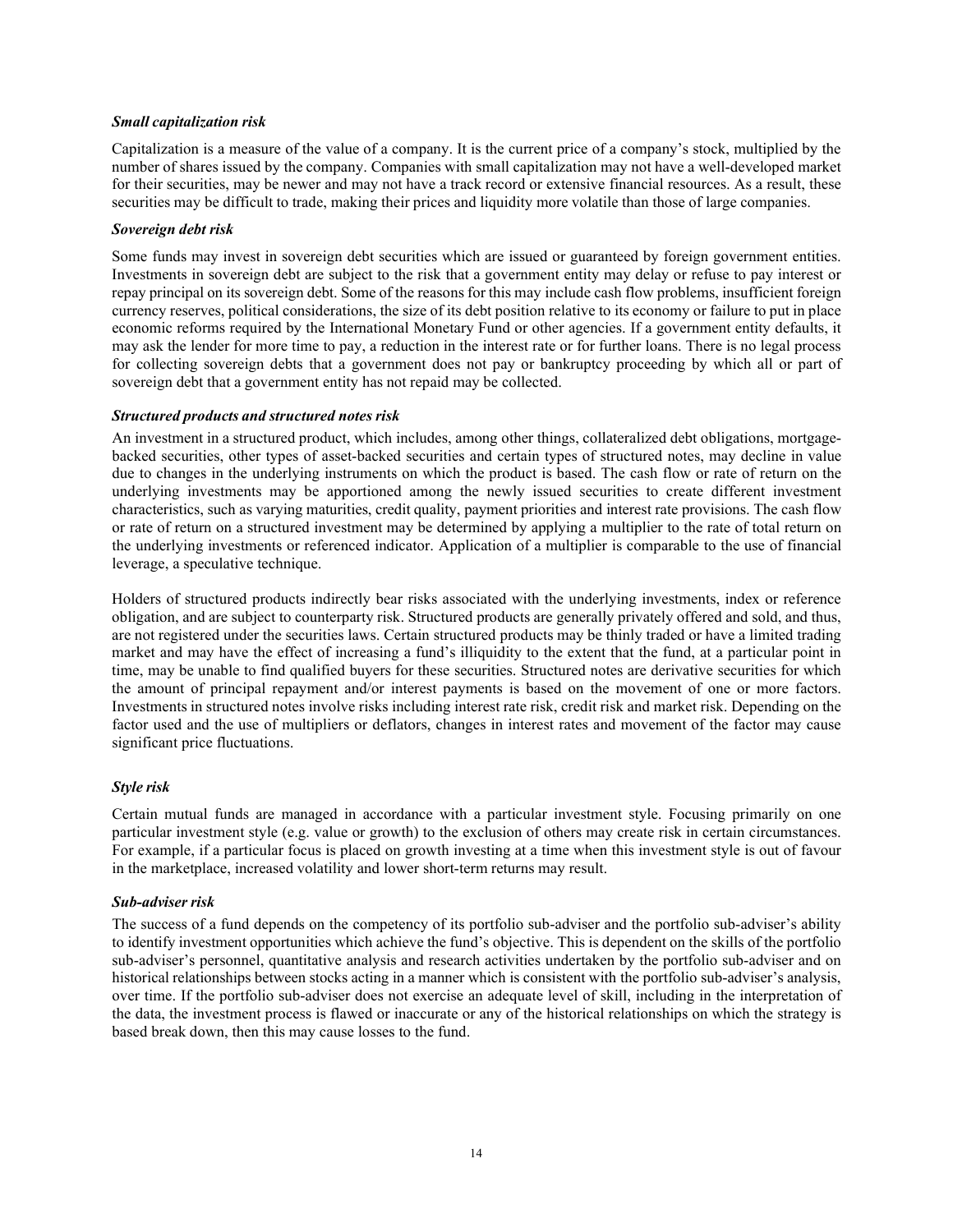#### *Tax risk*

As of the date hereof, each of the funds qualifies as a mutual fund trust under the Income Tax Act. It is the Manager's intention that the conditions prescribed in the Income Tax Act for qualification as mutual fund trust will be satisfied on a continuing basis. If a fund ceases to qualify as a mutual fund trust under the Income Tax Act, the income tax considerations described under the heading "*Canadian Federal Income Tax Considerations for Investors*" could be materially and adversely different in some respects.

There can be no assurance that tax laws applicable to the funds, including the treatment of certain gains and losses as capital gains and losses, will not be changed in a manner which could adversely affect the funds or the unitholders of the funds. Furthermore, there can be no assurance that Canada Revenue Agency ("*CRA*") will agree with the Manager's characterization of the gains and losses of the funds as capital gains and losses or ordinary income and losses in specific circumstances. If any transactions of a fund are reported on capital account but are subsequently determined by CRA to be on income account, there may be an increase in the net income of the fund for tax purposes and in the taxable distributions made by the fund to unitholders, with the result that unitholders could be reassessed by CRA to increase their taxable income. A reassessment by CRA may also result in a fund being liable for unremitted withholding tax on prior distributions to non-resident unitholders. Such liability may reduce the NAV of the fund.

The use of derivative strategies may also have a tax impact on the funds. In general, gains and losses realized by a fund from derivative transactions will be on income account, except where such derivatives are used to hedge portfolio securities held on capital account and provided there is sufficient linkage. A fund will generally recognize gains or losses under a derivative contract when it is realized by a fund upon partial settlement or upon maturity. This may result in significant gains being realized by a fund at such times and such gains may be taxed as ordinary income. To the extent such income is not offset by any available deductions, it would be distributed to applicable unitholders in the taxation year in which it is realized and included in such unitholder's income for the year.

If a fund experiences a "*loss restriction event*", the fund will: (i) be deemed to have a year-end for tax purposes (which would result in an allocation of the fund's taxable income at such time to unitholders so that the fund is not liable for income tax on such amounts), and (ii) become subject to the loss restriction rules generally applicable to corporations that experience an acquisition of control, including a deemed realization of any unrealized capital losses and restrictions on their ability to carry forward losses. Generally, a fund will be subject to a loss restriction event when a person becomes a "*majority-interest beneficiary*" of the fund, or a group of persons becomes a "*majority-interest group of beneficiaries*" of the fund, as those terms are defined in the affiliated persons rules contained in the Income Tax Act, with appropriate modifications. Generally, a majority-interest beneficiary of a fund will be a beneficiary who, together with the beneficial interests of persons and partnerships with whom the beneficiary is affiliated, has a fair market value that is greater than 50% of the fair market value of all the interests in the income or capital, respectively, in the fund. A person is generally deemed not to become a majority interest beneficiary, and a group of persons is generally deemed not to become a majority interest group of beneficiaries, of the fund, if the fund meets certain investment requirements and qualifies as an "*investment fund*" under the rules. Because of the way ETF Series units are bought and sold, it may not be possible for a fund to determine if a loss restriction event has occurred. There can be no assurance that a fund will not become subject to the loss restriction rules and there can be no assurance when distributions resulting from a loss restriction event will be made.

#### *Underlying fund risk*

A fund may pursue its investment objectives indirectly by investing in securities of other mutual funds, including ETFs, in order to gain access to the strategies pursued by those underlying funds. In doing so, the risks associated with investing in that fund include the risks associated with the securities in which the underlying fund invests, along with the other risks of the underlying fund. There can be no assurance that any use of such multi-layered fund-of-fund structures will result in any gains for a fund. If an underlying fund that is not traded on an exchange suspends redemptions, a fund will be unable to value part of its portfolio and may be unable to redeem units. In addition, the portfolio adviser could allocate a fund's assets in a manner that results in that fund underperforming relative to its peers.

#### *U.S. government securities risk*

Debt securities issued or guaranteed by certain U.S. government agencies, instrumentalities, and sponsored enterprises, such as the Federal National Mortgage Association ("*Fannie Mae*") or the Federal Home Loan Mortgage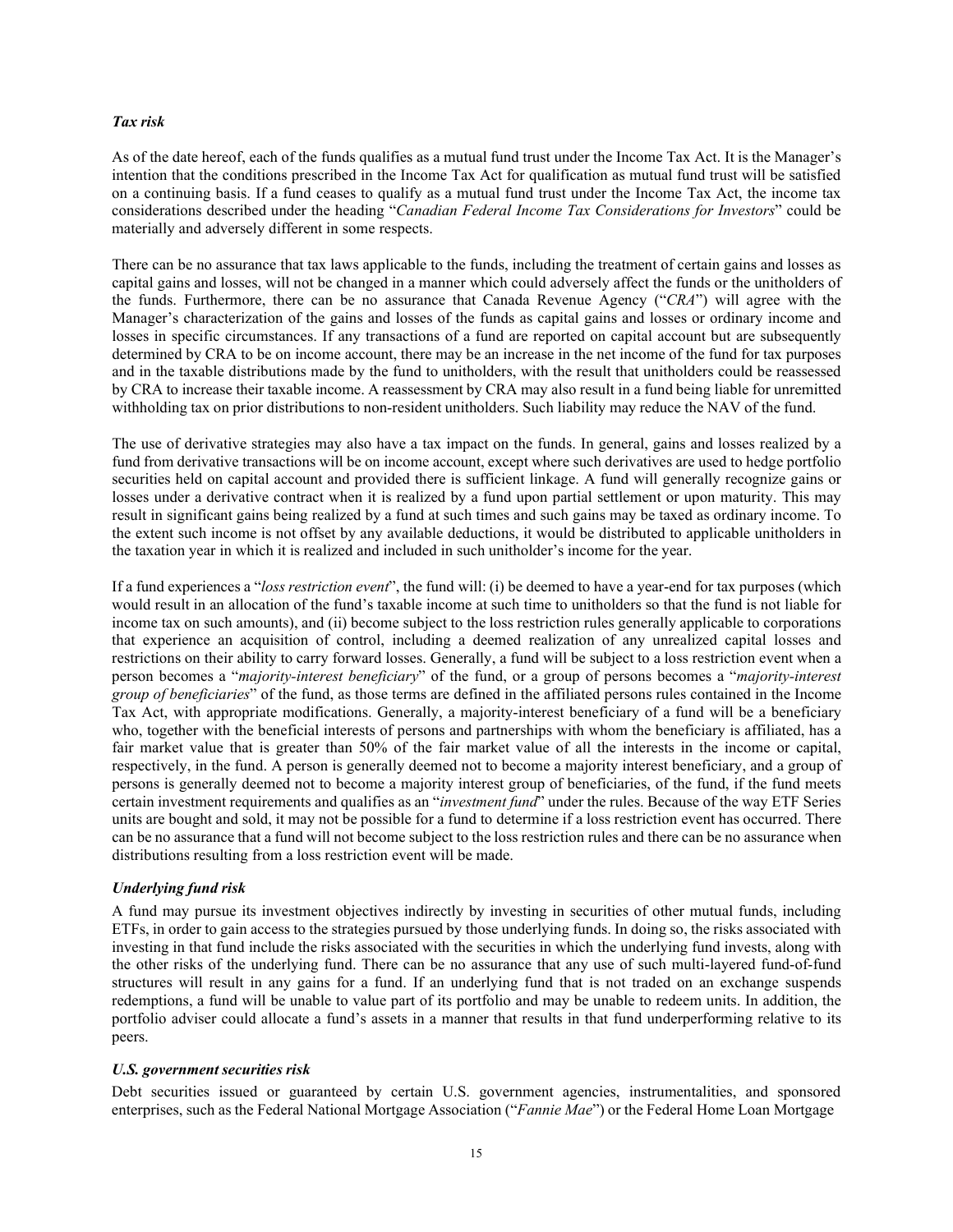Corporation ("*Freddie Mac*"), are not supported by the full faith and credit of the U.S. government, and so investments in securities or obligations issued by them involve credit risk greater than investments in other types of U.S. government securities.

## *Withholding tax risk*

A fund may invest in global debt or equity securities. While the funds intend to make investments in such a manner as to minimize the amount of foreign taxes incurred under foreign tax laws and subject to any applicable tax conventions with respect to taxes on income and on capital, investments in global debt or equity securities may subject a fund to foreign taxes on interest or dividends paid or credited to it or any gains realized on the disposition of such securities. The return on a fund's portfolio will be net of such foreign withholding tax, unless the terms of the securities in such portfolio require the issuers of such securities to "gross-up" payments so that a holder of such securities receives the amount that it would have received in the absence of such withholding tax. There can be no assurances that (i) interest, dividends and gains on securities held in a fund's portfolio will not be subject to foreign withholding tax, or (ii) the terms of securities held in a fund's portfolio will provide for the gross-up referred to above.

Canada has entered into tax treaties with certain foreign countries which may entitle a fund to a reduced rate of tax on such income. Some countries require the filing of a tax reclaim or other forms to receive the benefit of the reduced tax rate. Whether or when the fund will receive the tax reclaim is within the control of the particular foreign country. Information required on these forms may not be available (such as unitholder information); therefore, the fund may not receive the reduced treaty rates or potential reclaims. Certain countries have conflicting and changing instructions and restrictive timing requirements which may cause the fund not to receive the reduced treaty rates or potential reclaims. Certain countries may subject capital gains realized by the fund on sale or disposition of certain securities to taxation in that country. In some instances, it may be more costly to pursue tax reclaims than the value of the benefits received by the fund. If the fund obtains a refund of foreign taxes, the NAV of the fund will not be restated and the amount will remain in the fund to the benefit of the then-existing unitholders.

#### **ETF Series-specific risk factors**

#### *Absence of an active market for ETF Series units and lack of operating history risk*

As the ETF Series units of the funds are new, they have no previous operating history. Although each ETF Series may be listed on the TSX, there is no assurance that an active public market for the units will develop or be sustained.

#### *Cease trading of securities risk*

If the securities of an issuer included in the portfolio of a fund are cease-traded by order of the relevant Canadian securities regulatory authority or are halted from trading by the relevant stock exchange, it is possible that the ETF Series of the fund may halt trading in its securities. If the right to redeem ETF Series units for cash is suspended for the reasons outlined under the section entitled "*Suspension of exchanges and redemptions of ETF Series units"*, the fund may return redemption requests to unitholders who have submitted them. If securities are cease-traded, they may not be delivered on an exchange of a PNU (as defined hereinafter) for a Basket of Securities (as defined hereinafter) until such time as the cease-trade order is lifted.

#### *Corresponding NAV risk*

The units may trade below, at, or above their respective NAVs, and the closing trading price of the units may differ from their NAV. The NAV per unit will fluctuate with changes in the market value of a fund's holdings. Whether unitholders will realize gains or losses upon a sale of units will depend not upon the NAV but entirely upon whether the market price of units at the time of sale is above or below the unitholder's purchase price for the units. The market price of the units will be determined by factors in addition to NAV, such as relative supply of, and demand for, the units in the market, general market and economic conditions, and other factors. However, given that ETF Dealers may subscribe for or exchange a PNU (as defined herein) of the fund at the applicable NAV per unit, the Manager expects that large discounts or premiums to the NAV per unit will not be sustained.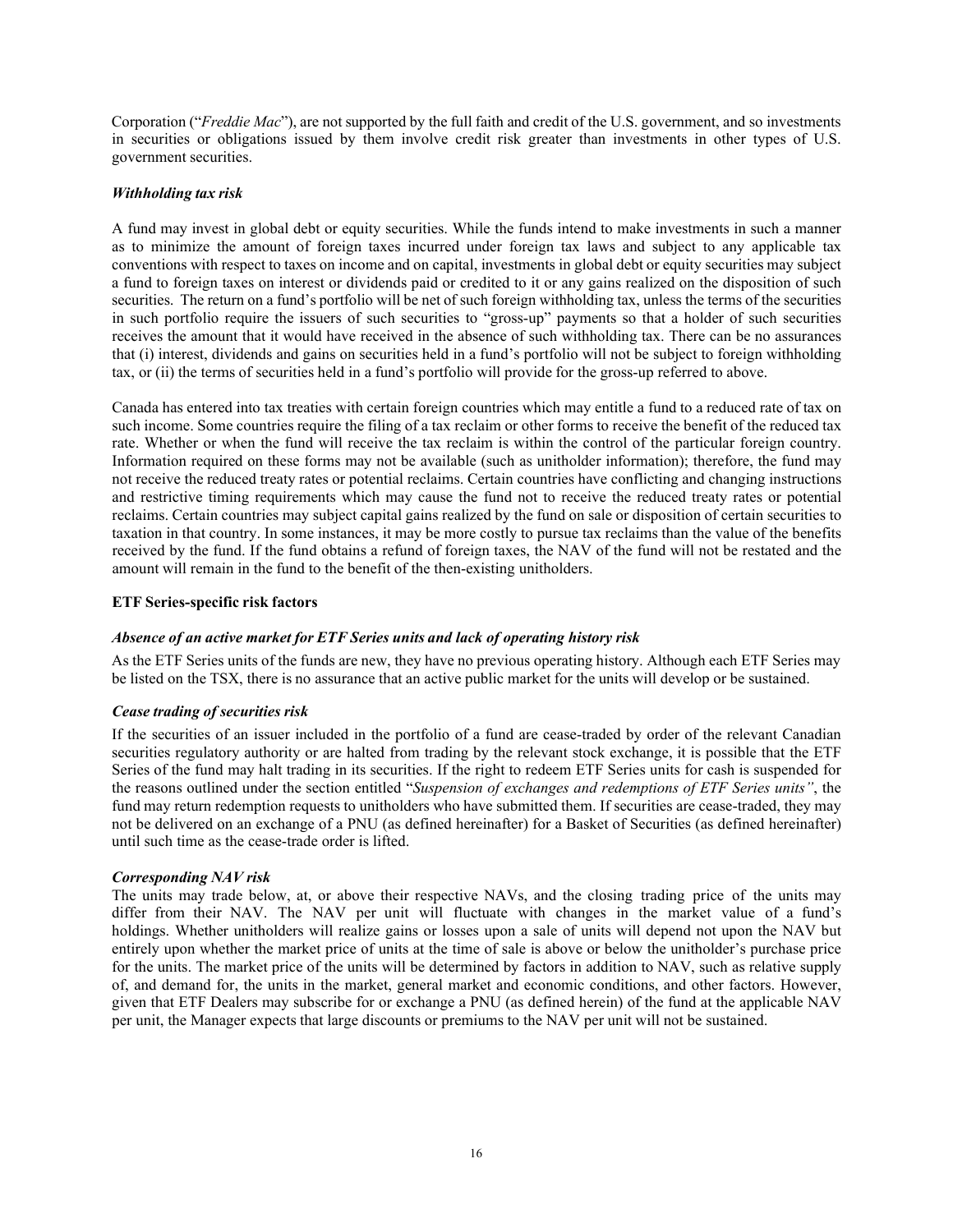## *Designated Broker/ETF Dealer risk*

As a fund will only issue ETF Series units directly to a Designated Broker and an ETF Dealer, in the event that the purchasing Designated Broker or ETF Dealer is unable to meet its settlement obligations, the resulting costs and losses incurred will be borne by the fund. "*Designated Broker*" and "*ETF Dealer*" are each defined in the section entitled "*Organization and Management of the Funds - Relationship Between the Manager and the Designated Brokers and ETF Dealers with respect to the ETF Series of the Funds*".

## *Early closing risk*

Unanticipated early closings of a stock exchange on which securities held by a fund are listed may result in the fund being unable to sell or buy securities on that day. If such a stock exchange closes early on a day when a fund needs to execute a high volume of securities transactions late in the day, the fund may incur substantial trading losses.

## *Exchange risk*

In the event that the TSX closes early or unexpectedly on any day that it is normally open for trading, unitholders of the ETF Series units of the funds will be unable to purchase or sell units on the TSX until it reopens and there is a possibility that, at the same time and for the same reason, the exchange and redemption of units may be suspended until the TSX reopens.

## *Halted trading of ETF Series units risk*

Trading of ETF Series units on certain marketplaces may be halted by the activation of individual or market-wide "*circuit breakers*" (which halt trading for a specific period of time when the price of a particular security or overall market prices decline by a specified percentage). In the case of the TSX, trading of ETF Series units may also be halted if: (i) the ETF Series units are delisted from the TSX without first being listed on another exchange; or (ii) TSX officials determine that such action is appropriate in the interest of a fair and orderly market or to protect investors.

## *Trading price of ETF Series units risk*

<span id="page-18-0"></span>ETF Series units may trade in the market at a premium or discount to the net asset value per ETF Series unit. There can be no assurance that ETF Series units will trade at prices that reflect their net asset value per unit. The trading price of ETF Series units will fluctuate in accordance with changes in a fund's net asset value, as well as market supply and demand on the TSX (or such other exchange or marketplace on which ETF Series units of a fund may be traded from time to time). However, as the Designated Broker and ETF Dealers subscribe for and exchange PNUs at the net asset value per unit, large discounts or premiums to net asset value should not be sustained.

# **Organization and Management of the Funds**

Each fund is established as an investment trust created through declarations of trust under the laws of Ontario, as supplemented, amended and/or restated from time to time (the "*Declaration of Trust*"). The fiscal year-end of each fund, except for CI Enhanced Short Duration Bond Fund, for financial reporting purposes is March 31. The fiscal year end of CI Enhanced Short Duration Bond Fund for financial reporting purposes is December 31.

The head office of the Manager and the funds is located at 2 Queen Street East, 20th Floor, Toronto, Ontario M5C 3G7. The Manager is a wholly-owned subsidiary of CI Financial Corp. (TSX: CIX).

| <b>Manager</b><br>CI Investments Inc.<br>2 Queen Street East, Twentieth Floor<br>Toronto, Ontario<br>M5C 3G7 | The Manager is responsible for the day-to-day operations of the<br>funds and provides all general management and administrative<br>services to the funds. |
|--------------------------------------------------------------------------------------------------------------|-----------------------------------------------------------------------------------------------------------------------------------------------------------|
| <b>Promoter</b><br>CI Investments Inc.<br>Toronto, Ontario                                                   | CI is also the promoter of the funds. CI took the initiative in founding<br>and organizing the funds and is, accordingly, the promoter of the             |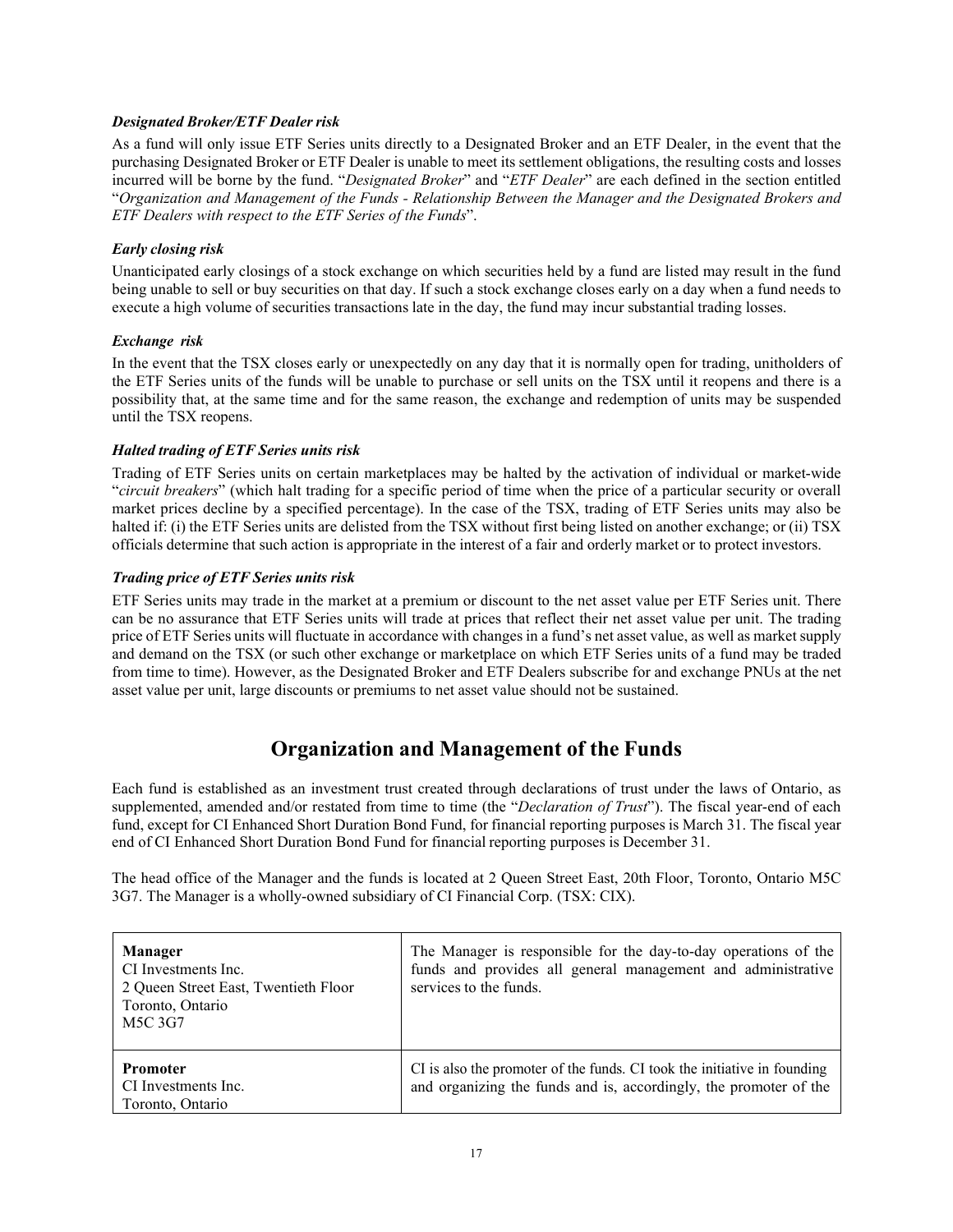|                                                                                                                               | funds within the meaning of securities legislation of certain<br>provinces and territories of Canada.                                                                                                                                                                                                                                                                                                           |
|-------------------------------------------------------------------------------------------------------------------------------|-----------------------------------------------------------------------------------------------------------------------------------------------------------------------------------------------------------------------------------------------------------------------------------------------------------------------------------------------------------------------------------------------------------------|
| <b>Trustee</b><br>CI Investments Inc.<br>Toronto, Ontario                                                                     | The trustee of the funds controls and has authority over each fund's<br>investments and cash on behalf of unitholders.                                                                                                                                                                                                                                                                                          |
| Custodian<br>CIBC Mellon Trust Company<br>Toronto, Ontario                                                                    | The custodian holds each fund's investments and cash on behalf of<br>the fund. The custodian is independent of the Manager.                                                                                                                                                                                                                                                                                     |
| <b>Valuation Agent</b><br>CIBC Mellon Global Securities Services<br>Company<br>Toronto, Ontario                               | The valuation agent provides accounting and valuation services in<br>respect of the funds.                                                                                                                                                                                                                                                                                                                      |
| <b>Registrar and Transfer Agent for</b><br><b>Mutual Fund Series of the Funds</b><br>CI Investments Inc.<br>Toronto, Ontario  | As registrar and transfer agent for the Mutual Fund Series of the<br>funds, CI keeps a record of all unitholders of the Mutual Fund Series<br>of the funds, processes orders and issues account statements and tax<br>slips to unitholders.                                                                                                                                                                     |
| <b>Registrar and Transfer Agent for ETF</b><br><b>Series of the Funds</b><br><b>TSX Trust Company</b><br>Toronto, Ontario     | The registrar and transfer agent for the ETF Series of the funds<br>makes arrangements to keep a record of all unitholders of the ETF<br>Series units and processes orders.                                                                                                                                                                                                                                     |
| <b>Lending Agent</b><br>The Bank of New York Mellon<br>New York, New York                                                     | The lending agent acts as agent for securities lending transactions<br>for those funds that engage in securities lending.<br>The lending agent is independent of the Manager.                                                                                                                                                                                                                                   |
| <b>Auditor</b><br>Ernst & Young LLP<br>Toronto, Ontario                                                                       | The auditor of the funds prepares an independent auditor's report in<br>respect of the financial statements of the funds. The auditor has<br>advised the Manager that it is independent with respect to the funds<br>within the meaning of the Rules of Professional Conduct of the<br>Chartered Professional Accountants of Ontario.                                                                           |
| <b>Portfolio Adviser</b><br>CI Investments Inc.<br>Toronto, Ontario<br><b>Portfolio Sub-Advisers</b><br>DoubleLine Capital LP | As portfolio adviser, CI is responsible for providing, or arranging to<br>provide, investment advice to the funds. CI is the portfolio adviser<br>for the funds, but may hire portfolio sub-adviser(s) to provide<br>investment analysis and recommendations for the funds. You will<br>find the name of the portfolio sub-adviser for each fund in the fund<br>details in Part B of the simplified prospectus. |
| Los Angeles, United States<br>Marret Asset Management Inc.<br>Toronto, Ontario                                                | CI Financial Corp., an affiliate of CI, owns a majority interest in<br>Marret Asset Management Inc. and an indirect minority interest in<br>Munro Partners.                                                                                                                                                                                                                                                     |
| Munro Partners<br>Melbourne, Australia                                                                                        | CI is responsible for the investment advice provided by the portfolio<br>sub-adviser. It may be difficult to enforce any legal rights against<br>DoubleLine Capital LP and Munro Partners (the "International sub-<br>advisers") because these entities are resident outside of Canada and<br>most or all of its assets are outside of Canada. CI is responsible for                                            |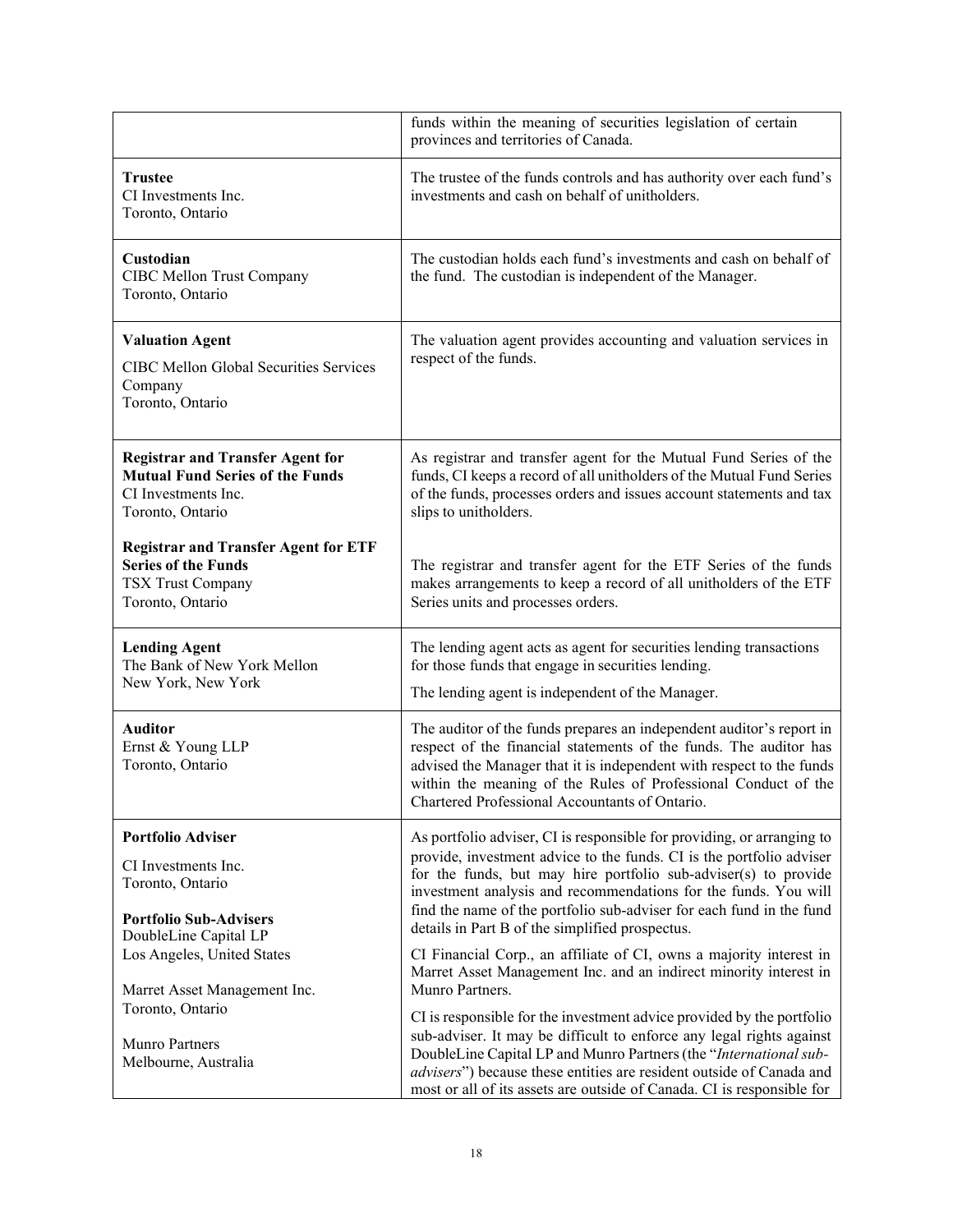|                                               | any loss that arises out of the failure of an International sub-adviser<br>to meet standards prescribed by securities regulation.                                                                                                                                                                                                                                                                                                                                                                                                                                                             |  |
|-----------------------------------------------|-----------------------------------------------------------------------------------------------------------------------------------------------------------------------------------------------------------------------------------------------------------------------------------------------------------------------------------------------------------------------------------------------------------------------------------------------------------------------------------------------------------------------------------------------------------------------------------------------|--|
| <b>Independent Review Committee</b>           | independent review committee (the "IRC") provides<br>The<br>independent oversight and impartial judgment on conflicts of interest<br>involving the funds. Among other matters, the IRC prepares, at least<br>annually, a report of its activities for investors in the funds which is<br>available on the Manager's website at www.ci.com or uponrequest<br>by any investor, at no cost, by calling: 1-800-792-9355 or e-mailing<br>to: service@ci.com.                                                                                                                                       |  |
|                                               | The IRC currently is comprised of five members, each of whom is<br>independent of the Manager, its affiliates and the funds. Additional<br>information concerning the IRC, including the names of its<br>members, and governance of the fund is available in the funds'<br>annual information form.                                                                                                                                                                                                                                                                                           |  |
|                                               | If approved by the IRC, a fund may change its auditor by sending<br>you a written notice of any such change at least 60 days before it<br>takes effect. Likewise, if approved by the IRC, the Manager may<br>merge a fund into another mutual fund provided the merger fulfills<br>the requirements of the Canadian securities regulators relating to<br>mutual fund mergers and the Manager sends you a written notice of<br>the merger at least 60 days before it takes effect. In either case, no<br>meeting of unitholders of the fund is required to be called to approve<br>the change. |  |
| <b>Investments in underlying mutual funds</b> | A fund that invests in an underlying fund managed by the Manager<br>will not vote any of the securities it holds in the underlying fund.<br>However, the Manager may arrange for you to vote your share of<br>those securities.                                                                                                                                                                                                                                                                                                                                                               |  |

## **Relationship Between the Manager and the Designated Brokers and ETF Dealers with respect to the ETF Series of the Funds**

## *Designated Brokers*

The Manager, on behalf of each fund, has entered into agreements with registered dealers pursuant to which each registered dealer (a "*Designated Broker*") has agreed to perform certain duties relating to the fund including, without limitation: (i) to subscribe for a sufficient number of ETF Series units to satisfy the TSX's original listing requirements; (ii) to subscribe for ETF Series units on an ongoing basis, and (iii) to post a liquid two way market for the trading of ETF Series units on the TSX. Payment for ETF Series units of each fund must be made by the Designated Broker, and those ETF Series units will be issued, by no later than the second Trading Day after the subscription notice has been delivered.

## *ETF Dealers*

The Manager, on behalf of the funds, may enter into various agreements with registered dealers (that may or may not be a Designated Broker) (each such registered dealer, an "*ETF Dealer*") pursuant to which the ETF Dealers may subscribe for ETF Series units as described under "*Purchases, Switches and Redemptions – How to buy the funds – Purchasing ETF Series units*".

ETF Series units do not represent an interest or an obligation of a Designated Broker or ETF Dealers or any affiliate thereof and a unitholder of ETF Series units will not have any recourse against any such parties in respect of amounts payable by the funds to the Designated Broker or ETF Dealers.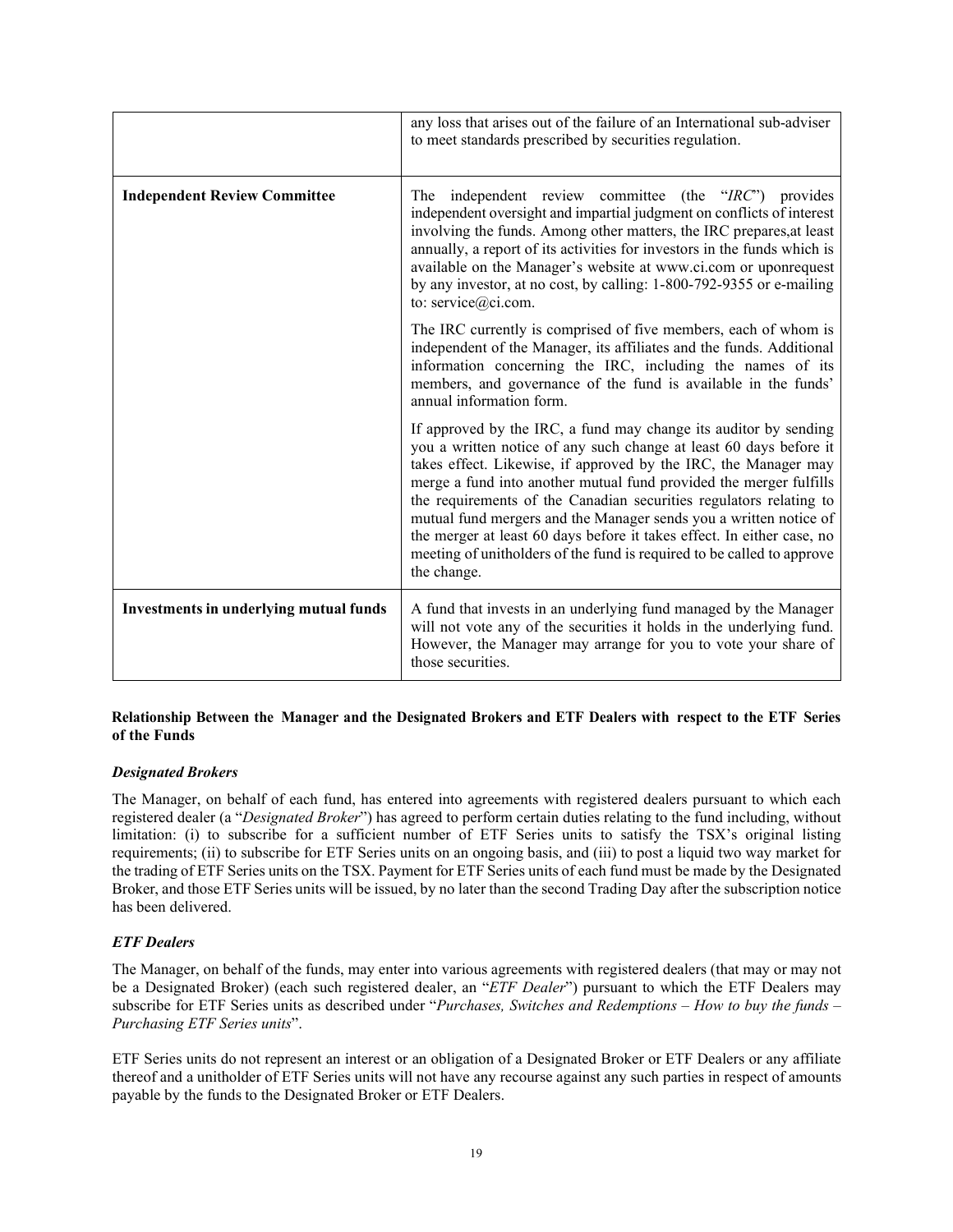<span id="page-21-0"></span>No Designated Broker or ETF Dealer has been involved in the preparation of this prospectus, nor has it performed any review of the contents of this prospectus. The applicable Designated Broker and ETF Dealers do not act as underwriters of any fund in connection with the distribution of its ETF Series units under this prospectus. See the section entitled "*Conflict of Interest*" in the annual information form of the funds for more details.

## **Purchases, Switches and Redemptions**

## **Mutual Fund Series units**

You can buy funds, transfer from one fund to another mutual fund managed by the Manager or change units of one Mutual Fund Series to another Mutual Fund Series of the same fund through a qualified representative. "*Transferring"*, which involves moving money from one investment to another, is also known as "*switching"*.

You can sell your fund investment either through your representative or by contacting the Manager directly. Selling your investment is also known as "*redeeming"*.

## Net asset value or NAV per Mutual Fund Series unit

The net asset value or NAV per unit of each Mutual Fund Series of a fund is the price used for all purchases, switches or redemptions of such units. The price at which Mutual Funds Series units are issued or redeemed is based on the next NAV per unit determined after receipt of the purchase, switch or redemption order.

All transactions are based on the Mutual Fund Series' NAV per unit of the particular fund. The Manager calculates NAV of each fund and each of its Mutual Fund Series at 4:00 p.m. (Eastern time) ("*Valuation Time*") on each "*Valuation Day*", which is any day that the Manager is open for a full day of business.

How the Manager calculates NAV per Mutual Fund Series unit

The NAV per unit for Series A, F, I and P units of the funds (except for CI DoubleLine Funds) is determined in Canadian dollars. The NAV per unit for Series AH, FH, IH and PH units of the funds (except for CI DoubleLine Funds) is determined in U.S. dollars.

In the case of CI DoubleLine Funds, the NAV per unit for Series A, F, I and P units is determined in U.S. dollars, and the NAV per unit for Series AH, FH, IH and PH units is determined in Canadian dollars.

A separate NAV per unit is calculated for each Mutual Fund Series by taking the value of the assets of the fund, subtracting any liabilities of the fund common to all series (including the ETF Series), subtracting any liabilities of the particular Mutual Fund Series, and dividing the balance by the number of units held by investors in such Mutual Fund Series of the fund. Please note that the NAV per unit for each Hedged Series takes into account the use of derivatives such as forward currency contracts, as applicable, and the costs and gains or losses of hedging transactions undertaken by each such Hedged Series will accrue solely to it.

When you place your order through a representative, the representative sends it to the Manager. If the Manager receives your properly completed order before 4:00 p.m. Eastern time on a Valuation Day, the Manager will process it using that day's NAV. If the Manager receives your order after that time, the Manager will use the NAV on the next Valuation Day. The Valuation Day used to process your order is called the "*trade date*".

## **ETF Series units**

## NAV per ETF Series unit

The funds issue ETF Series units directly to the Designated Broker and ETF Dealers. The ETF Series units are offered for sale at a price equal to the NAV of the ETF Series units determined at the Valuation Time on the effective date of the subscription order on each "*Trading Day*", meaning a day on which a session of the stock exchange on which ETF Series units are listed is held. From time-to-time and as may be agreed between a fund and the Designated Broker or an ETF Dealer, such Designated Broker and ETF Dealer may deliver a group of securities and/or assets determined by the Manager from time to time representing the constituent securities of the fund (a "*Basket of Securities*") as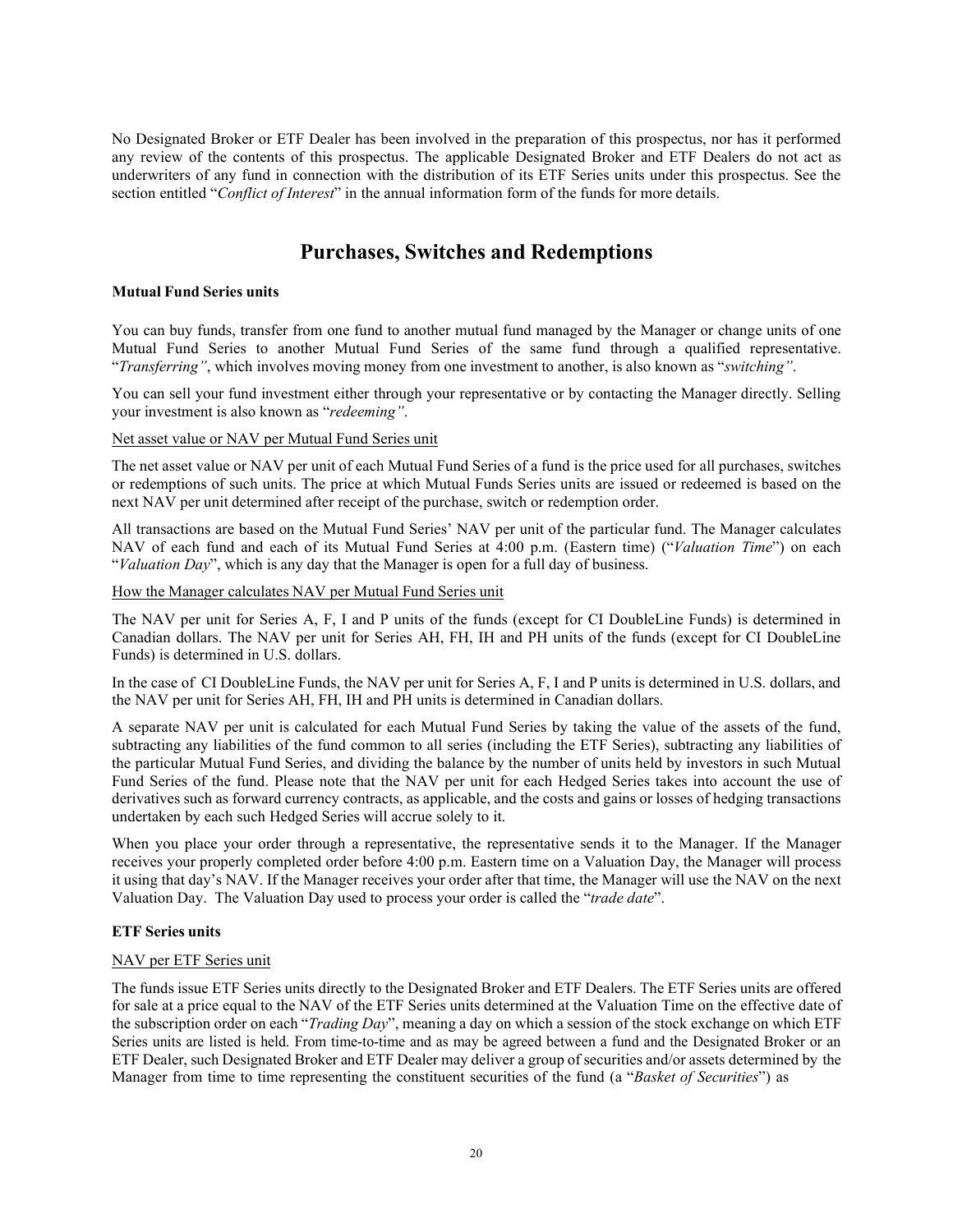payment for the ETF Series units. See "*Purchases, Switches and Redemptions – Purchasing ETF Series units – Issuance of ETF Series units*".

The ETF Series units are listed on the TSX and investors are able to buy or sell such units on the TSX through registered brokers and dealers in the province or territory where the investor resides.

Investors may incur customary brokerage commissions in buying or selling ETF Series units. No fees are paid by investors to the Manager or the funds in connection with buying or selling of ETF Series units on the TSX.

#### How the Manager calculates NAV per ETF Series unit

The NAV per unit for ETF C\$ Series, ETF C\$ Unhedged Series and ETF C\$ Hedged Series is determined in Canadian dollars. The NAV per unit for ETF US\$ Series and ETF US\$ Hedged Series is determined in U.S. dollars.

A separate NAV per unit is calculated for each ETF Series by taking the value of the assets of the fund, subtracting any liabilities of the fund common to all series (including the Mutual Fund Series), subtracting any liabilities of the particular ETF Series, and dividing the balance by the number of units held by investors in such ETF Series of the fund. Please note that the NAV per unit for each Hedged Series takes into account the use of derivatives such as forward currency contracts, as applicable, and the costs and gains or losses of hedging transactions undertaken by each such Hedged Series will accrue solely to it.

The Manager calculates NAV of each fund and each of its ETF Series at the Valuation Time on each Valuation Day. The NAV per unit of an ETF Series of a fund so determined will remain in effect until the next Valuation Day. Following Valuation Time on each Trading Day, the most recent NAV or NAV per unit of an ETF Series of each fund will be made available, at no cost, by calling the Manager at 1-800-792-9355 or checking the funds' website at [www.firstasset.com.](http://www.firstasset.com/)

#### **Currency purchase options for Mutual Fund Series units of CI DoubleLine Funds**

## **Series A, F, P and I units of CI DoubleLine Funds and the Canadian Dollar Purchase Option**

The "*Canadian Dollar Purchase Option"* is a way to use Canadian dollars to purchase Series A, F, P and I units of a CI DoubleLine Fund that have a base currency in U.S. dollars.

If you purchase a fund using the Canadian Dollar Purchase Option:

- the Manager will process your trade based on the Canadian dollar NAV by taking the U.S. dollar NAV and converting it to a Canadian dollar amount using the prevailing exchange rate on the day your order is received;
- any cash distributions that are paid to you will be paid in Canadian dollars. The Manager will calculate the amount of each of these payments by taking the U.S. dollar amount that you would have received (had you not chosen the Canadian dollar purchase option) and converting it to a Canadian amount using the prevailing exchange rate on the day the distribution is paid;
- if you choose to redeem units, you will receive the redemption proceeds in Canadian dollars. The Manager will calculate the proceeds based on the Canadian dollar NAV, by taking the U.S. dollar NAV and converting it to a Canadian dollar amount using the prevailing exchange rate on the redemption trade date.

The Canadian Dollar Purchase Option is provided as a convenience for purchasing, transferring and redeeming Series A, F, P and I units of the CI DoubleLine Funds with Canadian dollars and is not a means to effect currency arbitrage. The overall fund's performance will be the same regardless of whether you purchase units in Canadian or U.S. **dollars; however, the performance of your investment in the series purchased in U.S. dollars may differ from that of the same series of units purchased in Canadian dollars due to fluctuations in the U.S.-Canadian dollar** exchange rate, and as such purchasing such series of a fund in Canadian dollars will not shield you from, or act **as a hedge against, such currency fluctuations. Please speak to your representative about Hedged Series ifyou would like to hedge against such currency fluctuations.**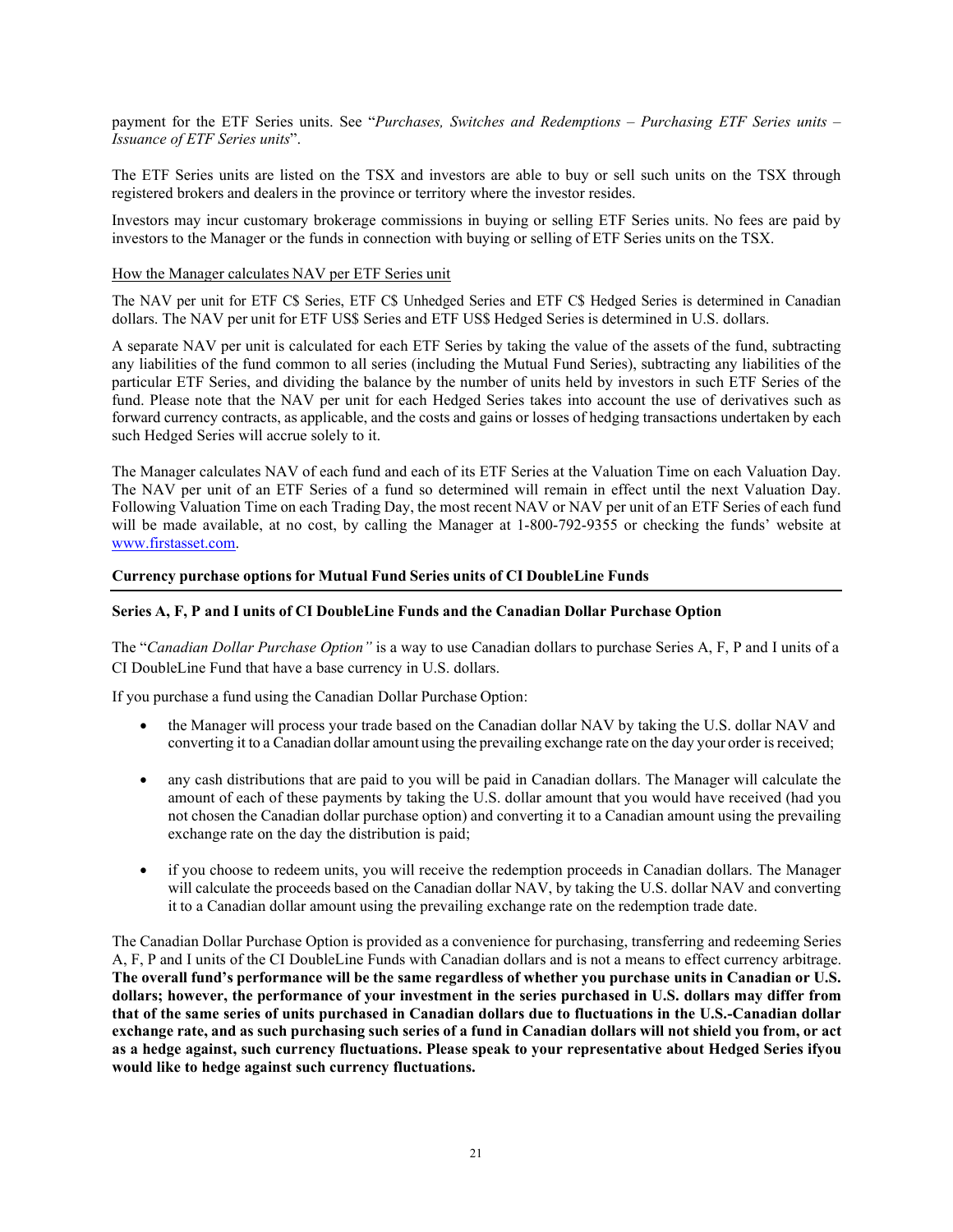## **Hedged Series**

Series AH, FH, IH and PH units of the CI DoubleLine Funds are offered and valued in Canadian dollars only.

## **U.S. Dollar Purchase Option for Mutual Fund Series units of Certain Funds**

For series of the funds (other than CI DoubleLine Funds) that are valued in Canadian dollars, they may be available for purchase in U.S. dollars ("*U.S. Dollar Purchase Option*"). Currently the U.S. Dollar Purchase Option is available for Series A, F, I and P units of CI Enhanced Short Duration Bond Fund and CI Munro Global Growth Equity Fund. We may offer the U.S. Dollar Purchase Option in respect of additional funds or series in the future at any time, at our discretion and without prior notice. Please speak to your representative regarding the availability of the U.S. Dollar Purchase Option in respect of particular series or funds.

If you purchase a fund using the U.S. Dollar Purchase Option:

- the Manager will process your trade based on the U.S. dollar NAV by taking the Canadian dollar NAV and converting it to a U.S. dollar amount using the prevailing exchange rate on the day your order is received;
- any cash distributions that are paid to you will be paid in U.S. dollars. The Manager will calculate the amount of each of these payments by taking the Canadian dollar amount that you would have received (had you not chosen the U.S. dollar purchase option) and converting it to a U.S. amount using the prevailing exchange rate on the day the distribution is paid;
- if you choose to redeem units, you will receive the redemption proceeds in U.S. dollars. The Manager will calculate the proceeds based on the U.S. dollar NAV, by taking the Canadian dollar NAV and converting it to a U.S. dollar amount using the prevailing exchange rate on the redemption trade date.

A U.S. Dollar Purchase Option is provided as a convenience for purchasing, transferring and redeeming certain series of securities in funds with U.S. dollars and is not a means to effect currency arbitrage. **The overall fund's performance will be the same regardless of whether you purchase units in Canadian or U.S. dollars; however, the performance of your investment in the series purchased in Canadian dollars may differ from that of the same series of units purchased in U.S. dollars due to fluctuations in the U.S.-Canadian dollar exchange rate, and as such purchasing such series of a fund in U.S. dollars will not shield you from, or act as a hedge against, such currency fluctuations. Please speak to your representative about the availability of Hedged Series if you would like to hedge against such currency fluctuations.**

## **Hedged Series**

Series AH, FH, IH and PH units of the funds (other than CI DoubleLine Funds), if available, are offered and valued in U.S. dollars only.

#### **About different types of units**

Each fund offers one or more series of units. You will find a list of all of the series of units they offer on the front cover of this simplified prospectus.

Each series of units offered by a fund is different from other series offered by that fund. These differences are summarized below.

| <b>Series</b>              | <b>Features</b>                                                                                                                                                                                                                      |  |
|----------------------------|--------------------------------------------------------------------------------------------------------------------------------------------------------------------------------------------------------------------------------------|--|
| <b>Generally available</b> |                                                                                                                                                                                                                                      |  |
| Series A units             | Series A units are available to all investors.                                                                                                                                                                                       |  |
| Series AH units            | Series AH units are available to all investors. They are similar to Series A<br>units, but are intended for investors who wish to purchase, transfer and<br>redeem units of a fund in Canadian dollars (in the case of CI DoubleLine |  |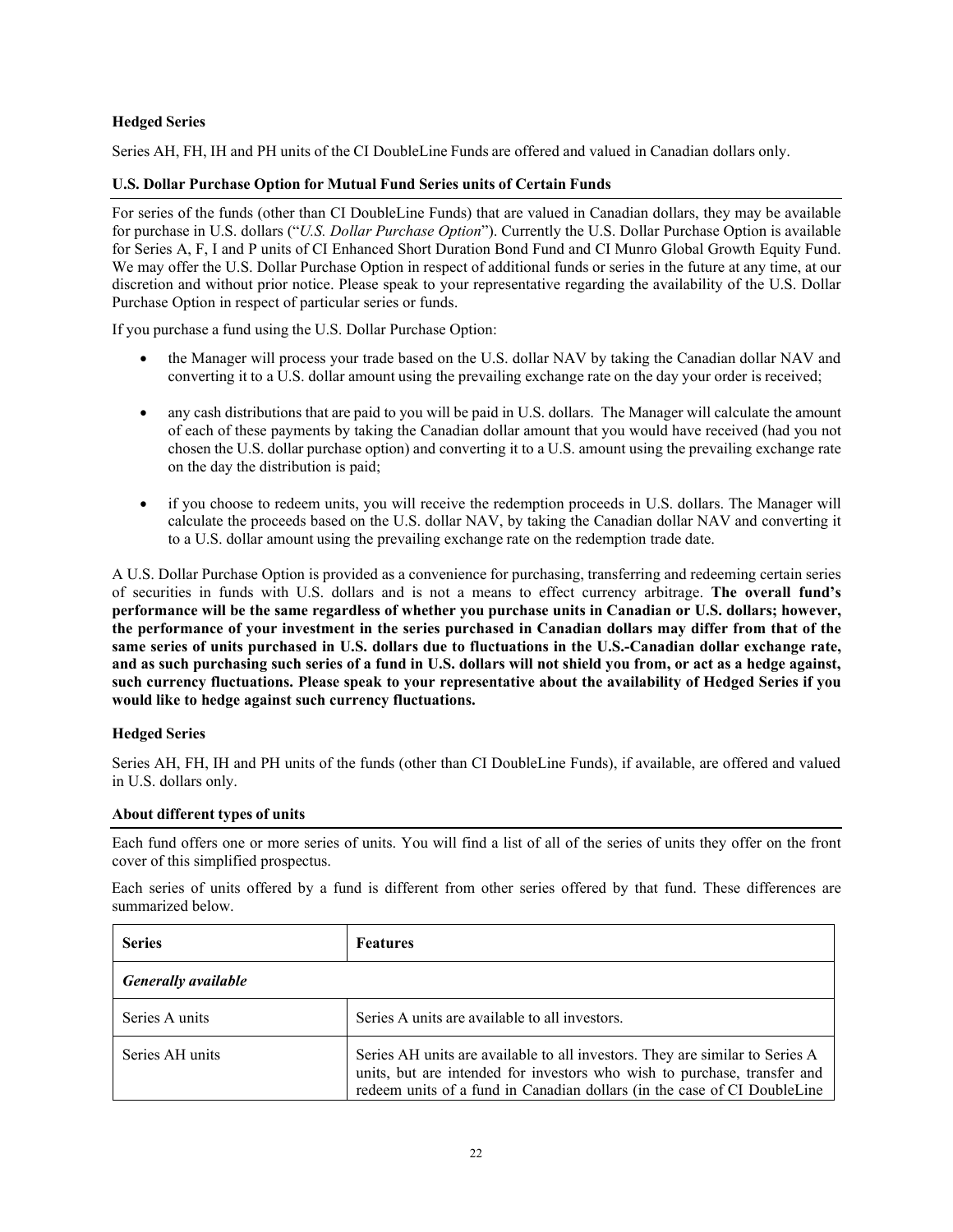| <b>Series</b>                 | <b>Features</b>                                                                                                                                                                                                                                                                                                                                                                                                                                     |
|-------------------------------|-----------------------------------------------------------------------------------------------------------------------------------------------------------------------------------------------------------------------------------------------------------------------------------------------------------------------------------------------------------------------------------------------------------------------------------------------------|
|                               | Funds) or U.S. dollars (in the case of all other applicable funds) and hedge<br>against currency fluctuations between the Canadian and U.S. dollar.                                                                                                                                                                                                                                                                                                 |
|                               | Series AH units are available for purchase in Canadian dollars only (in the<br>case of CI DoubleLine Funds) or U.S. dollars only (in the case of other<br>applicable funds).                                                                                                                                                                                                                                                                        |
| ETF C\$ Series units          | The ETF C\$ Series units are listed on the TSX, and investors are able to buy<br>or sell such units on the TSX through registered brokers and dealers in the<br>province or territory where the investor resides.                                                                                                                                                                                                                                   |
|                               | ETF C\$ Series units are available for purchase in Canadian dollars only.                                                                                                                                                                                                                                                                                                                                                                           |
| ETF US\$ Series units         | The ETF US\$ Series units are listed on the TSX and investors are able to<br>buy or sell such units on the TSX through registered brokers and dealers in<br>the province or territory where the investor resides.                                                                                                                                                                                                                                   |
|                               | ETF US\$ Series units are available for purchase in U.S. dollars only.                                                                                                                                                                                                                                                                                                                                                                              |
|                               | With respect to ETF US\$ Series units of CI Enhanced Short Duration Bond<br>Fund, these units are intended for investors who wish to purchase and<br>redeem units in U.S. dollars and hedge against currency fluctuations<br>between the U.S. dollar and Canadian dollar.                                                                                                                                                                           |
| ETF US\$ Hedged Series units  | The ETF US\$ Hedged Series units are listed on the TSX and investors are<br>able to buy or sell such units on the TSX through registered brokers and<br>dealers in the province or territory where the investor resides.                                                                                                                                                                                                                            |
|                               | ETF US\$ Hedged Series units are intended for investors who wish to<br>purchase and redeem units in U.S. dollars and hedge against currency<br>fluctuations between the U.S. dollar and Canadian dollar.                                                                                                                                                                                                                                            |
|                               | ETF US\$ Hedged Series units are available for purchase in U.S. dollars only.                                                                                                                                                                                                                                                                                                                                                                       |
| ETF C\$ Hedged Series units   | The ETF C\$ Hedged Series units are listed on the TSX and investors are<br>able to buy or sell such units on the TSX through registered brokers and<br>dealers in the province or territory where the investor resides.                                                                                                                                                                                                                             |
|                               | ETF C\$ Hedged Series units are similar to ETF US\$ Series units of the same<br>funds, but are intended for investors who wish to purchase and redeem units<br>of a fund in in Canadian dollars and hedge against currency fluctuations<br>between the Canadian and U.S. dollar.                                                                                                                                                                    |
|                               | ETF C\$ Hedged Series units are available for purchase in Canadian dollars<br>only.                                                                                                                                                                                                                                                                                                                                                                 |
| ETF C\$ Unhedged Series units | The C\$ Unhedged Series units are listed on the TSX and investors are able<br>to buy or sell such units on the TSX through registered brokers and dealers<br>in the province or territory where the investor resides.                                                                                                                                                                                                                               |
|                               | ETF C\$ Unhedged Series units are similar to ETF US\$ Series units of the<br>same funds, but are intended for investors who wish to purchase and redeem<br>units of a fund and receive distributions in Canadian dollars. This series is<br>offered as a convenience for purchasing and redeeming ETF US\$ Series<br>units with Canadian dollars and is not a means to hedge against currency<br>fluctuations between the Canadian and U.S. dollar. |
|                               | ETF C\$ Unhedged Series units are available for purchase in Canadian<br>dollars only.                                                                                                                                                                                                                                                                                                                                                               |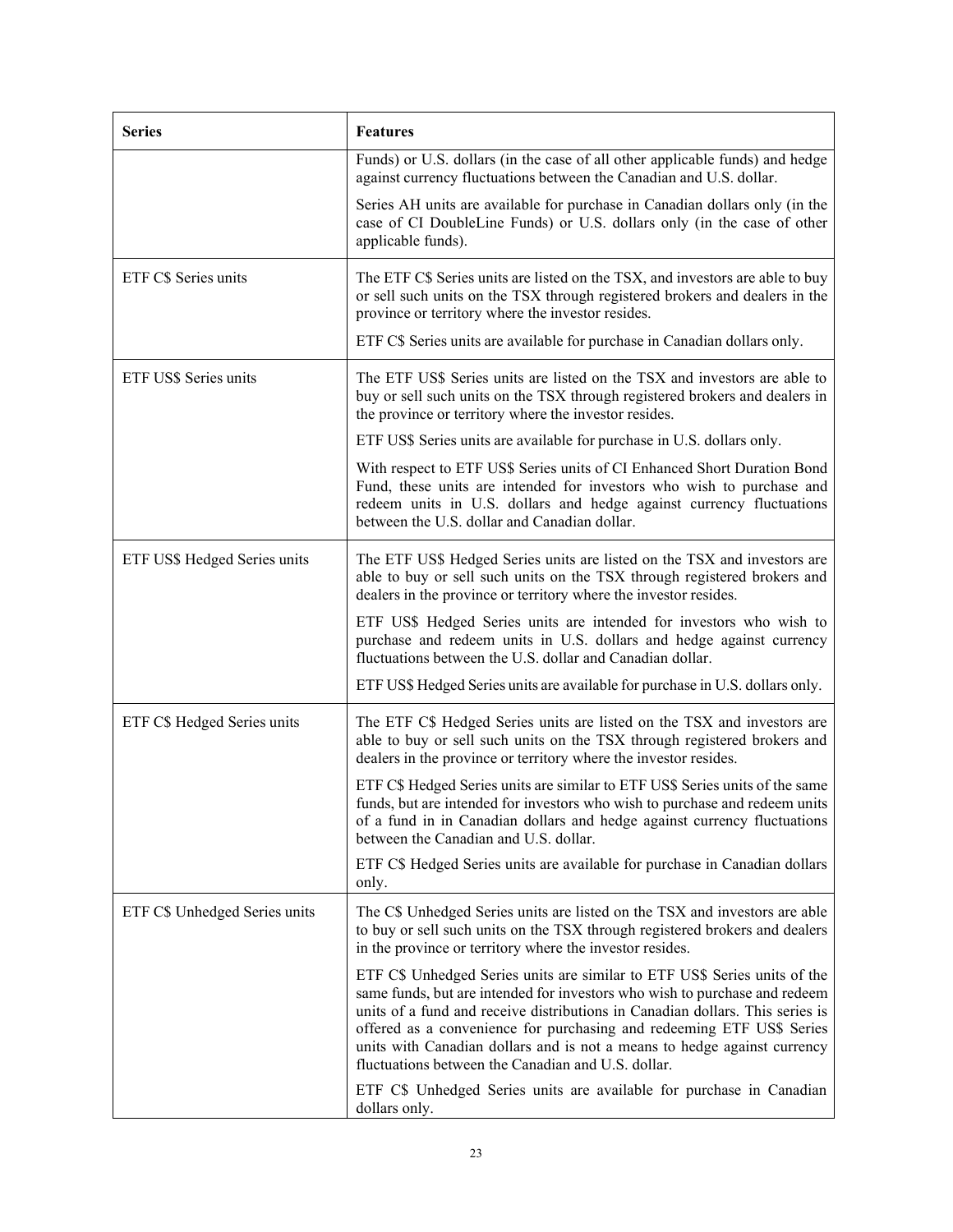| <b>Series</b>                          | <b>Features</b>                                                                                                                                                                                                                                                                                                                                                                                                                                                                                                                                                                                                                                                                                                                                                                                                                                                               |  |
|----------------------------------------|-------------------------------------------------------------------------------------------------------------------------------------------------------------------------------------------------------------------------------------------------------------------------------------------------------------------------------------------------------------------------------------------------------------------------------------------------------------------------------------------------------------------------------------------------------------------------------------------------------------------------------------------------------------------------------------------------------------------------------------------------------------------------------------------------------------------------------------------------------------------------------|--|
| Series P units                         | Series P units are available to all investors. No management fees are charged<br>to the funds with respect to Series P units; each investor will be charged a<br>management fee directly by the Manager and payable directly to the<br>Manager. Each investor also pays an investment advisory fee to his or her<br>representative's firm, which the investor negotiates with his or her<br>representative (acting on behalf of the representative's firm).                                                                                                                                                                                                                                                                                                                                                                                                                   |  |
| Series PH units                        | Series PH units are available to all investors. They are similar to Series P<br>units, but are intended for investors who wish to purchase, transfer and<br>redeem units of a fund in Canadian dollars (in the case of CI DoubleLine<br>Funds) or U.S. dollars (in the case of other applicable funds) and hedge<br>against currency fluctuations between the Canadian and U.S. dollar.<br>Series PH units are available for purchase in Canadian dollars only (in the<br>case of CI DoubleLine Funds) or U.S. dollars only (in the case of other<br>applicable funds).                                                                                                                                                                                                                                                                                                       |  |
| <b>Available to fee-based accounts</b> |                                                                                                                                                                                                                                                                                                                                                                                                                                                                                                                                                                                                                                                                                                                                                                                                                                                                               |  |
| Series F units                         | Series F units are generally only available to investors who participate in<br>fee-based programs through their representative's firm. These investors pay<br>their representative's firm an investment advisory fee directly, and since the<br>Manager pays no commissions or trailing commissions to their<br>representative's firm, the Manager charges a lower management fee to a<br>fund in respect of these series than the Manager may charge the fund for its<br>other series of units. In certain cases, however, the Manager may collect the<br>investment advisory fee on behalf of the representative's firm, which the<br>investor negotiates with his or her representative (acting on behalf of the<br>representative's firm). Availability of Series F units through your<br>representative's firm is subject to the Manager's terms and conditions.         |  |
| Series FH units                        | Series FH units are similar to Series F units, but are intended for investors<br>who wish to purchase, transfer and redeem units of a fund in Canadian<br>dollars (in the case of CI DoubleLine Funds) or U.S. dollars (in the case of<br>other applicable funds) and hedge against currency fluctuations between the<br>Canadian and U.S. dollar.<br>Series FH units are available for purchase in Canadian dollars only (in the<br>case of CI DoubleLine Funds) or U.S. dollars only (in the case of other<br>applicable funds).                                                                                                                                                                                                                                                                                                                                            |  |
| Available to institutional investors   |                                                                                                                                                                                                                                                                                                                                                                                                                                                                                                                                                                                                                                                                                                                                                                                                                                                                               |  |
| Series I units                         | Series I units are available only to institutional clients and investors who<br>have been approved by the Manager and have entered into a Series I Account<br>Agreement with the Manager. The criteria for approval may include the size<br>of the investment, the expected level of account activity and the investor's<br>total investment with the Manager. The minimum initial investment for<br>Series I units is determined when the investor enters into a Series I Account<br>Agreement with the Manager. No management fees are charged to the funds<br>with respect to Series I units; each investor negotiates a separate<br>management fee which is payable directly to the Manager. Each investor<br>also pays an investment advisory fee to his or her representative's firm,<br>which the investor negotiates with his or her representative (acting on behalf |  |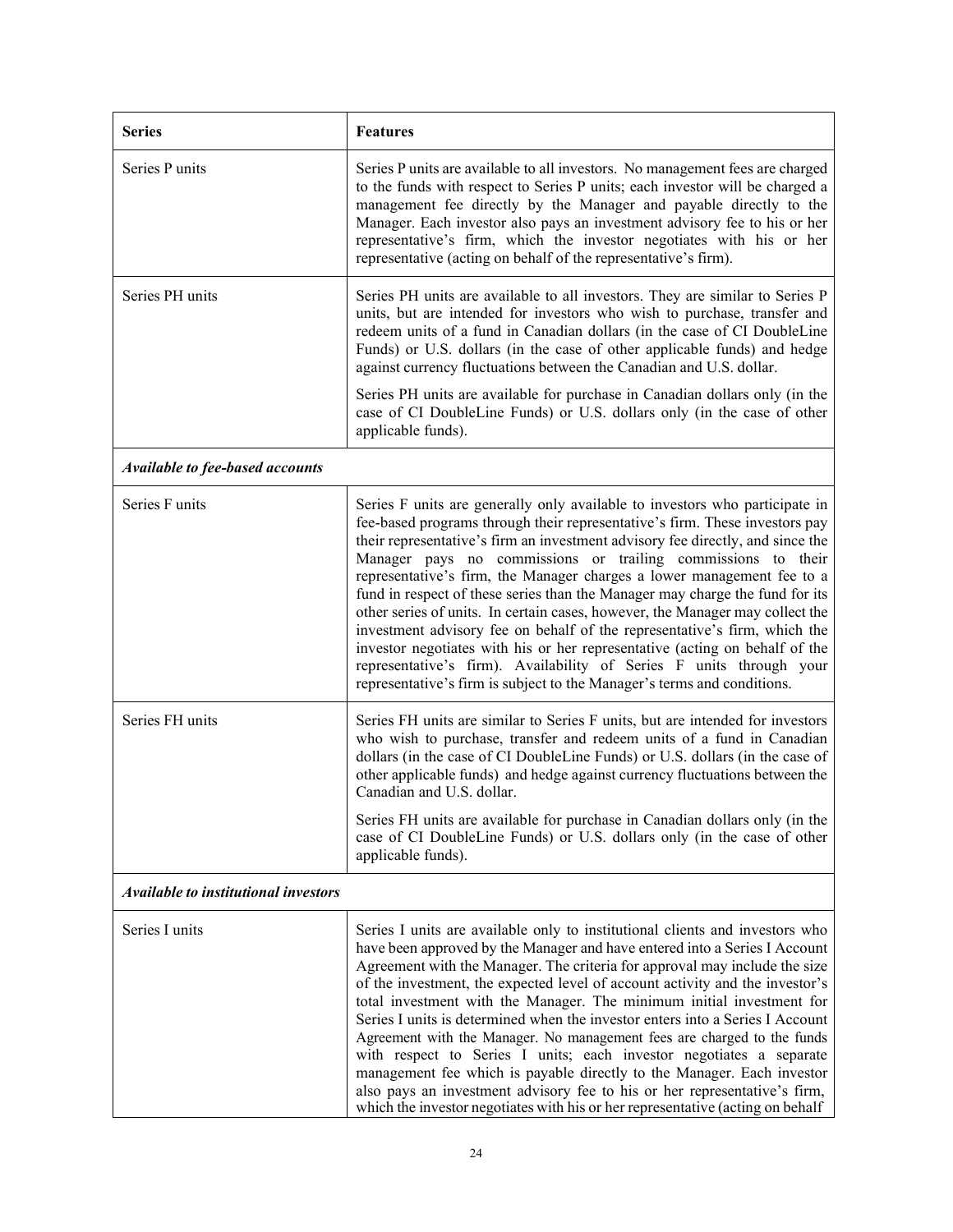| <b>Series</b>   | <b>Features</b>                                                                                                                                                                                                                                                                                                                                    |  |
|-----------------|----------------------------------------------------------------------------------------------------------------------------------------------------------------------------------------------------------------------------------------------------------------------------------------------------------------------------------------------------|--|
|                 | of the representative's firm). Series I units are also available to the<br>Manager's directors and employees, as well as to those of its affiliates.                                                                                                                                                                                               |  |
| Series IH units | Series IH units are similar to Series I units, but are intended for investors<br>who wish to purchase, transfer and redeem units of a fund in Canadian<br>dollars (in the case of CI DoubleLine Funds) or U.S. dollars (in the case of<br>other applicable funds) and hedge against currency fluctuations between the<br>Canadian and U.S. dollar. |  |
|                 | Series IH units are available for purchase in Canadian dollars only (in the<br>case of CI DoubleLine Funds) or U.S. dollars only (in the case of other<br>applicable funds).                                                                                                                                                                       |  |

## **How to buy the funds**

## **Purchasing Mutual Fund Series units**

You can invest in any Mutual Fund Series units of the funds by completing a purchase application, which you can get from your representative.

In the case of CI DoubleLine Funds, CI Enhanced Short Duration Bond Fund, CI Global Longevity Economy Fund and CI Munro Global Growth Equity Fund, the minimum initial investment for Series A, AH, F, FH, P and PH units of each fund, as applicable, is \$500.

In the case of CI Global Asset Allocation Private Pool, CI Global Infrastructure Private Pool, CI Global Real Asset Private Pool and CI Global REIT Private Pool, the minimum initial investment for Series A and F units of the funds is \$25,000.

The minimum for each subsequent investment is \$25.

The minimum initial investment for Series I or IH units is determined by the Manager when you enter into a Series I or IH Account Agreement with the Manager.

These amounts are determined from time to time by the Manager, in the Manager's sole discretion. They may also be waived by the Manager and are subject to change without prior notice. Currently, in the case of CI Global Asset Allocation Private Pool, CI Global Infrastructure Private Pool, CI Global Real Asset Private Pool and CI Global REIT Private Pool, the minimum investment amount is waived for investors who purchase through a discretionary account and whose representative has signed an acknowledgement of portfolio management registration with the Manager.

Your representative's firm or the Manager will send you a confirmation once the Manager has processed your order. If you buy through the pre-authorized chequing plan described in the section entitled "*Optional Services – Preauthorized chequing plan*", the Manager will send you a confirmation only for the first transaction and all other transactions will be reported on your regular account statements. A confirmation shows details of your transaction, including the name of the fund, the number and series of units you bought, the purchase price and the trade date. The Manager does not issue certificates of ownership for the funds.

The Manager may reject your purchase order within one business day of receiving it. If rejected, any monies sent with your order will be returned immediately to your representative's firm, without interest, once the payment clears. If the Manager accepts your order but do not receive payment within two business days, it will redeem your Mutual Fund Series units on the next business day. If the proceeds are greater than the payment you owe, the difference will belong to the fund. If the proceeds are less than the payment you owe, your representative's firm will be required to pay the difference and is entitled to collect this amount and any associated expenses from you.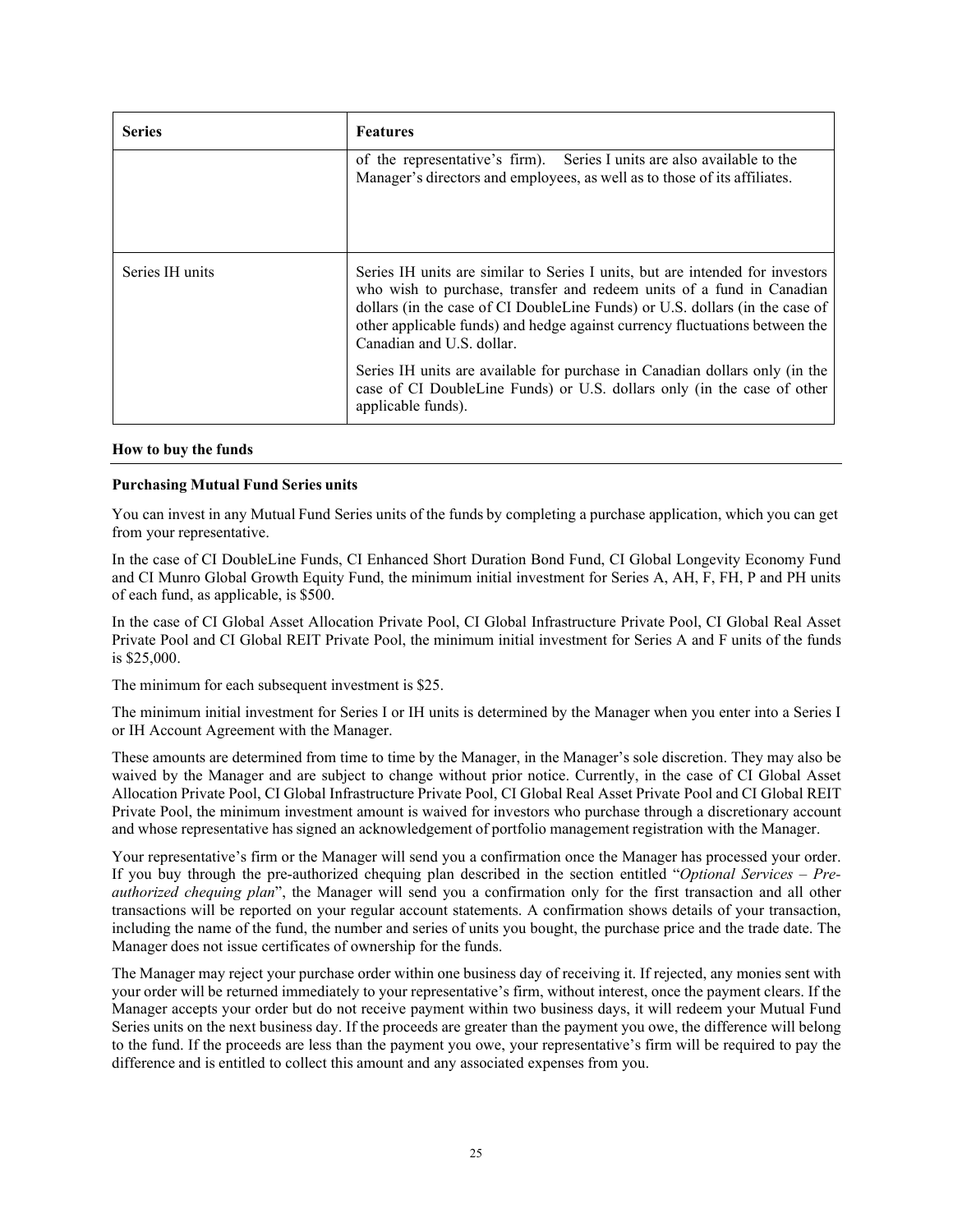You and your representative are responsible for ensuring that your purchase order is accurate and that the Manager receives all necessary documents and/or instructions. If the Manager receives a payment or a purchase order that is otherwise valid but fails to specify a mutual fund, or if any other documentation in respect of your purchase order is incomplete, the Manager may invest your money in Series A units of CI US Money Market Fund or CI Money Market Fund, as applicable, under the initial sales charge option at 0% sales charge. An investment in CI US Money Market Fund or CI Money Market Fund, as applicable, will earn you daily interest until the Manager receives complete instructions regarding the mutual fund(s) you have selected and all documentation in respect of your purchase is received in good order. Your total investment, including interest, will then be switched into the fund(s) you have chosen under the series and purchase option you have selected, without additional charge, at the unit price of the fund(s) on the applicable switch date. For more information regarding CI US Money Market Fund or CI Money Market Fund, please see the simplified prospectus and fund facts of these funds which can be found on the Manager's website at [www.ci.com](http://www.ci.com/) or at [www.sedar.com.](http://www.sedar.com/)

From time to time, the Manager may close certain funds to new purchasers. Where a fund is closed to new purchasers, the Manager may still permit new investors who purchase through a discretionary account and whose representative has signed an acknowledgement of portfolio management registration with the Manager to purchase units of the fund.

## **Purchasing ETF Series units**

The ETF Series units of the funds are listed on the TSX and investors are able to buy or sell such units on the TSX through registered brokers and dealers in the province or territory where the investor resides.

ETF Series units of each fund are offered for sale on a continuous basis by this prospectus, and there is no maximum number of such units that may be issued. Investors may incur customary brokerage commissions in buying or selling the ETF Series units. No fees are paid by investors to the Manager or the funds in connection with buying or selling of ETF Series units on the TSX.

From time to time as may be agreed to by a fund and the Designated Broker and ETF Dealers, the Designated Broker and ETF Dealers may agree to accept constituent securities of the fund as payment for ETF Series units from prospective purchasers.

Investors may incur customary brokerage commissions in buying or selling the ETF Series units. No fees are paid by investors to the Manager or the funds in connection with buying or selling of ETF Series units on the TSX.

| Fund                                         | <b>Series</b>           | <b>Ticker Symbol</b> |
|----------------------------------------------|-------------------------|----------------------|
| CI DoubleLine Core Plus Fixed                | <b>ETF US\$ Series</b>  | CCOR.U               |
| Income US\$ Fund                             | ETF C\$ Hedged Series   | <b>CCOR</b>          |
|                                              | ETF C\$ Unhedged Series | CCOR.B               |
| CI DoubleLine Income US\$ Fund               | <b>ETF US\$ Series</b>  | CINC.U               |
|                                              | ETF C\$ Hedged Series   | <b>CINC</b>          |
|                                              | ETF C\$ Unhedged Series | CINC.B               |
| CI DoubleLine Total Return Bond<br>US\$ Fund | ETF US\$ Series         | CDLB.U               |
|                                              | ETF C\$ Hedged Series   | <b>CDLB</b>          |
|                                              | ETF C\$ Unhedged Series | CDLB.B               |
| CI Enhanced Short Duration Bond<br>Fund      | ETF C\$ Series*         | <b>FSB</b>           |
|                                              | ETF US\$ Series**       | FSB.U                |
| CI Global Asset Allocation Private<br>Pool   | ETF C\$ Series          | <b>CGAA</b>          |
| CI Global Infrastructure Private Pool        | <b>ETF CS Series</b>    | <b>CINF</b>          |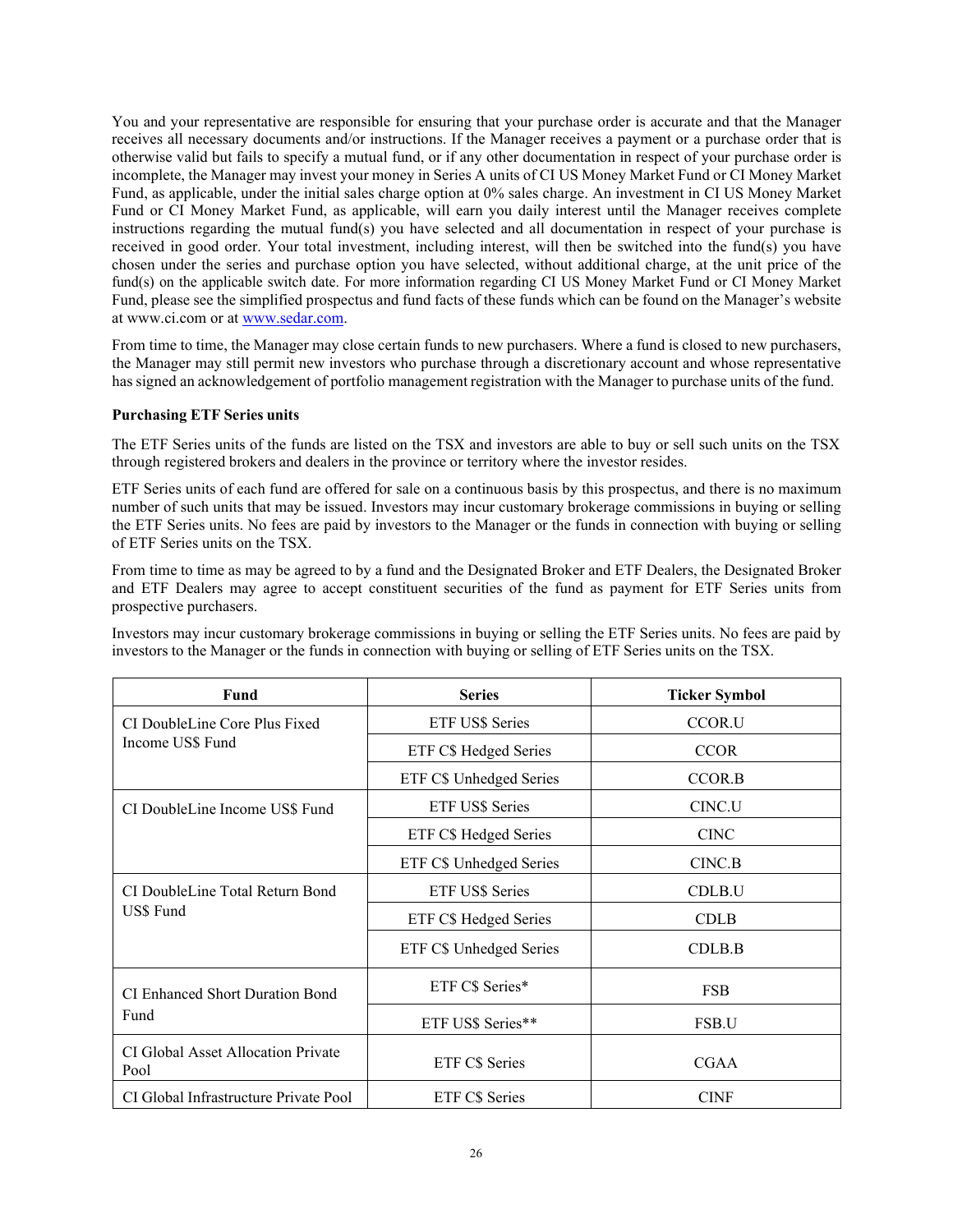| Fund                                  | <b>Series</b>          | <b>Ticker Symbol</b> |
|---------------------------------------|------------------------|----------------------|
| CI Global Longevity Economy Fund      | ETF C\$ Series         | <b>LONG</b>          |
| CI Global Real Asset Private Pool     | ETF C\$ Series         | <b>CGRA</b>          |
| CI Global REIT Private Pool           | ETF C\$ Series         | <b>CGRE</b>          |
| CI Munro Global Growth Equity<br>Fund | ETF C\$ Series         | <b>CMGG</b>          |
|                                       | ETF US\$ Hedged Series | CMGG.U               |

*\*Formerly Common Units*

*\*\*Formerly US\$ Common Units*

#### *Issuance of ETF Series units*

ETF Series units of each fund are issued and sold on a continuous basis and there is no maximum number of units that may be issued.

## *To Designated Broker and ETF Dealers*

All orders to purchase ETF Series units directly from a fund must be placed by a Designated Broker or ETF Dealers. Each fund reserves the absolute right to reject any subscription order placed by the Designated Broker and/or an ETF Dealer. No fees will be payable by a fund to the Designated Broker or an ETF Dealer in connection with the issuance of ETF Series units. On the issuance of ETF Series units, the Manager may, at its discretion, charge an administrative fee to an ETF Dealer or Designated Broker to offset any expenses (including any applicable TSX additional listing fees) incurred in issuing the ETF Series units.

On any Trading Day, the Designated Broker or an ETF Dealer may place a subscription order for the prescribed number of ETF Series units ("*PNU*") or integral multiple PNU of a fund.

If a subscription order for ETF Series units of a fund is received by a fund at or before 9:00 a.m. (Eastern time) on a Trading Day, or such other time prior to the Valuation Time on such Trading Day as the Manager may permit, and is accepted by the Manager, the fund will generally issue to an ETF Dealer or the Designated Broker the PNU (or an integral multiple thereof) within two Trading Days from the effective date of the subscription order. The fund must receive payment for the ETF Series units subscribed for within two Trading Days from the effective date of the subscription order. The effective date of a subscription order is the Trading Day on which the Valuation Time that applies to such subscription order takes place.

Unless the Manager shall otherwise agree or the Declaration of Trust shall otherwise provide, as payment for a PNU of a fund, an ETF Dealer or the Designated Broker must deliver subscription proceeds consisting of a group of securities and/or assets determined by the Manager from time to time representing the constituent securities of the fund (a "*Basket of Securities*") and cash in an amount sufficient so that the value of the Basket of Securities and cash delivered is equal to the NAV of the PNU of the fund determined at the Valuation Time on the effective date of the subscription order.

The Manager may, in its complete discretion, instead accept subscription proceeds consisting of (i) cash only in an amount equal to the NAV of the PNU of a fund determined at the Valuation Time on the effective date of the subscription order, plus (ii) if applicable, any fees payable in connection with cash-only payments for subscriptions of a PNU of the fund, representing, as applicable, brokerage expenses, commissions, transaction costs and other costs or expenses that the fund incurs or expects to incur in purchasing securities on the market with such cash proceeds.

The Basket of Securities for each fund will be made available to such fund's Designated Broker and ETF Dealers on each Trading Day. The Manager will, except when circumstances prevent it from doing so, publish the PNU for each fund following the close of business on each Trading Day on its website, [www.firstasset.com. T](http://www.firstasset.com/)he Manager may, at its discretion, increase or decrease the applicable PNU from time to time.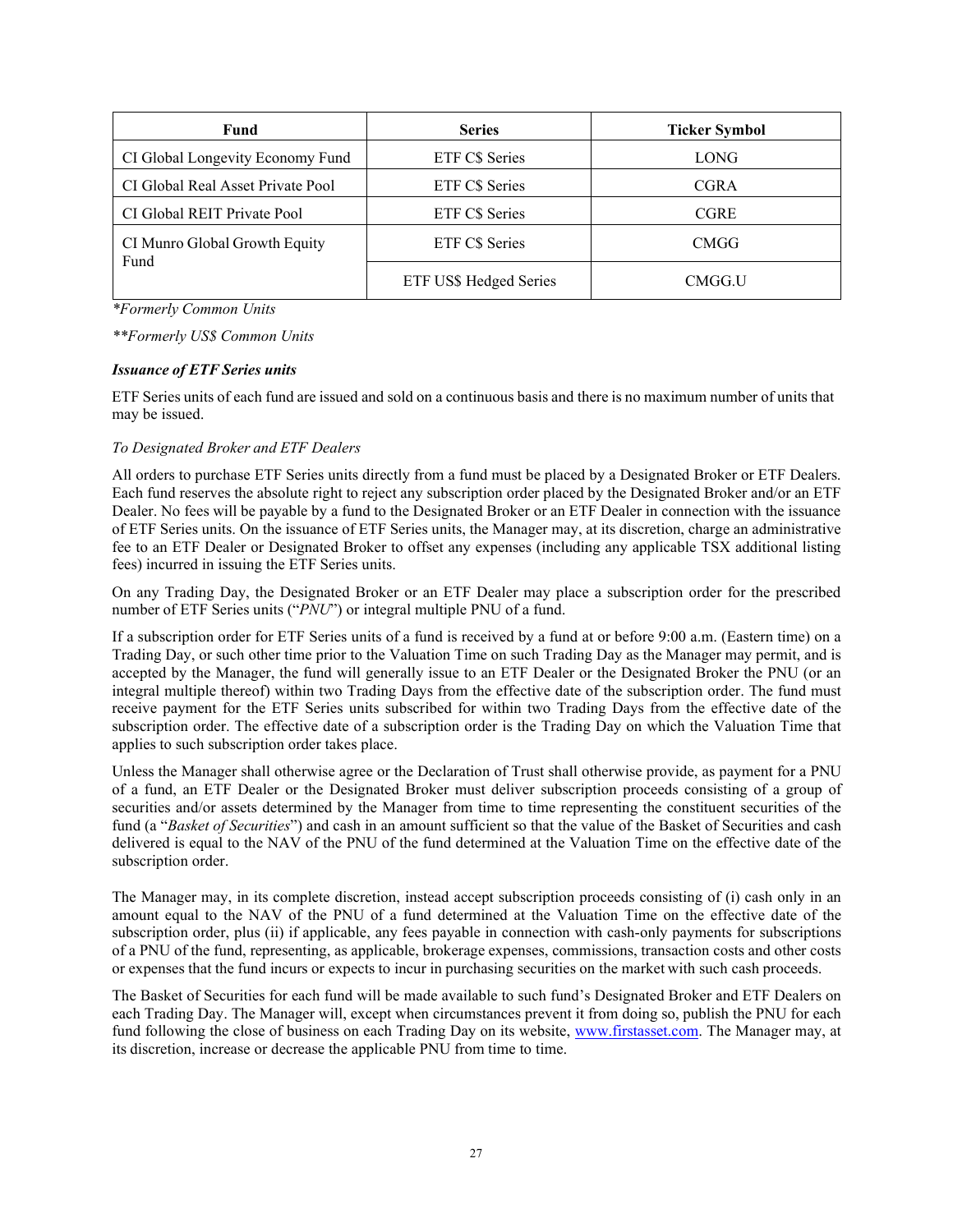#### *To the Designated Broker in Special Circumstances*

ETF Series units may be issued by a fund to the Designated Broker in connection with the rebalancing of and adjustments to the fund or its portfolio and when cash redemptions of ETF Series units occur as described below under "*Exchange and Redemption of ETF Series Units – Redemption of ETF Series units for cash".*

## *To Unitholders as Reinvested Distributions*

In addition to the issuance of ETF Series units as described above, ETF Series units of a fund may be issued to unitholders on the automatic reinvestment of certain distributions in accordance with the distribution policy of the fund. See "*Distribution Policy – Distribution Reinvestment Plan*".

## *Special Considerations for Unitholders*

The provisions of the so-called "early warning" requirements set out in Canadian securities legislation do not apply in connection with the acquisition of ETF Series units. In addition, each fund is entitled to rely on exemptive relief from the Canadian securities regulatory authorities to permit a unitholder to acquire more than 20% of the ETF Series units through purchases on the TSX without regard to the takeover bid requirements of applicable Canadian securities legislation.

## **Purchase options for Mutual Fund Series units**

## **Purchasing Mutual Fund Series units**

There is usually a charge for investing in Series A and AH units of the funds. In respect of Series A and AH units of CI DoubleLine Funds, CI Global Longevity Economy Fund, CI Munro Global Growth Equity Fund and CI Enhanced Short Duration Bond Fund (collectively, the "*DSC Funds*"), you have one option for new purchases: the initial sales charge option. You may only switch into Series A or AH units of these funds under a deferred sales charge option if you already hold securities purchased under a deferred sales charge option of a mutual fund managed by the Manager. Series A and AH units of the other funds are available in initial sales charge only.

Series F, FH, I, IH, P and PH units of each fund can be purchased only in the no load option.

#### *Initial sales charge option*

With the initial sales charge option, you usually pay a sales commission to your representative's firm when you buy Mutual Funds Series units of a fund. The sales commission is a percentage of the amount you invest, negotiated between you and your representative's firm, and cannot exceed 5% of the amount you invest. The Manager deducts the commission from your purchase and pays it to your representative's firm. See "*Dealer Compensation*" and "*Fees and Expenses*" for details.

#### **Deferred sales charge option**

Under the deferred sales charge, there are three options: the standard deferred sales charge, the intermediate deferred sales charge and the low-load sales charge (each a "*deferred sales charge option*"). If you choose a deferred sales charge option, you pay no commission when you invest in a fund. The entire amount of your investment goes toward buying units and the Manager pays the representative's commission directly to your representative's firm. See "*Dealer Compensation*" for details. However, if you sell your units within seven years of buying them (under the standard deferred sales charge or intermediate deferred sales charge) or within three years of buying them (under the low-load sales charge), you will pay a redemption fee based on the cost of the units you redeem. You may only switch into Series A and AH units of the DSC Funds under a deferred sales charge option if you already hold securities purchased under a deferred sales charge option of a mutual fund managed by the Manager.

#### *Standard deferred sales charge*

For the standard deferred sales charge, the redemption fee starts at 5.5% in the first year and decreases over a sevenyear period. If you hold your units for more than seven years, you pay no redemption fee. See "*Fees and Expenses*" for the redemption fee schedule. In addition, after the seven-year period, if we determine that you qualify for certain programs offered by the Manager, we may, on a quarterly basis, automatically redesignate your Series A and AH standard deferred sales charge units as initial sales charge units, as applicable. After such redesignation, your Series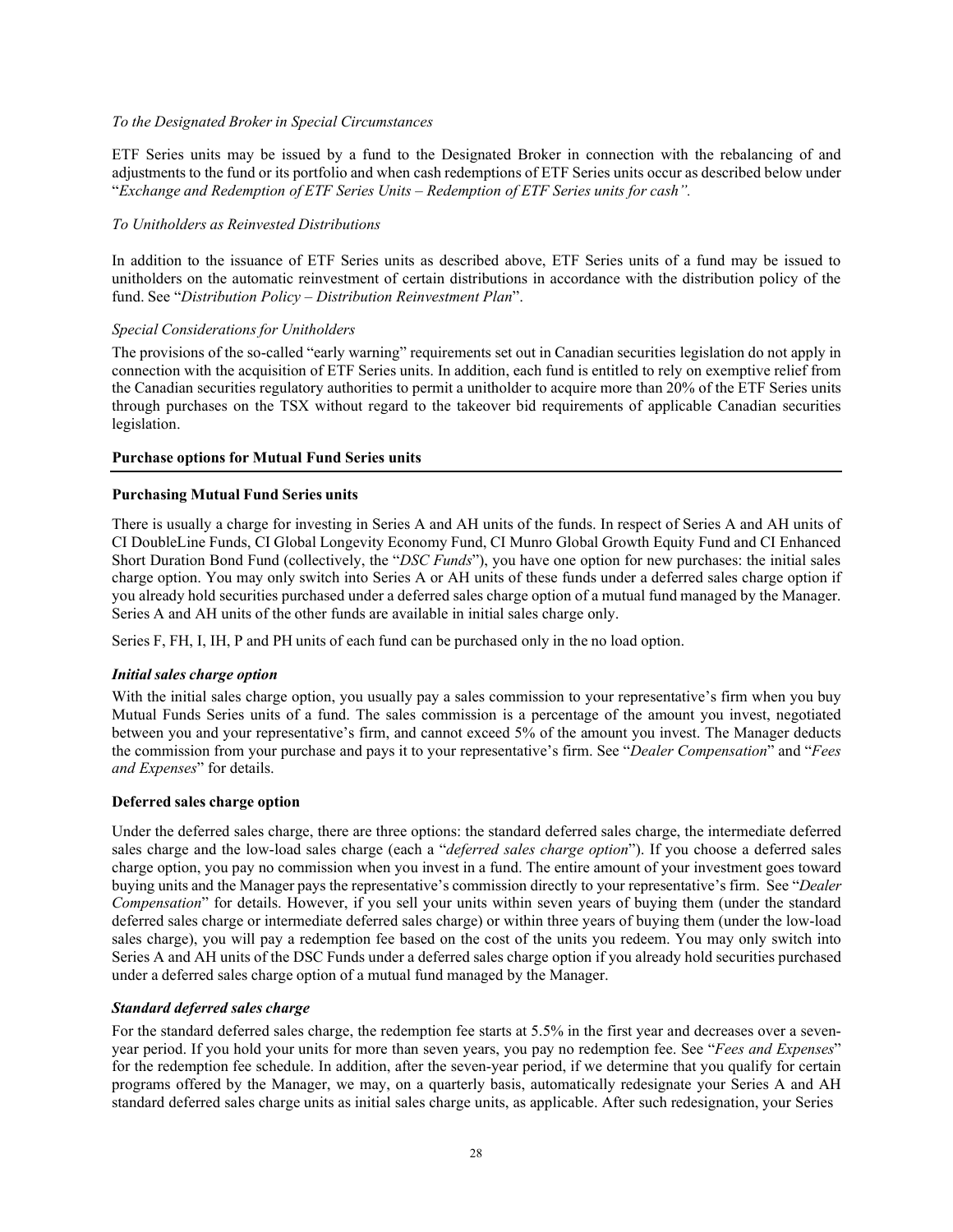A and AH units may qualify for lower management and/or administration fees. You will not be charged a fee for the redesignation and your costs of owning your investment will not be affected. However, this will increase the compensation that we pay your representative's firm. See *"Dealer Compensation"* for details.

If you choose the standard deferred sales charge, you can sell or change some of your standard deferred sales charge units each year without paying a fee or so that they are no longer subject to a redemption fee, as applicable. See *"Free redemption of standard deferred sales charge or intermediate deferred sales charge units*" in the section "*Purchases, Switches and Redemptions – How to sell your Mutual fund Series units"* for details. You may only switch into Series A or AH units of the DSC Funds under the standard deferred sales charge option if you already hold securities purchased under the standard deferred sales charge option of a mutual fund managed by the Manager.

## *Intermediate deferred sales charge*

You may only switch into Series A or AH units of the DSC Funds under the intermediate deferred sales charge option, as applicable, if you already hold securities purchased under the intermediate deferred sales charge option of a mutual fund managed by the Manager. We may, in our discretion, on a case-by-case basis, permit you to use the intermediate deferred sales charge purchase option in circumstances where you otherwise would not be eligible to use it.

For the intermediate deferred sales charge, the redemption fee starts at 5.5% in the first year and decreases over a seven-year period. If you hold your units for more than seven years, you pay no redemption fee. See *"Fees and Expenses"* for the redemption fee schedule. In addition, after the seven-year period, if we determine that you qualify for certain programs offered by the Manager, we may, on a quarterly basis, automatically redesignate your Series A and AH standard deferred sales charge units as initial sales charge units, as applicable. After such redesignation, your Series A and AH units may qualify for lower management and/or administration fees. You will not be charged a fee for the redesignation and your costs of owning your investment will not be affected. However, this will increase the compensation that we pay your representative's firm. See *"Dealer Compensation"* for details.

If you choose the intermediate deferred sales charge, you can sell or change some of your intermediate deferred sales charge units each year without paying a fee or so that they are no longer subject to a redemption fee, as applicable. See *"Purchases, Switches and Redemptions – Free redemption of standard deferred sales charge or intermediate deferred sales charge units"* for details.

#### *Low-load sales charge*

For the low-load sales charge, the redemption fee starts at 3% in the first year and decreases each year over a threeyear period. If you hold your fund units for more than three years, you pay no redemption fee. See "*Fees and Expenses*" for the redemption fee schedule. In addition, after the three-year period, if we determine that you qualify for certain programs offered by the Manager, we may, on a quarterly basis, automatically redesignate your Series A and AH standard deferred sales charge units as initial sales charge units, as applicable. After such redesignation, your Series A and AH units may qualify for lower management and/or administration fees. You will not be charged a fee for the redesignation and your costs of owning your investment will not be affected. However, this will increase the compensation that we pay your representative's firm. See *"Dealer Compensation"* for details.

If you choose the low-load sales charge, you may not sell your low-load sales charge units until the beginning of the fourth year without paying a redemption fee. You may only switch into Series A and AH units of the DSC Funds under the low-load sales charge option if you already hold securities purchased under the low-load sales charge option of a mutual fund managed by the Manager.

#### *Investment advisory fee option*

For Series I, IH, P and PH units, you negotiate an investment advisory fee with your representative (acting on behalf of the representative's firm), which is paid to your representative's firm. Unless otherwise agreed, the Manager collects the investment advisory fee on behalf of your representative's firm, by redeeming (without charges) a sufficient number of units of each applicable series of the fund(s) from your account. The investment advisory fee ischarged on a monthly or quarterly basis for Series I and IH units, and on a quarterly basis for Series P and PH units.

For Series I, IH, P and PH units, the negotiated investment advisory fee must not exceed 1.25% annually of the NAV of each applicable series of the fund(s) in your account.

For Series F and FH units, you pay an investment advisory fee, which is negotiated between you and your representative (acting on behalf of the representative's firm) and paid to his or her firm directly. In certain cases, for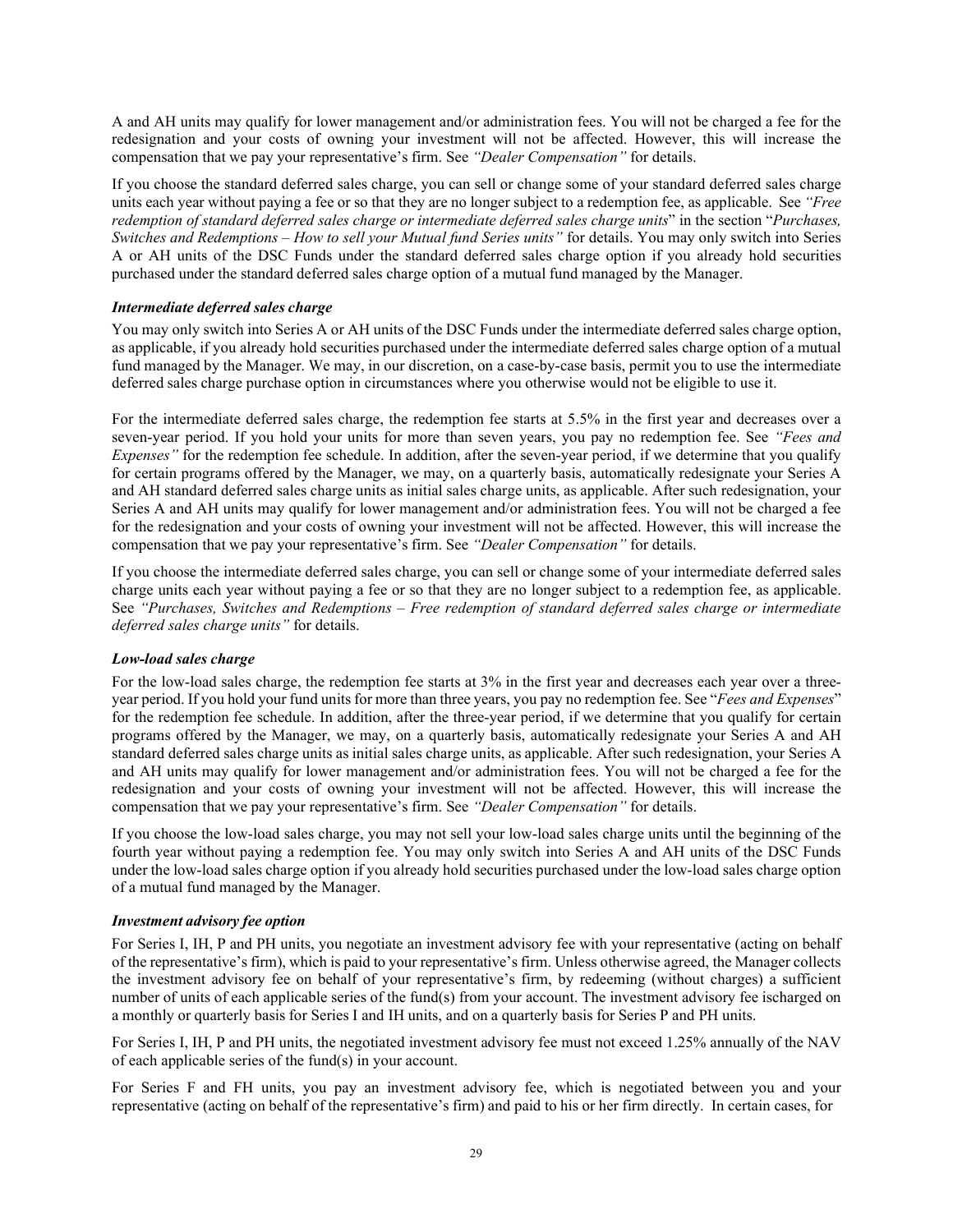Series F and FH units, the Manager may have an arrangement to collect the investment advisory fee on behalf of your representative's firm by redeeming (without charges) a sufficient number of units of each applicable series of the fund(s), from your account on a quarterly basis. In these cases, the negotiated investment advisory fee must not exceed 1.50% annually of the NAV of each applicable series of the fund(s) in your account.

The negotiated investment advisory fee rate is as set out in an agreement between you and your representative's firm. The investment advisory fee is payable by you to your representative's firm. It is the responsibility of your representative to disclose such fee to you before you invest. Note that an investment advisory fee of 0% will be applied by the Manager if it does not receive an investment advisory fee agreement from your representative.

Note that such investment advisory fees are subject to applicable provincial and federal taxes and are in addition to any other fees that are separately negotiated with and directly payable to the Manager. For further details, see "*Fees and Expenses*".

## **How to sell your Mutual Fund Series units**

To sell your Mutual Fund Series units, send your signed instructions in writing to your representative or to the Manager. Once the Manager receives your order, you cannot cancel it. The Manager will send you a confirmation once it has processed your order. The Manager will send your payment within two business days of receiving your properly completed order. You will receive payment in the currency in which you bought the fund.

Your signature on your instructions must be guaranteed by a bank, trust company, or representative's firm if the sale proceeds are:

- more than \$25,000, or
- paid to someone other than the registered owner.

If the registered owner of the units is a corporation, partnership, agent, fiduciary or surviving joint owner, the Manager may require additional information. If you are unsure whether you need to provide a signature guarantee or additional information, check with your representative or the Manager.

## *Selling deferred sales charge units*

If you invest under a deferred sales charge option and you sell those units before the deferred sales charge schedule has expired, the Manager will deduct the redemption fee from your sale proceeds. If you sell units within 30 days of buying them, a short-term trading fee may also apply. See "*Fees and Expenses*" for details about these fees.

The Manager sells deferred sales charge units in the following order:

- units that qualify for the free redemption right,
- units that are no longer subject to the redemption fee, and
- units that are subject to the redemption fee.

All units are sold on a first bought, first sold basis. With respect to units you received from reinvested distributions, as such reinvested units are attributed back to each related tranche of "*original*" units purchased as determined by date, the Manager would sell such reinvested units in the same proportion as we sell units from the original investment.

#### *Selling certain units bought before the date of this simplified prospectus*

If you bought units of a fund before the date of thissimplified prospectus and sell or transfer those units, the redemption fee described in the simplified prospectus that was in effect when you bought your units will apply.

#### *Free redemption of standard deferred sales charge or intermediate deferred sales charge units*

Each year, you can sell some of your standard deferred sales charge or intermediate deferred sales charge units that would otherwise be subject to the redemption fee at no charge. This is called your "*free redemption right"*. The Manager calculates the available number of units as follows:

• 10% of the number of standard deferred sales charge or intermediate deferred sales charge units you bought in the current calendar year, multiplied by the number of months remaining in the calendar year (including the month of purchase) divided by 12, **plus**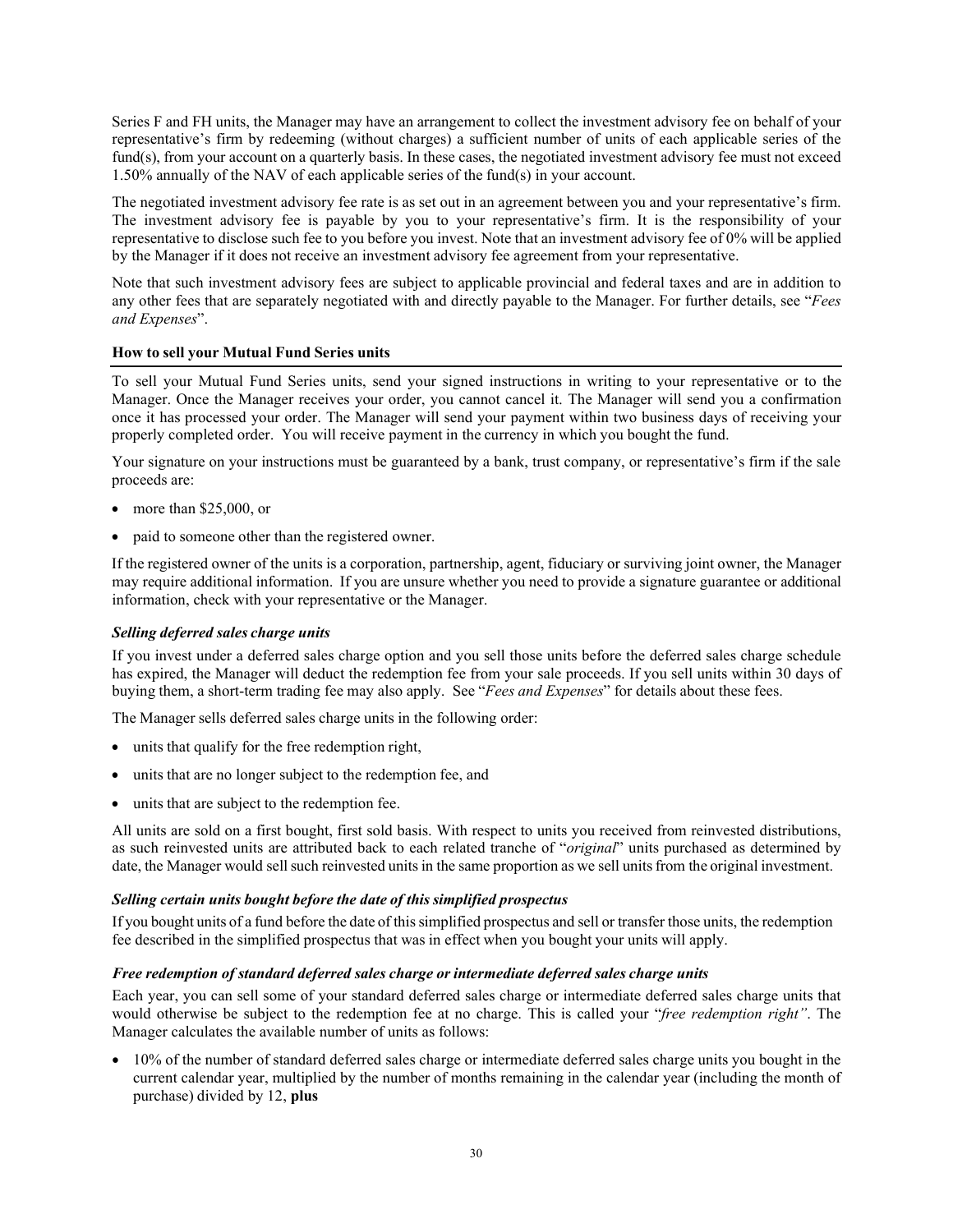- 10% of the number of standard deferred sales charge or intermediate deferred sales charge units you held on December 31 of the preceding year that are subject to the redemption fee, **minus**
- the number of units you would have received if you had reinvested any cash distributions you received during the current calendar year.

The Manager may modify or discontinue your free redemption right at any time in our sole discretion. The free redemption right only applies if your units remain invested for the full deferred sales charge schedule. In calculating redemption fees, the Manager uses your cost of original investment as the basis for fee calculations. If you have exercised your free redemption right and then redeem your units before the deferred sales charge schedule has expired, you will have fewer units for redemption, so the cost of original investment per security used to calculate your redemption fee will be higher. This compensates the Manager for the units redeemed under the free redemption right. In other words, even if you redeemed units under the free redemption right, your deferred sales charge on a full redemption would be the same as if you had not redeemed any units under the free redemption right.

If you do not wish to sell the units you would be entitled to sell under this free redemption right in any year, you can ask the Manager to change those units from standard deferred sales charge or intermediate deferred sales charge units to initial sales charge units. You will not be charged a fee for these changes and your costs of owning your investment will not be affected, but this will increase the compensation that the Manager will pay your representative's firm. See "*Dealer Compensation*" for details. The Manager does not automatically switch such units to initial sales charge units, so you may wish to exercise your free redemption right in order to not lose such entitlement.

## *How the Manager calculates the redemption fee*

The redemption fee applies once you have sold:

- all of your deferred sales charge units under the free redemption right, and
- all of your deferred sales charge units that are no longer subject to the redemption fee.

The Manager calculates the redemption fee by multiplying the number of units you are selling by the cost of original investment per security, multiplying by the redemption fee rate.

In calculating redemption fees, the Manager uses your cost of original investment as the basis for fee calculations. If you have exercised your free redemption right and then redeemed your units before the deferred sales charge schedule has expired, you will have fewer units for redemption, so the cost of original investment per security used to calculate your redemption fee will be higher. See "*Purchases, Switches and Redemptions - Free redemption of standard deferred sales charge or intermediate deferred sales charge units*". If your distributions were reinvested in the fund(s), those additional units would be added to the units attributable to your original investment. As a result, the cost of original investment per security will be lower. If you hold a fund in a non-registered account, you can ask to receive the fund(s) distributions in cash, which are not subject to redemption fees. See "*Distribution policy*".

The redemption fee rate depends on how long you have held your units. See "*Fees and Expenses*" for the redemption fee schedule.

If you transfer units of one fund purchased under the standard deferred sales charge, intermediate deferred sales charge or low-load sales charge option to securities of another fund, the redemption fee schedule of your old securities , including the rates and duration of such schedule, will continue to apply to your new securities. See "*How to transfer your Mutual Fund Series units – Transferring to another mutual fund managed by the Manager*".

#### *Documents required*

You must provide all required documents within 10 business days of the trade date. If you do not, the Manager will buy back the Mutual Fund Series units on the 11<sup>th</sup> business day. If the cost of buying the Mutual Fund Series units is less than the sale proceeds, the fund will keep the difference. If the cost of buying the Mutual Fund Series units is more than the sale proceeds, your representative's firm must pay the difference and any related costs. Your representative's firm may require you to reimburse the amount paid if the representative's firm suffers a loss because you failed to meet the requirements for redeeming the units.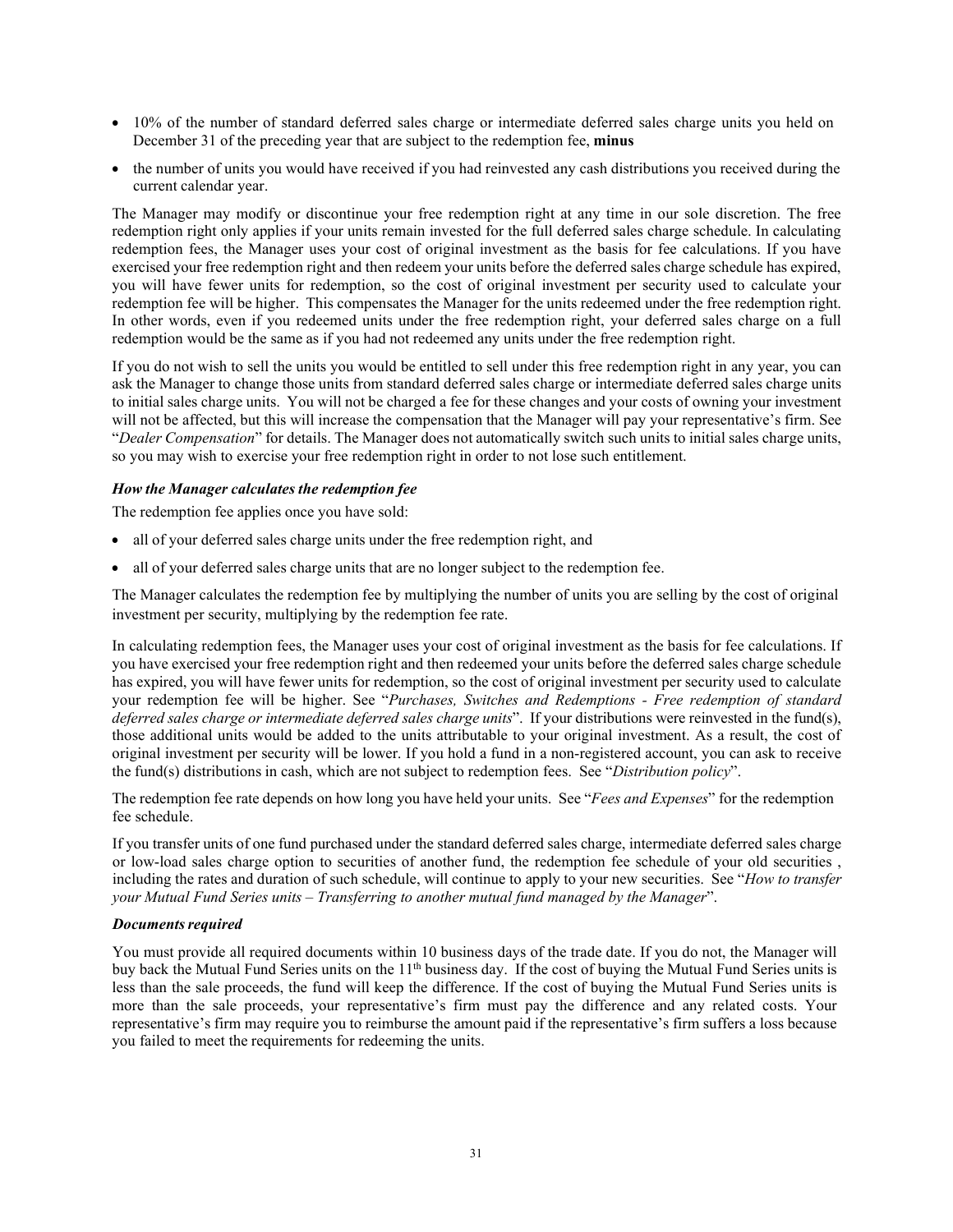#### **Minimum balance**

If the value of your Mutual Fund Series units in a fund is less than \$500 (in the case of CI DoubleLine Funds, CI Enhanced Short Duration Bond Fund, CI Global Longevity Economy Fund and CI Munro Global Growth Equity Fund), or \$25,000 (in the case of CI Global Asset Allocation Private Pool, CI Global Infrastructure Private Pool, CI Global Real Asset Private Pool and CI Global REIT Private Pool) (or such other amount agreed by the Manager), the Manager has the right, to be exercised in its discretion, to sell your units and send you the proceeds.

The Manager will give you and/or your representative 30 days' notice that such redemption will take place. If you wish to avoid a redemption, you can make an additional investment to bring your account up to the required minimum balance. The Manager will not redeem your units if your account falls below the required minimum balance as a result of market movement rather than your redemption of units.

The minimum balance amounts described above are determined from time to time by the Manager in its sole discretion. They may also be waived by the Manager and are subject to change without notice.

#### **Suspending your right to sell Mutual Fund Series units**

Securities regulations allow the Manager to temporarily suspend your right to sell your Mutual Fund Series units and postpone payment of your sale proceeds:

- during any period when normal trading is suspended on any exchange on which securities or derivatives that make up more than 50% of a fund's value or its underlying market exposure are traded, provided those securitiesor derivatives are not traded on any other exchange that is a reasonable alternative for the fund,
- during any period when the right to redeem units is suspended for any underlying fund in which a fund invests all of its assets directly and/or through derivatives, or
- with the approval of securities regulators.

The Manager will not accept orders to buy Mutual Fund Series units during any period when the Manager has suspended investors' rights to sell Mutual Fund Series units of that fund.

## **Exchange and Redemption of ETF Series units**

#### **Exchange of ETF Series units at NAV per unit for Baskets of Securities and/or cash**

Unitholders of ETF Series units of a fund may exchange the applicable PNU (or an integral multiple thereof) of the fund on any Trading Day for Baskets of Securities and cash, or, in the discretion of the Manager, cash only, subject to the requirement that a minimum PNU be exchanged. To effect an exchange of ETF Series units of a fund, a unitholder must submit an exchange request in the form and at the location prescribed by the fund from time to time at or before 9:00 a.m. (Eastern time) on a Trading Day, or such other time prior to the Valuation Time on such Trading Day as the Manager may permit. The exchange price will be equal to the NAV of each PNU tendered for exchange determined at the Valuation Time on the effective date of the exchange request, payable by delivery of a Basket of Securities (constituted as most recently published prior to the effective date of the exchange request) and cash. The ETF Series units will be redeemed in the exchange. The Manager will also make available to ETF Dealers and the Designated Broker the applicable PNU to redeem ETF Series units of each fund on each Trading Day. The effective date of an exchange request is the Trading Day on which the Valuation Time that applies to such redemption request takes place.

Upon the request of a unitholder of ETF Series units of a fund, the Manager may, in its complete discretion, satisfy an exchange request by delivering cash only in an amount equal to the NAV of each PNU tendered for exchange determined at the Valuation Time on the effective date of the exchange request, provided that the unitholder agrees to pay any fee payable in connection with cash-only payments for exchange of a PNU of the fund, representing, as applicable, brokerage expenses, commissions, transaction costs and other costs or expenses that the fund incurs or expects to incur in selling securities on the market to obtain the necessary cash for the exchange.

If an exchange request is not received by the applicable cut-off time, the exchange order will be effective only on the next Trading Day. Settlement of exchanges for Baskets of Securities and/or cash will generally be made by the second Trading Day after the effective day of the exchange request.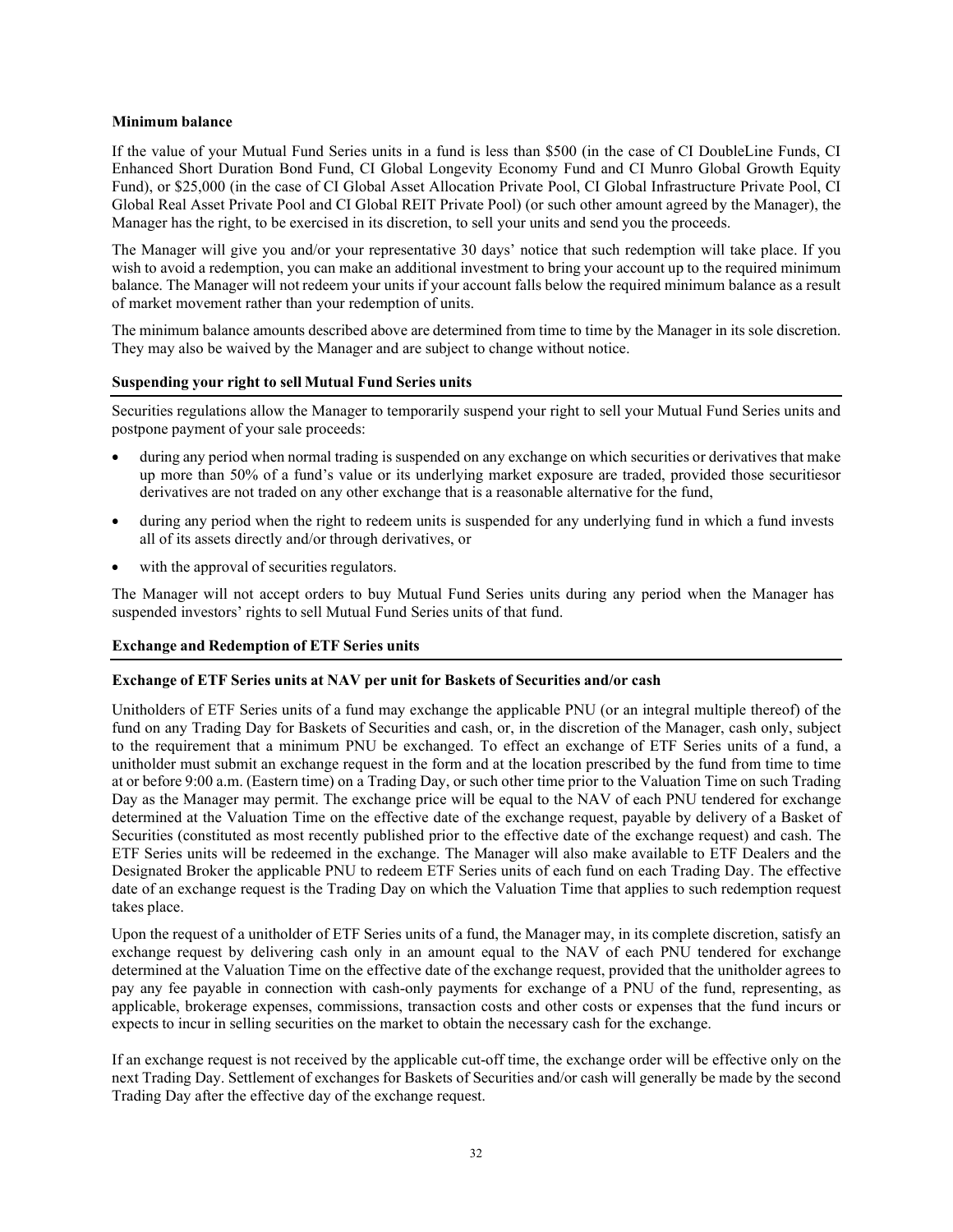You should be aware that the NAV per ETF Series unit will decline on the ex-dividend date of any distribution payable in cash on ETF Series units. If you are no longer a holder of record on the applicable distribution date, you will not be entitled to receive that distribution.

If any securities in which a fund has invested are cease traded at any time by order of a securities regulatory authority or other relevant regulator or stock exchange, the delivery of Baskets of Securities to a unitholder, ETF Dealer or Designated Broker on an exchange in the PNU may be postponed until such time as the transfer of the Baskets of Securities is permitted by law.

As described under "*Book-Entry Only System*", registration of interests in, and transfers of, ETF Series units will be made only through the book-entry only system of CDS (as defined hereinafter). The redemption rights described below must be exercised through the CDS Participant (as defined hereinafter) through which the owner holds ETF Series units. Beneficial owners of ETF Series units should ensure that they provide redemption instructions to the CDS Participant through which they hold such units sufficiently in advance of the cut-off times described below to allow such CDS Participant to notify CDS and for CDS to notify the registrar and transfer agent prior to the relevant cut-off time.

## **Redemption of ETF Series units for cash**

On any Trading Day, unitholders of ETF Series units of a fund may redeem (i) ETF Series units for cash at a redemption price per ETF Series unit equal to 95% of the closing price for the ETF Series units on the TSX on the effective day of the redemption, subject to a maximum redemption price per unit equal to the NAV per unit on the effective day of redemption, less any applicable redemption fee determined by the Manager, in its sole discretion, from time to time, or (ii) a PNU of the fund or a multiple PNU of the fund for cash equal to the NAV of that number of ETF Series units less any applicable redemption fee determined by the Manager, in its sole discretion, from time to time. The ETF Series units of a fund also offer additional redemption or exchange options which are available where a registered broker or dealer, or a holder of units redeems or exchanges a PNU as determined by the Manager from time to time for the purpose of subscription orders, redemptions or for other purposes.

The redemption fee, which is payable to the applicable fund, does not apply to unitholders who buy and sell their ETF Series units through the facilities of the TSX.

An amount as may be agreed to between the Manager and the Designated Broker or a Dealer of the ETF Series of a fund may be charged by the Manager at its discretion, on behalf of the fund, to the Designated Broker and/or Dealers to offset certain transaction costs including brokerage expenses, commissions and other costs and expenses associated with the issue, exchange or redemption of ETF Series units of the fund to or by such Designated Broker and/or Dealer. The current redemption fee for the ETF Series of the funds is available upon request.

As unitholders will generally be able to sell units at the market price on the TSX through a registered broker or dealer subject only to customary brokerage commissions, unitholders are advised to consult their brokers, dealers or investment advisers before redeeming such units for cash. No fees or expenses are paid by unitholders to the Manager or the applicable fund in connection with selling units on the TSX.

In order for a cash redemption to be effective on a Trading Day, a cash redemption request with respect to ETF Series units of a fund must be delivered to the Manager in the form and at the location prescribed by the Manager from time to time at or before 9:00 a.m. (Eastern time) on such Trading Day. Any cash redemption request received after such time will be effective only on the next Trading Day. Where possible, payment of the redemption price will be made by no later than the second Trading Day after the effective day of the redemption. The cash redemption request forms may be obtained from any registered broker or dealer.

Unitholders of ETF Series units that have delivered a redemption request prior to the Distribution Record Date (as defined hereinafter) for any distribution will not be entitled to receive that distribution.

The Manager will pay redemption proceeds within two business days of receiving all necessary redemption documents. If all necessary redemption documents are not received by the Manager within ten business days of receiving the redemption request, you will be deemed to repurchase the ETF Series units on the tenth business day at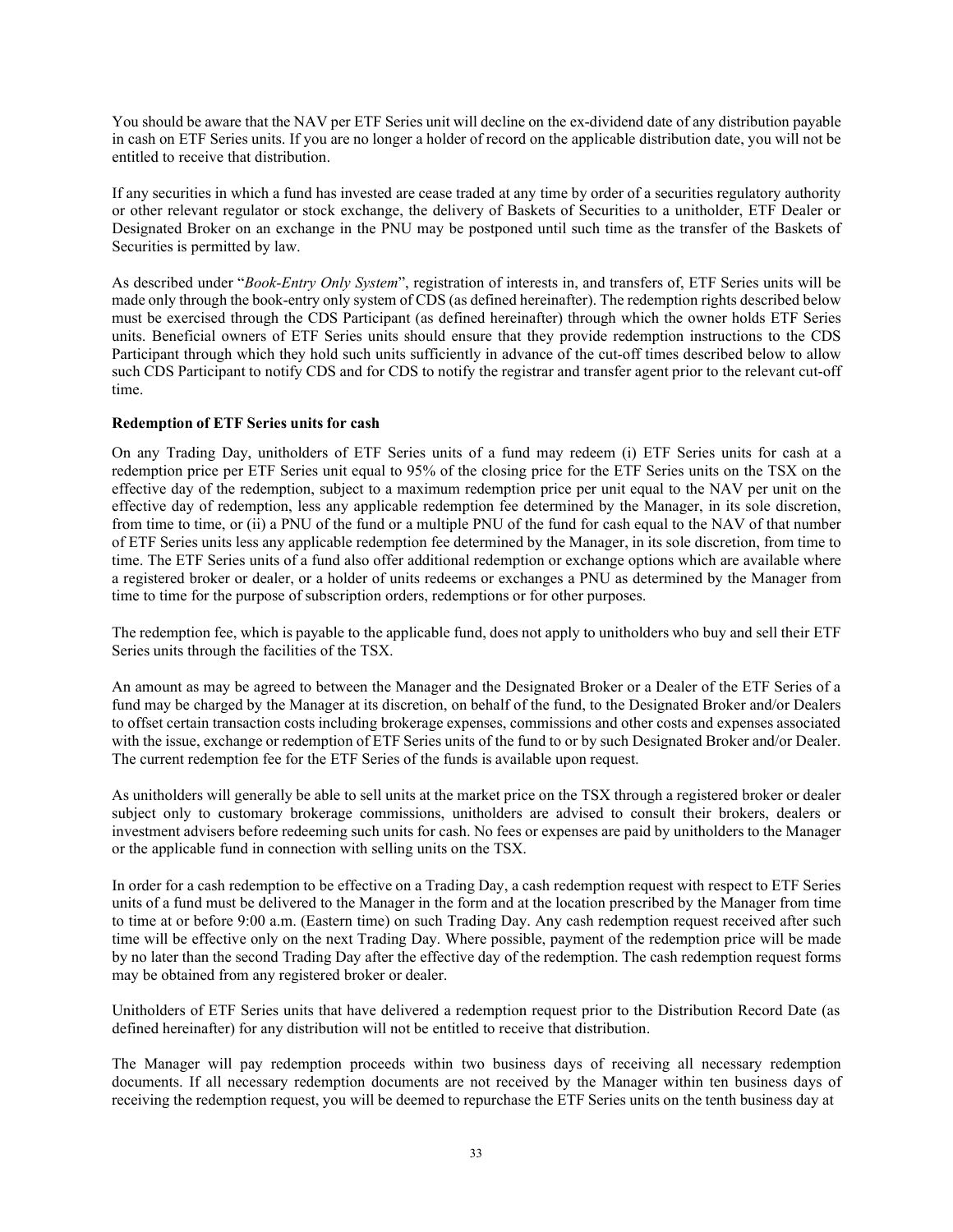the NAV per ETF Series unit calculated that day. The redemption proceeds will be applied to the payment of the issue price of the units. If the cost to repurchase the ETF Series units is less than the redemption proceeds, the difference will belong to the applicable fund. The Manager will pay any shortfall to the applicable fund, but it may collect such amount, together with the charges and expenses incurred, with interest, from the broker or dealer who placed the redemption request. Your broker or dealer has the right to collect these amounts from you.

In connection with the redemption of ETF Series units of a fund, the fund will generally dispose of securities or other financial instruments.

#### **Suspension of exchanges and redemptions of ETF Series units**

The Manager may suspend the exchange or redemption of ETF Series units or payment of redemption proceeds of a fund: (i) during any period when normal trading is suspended on a stock exchange or other market on which securities owned by the fund are listed and traded, if these securities represent more than 50% by value or underlying market exposure of the total assets of the fund, without allowance for liabilities, and if these securities are not traded on any other exchange that represents a reasonably practical alternative for the fund; or (ii) with the prior permission of the securities regulatory authorities where required, for any period not exceeding 30 days during which the Manager determines that conditions exist which render impractical the sale of assets of the fund or which impair the ability of the Custodian to determine the value of the assets of the fund. The suspension may apply to all requests for exchange or redemption received prior to the suspension but as to which payment has not been made, as well as to all requests received while the suspension is in effect. All unitholders of ETF Series units making such requests shall be advised by the Manager of the suspension and that the exchange or redemption will be effected at a price determined on the first Trading Day following the termination of the suspension. All such unitholders shall have and shall be advised that they have the right to withdraw their requests for exchange or redemption. The suspension shall terminate in any event on the first day on which the condition giving rise to the suspension has ceased to exist, provided that no other condition under which a suspension is authorized then exists. To the extent not inconsistent with official rules and regulations promulgated by any government body having jurisdiction over a fund, any declaration of suspension made by the Manager shall be conclusive.

#### **Redemption fee for ETF Series units**

This fee, which is payable to the applicable fund, does not apply to unitholders who buy and sell their ETF Series units through the facilities of the TSX.

An amount as may be agreed to between the Manager and the Designated Broker or a Dealer of the ETF Series of a fund may be charged by the Manager at its discretion, on behalf of the fund, to the Designated Broker and/or Dealers to offset certain transaction costs including brokerage expenses, commissions and other costs and expenses associated with the issue, exchange or redemption of ETF Series units of the fund to or by such Designated Broker and/or Dealer. The current redemption fee for the ETF Series of the funds is available upon request.

#### **Allocations of capital gains to redeeming or exchanging unitholders of ETF Series units**

Pursuant to the Declarations of Trust, each fund may allocate and designate as payable any capital gains realized by the fund as a result of any disposition of property of the fund undertaken to permit or facilitate the redemption or exchange of ETF Series units to a unitholder whose ETF Series units are being redeemed or exchanged. Any such allocations and designations will reduce the redemption price otherwise payable to the redeeming unitholder. Provided that certain proposed amendments to the Income Tax Act publicly announced by the Minister of Finance (Canada) prior to the date hereof are enacted as proposed, commencing in each fund's first taxation year beginning on or after March 20, 2020, an amount so allocated and designated to a redeeming ETF Series unitholder will only be deductible to a fund to the extent of the gain that would otherwise be realized by that unitholder on the redemption of ETF Series units.

#### **Book-Entry Only System**

Registration of interests in, and transfers of, ETF Series units will be made only through the book-entry only system of CDS Clearing and Depository Services Inc. ("*CDS*"). ETF Series units must be purchased, transferred and surrendered for redemption only through a CDS Participant. All rights of an owner of ETF Series units must be exercised through, and all payments or other property to which such owner is entitled will be made or delivered by,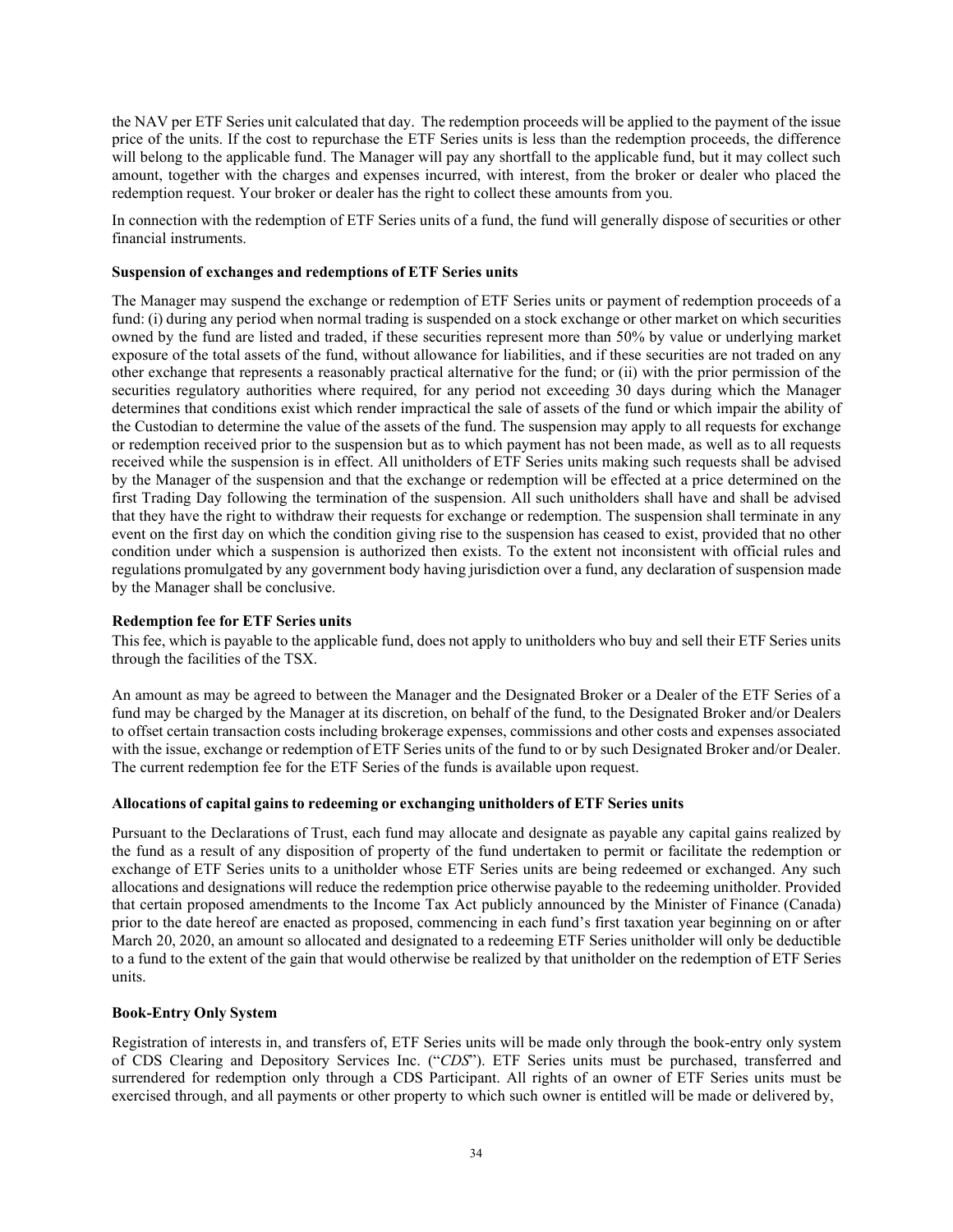CDS or the CDS Participant through which the owner holds such units. Upon buying ETF Series units, the owner will receive only the customary confirmation. References in this prospectus to a holder of ETF Series units means, unless the context otherwise requires, the owner of the beneficial interest of such ETF Series units.

Neither the funds nor the Manager will have any liability for: (i) records maintained by CDS relating to the beneficial interests in ETF Series units or the book entry accounts maintained by CDS; (ii) maintaining, supervising or reviewing any records relating to such beneficial ownership interests; or (iii) any advice or representation made or given by CDS and made or given with respect to the rules and regulations of CDS or any action taken by CDS or at the direction of the CDS Participants.

The ability of a beneficial owner of ETF Series units to pledge such units or otherwise take action with respect to such owner's interest in such units (other than through a CDS Participant) may be limited due to the lack of a physical certificate.

The rules governing CDS provide that it acts as the agent and depository for the CDS Participants. As a result, CDS Participants must look solely to CDS and persons, other than CDS Participants, having an interest in the ETF Series units must look solely to CDS Participants for payment made by the funds to CDS.

Each fund has the option to terminate registration of ETF Series units through the book-entry only system in which case certificates for ETF Series units in fully registered form will be issued to beneficial owners of such units or to their nominees.

## **How to transfer your Mutual Fund Series units**

## **Transferring to another mutual fund managed by the Manager**

You can transfer Mutual Fund Series units of a fund to Mutual Fund Series of another mutual fund managed by the Manager by contacting your representative. To effect a transfer, give your representative the name of the fund and the Mutual Fund Series units you hold, the dollar amount or number of Mutual Fund Series units you want to transferand the name of the other mutual fund managed by the Manager and the Mutual Fund Series to which you are transferring. You can only transfer your Mutual Fund Series units into a different Mutual Fund Series of a different fund if you are eligible to buy such units. Such transfer is processed as a redemption of units of the fund currently held followed by a purchase of units of the new fund.

If you transfer Series A or AH units that you bought under a deferred sales charge option, the redemption fee schedule of your old units, including the rates and duration of such schedule, will continue to apply to your new securities. You pay no redemption fee when you transfer securities you bought under a deferred sales charge option, but you may have to pay a redemption fee when you sell the new securities. If the redemption fee applies, the Manager will calculate it based on the cost of the original securities and the date you bought the original securities.

You can transfer between Mutual Fund Series of different funds if the redemption and purchase transactions are processed in the same currency. If a fund is offered for purchase in Canadian dollars as well as in U.S. dollars(i.e. the U.S. Dollar Purchase Option), you can switch your unitsin one currency to units of the same fund in the other currency.

The transfer of Mutual Fund Series units from a fund to Mutual Fund Series of another mutual fund managed by the Manager will constitute a disposition of such units for purposes of the Income Tax Act. If you hold your units outside a registered plan, you may realize a taxable capital gain. The capital gain or loss for tax purposes in respect of the units will generally be the difference between the unit price of such units at that time (less any fees) and the adjusted cost base of those units. For more information, see *"Canadian Federal Income Tax Considerations for Investors"*.

You may have to pay your representative's firm a transfer fee based on the value of the Mutual Fund Series units you are transferring. However, the transfer fee is negotiable. If you have held the units for 30 days or less, you may also have to pay a short-term trading fee. The short-term trading fee does not apply to money market funds. Transfer fees and short-term trading fees do not apply to transfers that are part of systematic transactions, including transactions that are part of the automatic rebalancing service. See "*Fees and Expenses*" for details about these fees.

You cannot transfer ETF Series units from a fund to or from any different mutual fund managed by the Manager.

## **Changing to another series**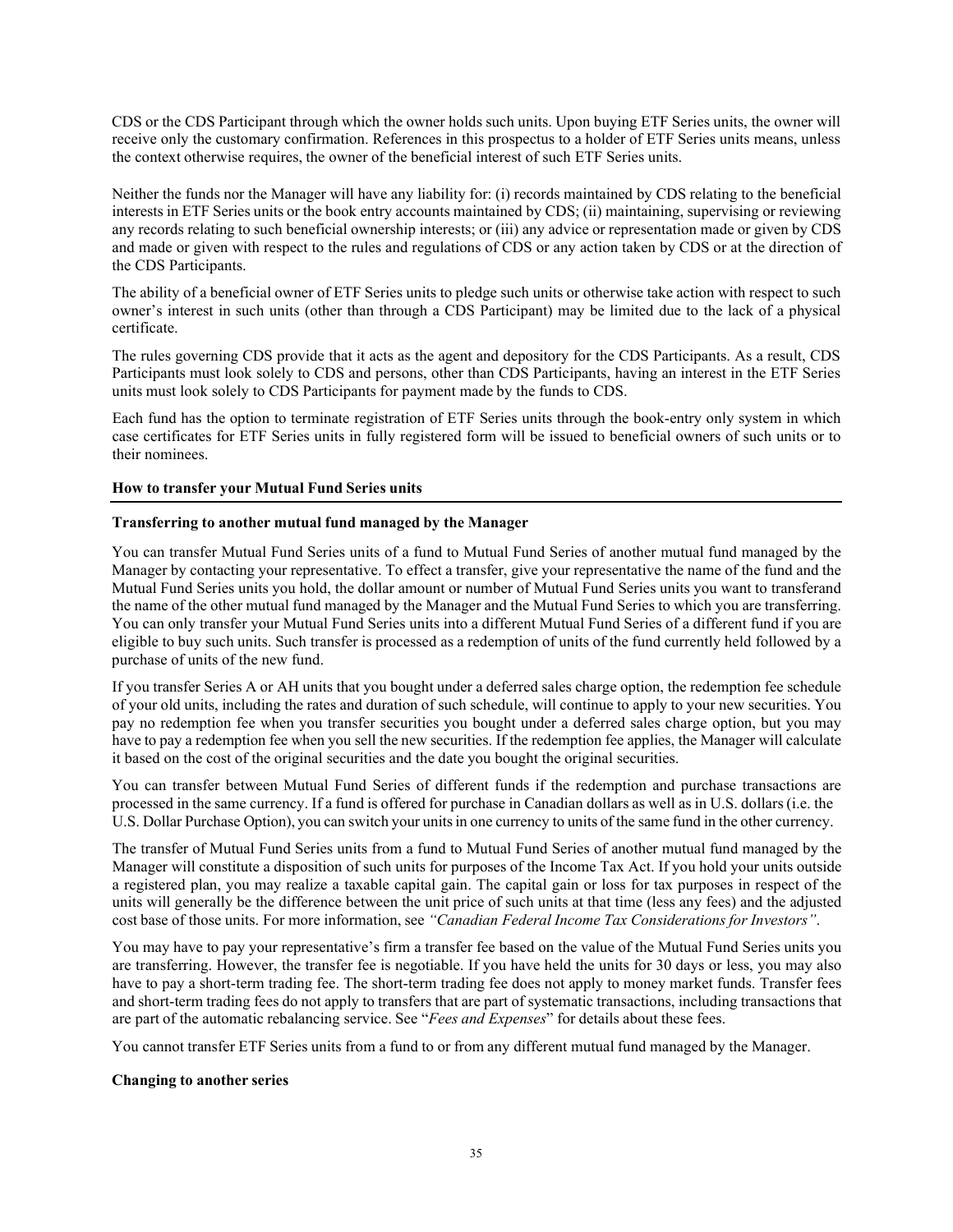You can change your Mutual Fund Series units of one series to Mutual Fund Series units of another series of the same fund by contacting your representative. If you bought your units under a deferred sales charge option, you would pay us a reclassification fee at the time you change to a different series equal to the redemption fee you would pay if you redeemed your units. No other fees apply.

You can only change Mutual Fund Series units into a different Mutual Fund Series if you are eligible to buy such units.

In the case of CI DoubleLine Funds, CI Enhanced Short Duration Bond Fund and CI Munro Global Growth Equity Fund, you can change Series A, F, I or P units to or from Series AH, FH, IH or PH units of the same fund. However, a change between these sets of series is processed as a redemption of units followed by a purchase of units. A redemption is a disposition for tax purposes. If you hold your units outside a registered plan, you may realize a taxable capital gain. The capital gain or loss for tax purposes in respect of the units will generally be the difference between the unit price of such units at the time (less any fees) and the adjusted cost base of those units. For more information, see "*Canadian Federal Income Tax Considerations for Investors*".

Otherwise, a change between Mutual Fund Series of the same fund is not considered to be a disposition of units for tax purposes. You will not realize a capital gain or loss upon a change between these series of the same fund unless units are redeemed to pay any fees or charges.

You cannot change ETF Series units to or from any other series of a fund.

## **Short-term trading**

#### **Mutual Fund Series units**

Redeeming or switching Mutual Fund Series units of a fund within 30 days after they were purchased, which is referred to as short-term trading, may have an adverse effect on other investors in the fund because it can increase trading costs to the fund to the extent the fund purchases and sells portfolio securities in response to each redemption or switch request. An investor who engages in short-term trading also may participate in any appreciation in the NAV of the fund during the short period that the investor was invested in the fund, which reduces the amount of the appreciation that is experienced by other, longer term investors in such fund.

The Manager has in place procedures to detect, identify and deter inappropriate short-term trading and may amend them from time to time, without notice. The Manager will take such action as it considers appropriate to deter inappropriate short-term trading activities. Such action may, in the Manager's sole discretion, include the issuance of a warning letter, the charging of a short-term trading fee on behalf of a fund of up to 2% of the NAV of the Mutual Fund Series units you redeem or switch and/or the rejection of future purchase or switch orders where multiple or frequent short-term trading activity is detected in an account or group of accounts, as appropriate.

Any short-term trading fee is in addition to any other fees you would otherwise be subject to under this simplified prospectus. Please see "*Fees and expenses – Fees and expenses payable directly by you – Short-term trading fee*" for more details.

The short-term trading fee will generally not apply in connection with redemptions or switches initiated by the Manager and redemption or switches initiated by investors in special circumstances, as determined by the Manager in its sole discretion, including but not limited to the following:

- redemptions or switches from money market funds;
- transactions relating to optional systematic plans such as the automatic rebalancing service and systematic redemption plans;
- trades initiated by the Manager (including as part of a fund termination, a fund reorganization or merger);
- switches to a different Mutual Fund Series of the same fund;
- redemptions or switches of securities purchased by reinvesting distributions; or
- transactions by investment vehicles that are used as a conduit for investors to get exposure to the investments of one or more funds, including mutual funds (e.g. funds of funds), asset allocation services, discretionary managed accounts and insurance products (e.g. segregated funds). Such investment vehicles may purchase and redeem units of a fund on a short-term basis, but as they are typically acting on behalf of numerous investors, the investment vehicle itself is not generally considered to be engaged in harmful short-term trading.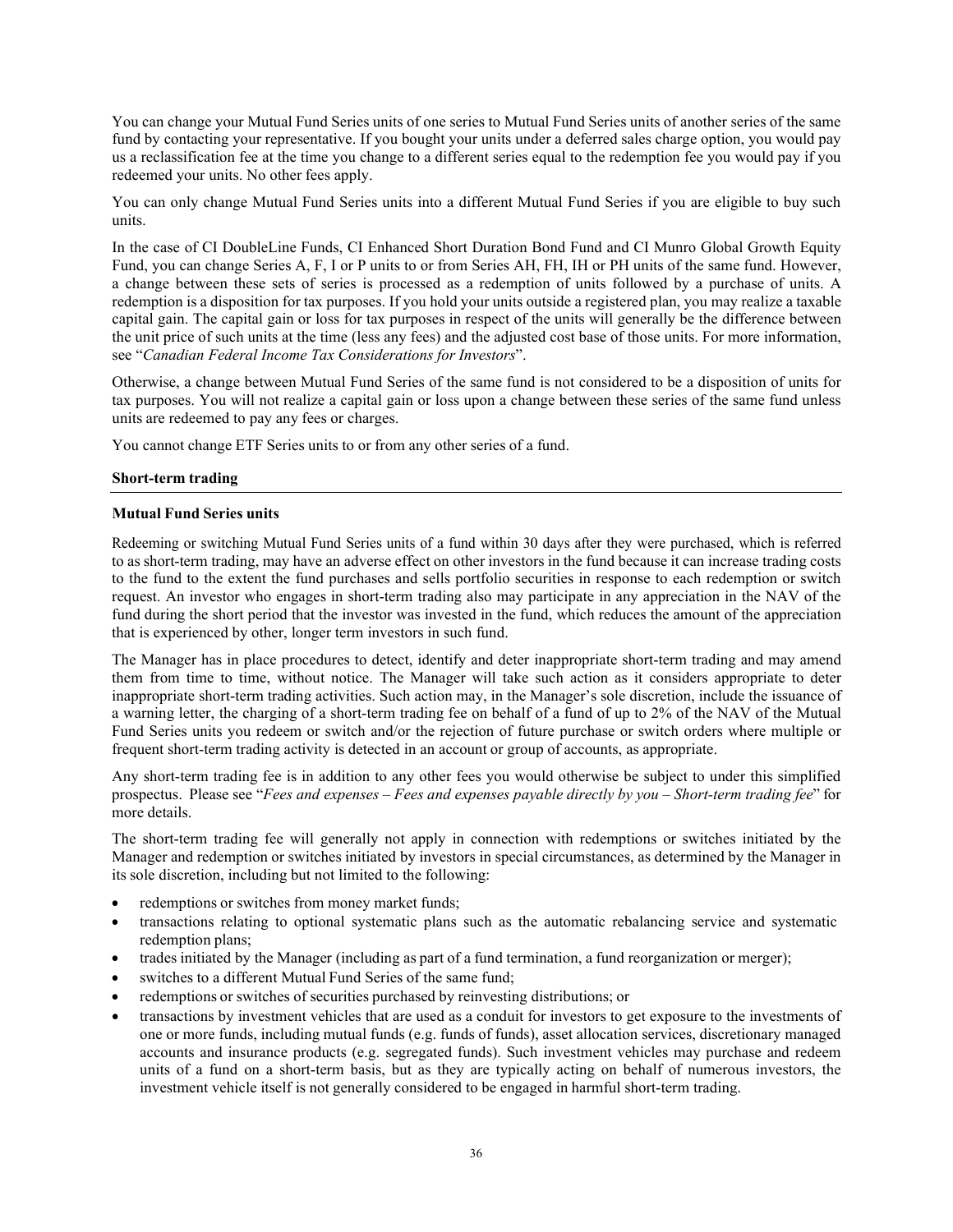While the Manager actively takes steps to monitor, detect, and deter short-term or excessive trading, it cannot ensure that all such trading activity is completely eliminated.

## **ETF Series units**

At the present time, the Manager is of the view that it is not necessary to impose any short-term trading restrictions on ETF Series unitholders as ETF Series units of the funds are generally traded by investors on an exchange in the secondary market in the same way as other listed securities. In the few situations where ETF Series units of the funds are not purchased in the secondary market, purchases usually involve a Designated Broker or an ETF Dealer upon whom the Manager may impose a redemption fee, which is intended to compensate the applicable fund for any costs and expenses incurred in relation to the trade.

## **Plan of Distribution for ETF Series units**

The ETF Series units of each fund are offered for sale on a continuous basis by this prospectus and there is no maximum number of units that may be issued. The ETF Series units shall be offered for sale at a price equal to the NAV of the units determined at the Valuation Time on the effective date of the subscription order.

The ETF Series units are listed on the TSX and investors are able to buy or sell such units on the TSX through registered brokers and dealers in the province or territory where the investor resides.

Investors may incur customary brokerage commissions in buying or selling ETF Series units. No fees are paid by investors to the Manager or the funds in connection with buying or selling of ETF Series units on the TSX.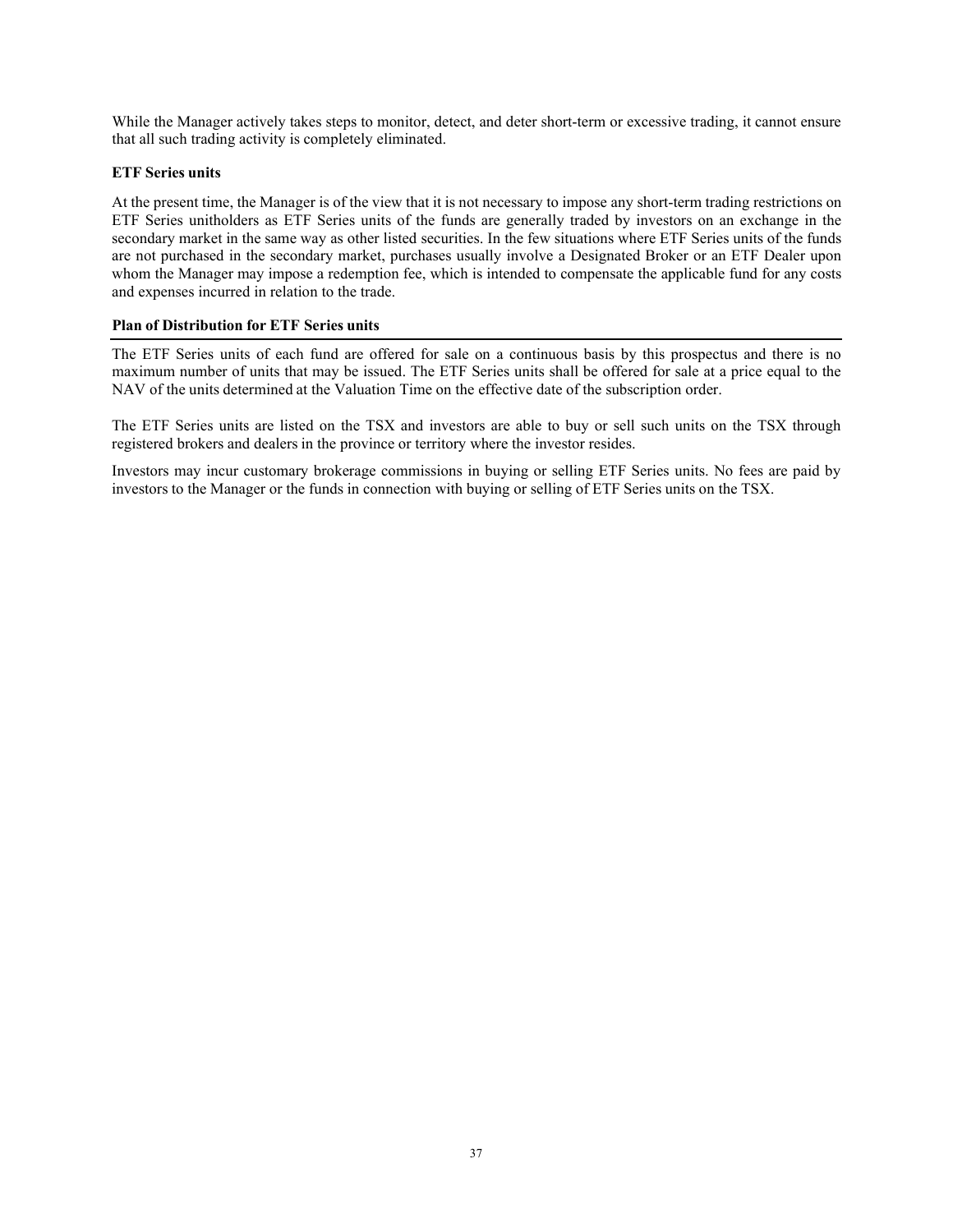## **Optional Services**

You can take advantage of the following plans and services when you invest in the funds.

## **Registered Plans for Mutual Fund Series units**

The Manager offers the following registered plans for unitholders of Series AH, FH, IH and PH of CI DoubleLine Funds and Series A, F, I and P units of funds other than CI DoubleLine Funds.

Not all of these plans may be available in all provinces or territories or through all programs. The funds may be eligible for other registered plans offered through your representative's firm. Ask your representative for details and an application.

- Registered Retirement Savings Plans (RRSPs)
- Locked-in Retirement Accounts (LIRAs)
- Locked-in Registered Retirement Savings Plans (LRSPs)
- Registered Retirement Income Funds (RRIFs)
- Locked-in Retirement Income Funds (LRIFs)
- Life Income Funds (LIFs)
- Deferred Profit Sharing Plans (DPSPs)
- Registered Education Savings Plans (RESPs)
- Prescribed Retirement Income Funds (PRIFs)
- Tax-Free Savings Accounts (TFSAs)
- Québec Education Savings Incentive (QESI)

Please note that the registered plans the Manager offers are available only in Canadian dollars. The following series and funds may not be held within the Manager's registered plans:

- Series A, F, I and P units of CI DoubleLine Funds; and
- Series AH, FH, IH and PH units of CI Enhanced Short Duration Bond Fund and CI Munro Global Growth Equity Fund.

The following series and funds may not be held within the Manager's RESPs:

- Series IH and PH units of CI DoubleLine Funds; and
- Series I, IH, P and PH of other funds.

#### **Automatic Rebalancing Service for Mutual Fund Series units**

The Manager offers an automatic portfolio rebalancing service to all investors in the Mutual Fund Series of the funds. This service can be applied to any account and monitors when the value of your investments within the funds deviates from your target allocations. There is no fee for this service.

In order to utilize the automatic rebalancing service, you and your representative must define the following rebalancing criteria:

- *Frequency date*: You must decide if you want your account rebalanced on a monthly, quarterly, semi-annual or annual basis. Your account will be reviewed and, if necessary, rebalanced on the first Friday in the calendar period of the frequency you selected. For accounts which are rebalanced annually, the review and, if necessary, rebalancing will occur instead on the first Friday in December.
- *Variance percentage*: You must determine by what percentage you will allow the actual values of your investments in a fund to differ from your target allocations before triggering a rebalancing.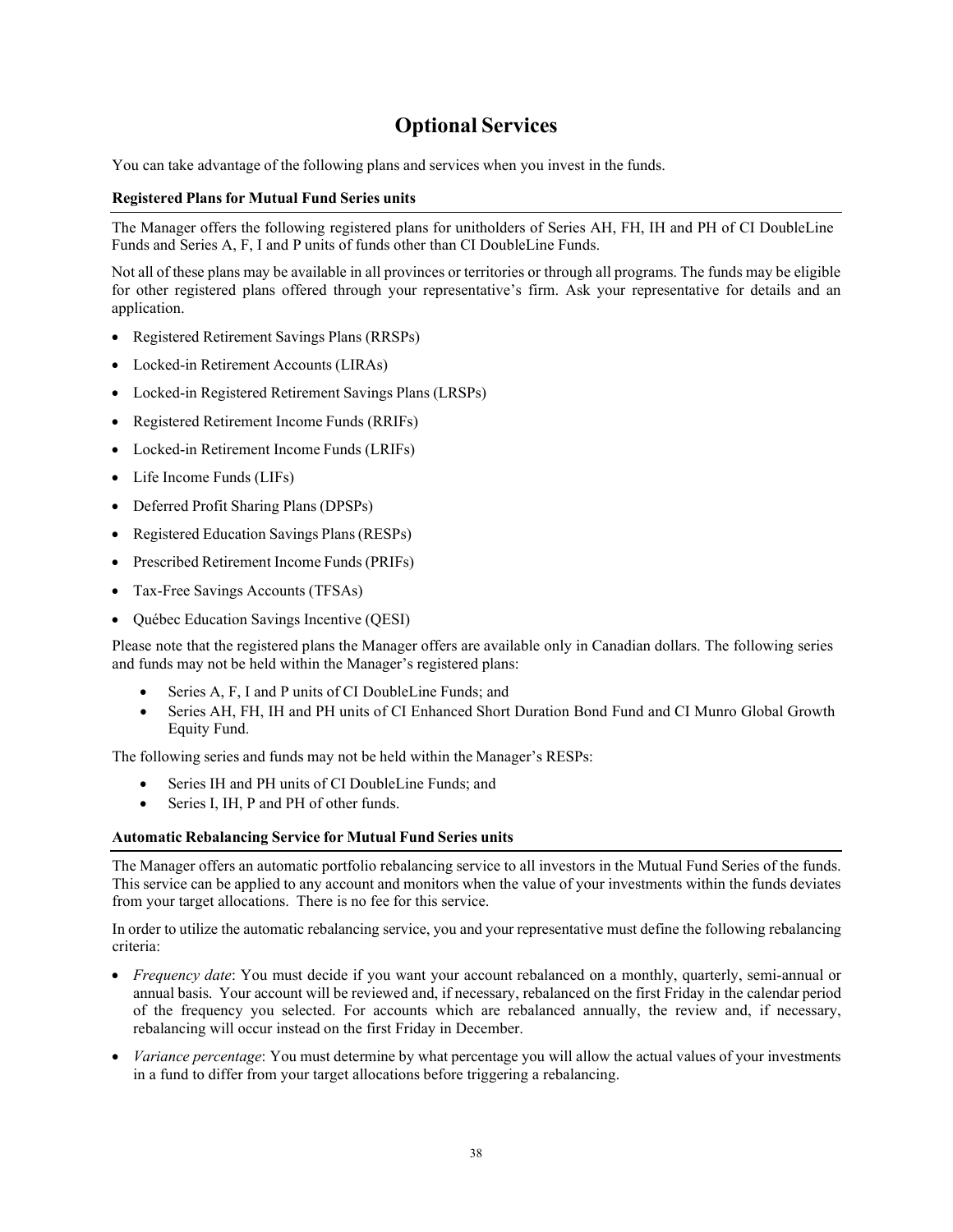• *Rebalancing allocation*: You must determine if this service should be applied to include all mutual funds managed by the Manager within your account (identified as "*Account Level*") or only to specific mutual funds managed by the Manager within your account ("*Fund Level*").

When the current value of your investment in any mutual fund managed by the Manager varies on the frequency date by more than the percentage variance you have selected, the Manager will automatically switch your investments to return to your target mutual fund allocations for all mutual funds within your account. If 100% of a mutual fund within your account is redeemed or switched, your Fund Level allocations will be updated and proportionately allocated to the remaining active mutual funds in your target allocations. In the case of Account Level target allocations, the target allocations will remain unchanged and the Manager will await your further written instructions.

| <b>Frequency Date: Quarterly</b><br><b>Variance Percentage: 2.5%</b> | <b>Target Allocation</b><br><b>Current Value</b> |       | <b>Difference</b> |
|----------------------------------------------------------------------|--------------------------------------------------|-------|-------------------|
| Fund A                                                               | 25.0%                                            | 28.1% | $+3.1\%$          |
| Fund B                                                               | 25.0%                                            | 26.3% | $+1.3\%$          |
| Fund C                                                               | 25.0%                                            | 21.7% | $-3.3\%$          |
| Fund D                                                               | 25.0%                                            | 23.9% | $-1.1\%$          |

The following example shows how the automatic rebalancing service works:

At the end of the calendar quarter, the Manager would review your account and automatically:

- Switch units out of Fund A equal to 3.1% of your portfolio into units of Fund C
- Switch units out of Fund B equal to 1.1% of your portfolio into Fund D and 0.2% of your portfolio into Fund C

As described under "*Transferring to another mutual fund managed by the Manager*", a switch between a fund and other mutual funds managed by the Manager outside of registered plans made by the automatic rebalancing service is a redemption and purchase of units and may cause you to realize a taxable capital gain.

## **Pre-Authorized Chequing Plan for Mutual Fund Series units**

The pre-authorized chequing plan allows you to make regular investments in one or more of the Mutual Fund Series of the funds in the amounts you choose. You can start the plan by completing an application, which is available from your representative. Here are the plan highlights:

- your initial investment and each subsequent investment must be at least \$25 for each series of a fund;
- you must be a qualified investor and each subsequent investment must be at least \$5,000;
- the Manager automatically transfers the money from your bank account to the funds you choose;
- you can choose any day of the month to invest weekly, bi-weekly, monthly, bi-monthly, quarterly, semi-annually or annually;
- if the date you choose falls on a day that is not a business day, your units will be bought the next business day;
- you can choose either the initial sales charge option or a deferred sales charge option, if applicable;
- you can change or cancel the plan at any time by providing the Manager 48 hours' notice;
- the Manager will confirm your first automatic purchase and all other transactions will be reported on your semiannual and annual statements if your investments are made no less frequently than monthly, otherwise it will confirm each subsequent purchase; and
- to increase your regular investments under the plan, you need to contact your representative.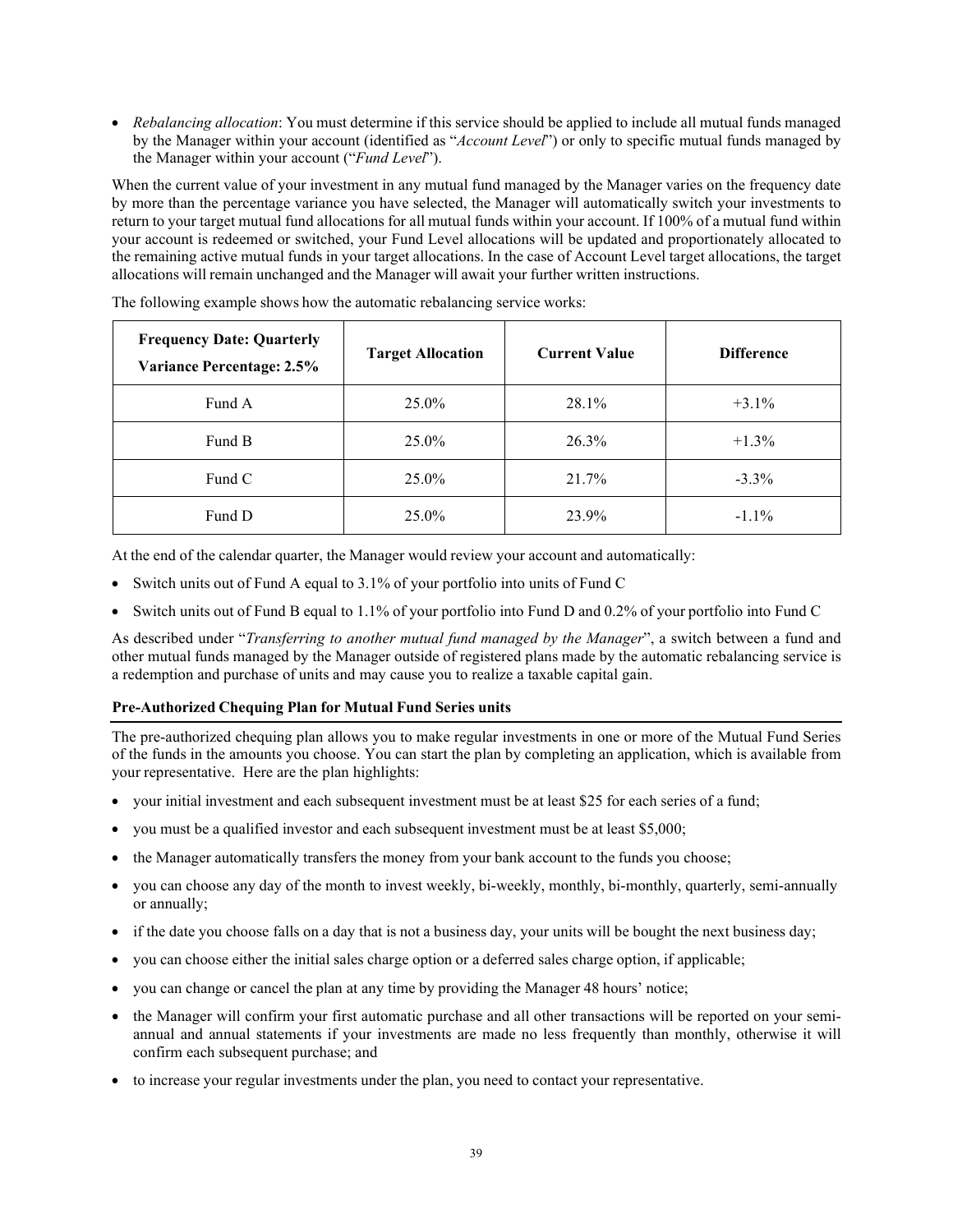When you initially enroll in the Manager's pre-authorized chequing plan, you will receive a copy of your fund's most recently-filed fund facts. An updated fund facts document will not be sent to you with respect to purchases under the Manager's pre-authorized chequing plan unless you request it. The most recently-filed fund facts document may be found at [www.sedar.com o](http://www.sedar.com/)r [www.ci.com.](http://www.ci.com/) You will not have a withdrawal right for purchases under the pre-authorized chequing plan, other than the initial purchase or sale, but you will have the rights described under "*What are your legal rights?*" for any misrepresentation about the funds contained in the simplified prospectus, annual information form, fund facts or financial statements.

## **Systematic Redemption Plan for Mutual Fund Series units**

The systematic redemption plan allows you to receive regular cash payments from your investment in the Mutual Fund Series of the funds. You can start the plan by completing an application, which is available from your representative. Here are the plan highlights:

- the value of your fund securities must be more than \$5,000 to start the plan;
- the minimum amount you can sell is \$25 for each Mutual Fund Series of a fund;
- the Manager automatically sells the necessary number of securities to make payments to your bank account or a cheque is mailed to you;
- if you hold you securities in a RRIF, LRIF, PRIF, RLIF or LIF, you can choose a day between the  $1<sup>st</sup>$  and the  $25<sup>th</sup>$ day of the month to receive payments weekly, bi-weekly, monthly, bi-monthly, quarterly, semi-annually or annually;
- if you hold securities in any other plans, you can choose any day of the month to receive payments monthly, bimonthly, quarterly, semi-annually or annually;
- if the date you choose is not a business day, your units will be sold the previous business day;
- you can change or cancel the plan at any time by providing the Manager 48 hours' notice; and
- the Manager will confirm your first automatic redemption and all other automatic redemptions will be reported on your semi-annual and annual statements if your redemptions are made no less frequently than monthly, otherwise it will confirm each subsequent redemption.

If you withdraw more money than your fund securities are earning, you will eventually use up your investment.

If you sell securities held in a RRIF, LRIF, PRIF or LIF, any withdrawals in excess of the minimum prescribed amount for the year will be subject to withholding tax.

A redemption fee may apply to any units you bought through a deferred sales charge option. See "*Fees and expenses*" for details.

#### **Systematic Transfer Plan for Mutual Fund Series units**

The systematic transfer plan allows you to make regular transfers from a Mutual Fund Series of one fund to another mutual fund managed by the Manager. You can start the plan by completing an application, which is available from your representative. Here are the plan highlights:

- the minimum transfer amount is \$25;
- the Manager automatically sells units you hold in the fund, series and sales charge option you specify and transfer your investment to another fund of your choice in the same series and sales charge option;
- you can only transfer between funds and series priced in the same currency;
- you can choose any day of the month to make transfers weekly, bi-weekly, monthly, bi-monthly, quarterly, semiannually or annually;
- if the date you choose is not a business day, your transfer will be processed the previous business day;
- you can change or cancel the plan at any time by providing the Manager 48 hours' notice; and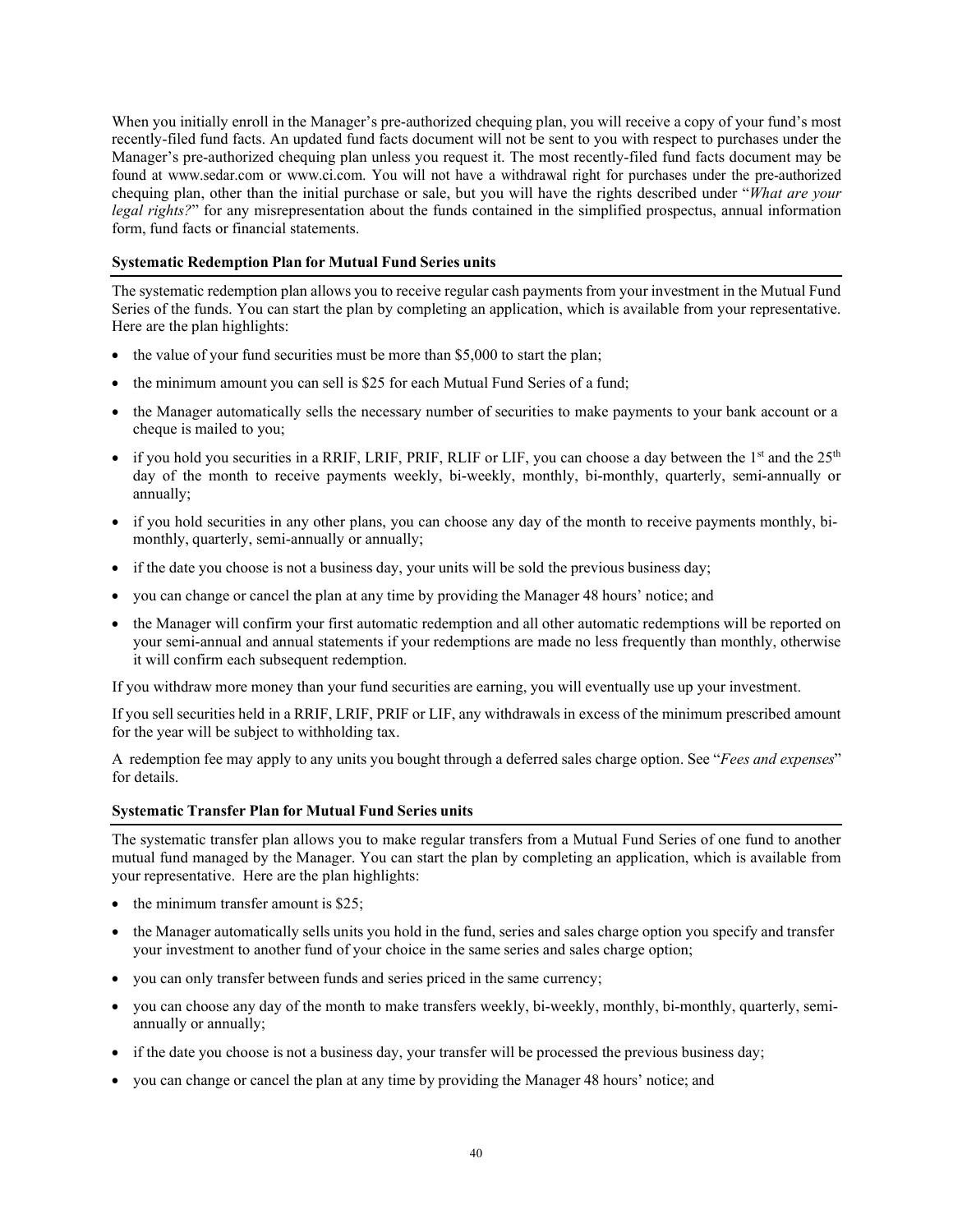• the Manager will confirm your first automatic transfer and all other automatic transfers will be reported on your semi-annual and annual statements if your investments are made no less frequently than monthly, otherwise it will confirm each subsequent purchase.

You pay no redemption fee when you transfer units you bought under a deferred sales charge option, but you may have to pay a redemption fee when you sell them. If the redemption fee applies, the Manager will calculate it based on the cost of the original units and date you bought them.

You may have to pay your representative's firm a transfer fee based on the value of the units you are transferring. The short-term trading fee does not apply to money market funds. See "*Fees and expenses*" for details about these fees.

A transfer between funds is a disposition for tax purposes. If you hold your units outside a registered plan, you may realize a taxable capital gain. For more information see "*Canadian Federal Income Tax ConsiderationsforInvestors*".

#### **Distribution Reinvestment Plan for ETF Series units**

At any time, unitholders of ETF Series units of a fund may elect to participate in the Manager's distribution reinvestment plan (the "**Reinvestment Plan**") by contacting the CDS Participant through which the unitholder holds its ETF Series units. Under the Reinvestment Plan, cash distributions (net of any required withholding tax) will be used to acquire additional ETF Series units of the fund (the "**Plan Units**") from the market and will be credited to the account of the unitholder (the "**Plan Participant**") through CDS.

Any eligible unitholder of ETF Series units may enroll in the Reinvestment Plan by notifying the CDS Participant through which the unitholder holds his/her ETF Series units of such unitholder's intention to participate in the Reinvestment Plan. Under the Reinvestment Plan, cash distributions will be used to acquire Plan Units in the market and will be credited to the account of the Plan Participant through CDS. The CDS Participant must, on behalf of such Plan Participant, elect online via CDSX no later than 5:00 p.m. (Eastern time) on each applicable date determined by the Manager as a record date for the determination of unitholders entitled to receive a distribution (each, a "**Distribution Record Date**") in respect of the next expected distribution in which the unitholder wishes to participate. These elections are received directly by TSX Trust Company, the plan agent for the Reinvestment Plan (the "**Plan Agent**"), via CDSX. If this election via CDSX is not received by the Plan Agent by the applicable deadline, the unitholder will not participate in the Reinvestment Plan for that distribution.

The tax treatment to unitholders of reinvested distributions is discussed under the heading "*Canadian Federal Income Tax Considerations for Investors*".

## **Fractional Units**

No fractional Plan Units will be purchased or sold under the Reinvestment Plan. Payments in cash for any remaining uninvested funds may be made in lieu of fractional Plan Units by the Plan Agent to CDS or CDS Participant, on a monthly or quarterly basis, as the case may be. Where applicable, CDS will, in turn, credit the Plan Participant, via the applicable CDS Participant.

#### **Amendments, Suspension or Termination of the Reinvestment Plan**

Any Plan Participant may withdraw from the Reinvestment Plan by contacting the CDS Participant through which the unitholder holds its ETF Series units for procedures.

Plan Participants may voluntarily terminate their participation in the Reinvestment Plan by notifying their CDS Participant no later than 5:00 p.m. (Eastern time) at least two business days immediately prior to the applicable Distribution Record Date. If notice is received after this deadline, participation will continue for that distribution only. Future distributions will be made in cash to such unitholders. The Manager may terminate the Reinvestment Plan with respect to a fund in its sole discretion, upon not less than 30 days' notice to: (i) the Plan Participants, via the CDS Participants through which the Plan Participants hold their units, (ii) the Plan Agent, and (iii) the TSX (if applicable). The Manager may also amend, modify or suspend the Reinvestment Plan with respect to a fund at any time in its sole discretion, provided that it complies with certain requirements and gives notice of that amendment, modification or suspension (which notice may be given by issuing a press release containing a summary description of the amendment or in any other manner the Manager determines appropriate) to: (i) CDS Participants through which the Plan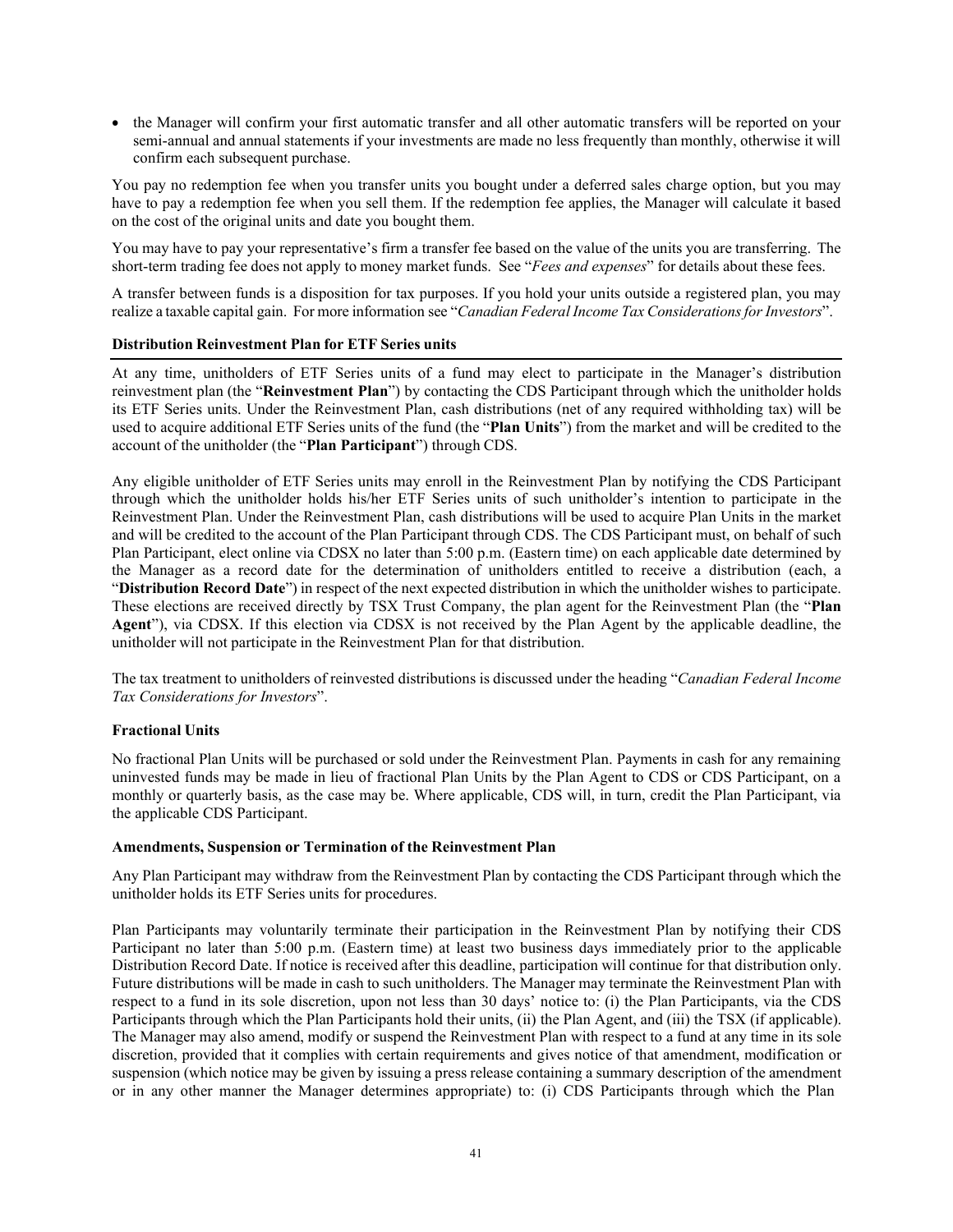Participants hold their ETF Series units, (ii) the Plan Agent, and (iii) the TSX (if applicable). The Reinvestment Plan will terminate automatically with respect to a fund upon the termination of that fund.

The Manager may adopt additional rules and regulations to facilitate the administration of the Reinvestment Plan, subject to the approval of the TSX (if required by the TSX rules). The Manager may, in its sole discretion, and upon at least 30 days' written notice to the Plan Agent, remove the Plan Agent and appoint a new Plan Agent.

## **Other Provisions Relating to the Reinvestment Plan**

Participation in the Reinvestment Plan is restricted to unitholders of ETF Series units of a fund who are residents of Canada for the purposes of the Income Tax Act. Partnerships (other than "*Canadian partnerships*" as defined in the Income Tax Act) are not eligible to participate in the Reinvestment Plan. Upon becoming a non-resident of Canada or a partnership (other than a Canadian partnership), a Plan Participant shall notify their CDS Participant and terminate participation in the Reinvestment Plan immediately. For the purpose of the Reinvestment Plan, the Plan Agent will not have any duty to inquire into the residency status or partnership status of Plan Participants, nor will the Plan Agent be required to know the residency status or partnership status of Plan Participants other than as notified by CDS or the Manager.

The automatic reinvestment of the distributions under the Reinvestment Plan will not relieve Plan Participants of any income tax applicable to such distributions. Each Plan Participant will be mailed annually the information necessary to enable such Plan Participant to complete an income tax return with respect to amounts paid or payable by the fund to the Plan Participant in the preceding taxation year.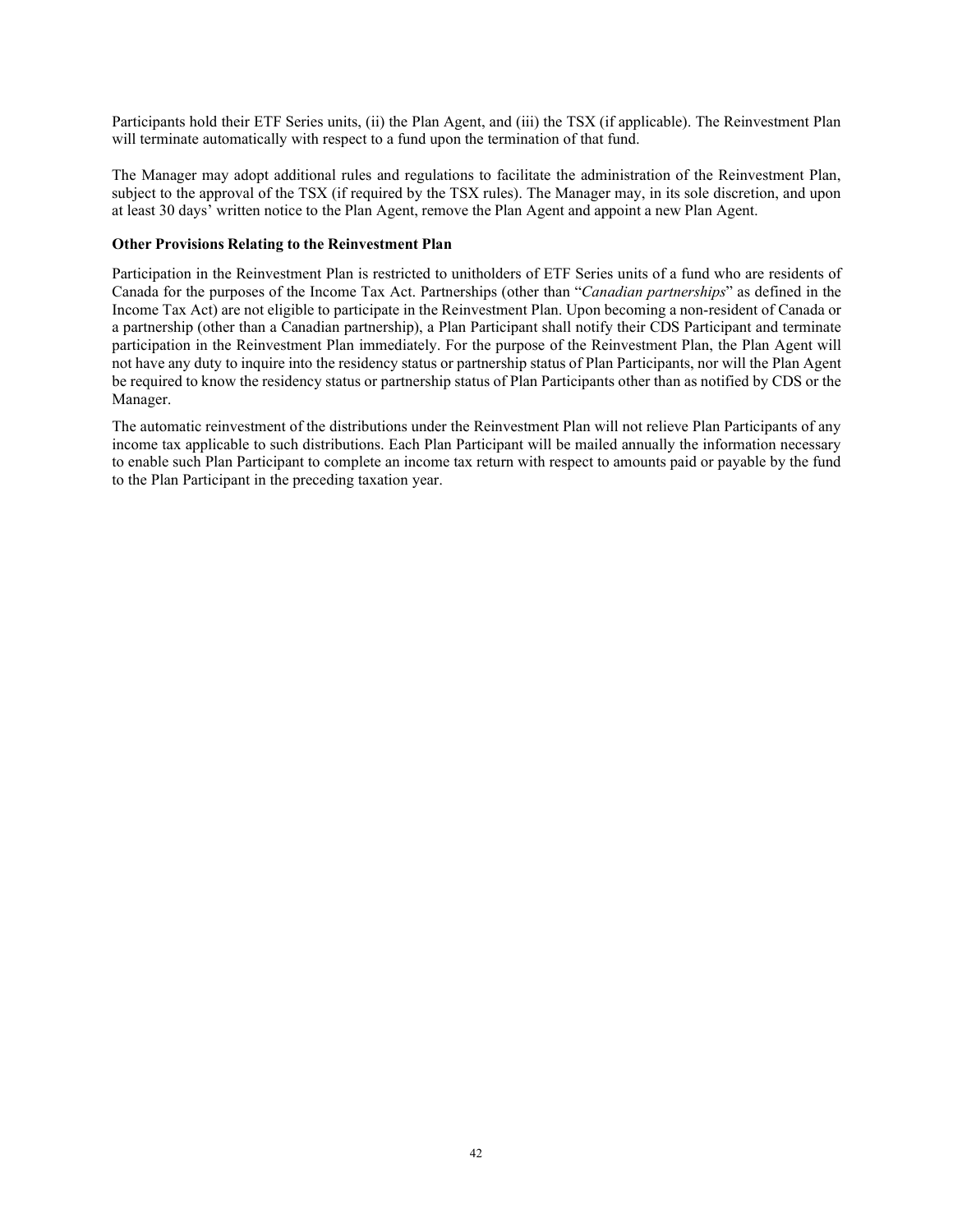# **Fees and Expenses**

The table below shows the fees and expenses you may have to pay if you invest in the funds. You may have to pay some of these fees and expenses directly. The funds may have to pay some of these fees and expenses, which will reduce the value of your investment.

| Fees and expenses payable by the funds        |                                                                                                                                                                                                                                                                                                                                                                                                                                                                                                                                                                                                                                                                                                                                                                                                                                                                                                                                                                                                                                                                       |  |  |
|-----------------------------------------------|-----------------------------------------------------------------------------------------------------------------------------------------------------------------------------------------------------------------------------------------------------------------------------------------------------------------------------------------------------------------------------------------------------------------------------------------------------------------------------------------------------------------------------------------------------------------------------------------------------------------------------------------------------------------------------------------------------------------------------------------------------------------------------------------------------------------------------------------------------------------------------------------------------------------------------------------------------------------------------------------------------------------------------------------------------------------------|--|--|
| Management fees                               | <b>Mutual Fund Series units</b>                                                                                                                                                                                                                                                                                                                                                                                                                                                                                                                                                                                                                                                                                                                                                                                                                                                                                                                                                                                                                                       |  |  |
|                                               | Each series of units of a fund (other than Series I, IH, P and PH units) pays the Manager<br>a management fee.                                                                                                                                                                                                                                                                                                                                                                                                                                                                                                                                                                                                                                                                                                                                                                                                                                                                                                                                                        |  |  |
|                                               | Management fees are paid in consideration of providing, or arranging for the provision<br>of, management, distribution, portfolio management services and oversight of any<br>portfolio sub-advisory services provided in relation to a fund as well as any applicable<br>sales and trailing commissions and marketing and promotion of the fund. Management<br>fees are calculated and accrued daily based on the NAV of each series of units of the<br>fund on the preceding business day, and are subject to applicable taxes including<br>H.S.T., G.S.T. and any applicable provincial sales taxes. These fees are generally paid<br>daily or, in certain cases, monthly.                                                                                                                                                                                                                                                                                                                                                                                         |  |  |
|                                               | The annual management fee rates for Series A, AH, F, FH and ETF Series are set out<br>in the table below.                                                                                                                                                                                                                                                                                                                                                                                                                                                                                                                                                                                                                                                                                                                                                                                                                                                                                                                                                             |  |  |
|                                               | No management fees are charged to the fund for Series I, IH, P and PH units. Investors<br>of Series I, IH, P and PH units pay management fees directly to the Manager. Please<br>see "Series I and IH Account Agreement Fee" and "Series P and PH Management<br>Fee" under the "Fees and expenses payable directly by you" section below.                                                                                                                                                                                                                                                                                                                                                                                                                                                                                                                                                                                                                                                                                                                             |  |  |
| Administration fees and<br>operating expenses | The Manager bears all of the operating expenses of the funds other than Certain Fund<br>Costs (as defined below) (the "Variable Operating Expenses") in return for<br>administration fees. These Variable Operating Expenses include, but are not limited<br>to, transfer agency, pricing and accounting fees, which include processing purchases<br>and sales of fund securities and calculating fund security prices; legal, audit and<br>custodial expenses; administrative costs and trustee services relating to registered tax<br>plans; filing fees; listing fees, costs and expenses of preparing and distributing fund<br>financial reports, simplified prospectuses, fund facts, ETF Facts and other investor<br>communications.                                                                                                                                                                                                                                                                                                                            |  |  |
|                                               | "Certain Fund Costs", which are payable by the funds and allocated to each applicable<br>series, are (a) taxes of any kind charged directly to the funds (principally income tax,<br>withholding tax, G.S.T., H.S.T. and any applicable provincial sales taxes (including its<br>management and administration fees), (b) borrowing costs incurred by the funds from<br>time to time, (c) investor meeting costs (as permitted by Canadian securities<br>regulations), (d) the fees, costs and expenses associated with compliance with any new<br>or changes to governmental and regulatory requirements, and (e) operating expense<br>considered outside of the normal course of business of the funds. For greater certainty,<br>the Manager will bear all taxes (such as G.S.T., H.S.T. and any applicable provincial<br>sales taxes) charged to the Manager for providing the goods, services and facilities<br>included in the Variable Operating Expenses. However, fees charged directly to<br>investors are not included in the Variable Operating Expenses. |  |  |
|                                               | Each fund is responsible for the payment of its transaction costs, which include<br>brokerage fees, spread, brokerage commissions, and all other transaction fees,<br>including the costs of derivatives and foreign exchange, as applicable ("Transaction<br>Costs"). For greater certainty, in respect of a Hedged Series, such series is responsible<br>for its own hedging transactions and the costs and gains or losses of such hedging                                                                                                                                                                                                                                                                                                                                                                                                                                                                                                                                                                                                                         |  |  |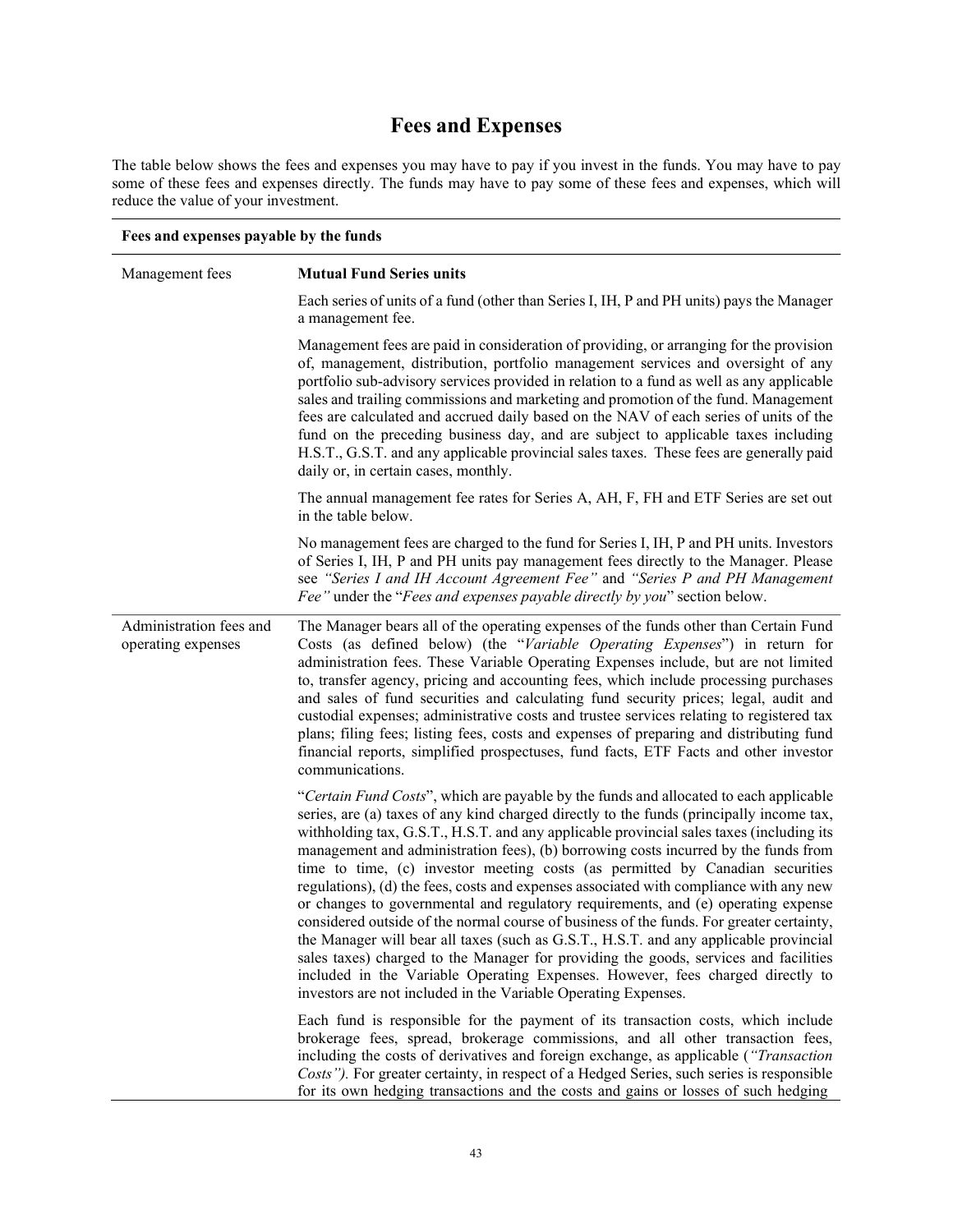transactions will be attributable and accrue solely to the particular Hedged Series. Transaction costs are not considered to be operating expenses and are not part of the management expense ratio of a series of a fund.

Each series of a fund (other than Series I and IH units) pays the Manager an annual administration fee. Administration fees are calculated and accrued daily based on the NAV unit of each series of the fund on the preceding business day. These fees are generally paid daily or, in certain cases, monthly, and are subject to applicable taxes including H.S.T., G.S.T. and any applicable provincial sales taxes.

No administration fee applies in respect to Series I or IH units because separate fee and expense arrangements are established in each Series I Account Agreement.

The annual administration fee rates for all series of the funds are set out below:

|                                                       |                        | Annual management fee (%) * | Administration fee $(\% )$ ** |                                                                             |  |
|-------------------------------------------------------|------------------------|-----------------------------|-------------------------------|-----------------------------------------------------------------------------|--|
| Fund                                                  | <b>Series A and AH</b> | <b>Series F and FH</b>      | <b>ETF</b> Series             | All Series (other than Series I<br>and IH, and as indicated<br>with $***$ ) |  |
| CI DoubleLine Core Plus<br>Fixed Income US\$ Fund     | 1.10                   | 0.60                        | 0.60                          | 0.15                                                                        |  |
| CI DoubleLine Income US\$<br>Fund                     | 1.20                   | 0.70                        | 0.70                          | 0.15                                                                        |  |
| CI DoubleLine Total Return<br>Bond US\$ Fund          | 1.10                   | 0.60                        | 0.60                          | 0.15                                                                        |  |
| <b>CI Enhanced Short Duration</b><br><b>Bond Fund</b> | 1.10                   | 0.60                        | 0.60                          | $0.15***$                                                                   |  |
| CI Global Asset Allocation<br>Private Pool            | 1.60                   | 0.60                        | 0.60                          | 0.15                                                                        |  |
| CI Global Longevity Economy<br>Fund                   | 1.70                   | 0.70                        | 0.70                          | 0.15                                                                        |  |
| CI Global Infrastructure<br>Private Pool              | 1.70                   | 0.70                        | 0.70                          | 0.15                                                                        |  |
| CI Global Real Asset Private<br>Pool                  | 1.70                   | 0.70                        | 0.70                          | 0.15                                                                        |  |
| CI Global REIT Private Pool                           | 1.70                   | 0.70                        | 0.70                          | 0.15                                                                        |  |
| CI Munro Global Growth<br><b>Equity Fund</b>          | 1.90                   | 0.90                        | 0.90                          | 0.15                                                                        |  |

\* For further details on management fees, please see the "*Management fees*" section above.

\*\* For further details on administration fees, please see the "*Administration fees and operating expenses*" section above. The Manager may, in some cases or in respect of certain series, waive all or a portion of a fund's or series' administration fee. The decision to waive administration fees is at the Manager's discretion and may continue indefinitely or be terminated at any time without notice to unitholders.

\*\*\* The administration fee for all series (other than Series I and IH, ETF C\$ Series and ETF US\$ Series) of CI Enhanced Short Duration Bond Fund is 0.15%, and for ETF C\$ Series and ETF US\$ Series of CI Enhanced Short Duration Bond Fund, is 0.07%.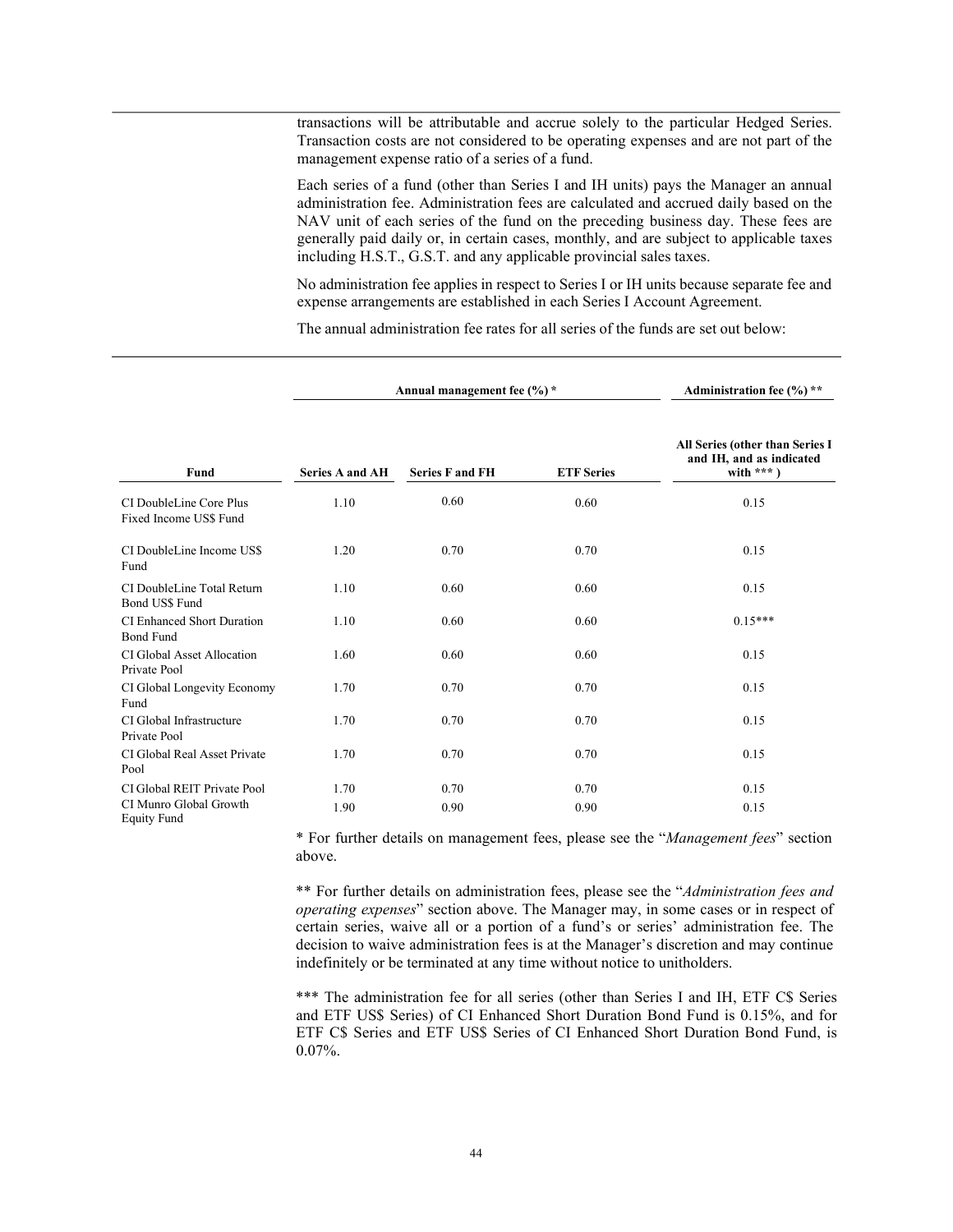Management fee distributions

#### **Mutual Fund Series units**

The availability and amount of management fee distributions with respect to Mutual Fund Series units will be determined by the Manager. The Manager may reduce or waive the management fees that it is entitled to charge without giving notice to unitholders. If you make a large investment in a Mutual Fund Series of a fund, or participate in a program the Manager offers for larger accounts, the Manager may reduce its usual management fee it charges to the fund that would apply to your investment in the fund. In such cases, the fund pays you an amount equal to the reduction in the form of a distribution (a *"management fee distribution"*). Management fee distributions will be automatically reinvested in additional units of the respective series of the funds. There is no option to have the distribution be paid in cash.

Management fee distributions will be paid first out of net income and capital gains of the applicable fund and thereafter out of capital. The tax consequences of management fee distributions made by a fund generally will be borne by the unitholders receiving these distributions from the fund.

#### **The Manager reserves the right to discontinue or change management fee distributions at any time.**

## **ETF Series units**

The availability and amount of management fee distributions with respect to ETF Series units will be determined by the Manager. Management fee distributions by a fund will generally be calculated and applied based on a unitholder's average holdings of ETF Series units of the fund over each applicable period as specified by the Manager from time to time. Management fee distributions will be available only to beneficial owners of units and not to the holdings of units by dealers, brokers or other participants in CDS that hold units on behalf of beneficial owners ("*CDS Participants*"). In order to receive a management fee distribution for any applicable period, a beneficial owner of units must submit a claim for a management fee distribution that is verified by a CDS Participant on the beneficial owner's behalf and provide the Manager with such further information as the Manager may require in accordance with the terms and procedures established by the Manager from time to time.

Management fee distributions will be paid first out of net income of the applicable fund, then out of capital gains of the fund and thereafter out of capital. The income tax consequences of management fee distributions made by a fund generally will be borne by the unitholders receiving these distributions from the fund.

#### **The Manager reserves the right to discontinue or change management fee distributions at any time.**

| <b>Independent Review</b><br><b>Committee Fees</b> | Each IRC member (other than the Chair) is paid, as compensation for his or her<br>services, \$72,000 per annum plus \$1,500 for each meeting after the sixth meeting<br>attended. The Chair is paid \$88,000 per annum plus \$1,500 for each meeting after the<br>sixth meeting attended. Each year the IRC determines and discloses its compensation<br>in its annual report to unitholders of the fund. The Manager reimburses the funds for<br>the fees and expenses of the IRC. |
|----------------------------------------------------|-------------------------------------------------------------------------------------------------------------------------------------------------------------------------------------------------------------------------------------------------------------------------------------------------------------------------------------------------------------------------------------------------------------------------------------------------------------------------------------|
| Underlying fund fees and<br>expenses               | Where a fund (a "top fund") invests (directly or indirectly) in underlying funds, the<br>fees and expenses payable in connection with the management of the underlying funds<br>are in addition to those payable by the top fund. However, no management fees or                                                                                                                                                                                                                    |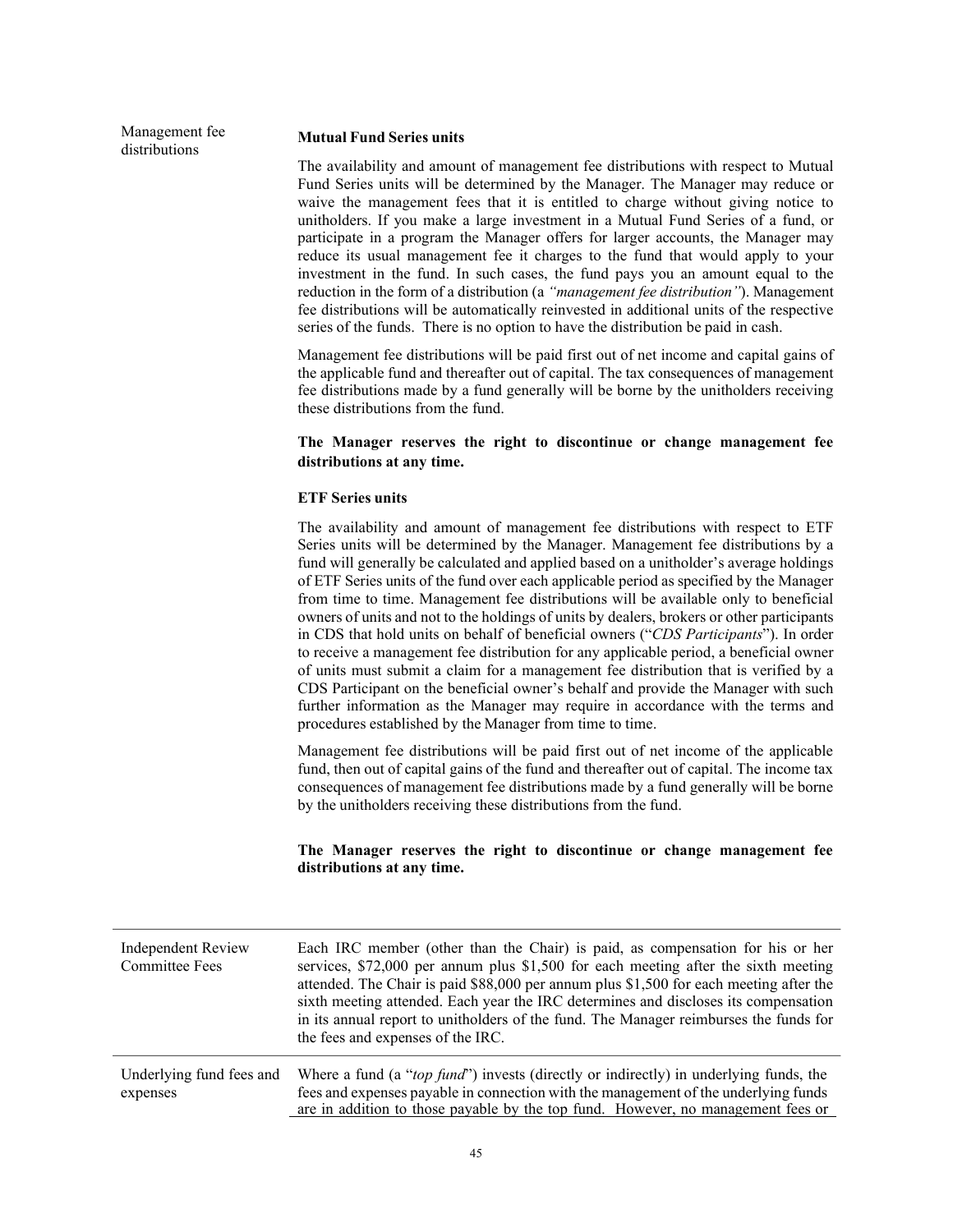incentive fees are payable by a top fund that, to a reasonable investor, would duplicate a fee payable by an underlying fund for the same service. Except in the case of an Underlying ETF (as defined below) managed by the Manager or its affiliate, there will neither be sales nor redemption fees (e.g. commissions) payable by a top fund with respect to its purchase or redemption of securities of an underlying fund managed by the Manager or its affiliate. In addition, a top fund will not pay sales or redemption fees with respect to its purchase or redemption of securities of an underlying fund that, to a reasonable person, would duplicate a fee payable by you in the top fund.

Some funds may invest in one or more underlying exchange-traded funds (each, an "*Underlying ETF*"). Where a top fund invests in an Underlying ETF managed by the Manager or its affiliate, the Manager has obtained exemptive relief to permit the top fund to pay normal brokerage and trading expenses in connection with its investment in such Underlying ETF.

#### **Fees and expenses payable directly by you**

#### Sales charge

| Initial sales charge<br>option for Mutual Fund<br>Series units                       | You may have to pay your representative's firm a sales charge when you buy Series A<br>or AH units under the initial sales charge option. You can negotiate this charge with<br>your representative, but it must not exceed 5% of the amount you invest. The Manager<br>collects the sales charge that you owe your representative's firm from the amount you<br>invest and pay it to your representative's firm as a commission.                                                                                                                                                                                                                                           |                            |  |  |  |  |
|--------------------------------------------------------------------------------------|-----------------------------------------------------------------------------------------------------------------------------------------------------------------------------------------------------------------------------------------------------------------------------------------------------------------------------------------------------------------------------------------------------------------------------------------------------------------------------------------------------------------------------------------------------------------------------------------------------------------------------------------------------------------------------|----------------------------|--|--|--|--|
| Standard deferred sales<br>charge or intermediate<br>deferred sales charge<br>option | You may only switch into Series A or AH units of the DSC Funds under a standard<br>deferred sales charge option or intermediate deferred sales charge option if you already<br>hold securities purchased under such sales charge options of a mutual fund managed by<br>the Manager. You do not pay a sales charge to your representative's firm when you buy<br>Series A or AH units under the standard deferred sales charge or intermediate deferred<br>sales charge option. You will pay a redemption fee to us if you sell them within seven<br>years of buying them, unless you qualify for a free redemption. The tables below shows<br>the redemption fee schedule: |                            |  |  |  |  |
|                                                                                      | units sold during the following period                                                                                                                                                                                                                                                                                                                                                                                                                                                                                                                                                                                                                                      | <b>Redemption fee rate</b> |  |  |  |  |
| Standard deferred sales<br>charge option                                             | within the first year of purchase                                                                                                                                                                                                                                                                                                                                                                                                                                                                                                                                                                                                                                           | 5.5%                       |  |  |  |  |
|                                                                                      | within the second year of purchase                                                                                                                                                                                                                                                                                                                                                                                                                                                                                                                                                                                                                                          | 5.0%                       |  |  |  |  |
|                                                                                      | within the third year of purchase                                                                                                                                                                                                                                                                                                                                                                                                                                                                                                                                                                                                                                           | 5.0%                       |  |  |  |  |
|                                                                                      | within the fourth year of purchase                                                                                                                                                                                                                                                                                                                                                                                                                                                                                                                                                                                                                                          | 4.0%                       |  |  |  |  |
|                                                                                      | within the fifth year of purchase                                                                                                                                                                                                                                                                                                                                                                                                                                                                                                                                                                                                                                           | 4.0%                       |  |  |  |  |
|                                                                                      | within the sixth year of purchase                                                                                                                                                                                                                                                                                                                                                                                                                                                                                                                                                                                                                                           | 3.0%                       |  |  |  |  |
|                                                                                      | within the seventh year of purchase                                                                                                                                                                                                                                                                                                                                                                                                                                                                                                                                                                                                                                         | 2.0%                       |  |  |  |  |
|                                                                                      | after the seventh year of purchase                                                                                                                                                                                                                                                                                                                                                                                                                                                                                                                                                                                                                                          | None                       |  |  |  |  |
|                                                                                      | The redemption fee applies after you have sold all of your standard deferred sales charge<br>units under the free redemption right and all of your standard deferred sales charge units<br>that are no longer subject to the redemption fee. The redemption fee is calculated based<br>on the cost of your original investment, and such fee is deducted from your redemption<br>proceeds. See "Purchases, switches and redemptions - How to sell your Mutual Fund<br>Series units - How the Manager calculates the redemption fee" for a description of how<br>we calculate the redemption fee.                                                                            |                            |  |  |  |  |
|                                                                                      | units sold during the following period                                                                                                                                                                                                                                                                                                                                                                                                                                                                                                                                                                                                                                      | <b>Redemption fee rate</b> |  |  |  |  |
| Intermediate deferred                                                                | within the first year of purchase                                                                                                                                                                                                                                                                                                                                                                                                                                                                                                                                                                                                                                           | 5.5%                       |  |  |  |  |
| sales charge option                                                                  | within the second year of purchase                                                                                                                                                                                                                                                                                                                                                                                                                                                                                                                                                                                                                                          | 5.0%                       |  |  |  |  |
|                                                                                      | within the third year of purchase                                                                                                                                                                                                                                                                                                                                                                                                                                                                                                                                                                                                                                           | $4.5\%$                    |  |  |  |  |

within the fourth year of purchase 4.0%

within the third year of purchase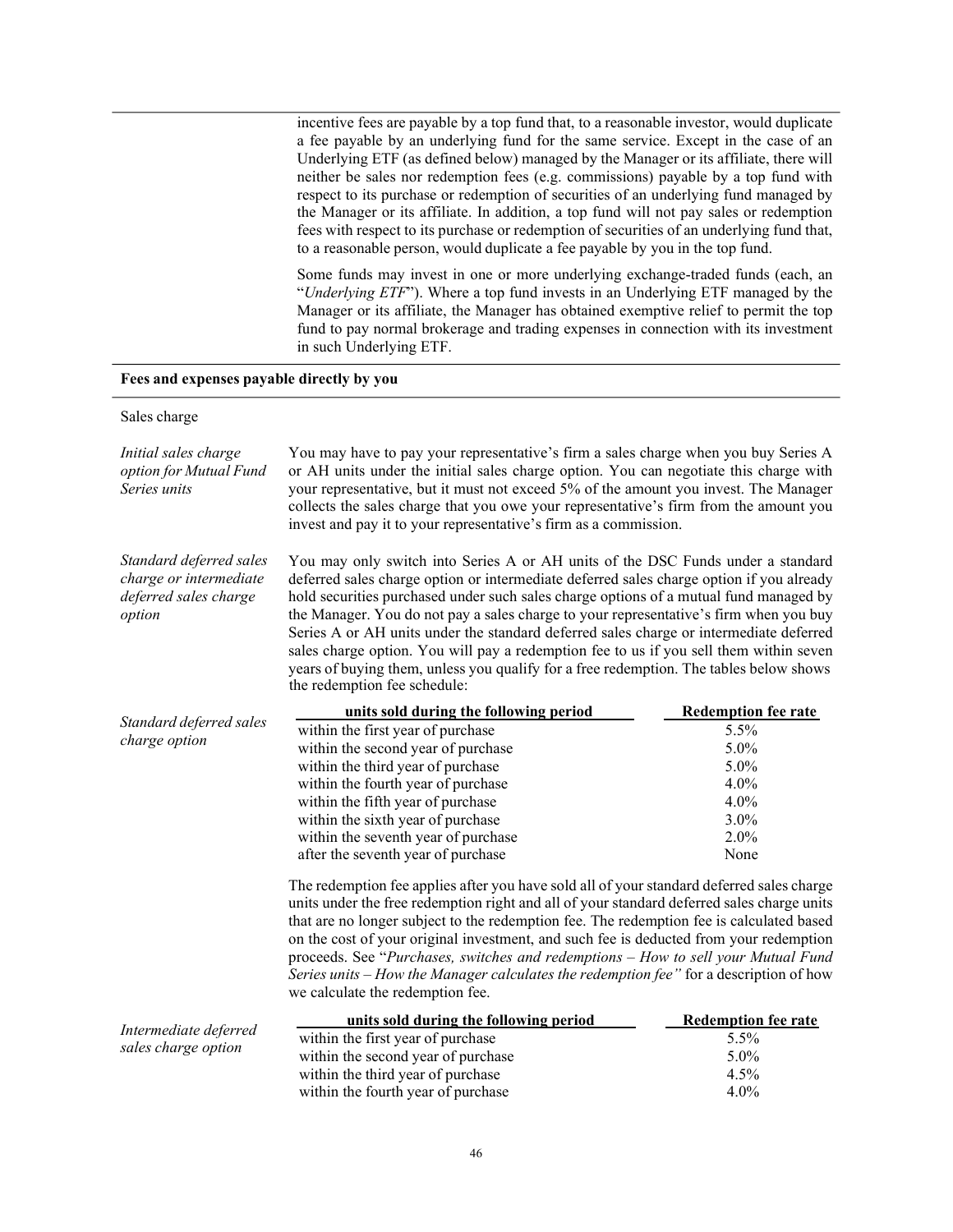|                                 | within the fifth year of purchase<br>within the sixth year of purchase<br>within the seventh year of purchase                                                                                                                                                                                                                                                                                                                                                                                                                                                                                                                                                      | 3.5%<br>3.0%<br>1.5%         |
|---------------------------------|--------------------------------------------------------------------------------------------------------------------------------------------------------------------------------------------------------------------------------------------------------------------------------------------------------------------------------------------------------------------------------------------------------------------------------------------------------------------------------------------------------------------------------------------------------------------------------------------------------------------------------------------------------------------|------------------------------|
|                                 | after the seventh year of purchase<br>The redemption fee applies after you have sold all of your intermediate deferred sales<br>charge units under the free redemption right and all of your intermediate deferred sales<br>charge units that are no longer subject to the redemption fee. The redemption fee is<br>calculated based on the cost of your original investment, and such fee is deducted from<br>your redemption proceeds. See "Purchases, switches and redemptions - How to sell<br>your Mutual Fund Series units - How the Manager calculates the redemption fee" for a<br>description of how we calculate the redemption fee.                     | None                         |
| Low-load sales charge<br>option | You may only switch into Series A or AH units of the DSC Funds under a low-load sales<br>charge option if you already hold securities purchased under such sales charge option of<br>a mutual fund managed by the Manager. You do not pay a sales charge to your<br>representative's firm when you buy Series A or AH units under the low-load sales charge<br>option. You will pay a redemption fee to us if you sell them within three years of buying<br>them. The redemption fee is calculated based on the cost of your original investment,<br>and such fee is deducted from your redemption proceeds. The table below shows the<br>redemption fee schedule: |                              |
|                                 | units sold during the following period                                                                                                                                                                                                                                                                                                                                                                                                                                                                                                                                                                                                                             | <b>Redemption fee rate</b>   |
|                                 | within the first year of purchase<br>within the second year of purchase<br>within the third year of purchase<br>after the third year of purchase                                                                                                                                                                                                                                                                                                                                                                                                                                                                                                                   | 3.0%<br>2.5%<br>2.0%<br>None |
|                                 | Certain units bought before the date of this simplified prospectus may be subject to<br>different deferred sales charges. See "Purchases, switches and redemptions - How to<br>sell your Mutual Fund Series units - Selling certain units bought before the date of this<br>simplified prospectus" for details.                                                                                                                                                                                                                                                                                                                                                    |                              |
| Reclassification fee            | If you are transferring Series A or AH units to a different series of units of the samefund,<br>you may have to pay the Manager a reclassification fee if you bought your SeriesA or<br>AH units under a deferred sales charge option. The reclassification fee is equal to the<br>redemption fee you would pay if you redeemed your Series A or AH units. See the<br>redemption fee schedules, as well as the methods of calculation and collection, above.                                                                                                                                                                                                       |                              |
| Fund Series units               | Transfer fee for Mutual You may have to pay your representative's firm a transfer fee of up to 2% of the NAV<br>of the Mutual Fund Series units of a fund you are transferring to a different mutual fund.<br>You can negotiate this fee with your representative (acting on behalf of the<br>representative's firm). The Manager collects the transfer fee on behalf of your<br>representative's firm and pay it to your representative's firm. This fee does not apply to<br>transfers that are systematic transactions, including such transactions that are part of the<br>automatic rebalancing service.                                                      |                              |
|                                 | You pay no redemption fee when you transfer to different fund units you bought under<br>a deferred sales charge option, but you may have to pay a redemption fee when you sell<br>the new units. The Manager calculates the redemption fee based on the cost of the<br>original units and the date you bought the original units.                                                                                                                                                                                                                                                                                                                                  |                              |
|                                 | If you transfer securities of another mutual fund managed by CI that was purchased<br>under a deferred sales charge option and a redemption fee applies, you will be subject<br>to a redemption fee when you transfer into units of the funds.                                                                                                                                                                                                                                                                                                                                                                                                                     |                              |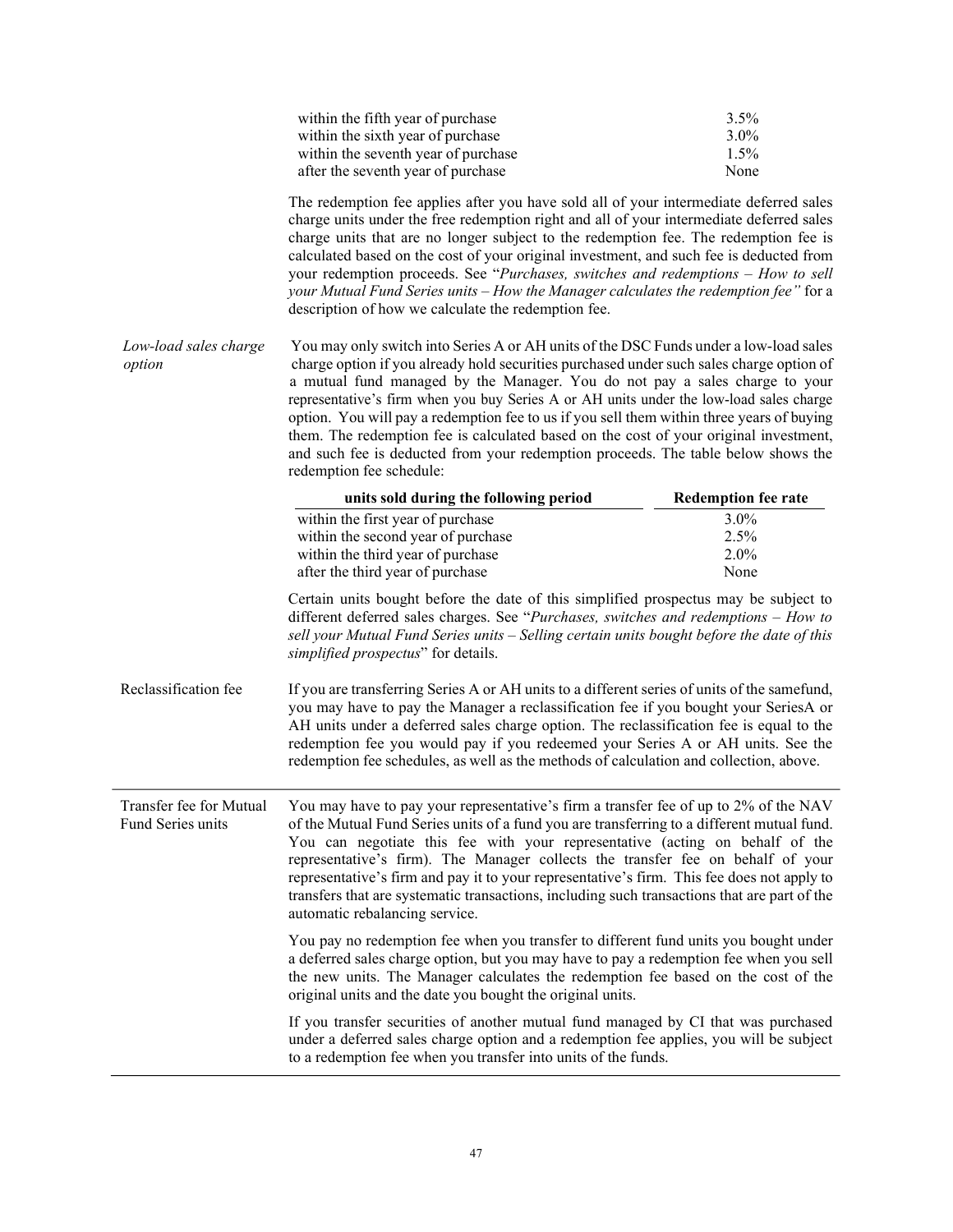| Short-term trading fee                                     | <b>Mutual Fund Series units</b>                                                                                                                                                                                                                                                                                                                                                                                                                                                                                                                                                                                                                                                                            |
|------------------------------------------------------------|------------------------------------------------------------------------------------------------------------------------------------------------------------------------------------------------------------------------------------------------------------------------------------------------------------------------------------------------------------------------------------------------------------------------------------------------------------------------------------------------------------------------------------------------------------------------------------------------------------------------------------------------------------------------------------------------------------|
|                                                            | The Manager may charge you a short-term trading fee on behalf of a fund of up to 2%<br>of the NAV of the Mutual Fund Series units you redeem or switch of the fund, if the<br>Manager determines that you have engaged in inappropriate short-term trading. The fee<br>is collected by the Manager by redeeming, without charges, a sufficient number of<br>Mutual Fund Series units from your account and paid to the fund from which you<br>redeemed or switched. Please see "Purchases, Switches and Redemptions - Short-term<br><i>trading</i> " for more details. The short-term trading fee is in addition to any other fees you<br>would otherwise be subject to under this simplified prospectus.  |
|                                                            | <b>ETF Series units</b>                                                                                                                                                                                                                                                                                                                                                                                                                                                                                                                                                                                                                                                                                    |
|                                                            | The Manager is of the view that it is not necessary to impose any short-term trading<br>restrictions on the ETF Series units at this time since such series are primarily traded in<br>the secondary market.                                                                                                                                                                                                                                                                                                                                                                                                                                                                                               |
| Registered plan fees                                       | None                                                                                                                                                                                                                                                                                                                                                                                                                                                                                                                                                                                                                                                                                                       |
| Other fees                                                 |                                                                                                                                                                                                                                                                                                                                                                                                                                                                                                                                                                                                                                                                                                            |
| Pre-authorized<br>chequing plan                            | None                                                                                                                                                                                                                                                                                                                                                                                                                                                                                                                                                                                                                                                                                                       |
| Systematic redemption<br>plan                              | None                                                                                                                                                                                                                                                                                                                                                                                                                                                                                                                                                                                                                                                                                                       |
| Systematic transfer<br>plan                                | None                                                                                                                                                                                                                                                                                                                                                                                                                                                                                                                                                                                                                                                                                                       |
| Automatic rebalancing<br>service                           | None                                                                                                                                                                                                                                                                                                                                                                                                                                                                                                                                                                                                                                                                                                       |
| Distribution<br>reinvestment plan                          | None                                                                                                                                                                                                                                                                                                                                                                                                                                                                                                                                                                                                                                                                                                       |
| Investment advisory fee<br>for Mutual Fund Series<br>units | For Series I, IH, P and PH units, you negotiate an investment advisory fee with your<br>representative (acting on behalf of your representative's firm), which is paid to your<br>representative's firm. Unless otherwise agreed, the Manager collects the investment<br>advisory fee on behalf of your representative's firm, by redeeming (without charges) a<br>sufficient number of units of each applicable series of the fund(s) from your account.<br>The investment advisory fee is charged on a monthly or quarterly basis for Series I and<br>IH units, and on a quarterly basis for Series P and PH units.                                                                                      |
|                                                            | For Series I, IH, P and PH units, the negotiated investment advisory fee must not exceed<br>$1.25\%$ annually of the NAV of each applicable series of the fund(s) in your account.                                                                                                                                                                                                                                                                                                                                                                                                                                                                                                                         |
|                                                            | For Series F and FH units, you pay an investment advisory fee, which is negotiated<br>between you and your representative (acting on behalf of your representative's firm) and<br>paid to his or her firm directly. In certain cases, for Series F and FH units, the Manager<br>may have an arrangement to collect the investment advisory fee on behalf of your<br>representative's firm by redeeming (without charges) a sufficient number of Series F<br>and/or FH units of the fund(s), from your account on a quarterly basis. In these cases,<br>the negotiated investment advisory fee must not exceed 1.50% annually of the NAV of<br>Series $F$ and/or $FH$ units of the fund(s) in your account. |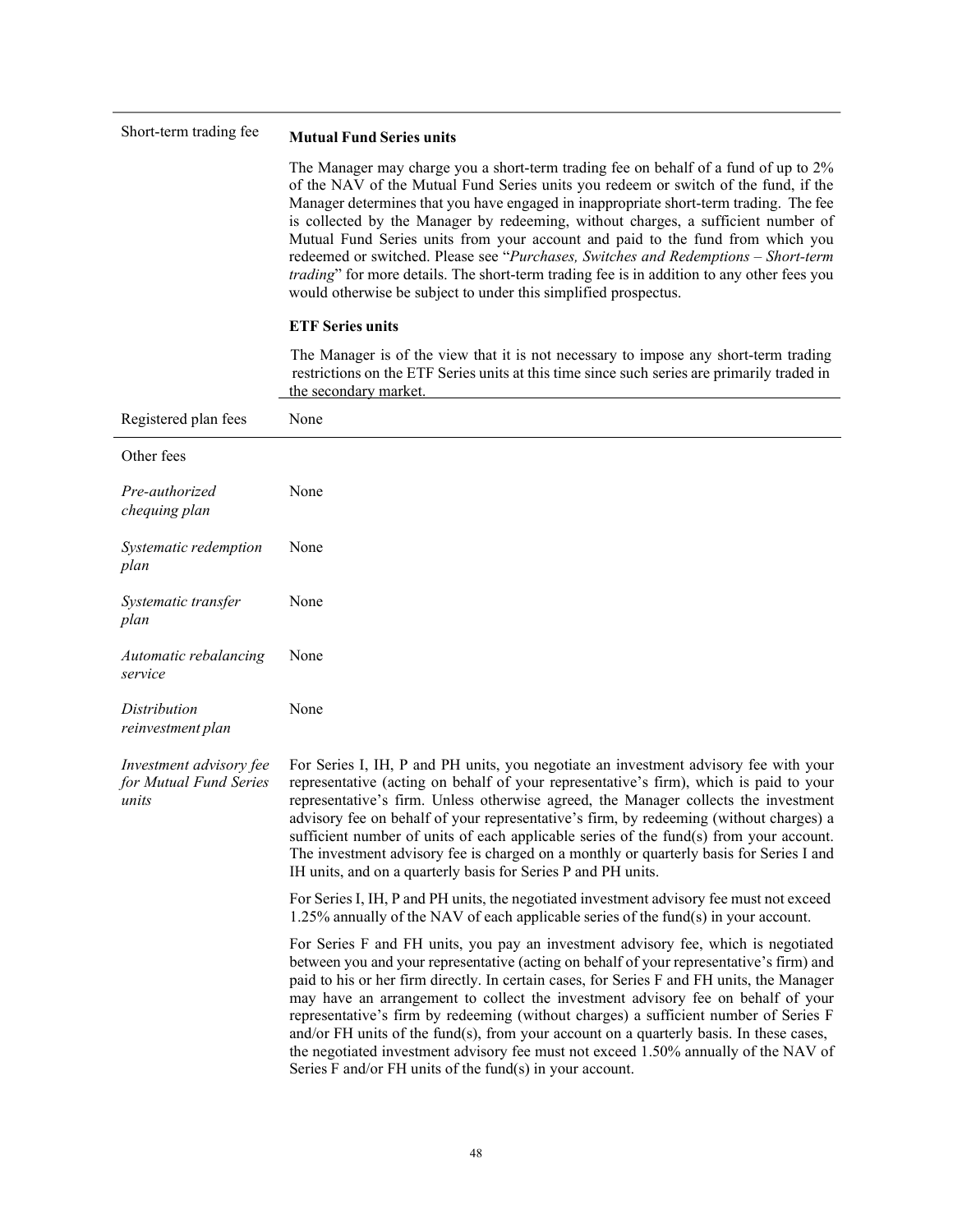The negotiated investment advisory fee rate is as set out in an agreement between you and your representative's firm. It is the responsibility of your representative to disclose such fee to you before you invest. Note that an investment advisory fee of 0% will be applied by the Manager if it does not receive an investment advisory fee agreement from your representative.

Note that such investment advisory fees are subject to applicable provincial and federal taxes and are in addition to any other fees that are separately negotiated with and directly payable to the Manager. For further details, see "*Fees and Expenses*".

- *Series I and IH Account Agreement Fee* For Series I and IH units, you negotiate a fee with the Manager, up to a maximum of 1.35% annually of the NAV of Series I and/or IH units of the fund(s) in your account, depending on the asset class of the investments. This includes a management fee and an administration fee. Series I and IH Account Agreement Fee is calculated and accumulated daily based on the NAV of Series I and/or IH units of the fund(s) in your account on the preceding business day. The accumulated fees are collected by the Manager monthly by the redemption (without charges) of a sufficient number of Series I and/or IH units of the fund(s) from your account.
- *Series P and PH Management Fee* For Series P and PH units, you are charged a management fee by the Manager and payable directly to the Manager quarterly by the redemption (without charges) of a sufficient number of Series P and/or PH units of the fund(s) in your account. The Series P and PH Management Fee is paid in consideration of providing, or arranging for the provision of management, distribution, portfolio management services and oversight of any portfolio sub-advisory services provided in relation to the fund, as well as marketing and promotion of the fund. Series P and PH Management Fee is calculated and accumulated daily based on the NAV of Series P and/or PH units of the fund(s) in your account on the preceding business day.

The maximum annual rates of the Series P and PH Management Fee are as follows (fee reductions may apply):

|                      | Fund                                                                           | Series P and PH Management Fee (%) |
|----------------------|--------------------------------------------------------------------------------|------------------------------------|
|                      | CI DoubleLine Core Plus Fixed Income US\$ Fund                                 | 0.60                               |
|                      | CI DoubleLine Income US\$ Fund                                                 | 0.70                               |
|                      | CI DoubleLine Total Return Bond US\$ Fund                                      | 0.60                               |
|                      | CI Enhanced Short Duration Bond Fund                                           | 0.60                               |
|                      | CI Global Longevity Economy Fund                                               | 0.70                               |
|                      | CI Munro Global Growth Equity Fund                                             | 0.90                               |
|                      |                                                                                |                                    |
| unistrative fees for | There is a \$25 charge for all cheques returned because of insufficient funds. |                                    |

*Administrative feesfor Mutual Fund Series*

*units*

*Redemption fee for ETF Series units*

This fee, which is payable to the applicable fund, does not apply to unitholders who buy and sell their ETF Series units through the facilities of the TSX.

An amount as may be agreed to between the Manager and the Designated Broker or a Dealer of the ETF Series of a fund may be charged by the Manager at its discretion, on behalf of the fund, to the Designated Broker and/or Dealers to offset certain transaction costs including brokerage expenses, commissions and other costs and expenses associated with the issue, exchange or redemption of ETF Series units of the fund to or by such Designated Broker and/or Dealer. The current redemption fee for the ETF Series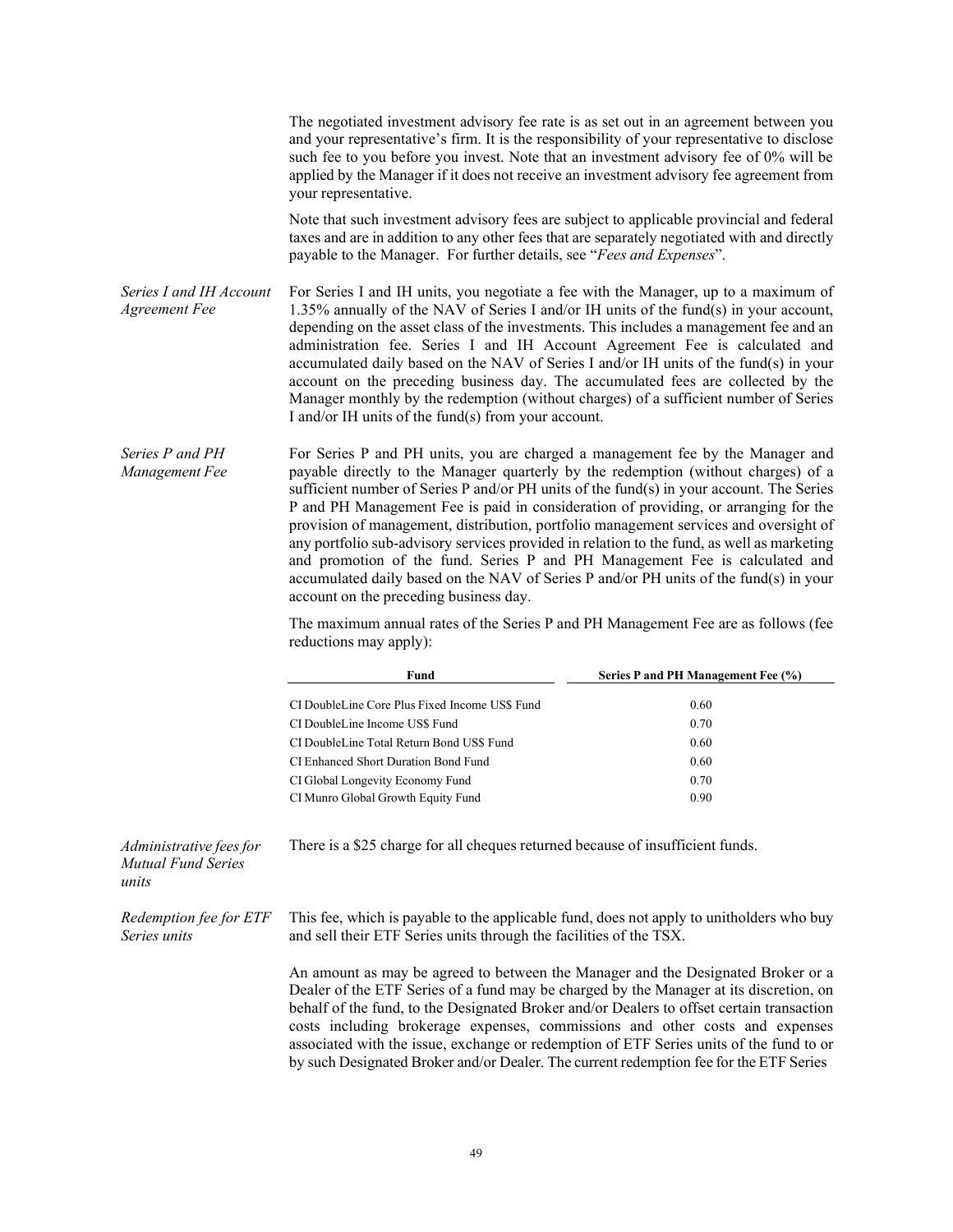of the funds is available upon request. See "*Exchange and Redemption of ETF Series units*".

## **Impact of sales charges**

.

The table below shows the fees you would have to pay if you bought units of a fund under different purchase options. It assumes that:

- you invest \$1,000 in a fund for each period and sell all of your Mutual Fund Series units immediately before the end of that period;
- the sales charge under the initial sales charge option is 5%;
- the redemption fee under a deferred sales charge option applies only if you sell your units before the deferred sales charge schedule has expired. You can sell some of your standard deferred sales charge units each year without paying the redemption fee. See "*Fees and Expenses*" for the redemption fee schedule; and
- you have not exercised your free redemption right under the standard deferred sales charge option.

|                                                       | When you buy<br>your units | 1 year                       | 3 years | 5 years        | 10 years                     |
|-------------------------------------------------------|----------------------------|------------------------------|---------|----------------|------------------------------|
| <b>Initial</b> sales<br>charge option                 | \$50.00                    | $\qquad \qquad \blacksquare$ | -       | $\overline{a}$ | $\qquad \qquad \blacksquare$ |
| <b>Standard</b><br>deferred<br>sales charge<br>option | \$0.00                     | \$55.00                      | \$50.00 | \$40.00        | $\blacksquare$               |
| Intermediate<br>deferred<br>sales charge<br>option    | \$0.00                     | \$55.00                      | \$45.00 | \$35.00        | $\overline{\phantom{a}}$     |
| Low-load<br>sales charge<br>option                    | \$0.00                     | \$30.00                      | \$20.00 |                |                              |
| No load<br>option                                     | n/a                        | n/a                          | n/a     | n/a            | n/a                          |

There is usually a charge for investing in Series A and AH units of the funds. In respect of Series A and AH units of the DSC Funds, you have one option for new purchases: the initial sales charge option. You may only switch into Series A or AH units of these funds under a deferred sales charge option if you already hold securities purchased under a deferred sales charge option of a mutual fund managed by the Manager. Series A and AH units of the other funds are available in initial sales charge only.

Series F, FH, I, IH, P and PH units of each fund can be purchased only in the no load option.

The ETF Series units are listed on the TSX and investors are able to buy or sell such units on the TSX through registered brokers and dealers in the province or territory where the investor resides. Investors may incur customary brokerage commissions in buying or selling ETF Series units. No fees are paid by investors to the Manager or the funds in connection with buying or selling of ETF Series units on the TSX.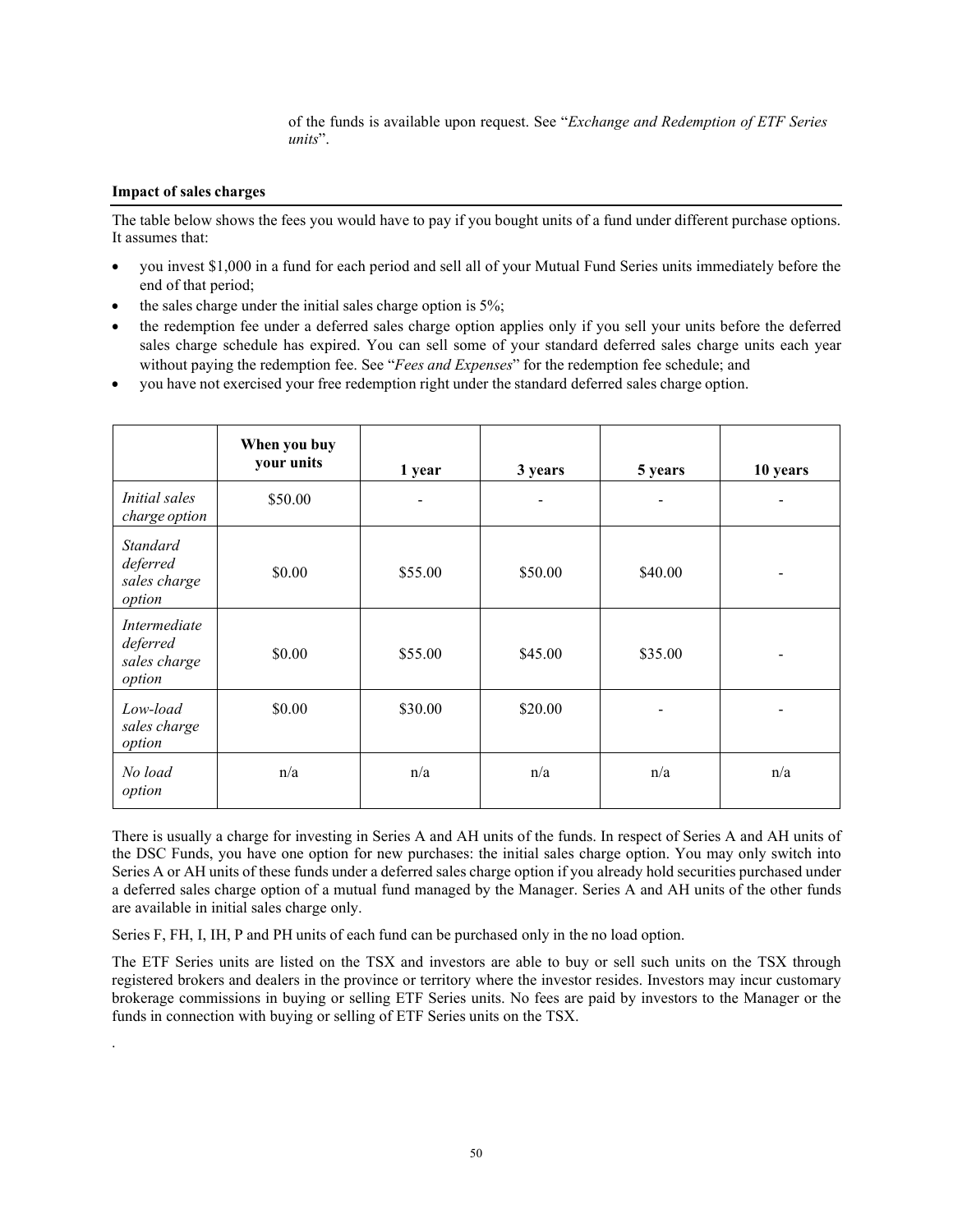## **Dealer Compensation**

This section explains how the Manager compensates your representative's firm when you invest in a Mutual Fund Series of a fund.

#### **Sales commissions**

Your representative's firm may receive a commission when you buy Series A or AH units of a fund. The amount of the commission depends on the fund and the purchase option you choose:

- up to 5% of the amount you invest when you buy units of a fund under the initial sales charge option. The commission is paid by you and is deducted from your investment.
- 4% of the amount you invest when you buy units under the intermediate deferred sales charge option. The commission is not deducted from your investment – we pay your representative's firm directly.
- 5% of the amount you invest when you buy units under the standard deferred sales charge option. The commission is not deducted from your investment – we pay your representative's firm directly.
- Up to 2.5% of the amount you invest when you buy units under the low-load sales charge option. The commission is not deducted from your investment – we pay your representative's firm directly.

## **Transfer fees**

You may have to pay your representative's firm a fee of up to 2% of the value of the Mutual Fund Series units you are transferring to a different mutual fund managed by the Manager, which is deducted from the amount you transfer. This fee does not apply to transfers that are part of systematic transactions, including such transactions that are part of the automatic rebalancing service.

#### **Trailing commissions and investment advisory fees**

#### **Series F, FH, I, IH, P and PH units**

For Series I, IH, P and PH units, you negotiate an investment advisory fee with your representative (acting on behalf of your representative's firm), which is paid to your representative's firm. Unless otherwise agreed, the Manager collects the investment advisory fee on behalf of your representative's firm, by redeeming (without charges) a sufficient number of units of each applicable series of the fund(s) from your account. The investment advisory fee is charged on a monthly or quarterly basis for Series I and IH units, and on a quarterly basis for Series P and PH units. The negotiated investment advisory fee must not exceed 1.25% annually of the NAV of each applicable series of the fund(s) in your account.

For Series F and FH units, you pay an investment advisory fee, which is negotiated between you and your representative (acting on behalf of your representative's firm) and paid to his or her firm directly. In certain cases, for Series F and FH units, the Manager may have an arrangement to collect the investment advisory fee on behalf of your representative's firm by redeeming (without charges) a sufficient number of Series F and/or FH units of the fund(s) from your account on a quarterly basis. In these cases, the negotiated investment advisory fee must not exceed 1.50% annually of the NAV of Series F and/or FH units of the fund(s) in your account.

The negotiated investment advisory fee rate is as set out in an agreement between you and your representative's firm. It is the responsibility of your representative to disclose such fee to you before you invest. Note that an investment advisory fee of 0% will be applied by the Manager if it does not receive an investment advisory fee agreement from your representative.

Note that such investment advisory fees are subject to applicable provincial and federal taxes and are in addition to any other fees that are separately negotiated with and directly payable to the Manager. For further details, see "*Fees and Expenses*".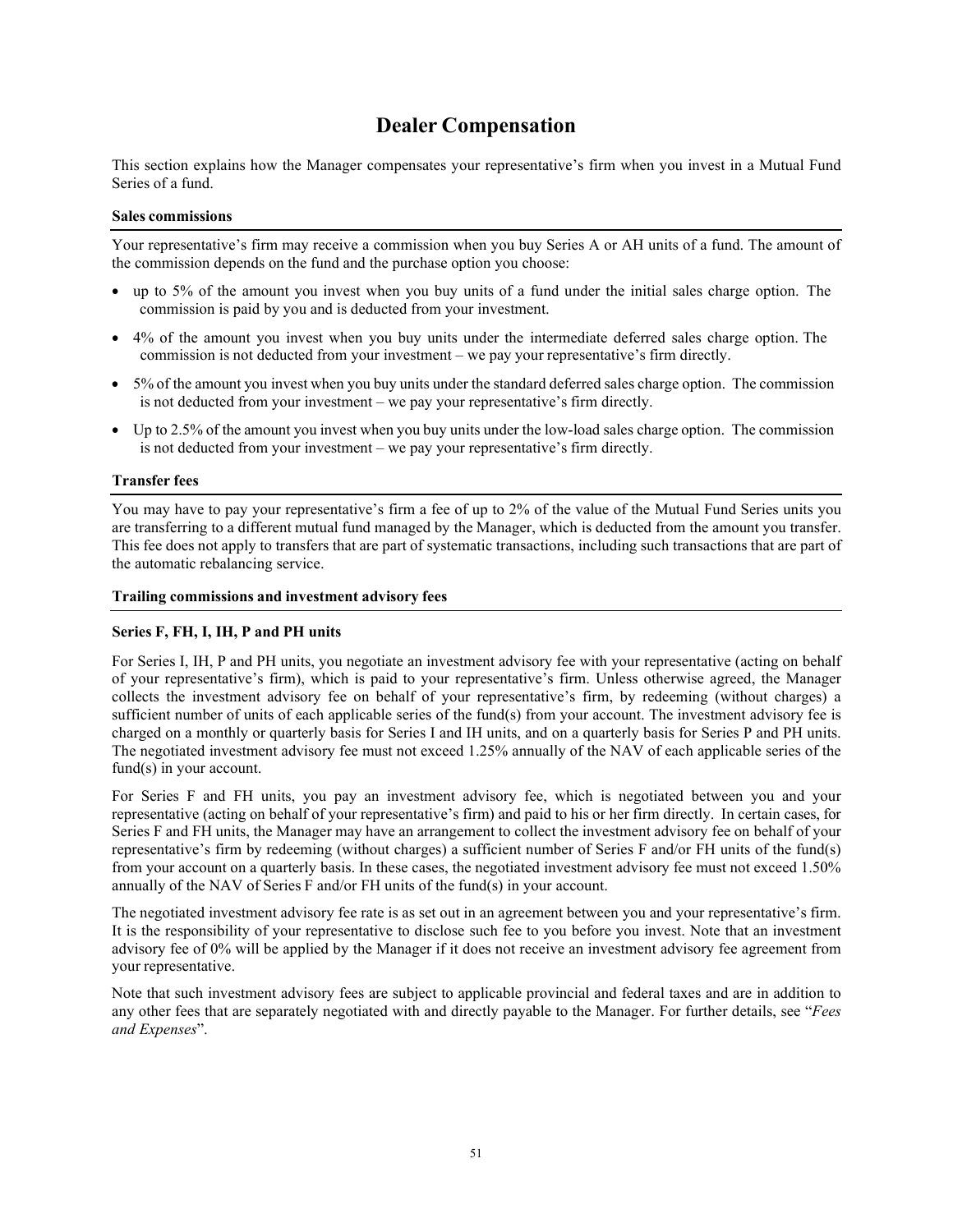#### **Series A and AH units**

The Manager pays your representative's firm a trailing commission on Series A and AH units for ongoing services they provide to investors, including investment advice, account statements and newsletters. The Manager also pays a trailing commission to the discount broker for Series A and AH units you purchase through your discount brokerage account.

The maximum rates of the trailing commission for Series A and AH units depends on the purchase option you choose, as applicable. The maximum rates of trailing commission for Series A and AH units of the funds are set out below.

| Fund                                           | Annual trailing commission rate<br>under Initial Sales Charge option<br>$(\%)(up to)$ | Annual trailing commission rate under<br><b>Standard or Low-Load Deferred Charge</b><br>option $(\%)(up to)$ |
|------------------------------------------------|---------------------------------------------------------------------------------------|--------------------------------------------------------------------------------------------------------------|
| CI DoubleLine Core Plus Fixed Income US\$ Fund | 0.50                                                                                  | 0.25                                                                                                         |
| CI DoubleLine Income US\$ Fund                 | 0.50                                                                                  | 0.25                                                                                                         |
| CI DoubleLine Total Return Bond US\$ Fund      | 0.50                                                                                  | 0.25                                                                                                         |
| CI Enhanced Short Duration Bond Fund           | 0.50                                                                                  | 0.25                                                                                                         |
| CI Global Asset Allocation Private Pool        | 1.00                                                                                  | n/a                                                                                                          |
| CI Global Longevity Economy Fund               | 1.00                                                                                  | 0.50                                                                                                         |
| CI Global Infrastructure Private Pool          | 1.00                                                                                  | n/a                                                                                                          |
| CI Global Real Asset Private Pool              | 1.00                                                                                  | n/a                                                                                                          |
| CI Global REIT Private Pool                    | 1.00                                                                                  | n/a                                                                                                          |
| CI Munro Global Growth Equity Fund             | 1.00                                                                                  | 0.50                                                                                                         |

The maximum annual trailing commission rate for the intermediate deferred sales charge option of CI Global Longevity Economy Fund, as applicable, is 0.65%. The maximum annual trailing commission rate for the intermediate deferred sales charge option of CI DoubleLine Funds and CI Enhanced Short Duration Bond Fund, as applicable, is  $0.25%$ .

The low-load sales charge trailing commission paid to your representative's firm equals the standard deferred sales charge trailing commission rate for the first three years from the date of the investment.

The standard deferred sales charge, intermediate deferred sales charge and low-load sales charge trailing commission rate, as applicable, changes to the initial sales charge trailing commission rate upon expiry of the standard deferred sales charge schedule, intermediate deferred sales charge schedule or low-load sales charge schedule applicable to your units.

We will pay to your representative's firm the amount negotiated between you and your representative as provided to us in writing by your representative.

Upon the completion of the deferred sales charge schedule applicable to your units purchased under the deferred sales charge option, if we determine that your account(s) qualify for certain programs offered by us, we may, on a quarterly basis, automatically redesignate your Series A and AH deferred sales charge units as initial sales charge units, as applicable.

The trailing commissions are calculated monthly and payable monthly or quarterly based on the total client assets invested in certain series of securities of mutual funds managed by CI held by all of a representative's clients throughout the month. We can change or cancel trailing commissions at any time, at our discretion and without prior notice.

You may ask us to change the units subject to your free redemption right from deferred sales charge units to initial sales charge units. If you do this, we will pay your representative's firm the initial sales charge trailing commission rate from the date that we receive your change request.

## **Co-operative marketing programs**

The Manager may reimburse your representative's firm for expenses incurred in selling the funds, including:

• advertising and other marketing expenses,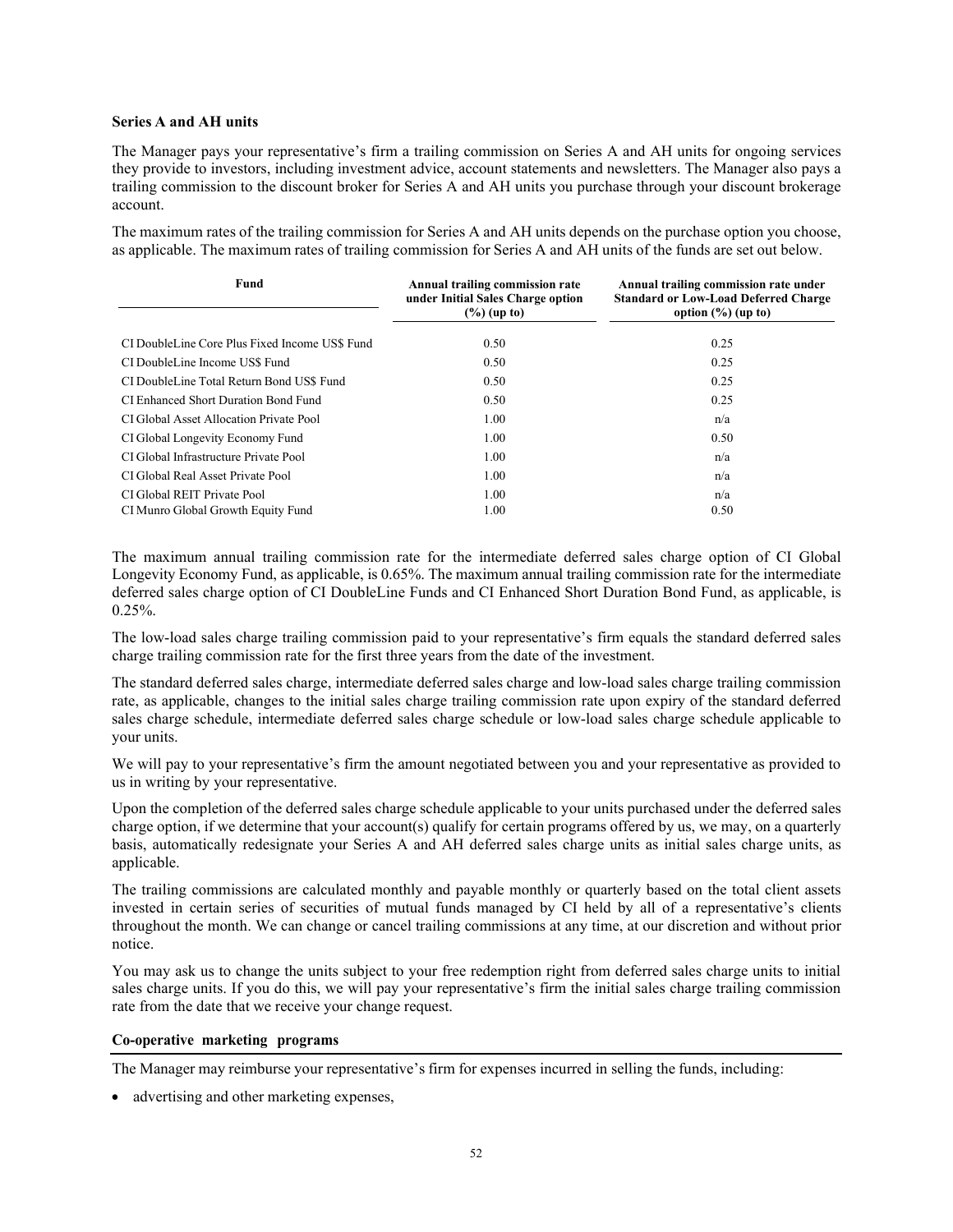- educational and sales seminars attended by representatives or their clients, and
- other marketing programs.

The Manager can change or cancel co-operative marketing programs at any time.

## **Disclosure of Equity Interests**

Each of CI Investments Inc., Assante Capital Management Ltd., Assante Financial Management Ltd., CI Investment Services Inc. and Aligned Capital Partners Inc. is a subsidiary of CI Financial Corp. CI Financial Corp. is a diversified, global asset and wealth management company, the common shares of which are traded on the Toronto Stock Exchange.

## **Dealer compensation from management fees**

The Manager paid representatives' firms sales and service commissions equal to approximately 34.04% of the total management fees it received in respect of mutual funds managed by it during the financial year ended December 31, 2020.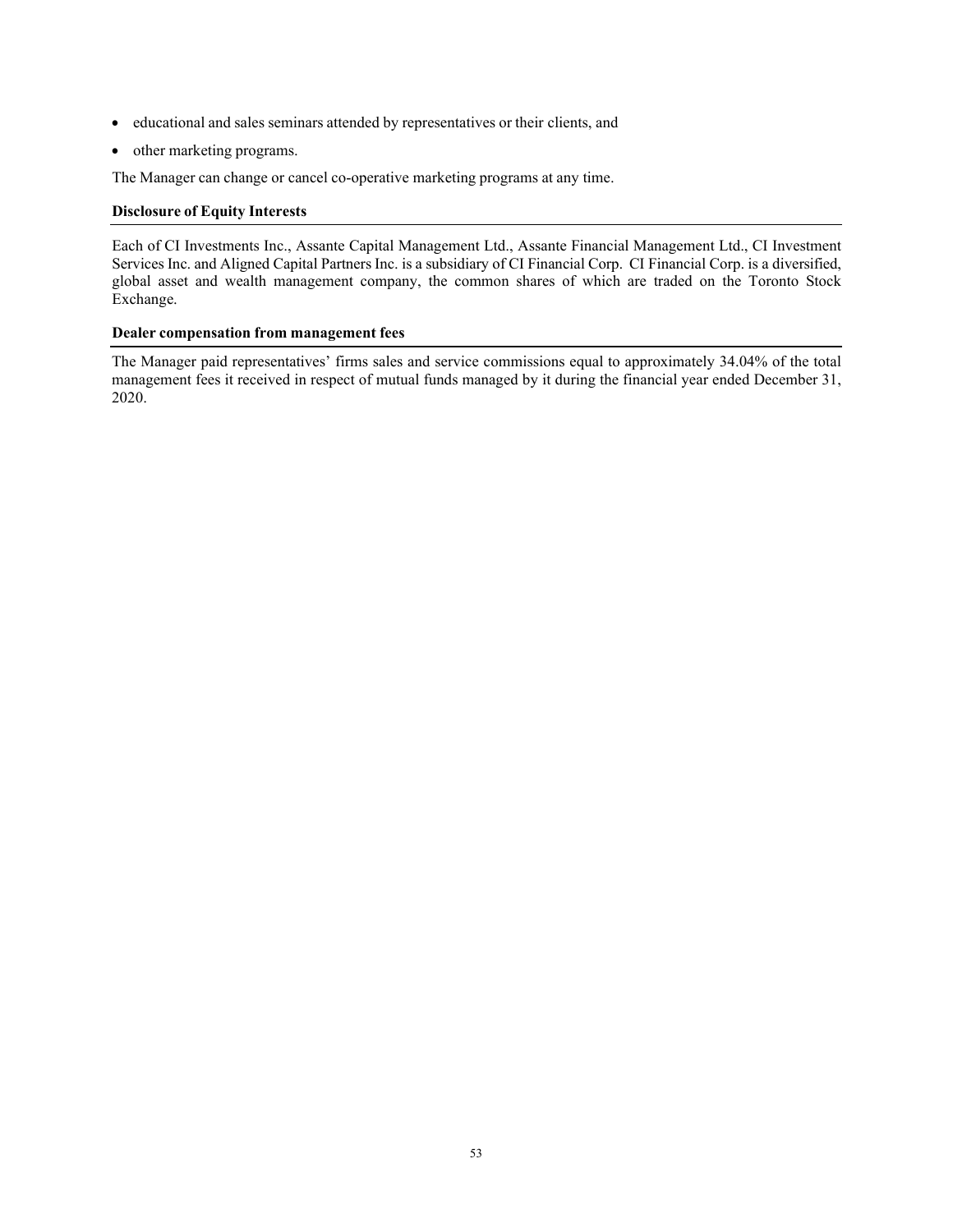# **Price Range and Trading Volume of ETF Series units of the Funds**

The following table sets forth the market price range and trading volume of the ETF Series of the funds. The greatest volume of trading of the ETF Series of the funds generally occurs on the TSX.

|           |                                   | <b>CI DoubleLine Core Plus</b><br><b>Fixed Income US\$ Fund</b><br>(ETF US\$ Series Units) |                          | <b>CI DoubleLine Core Plus</b><br><b>Fixed Income US\$ Fund</b><br>(ETF C\$ Hedged Series Units) |       |                | <b>CI DoubleLine Core Plus</b><br><b>Fixed Income USS Fund</b><br><b>(ETF CS Unhedged Series</b><br>Units) |                           |               |
|-----------|-----------------------------------|--------------------------------------------------------------------------------------------|--------------------------|--------------------------------------------------------------------------------------------------|-------|----------------|------------------------------------------------------------------------------------------------------------|---------------------------|---------------|
|           | <b>Price Range</b><br><b>High</b> | $\underline{Low}$                                                                          | <b>Volume</b>            | <b>Price Range</b><br><b>High</b>                                                                | $Low$ | Volume         | <b>High</b>                                                                                                | <b>Price Range</b><br>Low | <b>Volume</b> |
| 2020      |                                   |                                                                                            |                          |                                                                                                  |       |                |                                                                                                            |                           |               |
| April     |                                   |                                                                                            |                          |                                                                                                  |       |                |                                                                                                            |                           |               |
| May       | 20.18                             | 20.00                                                                                      | 26,250                   | 20.02                                                                                            | 20.02 | 33,488         | 20.11                                                                                                      | 20.11                     | 31,400        |
| June      |                                   |                                                                                            |                          | 20.36                                                                                            | 20.12 | 1,267          |                                                                                                            |                           |               |
| July      |                                   |                                                                                            | 50                       | $\overline{a}$                                                                                   |       | $\overline{c}$ |                                                                                                            |                           |               |
| August    |                                   |                                                                                            | -                        | 20.65                                                                                            | 20.65 | 125            |                                                                                                            |                           |               |
| September |                                   |                                                                                            | $\blacksquare$           |                                                                                                  |       | 40             |                                                                                                            |                           |               |
| October   |                                   |                                                                                            |                          |                                                                                                  |       |                |                                                                                                            |                           |               |
| November  |                                   |                                                                                            | $\overline{\phantom{0}}$ | 20.54                                                                                            | 20.37 | 3,187          |                                                                                                            |                           |               |
| December  |                                   |                                                                                            |                          | 20.59                                                                                            | 20.54 | 3,401          | 18.93                                                                                                      | 18.81                     | 15,000        |
| 2021      |                                   |                                                                                            |                          |                                                                                                  |       |                |                                                                                                            |                           |               |
| January   |                                   |                                                                                            |                          | 20.50                                                                                            | 20.50 | 120            |                                                                                                            |                           |               |
| February  | 20.52                             | 20.52                                                                                      | 18,600                   | 20.49                                                                                            | 20.15 | 46,580         | 18.80                                                                                                      | 18.80                     | 51,400        |
| March     | 20.16                             | 20.16                                                                                      | 1,700                    | 20.15                                                                                            | 19.97 | 9,960          | 18.20                                                                                                      | 18.20                     | 1,700         |

|           |                                   | Fund<br>(ETF US\$ Series Units) | <b>CI DoubleLine Income US\$</b> |                                   | Fund                         | <b>CI DoubleLine Income US\$</b><br>(ETF C\$ Hedged Series Units) | <b>CI DoubleLine Income US\$</b><br>Fund<br><b>(ETF C\$ Unhedged Series</b><br>Units) |                           |        |
|-----------|-----------------------------------|---------------------------------|----------------------------------|-----------------------------------|------------------------------|-------------------------------------------------------------------|---------------------------------------------------------------------------------------|---------------------------|--------|
|           | <b>Price Range</b><br><b>High</b> | Low                             | Volume                           | <b>Price Range</b><br><b>High</b> | Low                          | Volume                                                            | <b>High</b>                                                                           | <b>Price Range</b><br>Low | Volume |
| 2020      |                                   |                                 |                                  |                                   |                              |                                                                   |                                                                                       |                           |        |
| April     |                                   |                                 |                                  |                                   |                              |                                                                   |                                                                                       |                           |        |
| May       |                                   |                                 |                                  | 20.01                             | 20.01                        | 100                                                               | 20.13                                                                                 | 19.93                     | 9,343  |
| June      |                                   |                                 |                                  |                                   |                              | 2                                                                 |                                                                                       |                           |        |
| July      |                                   |                                 |                                  |                                   |                              | 2                                                                 |                                                                                       |                           |        |
| August    |                                   |                                 |                                  |                                   | $\qquad \qquad \blacksquare$ |                                                                   | 19.60                                                                                 | 19.60                     | 150    |
| September |                                   |                                 |                                  |                                   | $\qquad \qquad \blacksquare$ | 1                                                                 | $\overline{\phantom{a}}$                                                              |                           | -      |
| October   | 20.80                             | 20.80                           | 6,100                            | 20.79                             | 20.79                        | 7,203                                                             | 19.53                                                                                 | 19.53                     | 7,100  |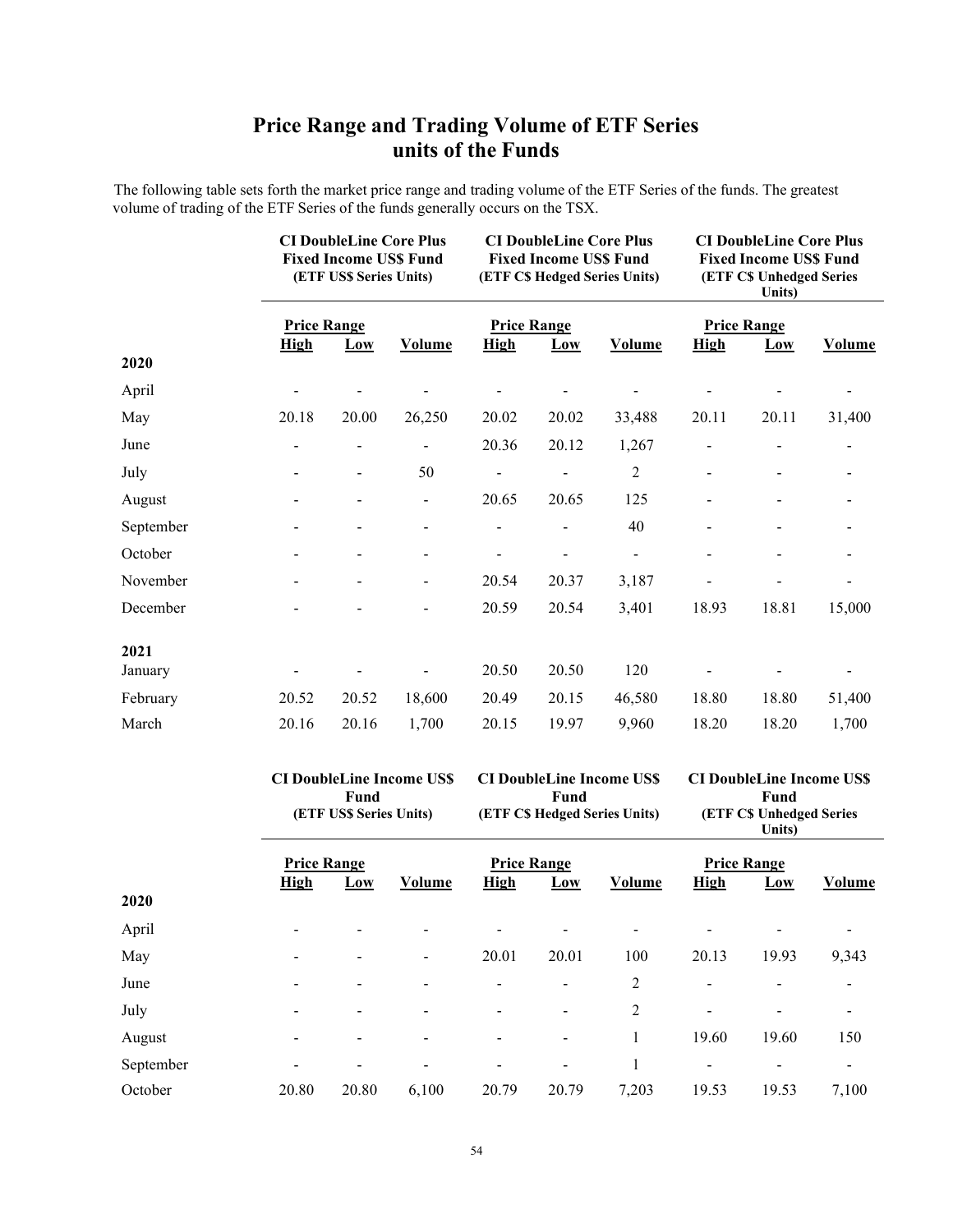|                 | <b>CI DoubleLine Income US\$</b><br>Fund<br>(ETF US\$ Series Units) |                          |                 | <b>CI DoubleLine Income US\$</b><br>Fund<br>(ETF C\$ Hedged Series Units) |                     |                          | <b>CI DoubleLine Income US\$</b><br>Fund<br><b>(ETF C\$ Unhedged Series</b><br>Units) |              |                        |
|-----------------|---------------------------------------------------------------------|--------------------------|-----------------|---------------------------------------------------------------------------|---------------------|--------------------------|---------------------------------------------------------------------------------------|--------------|------------------------|
|                 | <b>Price Range</b>                                                  |                          |                 | <b>Price Range</b>                                                        |                     |                          | <b>Price Range</b>                                                                    |              |                        |
| November        | <b>High</b><br>20.90                                                | Low<br>20.88             | Volume<br>3,900 | <b>High</b><br>20.88                                                      | <b>Low</b><br>20.86 | Volume<br>4,800          | <b>High</b><br>19.58                                                                  | Low<br>19.54 | <b>Volume</b><br>9,243 |
| December        |                                                                     |                          |                 |                                                                           |                     |                          |                                                                                       |              |                        |
| 2021<br>January |                                                                     |                          |                 | 21.02                                                                     | 21.02               | 1,905                    | 19.07                                                                                 | 19.07        | 150                    |
| February        |                                                                     | $\overline{\phantom{a}}$ |                 |                                                                           |                     | $\overline{\phantom{0}}$ |                                                                                       |              |                        |
| March           |                                                                     |                          |                 | 21.19                                                                     | 21.19               | 200                      |                                                                                       |              |                        |

**CI DoubleLine Total Return Bond US\$ Fund (ETF US\$ Series Units)**

**CI DoubleLine Total Return Bond US\$ Fund**

**(ETF C\$ Hedged Series Units)**

**CI DoubleLine Total Return Bond US\$ Fund (ETF C\$ Unhedged Series Units)**

|           | <b>Price Range</b>           |                          | <b>Price Range</b> |             |       |         |                          | <b>Price Range</b> |               |
|-----------|------------------------------|--------------------------|--------------------|-------------|-------|---------|--------------------------|--------------------|---------------|
|           | <b>High</b>                  | Low                      | Volume             | <b>High</b> | Low   | Volume  | <b>High</b>              | Low                | <b>Volume</b> |
| 2020      |                              |                          |                    |             |       |         |                          |                    |               |
| April     |                              |                          |                    |             |       |         |                          |                    |               |
| May       | 20.16                        | 20.09                    | 7,000              | 20.00       | 20.00 | 100     | 20.13                    | 19.91              | 11,046        |
| June      | $\overline{\phantom{a}}$     | $\overline{\phantom{a}}$ | $\blacksquare$     | 20.35       | 20.22 | 12,800  | $\overline{\phantom{a}}$ | $\blacksquare$     |               |
| July      | $\overline{\phantom{a}}$     | $\overline{\phantom{a}}$ | 80                 | 20.42       | 20.33 | 27,780  | 19.81                    | 19.60              | 1,365         |
| August    | $\qquad \qquad \blacksquare$ |                          | $\blacksquare$     | 20.50       | 20.41 | 14,750  | 19.26                    | 19.26              | 800           |
| September | 20.49                        | 20.49                    | 2,701              | 20.50       | 20.49 | 3,373   | 19.66                    | 19.19              | 11,100        |
| October   | 20.50                        | 20.41                    | 3,372              | 20.50       | 20.45 | 3,253   | 19.49                    | 19.25              | 6,100         |
| November  | 20.43                        | 20.39                    | 7,597              | 20.49       | 20.38 | 209,075 | 19.19                    | 18.95              | 3,046         |
| December  | 20.51                        | 20.42                    | 3,850              | 20.51       | 20.45 | 152,339 | 18.84                    | 18.84              | 3,300         |
| 2021      |                              |                          |                    |             |       |         |                          |                    |               |
| January   | 20.51                        | 20.46                    | 7,286              | 20.47       | 20.39 | 13,940  | 18.80                    | 18.60              | 13,088        |
| February  | 20.20                        | 20.20                    | 5,500              | 20.48       | 20.24 | 380,567 | 18.73                    | 18.37              | 2,050         |
| March     | 20.28                        | 20.28                    | 28,786             | 20.20       | 20.10 | 6,510   | 18.31                    | 18.25              | 7,711         |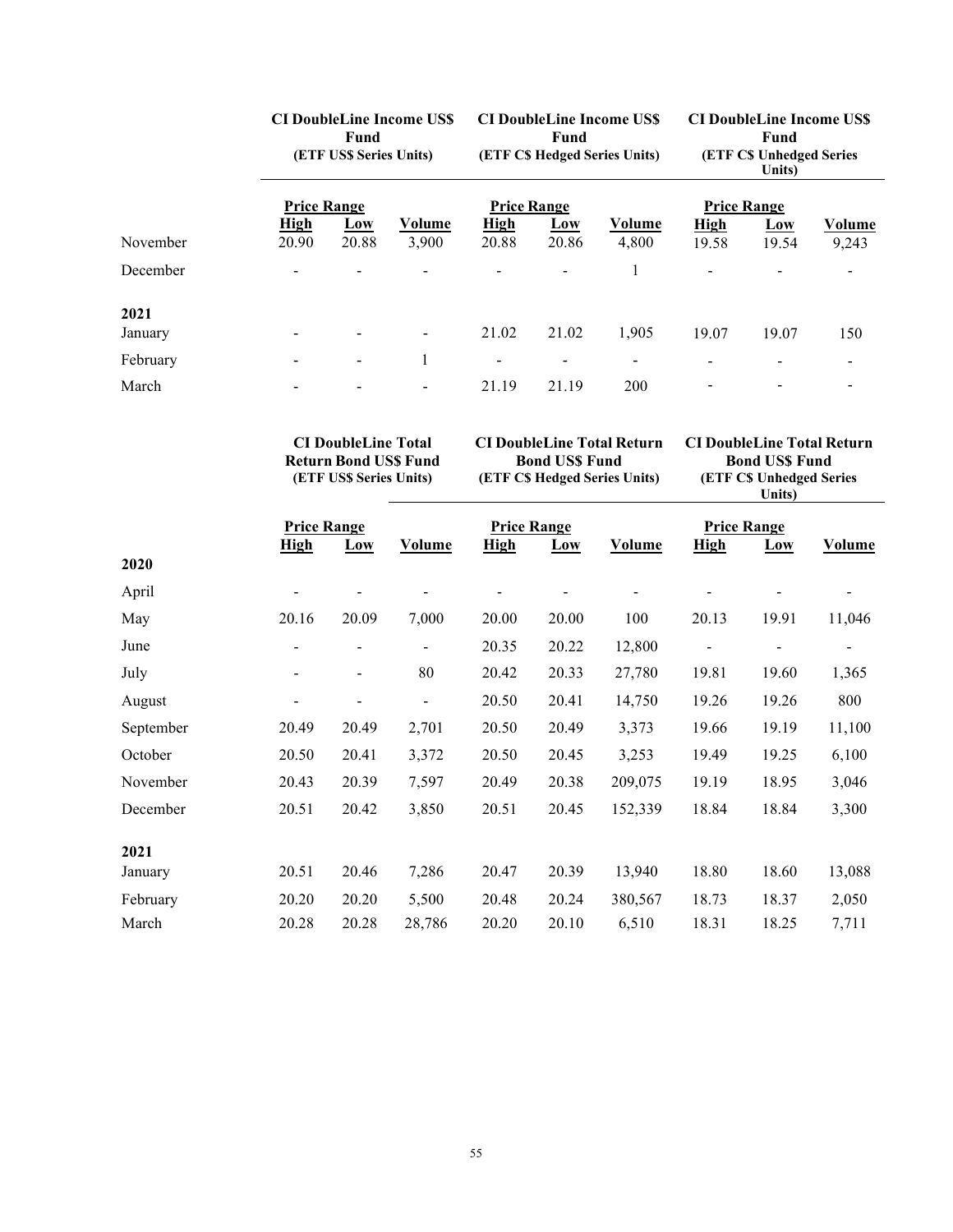|           |                    | <b>CI Enhanced Short</b><br><b>Duration Bond Fund (ETF</b><br><b>C\$</b> Series) |               |                    | <b>CI Enhanced Short</b><br><b>Duration Bond Fund</b><br>(ETF US\$ Series) |               |                    | <b>CI Global Asset Allocation</b><br><b>Private Pool</b><br>(ETF CS Series Units) |               |  |
|-----------|--------------------|----------------------------------------------------------------------------------|---------------|--------------------|----------------------------------------------------------------------------|---------------|--------------------|-----------------------------------------------------------------------------------|---------------|--|
|           | <b>Price Range</b> |                                                                                  |               | <b>Price Range</b> |                                                                            |               | <b>Price Range</b> |                                                                                   |               |  |
|           | <b>High</b>        | Low                                                                              | <b>Volume</b> | <b>High</b>        | Low                                                                        | <b>Volume</b> | <b>High</b>        | Low                                                                               | <b>Volume</b> |  |
| 2020      |                    |                                                                                  |               |                    |                                                                            |               |                    |                                                                                   |               |  |
| April     | 9.91               | 9.73                                                                             | 269,335       | 9.99               | 9.83                                                                       | 27,395        | 20.27              | 18.10                                                                             | 12,568        |  |
| May       | 9.97               | 9.90                                                                             | 255,694       | 10.09              | 10.03                                                                      | 140,398       | 20.24              | 19.71                                                                             | 6,854         |  |
| June      | 10.04              | 9.99                                                                             | 1,464,437     | 10.15              | 10.05                                                                      | 232,057       | 20.76              | 20.28                                                                             | 16,233        |  |
| July      | 10.07              | 10.00                                                                            | 886,526       | 10.19              | 10.12                                                                      | 93,532        | 21.01              | 20.71                                                                             | 6,141         |  |
| August    | 10.08              | 10.03                                                                            | 327,768       | 10.19              | 10.14                                                                      | 108,401       | 21.62              | 21.50                                                                             | 11,706        |  |
| September | 10.06              | 9.99                                                                             | 352,596       | 10.19              | 10.10                                                                      | 25,804        | 21.55              | 21.10                                                                             | 6,348         |  |
| October   | 10.05              | 9.99                                                                             | 220,381       | 10.16              | 10.12                                                                      | 42,404        | 21.78              | 21.37                                                                             | 5,462         |  |
| November  | 10.06              | 9.98                                                                             | 237,462       | 10.18              | 10.13                                                                      | 65,349        | 22.71              | 21.50                                                                             | 15,719        |  |
| December  | 10.06              | 10.02                                                                            | 522,152       | 10.18              | 10.14                                                                      | 93,734        | 23.10              | 22.50                                                                             | 22,467        |  |
| 2021      |                    |                                                                                  |               |                    |                                                                            |               |                    |                                                                                   |               |  |
| January   | 10.04              | 10.01                                                                            | 452,625       | 10.16              | 10.13                                                                      | 11,283        | 23.43              | 22.97                                                                             | 6,231         |  |
| February  | 10.03              | 9.96                                                                             | 549,674       | 10.17              | 10.13                                                                      | 18,432        | 23.61              | 22.93                                                                             | 26,693        |  |
| March     | 10.00              | 9.95                                                                             | 248,123       | 10.13              | 10.09                                                                      | 24,717        | 23.39              | 23.01                                                                             | 1,886         |  |

| <b>CI Global Longevity</b><br><b>Economy Fund</b><br>(ETF C\$ Series Units) |                                   |                          | <b>CI Global Infrastructure</b><br><b>Private Pool</b><br>(ETF C\$ Series Units) |             |                           | <b>CI Global Real Asset Private</b><br>Pool<br>(ETF C\$ Series Units) |             |                           |               |
|-----------------------------------------------------------------------------|-----------------------------------|--------------------------|----------------------------------------------------------------------------------|-------------|---------------------------|-----------------------------------------------------------------------|-------------|---------------------------|---------------|
| 2020                                                                        | <b>Price Range</b><br><u>High</u> | Low                      | Volume                                                                           | <b>High</b> | <b>Price Range</b><br>Low | <u>Volume</u>                                                         | <b>High</b> | <b>Price Range</b><br>Low | <b>Volume</b> |
| April                                                                       |                                   |                          |                                                                                  |             |                           |                                                                       |             |                           |               |
| May                                                                         |                                   |                          |                                                                                  | 20.26       | 20.26                     | 6,101                                                                 | 20.20       | 20.01                     | 375           |
| June                                                                        | 20.74                             | 20.50                    | 5,600                                                                            | 21.26       | 20.31                     | 14,018                                                                | 20.54       | 20.14                     | 12,443        |
| July                                                                        | $\overline{\phantom{0}}$          | $\overline{\phantom{a}}$ | 4                                                                                | 21.05       | 20.75                     | 5,607                                                                 | 20.62       | 20.26                     | 33,018        |
| August                                                                      | $\overline{\phantom{a}}$          |                          |                                                                                  | 21.19       | 20.65                     | 11,350                                                                | 20.70       | 20.31                     | 10,470        |
| September                                                                   |                                   |                          |                                                                                  | 20.89       | 20.23                     | 61,400                                                                | 20.21       | 20.08                     | 2,270         |
| October                                                                     | 23.89                             | 23.18                    | 10,078                                                                           | 21.10       | 20.00                     | 70,150                                                                | 20.67       | 20.00                     | 6,084         |
| November                                                                    | 24.00                             | 23.94                    | 968                                                                              | 21.66       | 20.36                     | 15,740                                                                | 20.91       | 20.23                     | 4,910         |
| December                                                                    | 25.32                             | 24.40                    | 1,402                                                                            | 21.42       | 20.96                     | 54,350                                                                | 20.74       | 20.50                     | 18,101        |
| 2021                                                                        |                                   |                          |                                                                                  |             |                           |                                                                       |             |                           |               |
| January                                                                     | 26.53                             | 24.85                    | 2,338                                                                            | 21.80       | 21.04                     | 105,617                                                               | 21.00       | 20.59                     | 18,365        |
| February                                                                    | 27.60                             | 26.36                    | 4,461                                                                            | 21.64       | 20.51                     | 59,862                                                                | 21.16       | 20.26                     | 19,398        |
| March                                                                       | 26.39                             | 25.90                    | 3,518                                                                            | 20.81       | 20.27                     | 46,075                                                                | 20.68       | 19.72                     | 3,661         |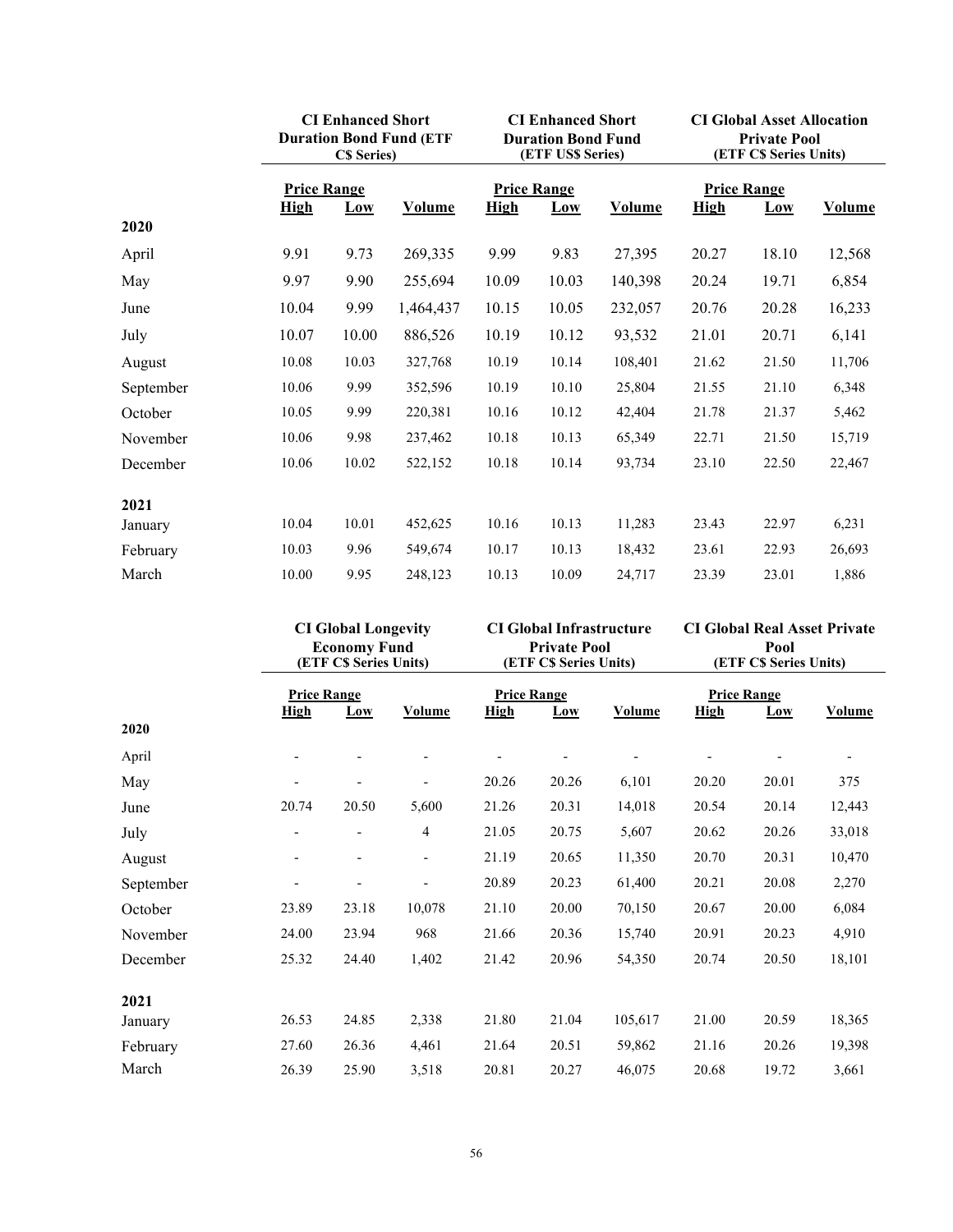|           | <b>CI Global REIT Private</b><br>Pool (ETF C\$ Series Units) |       |               | <b>CI Munro Global Growth</b><br><b>Equity Fund</b><br>(ETF C\$ Series Units) |       |                          | <b>CI Munro Global Growth</b><br><b>Equity Fund</b><br>(ETF US\$ Hedged Series Units) |       |               |
|-----------|--------------------------------------------------------------|-------|---------------|-------------------------------------------------------------------------------|-------|--------------------------|---------------------------------------------------------------------------------------|-------|---------------|
|           | <b>Price Range</b>                                           |       |               | <b>Price Range</b>                                                            |       |                          | <b>Price Range</b>                                                                    |       |               |
|           | <b>High</b>                                                  | Low   | <b>Volume</b> | <b>High</b>                                                                   | Low   | <b>Volume</b>            | <b>High</b>                                                                           | Low   | <b>Volume</b> |
| 2020      |                                                              |       |               |                                                                               |       |                          |                                                                                       |       |               |
| April     |                                                              |       |               |                                                                               |       |                          |                                                                                       |       |               |
| May       | 20.34                                                        | 20.34 | 277           | $\overline{\phantom{a}}$                                                      |       |                          |                                                                                       |       |               |
| June      | 21.41                                                        | 20.55 | 5,324         | $\overline{\phantom{a}}$                                                      |       | $\overline{\phantom{a}}$ | $\blacksquare$                                                                        |       |               |
| July      | 21.37                                                        | 21.09 | 12,135        |                                                                               |       | ۰                        |                                                                                       |       |               |
| August    | 21.30                                                        | 21.04 | 25,075        | $\qquad \qquad \blacksquare$                                                  |       |                          | $\blacksquare$                                                                        |       |               |
| September | 21.46                                                        | 20.73 | 16,834        |                                                                               |       |                          |                                                                                       |       |               |
| October   | 21.45                                                        | 20.32 | 21,802        |                                                                               |       |                          |                                                                                       |       |               |
| November  | 21.80                                                        | 21.07 | 8,906         |                                                                               |       |                          |                                                                                       |       |               |
| December  | 21.61                                                        | 20.96 | 33,725        |                                                                               |       |                          |                                                                                       |       |               |
| 2021      |                                                              |       |               |                                                                               |       |                          |                                                                                       |       |               |
| January   | 22.03                                                        | 21.19 | 26,032        | 20.62                                                                         | 19.95 | 46,907                   | 20.43                                                                                 | 19.85 | 5,100         |
| February  | 22.35                                                        | 21.65 | 73,736        | 21.36                                                                         | 19.85 | 97,801                   |                                                                                       |       |               |
| March     | 21.97                                                        | 20.96 | 63,244        | 20.41                                                                         | 18.78 | 75,501                   | 20.17                                                                                 | 20.17 | 100           |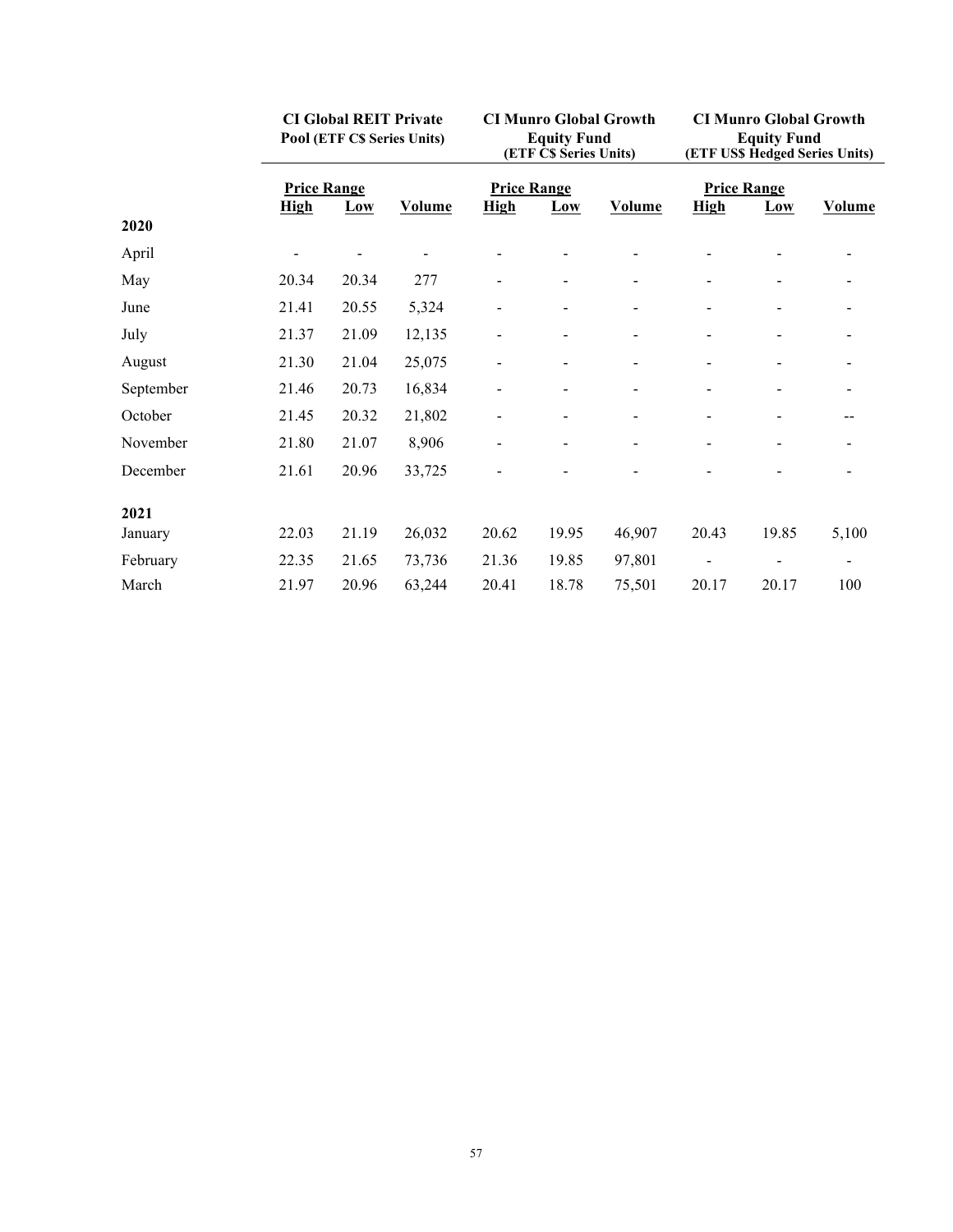## **Canadian Federal Income Tax Considerations for Investors**

This section is a summary of how Canadian federal income taxes can affect your investment in a fund. It assumes that you:

- are an individual, other than a trust,
- are a Canadian resident,
- deal with the fund at arm's length, and
- hold your units directly as capital property or in a registered plan.

Everyone's tax situation is different. You should consult your tax adviser about your situation.

#### **The Funds**

In general, a fund pays no income tax as long as it distributes its net income and net capital gains to its unitholders. The funds generally intend to distribute enough of their net income and net realized capital gains each year so they will not have to pay income tax.

#### **How Your Investment Can Generate Income**

Your investment in a fund can generate income for tax purposes in two ways:

- **Distributions**. When a fund earns net income from its investments or realizes a net capital gain by selling securities, it may pass these amounts on to you as a distribution.
- **Capital gains (or losses).** You will realize a capital gain (or loss) when you sell or switch your units of a fund for more (or less) than you paid for them. Generally, you will not realize a capital gain (or loss) when you change or switch your units of one series to units of another series of a fund unless the change or switch is processed as a redemption. For more information see "*Calculating your capital gain or loss*".

#### **How Your Investment is Taxed**

The tax you pay on your mutual fund investment depends on whether you hold your units of a fund in a registered plan or in a non-registered account.

#### **Units of the Funds held in a registered plan**

Units of a fund are qualified investments for registered plans, provided the fund is either a "*mutual fund trust*" or is a "*registered investment*" within the meaning of those terms in the Income Tax Act.

Each fund currently qualifies as a mutual fund trust and is expected to qualify as a mutual fund trust at all material times.

ETF Series units are qualified investments under the Income Tax Act for registered plans if the units are listed on a designated stock exchange within the meaning of the Income Tax Act, which includes the TSX. The ETF Series units are listed on the TSX.

For these purposes, a registered plan means a trust governed by such plans as:

- Locked-in Retirement Accounts (LIRAs);
- Registered Retirement Savings Plans (RRSPs);
- Locked-in Registered Retirement Savings Plans (LRSPs);
- Registered Retirement Income Funds (RRIFs);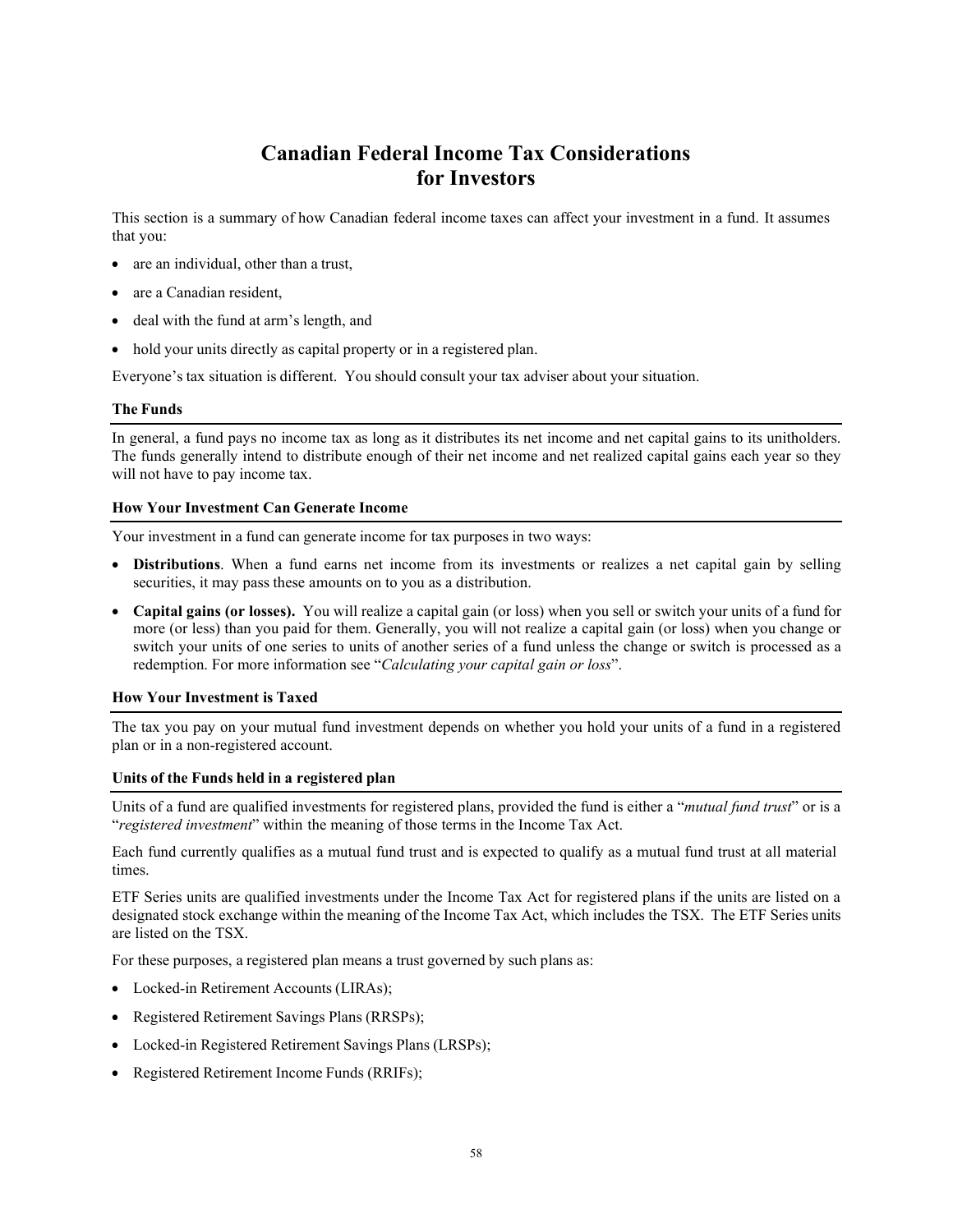- Locked-in Retirement Income Funds (LRIFs);
- Life Income Funds (LIFs);
- Deferred Profit Sharing Plans(DPSPs);
- Registered Education Savings Plans (RESPs);
- Prescribed Retirement Income Funds (PRIFs);
- Tax-Free Savings Accounts (TFSAs);
- Registered Disability Savings Plans (RDSPs); or
- Québec Education Savings Incentive (QESI).

Note that not all registered plans are available in all provinces or territories or through all our programs. The funds may be eligible for other registered plans offered through your representative's firm.

Please note that the registered plans the Manager offers are available only in Canadian dollars. The following series and funds may not be held within the Manager's registered plans:

- Series A, F, I and P units of CI DoubleLine Funds; and
- Series AH, FH, IH and PH units of CI Enhanced Short Duration Bond Fund and CI Munro Global Growth Equity Fund.

The following series and funds may not be held within the Manager's RESPs:

- Series IH and PH units of CI DoubleLine Funds; and
- Series I, IH, P and PH of other applicable funds.

If you hold units of a fund in a registered plan, you generally pay no tax on distributions paid from the fund on those units or on any capital gains that your registered plan realizes from selling or transferring units. However, withdrawals from registered plans (other than TFSAs and certain withdrawals from RESPs or RDSPs) are generally taxable at your personal tax rate. Holders of TFSAs and RDSPs, annuitants of RRSPs and RRIFs, and subscribers of RESPs should consult with their tax advisers as to whether units of the funds would be a "*prohibited investment*" under the Income Tax Act in their particular circumstances.

Under a safe harbor rule for new mutual funds, units of the funds will not be a prohibited investment for your registered plan at any time during the first 24 months of the funds' existence, provided the funds are, or are deemed to be, mutual fund trusts under the Income Tax Act during that time and are in substantial compliance with NI 81-102 or follows a reasonable policy of investment diversification.

In the case of an exchange of ETF Series units by a registered plan for Baskets of Securities, the registered plan will receive securities. The securities so received may or may not be qualified investments for the registered plan and may or may not be prohibited investments for the registered plan. Investors should consult their own tax counsel for advice on whether or not such securities would be qualified investments for registered plans or prohibited investments for TFSAs, RRSPs, RESPs, RDSPs or RRIFs.

## **Fund held in a non-registered account**

If you hold units of a fund in a non-registered account, you must include the following in computing your income each year:

- Any net income and the taxable portion of any net capital gains (computed in Canadian dollars) distributed to you by any fund, whether you receive the distributions in cash or they are reinvested in units of the fund.
- The taxable portion of any capital gains you realize from selling your units (including to pay fees described in this document) or transferring your units (other than a change between series of the same fund) when the value of the units is greater than their adjusted cost base plus reasonable costs of disposition (including any redemption fees). If the value of units sold is less than their adjusted cost base plus reasonable costs of disposition (including any redemption fees), you will have a capital loss. Generally, you may use capital losses you realize to offset capital gains.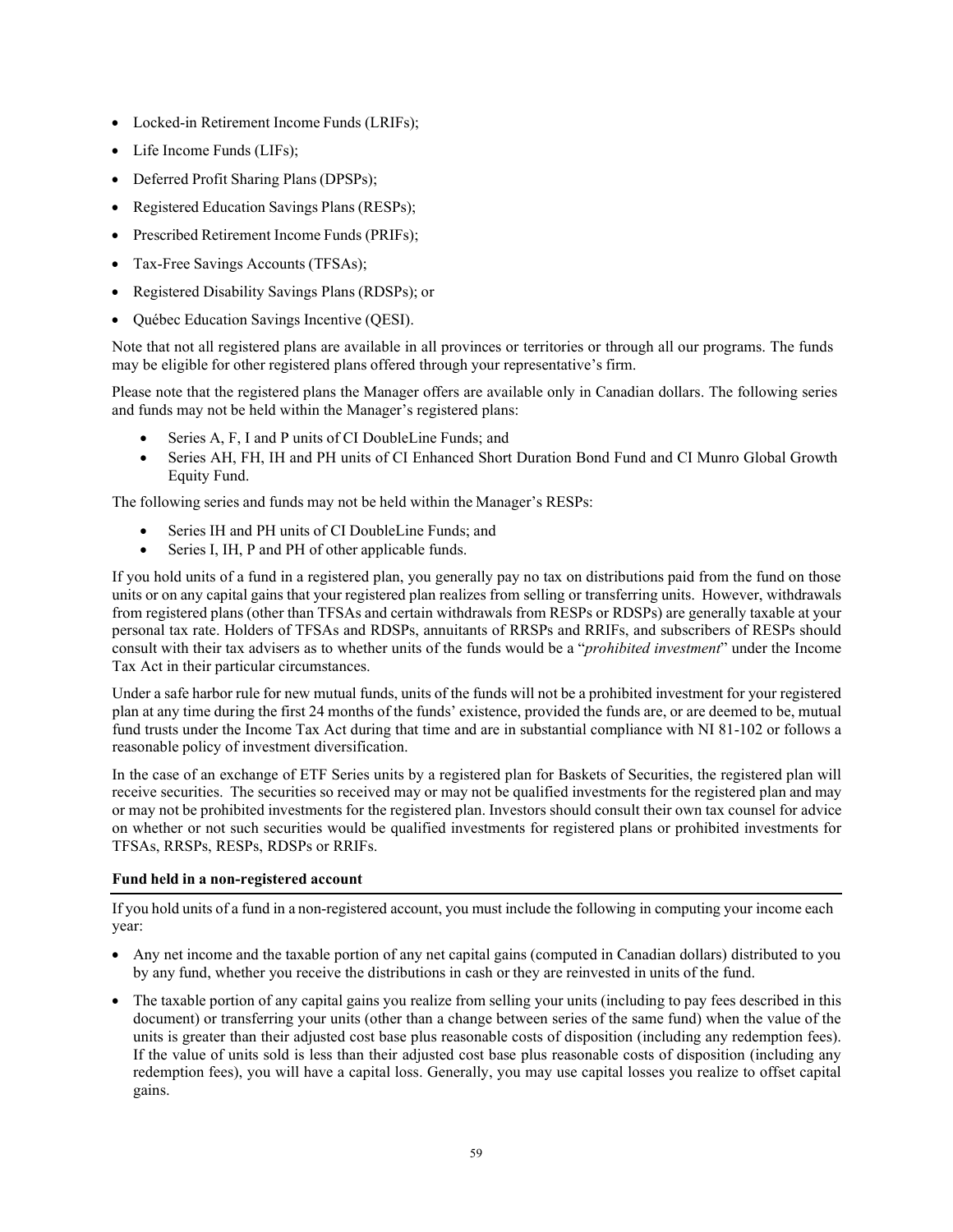• Generally, the amount of any management fee distributions paid to you (which are out of a fund's income or capital gains).

The Manager will issue a tax slip to you each year for the fund(s) (except for ETF Series of the funds) that shows you how much of each type of income each fund distributed to you and any return of capital. You can claim any tax credits that apply to that income. For example, if distributions by a fund include Canadian dividend income or foreign income, you will qualify for tax credits to the extent permitted by the Income Tax Act.

Dividends and capital gains distributed by a fund and capital gains realized on the disposition of units may give rise to alternative minimum tax.

The fees you pay for Series F, FH, I, IH, P and PH units consist of investment advisory fees that you pay to your representative's firm and management fees that you pay to the Manager. To the extent that such fees are collected by the redemption of units, you will realize gains or losses in non-registered accounts. The deductibility of these fees, for income tax purposes, will depend on the exact nature of services provided to you and the type of investment held. Generally, fees paid by you to your representative's firm in respect of Series F, FH, I, IH, P and PH units of a fund held in a non-registered account should be deductible for income tax purposes from income earned on the fund to the extent that the fees are reasonable and represent fees for advice to you regarding the purchase and sale of specific units (including units of the fund) by you directly. You should consult with your own tax advisers regarding the deductibility of management and investment advisory fees paid with respect to these series of units.

## **Distributions**

Distributions from a fund (whether in the form of cash or in the form of reinvested units) may include a return of capital. **When a fund earns less income for tax purposes than the amount distributed, the difference is a return of capital.** A return of capital is not taxable, but will reduce the adjusted cost base of your units. If the adjusted cost base of your units becomes a negative amount at any time in a taxation year, you will be deemed to realize a capital gain equal to that amount and the adjusted cost base of your units will be reset to zero. The tax slip the Manager will issue to you each year will show you how much capital was returned to you in respect of your units.

Distributions may result from foreign exchange gains because the funds are required to report income and net realized capital gains in Canadian dollars for tax purposes.

The NAV per unit of a fund will, in part, reflect any income and gains of a fund that have been earned or been realized, but have not been made payable at the time units were acquired. Accordingly, a unitholder who acquires units, including on a reinvestment of distributions, may become taxable on the unitholder's share of such income and gains of the fund. In particular, an investor who acquires units at any time in the year but prior to a distribution being paid or made payable will have to pay tax on the entire distribution (to the extent it is a taxable distribution) notwithstanding that such amounts may have been reflected in the price paid by the unitholder for the units. See "*Specific Information About Each of the Mutual Funds Described in This Document*" for the distribution policy of the fund.

A fund's portfolio turnover rate indicates how actively the fund's portfolio adviser manages its portfolio investments. A portfolio turnover rate of 100% is equivalent to the fund buying and selling all of the securities in its portfolio once in the course of the year. The higher a fund's portfolio turnover rate in a year, the greater the chance that you will receive a taxable distribution or dividend from the fund. There is not necessarily a relationship between a fund's turnover rate and its performance, however, the larger trading costs associated with a high portfolio turnover rate would reduce a fund's performance.

#### **Calculating your capital gain or loss**

Your capital gain or loss for tax purposes is the difference between the amount you receive as proceeds of redemption when you sell or transfer your units (after deducting any redemption fees or other charges) and the adjusted cost base of those units.

In respect of Mutual Fund Series units of the funds, a change of a series of units of a fund into a different series of units of the same fund will not result in a disposition for tax purposes, other than a change of Series A, F, I or P units to or from Series AH, FH, IH or PH units of the same fund, if applicable. A change between these sets of series is processed as a redemption of unitsfollowed by a purchase of units. If those redeemed units are held outside a registered plan, you may realize a taxable capital gain. Otherwise, a change between Mutual Fund Series of the same fund is not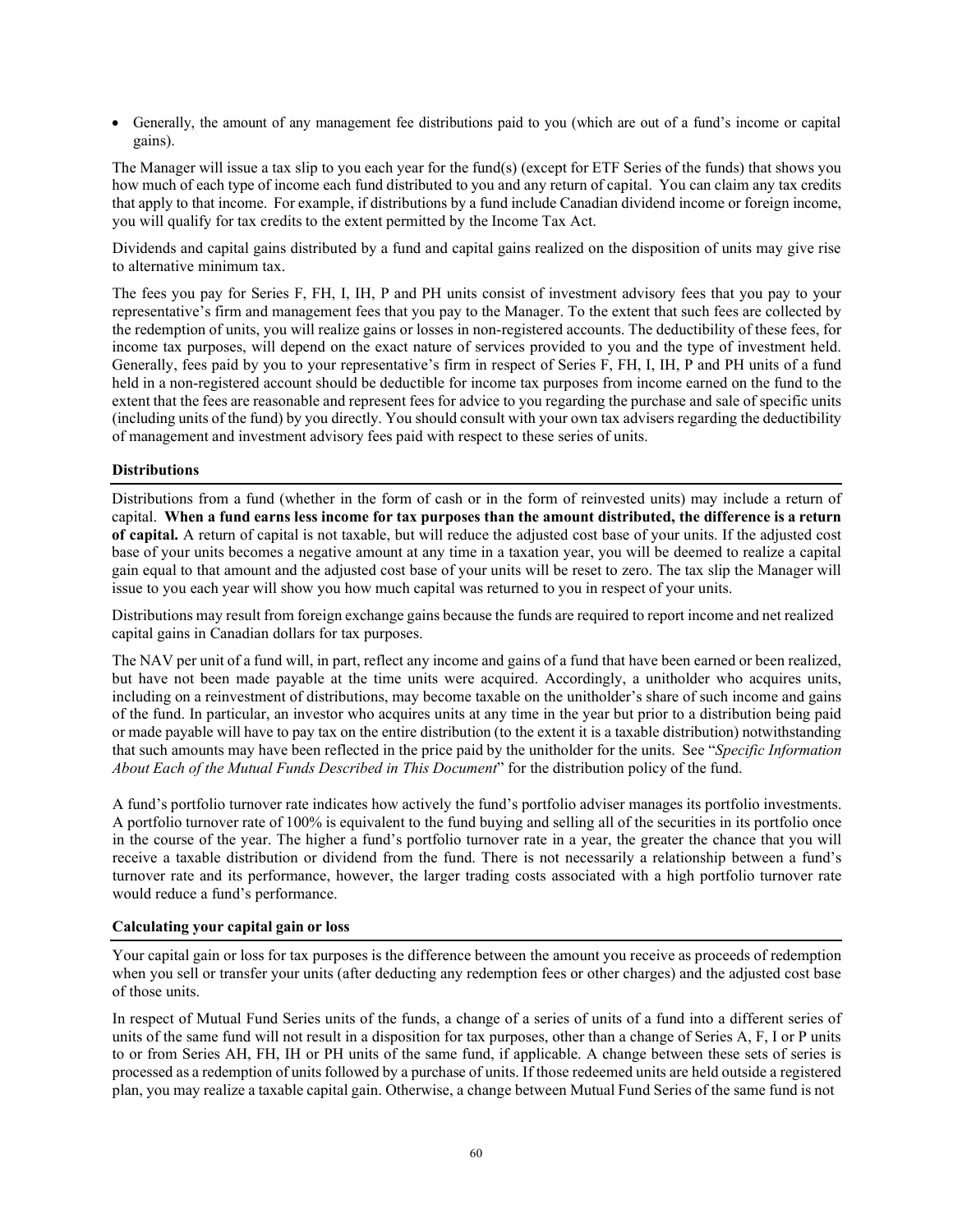considered to be a disposition of securities for tax purposes. You will not realize a capital gain or loss upon a change between these series of the same fund unless units are redeemed to pay any fees or charges. If those redeemed units are held outside a registered plan, you may realize a taxable capital gain.

In general, the adjusted cost base of each of your units of a particular series of a fund at any time equals:

- your initial investment for all your units of that series of the fund (including any sales charges paid), **plus**
- your additional investments for all your units of that series of the fund (including any sales charges paid), **plus**
- reinvested distributions (including management fee distributions) in additional units of that series of the fund, **minus**
- any return of capital distributions by the fund in respect of units of that series of the fund, **minus**
- the adjusted cost base of any units of that series of the fund previously redeemed,

## **all divided by**

• the number of units of that series of the fund that you hold at that time.

When units are redeemed to pay management fees and/or investment advisory fees, such redemption is considered a disposition for tax purposes. If those redeemed units are held outside a registered plan, you may realize a taxable capital gain.

You should keep detailed records of the purchase cost of your investments and distributions you receive on those units so you can calculate their adjusted cost base. All amounts (including adjusted cost base, distributions and proceeds of disposition) must be computed in Canadian dollars. Accordingly, you may realize a foreign exchange gain or loss if you invested units in U.S. dollars. Other factors may affect the calculation of the adjusted cost base and you may want to consult a tax adviser.

In certain situations where you dispose of units of a fund and would otherwise realize a capital loss, the loss will be denied. This may occur if you, your spouse or another person affiliated with you (including a corporation controlled by you) has acquired units of the fund (which are considered to be "*substituted property*") within 30 days before or after you dispose of your units. In these circumstances, your capital loss may be deemed to be a "*superficial loss*" and denied. The amount of the denied capital loss will be added to the adjusted cost base to the owner of the units which are substituted property.

## **Tax Information Reporting**

The funds have due diligence and reporting obligations under the Foreign Account Tax Compliance Act (as implemented in Canada by the Canada-United States Enhanced Tax Information Exchange Agreement and Part XVIII of the Income Tax Act, collectively "*FATCA*") and the OECD's Common Reporting Standard (as implemented in Canada by Part XIX of the Income Tax Act, "*CRS*"). Generally, unitholders (or in the case of certain unitholders that are entities, the "controlling persons" thereof) will be required by law to provide their representative or representative's firm with information related to their citizenship or tax residence and, if applicable, their foreign tax identification number. If a unitholder (or, if applicable, any of its controlling persons) (i) is identified as a U.S. Person (including a U.S. resident or U.S. citizen); (ii) is identified as a tax resident of a country other than Canada or the U.S.; or (iii) does not provide the requirement information and indicia of U.S. or non-Canadian status is present, information about the unitholder (or, if applicable, its controlling persons) and his, her or its investment in the fund will generally be reported to the CRA unless the units are held within a registered plan. The CRA will provide that information to, in the case of FATCA, the U.S. Internal Revenue Service and in the case of CRS, the relevant tax authority of any country that is a signatory of the Multilateral Competent Authority Agreement on Automatic Exchange of Financial Account Information or that has otherwise agreed to a bilateral information exchange with Canada under CRS.

You must provide us will all documents we require (list the documents) including a valid self- certification from a FACTA or CRS perspective or a valid tax identification number at the time of your sell order. Your sell order will not be submitted until all documents are received in good order. Any penalties that a fund may be subject to as a result of your non-compliance with FATCA, CRS or other regulatory tax requirements may be subtracted from your sale proceeds.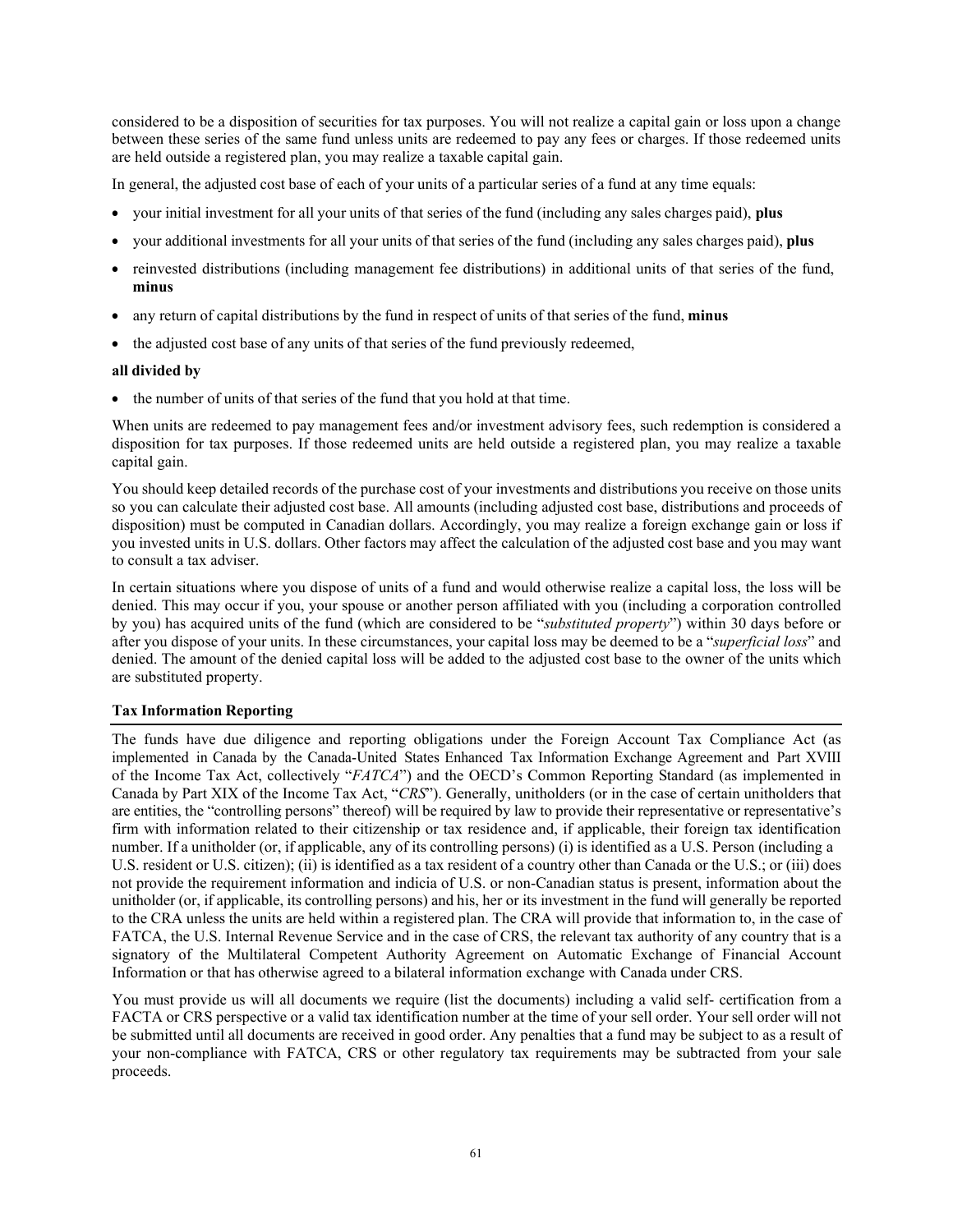## **What are Your Legal Rights?**

## **Mutual Fund Series units**

Securities legislation in some provinces and territories gives you the right to withdraw from an agreement to buy mutual funds within two business days of receiving the simplified prospectus or Fund Facts, or to cancel your purchase within 48 hours of receiving confirmation of your order.

Securities legislation in some provinces and territories also allows you to cancel an agreement to buy mutual fund units and get your money back, or to make a claim for damages, if the simplified prospectus, annual information form, fund facts or financial statements misrepresent any facts about the fund. These rights must usually be exercised within certain time limits.

For more information, refer to the securities legislation of your province or territory or consult a lawyer.

#### **ETF Series units**

Securities legislation in certain of the provinces and territories of Canada provides purchasers with the right to withdraw from an agreement to purchase securities of exchange-traded funds within 48 hours after the receipt of a confirmation of a purchase of such securities. In several of the provinces and territories, the securities legislation further provides a purchaser with remedies for rescission or, in some jurisdictions, revisions of the price or damages if the prospectus and any amendment contains a misrepresentation, or non-delivery of the ETF Facts, provided that the remedies for rescission, revisions of the price or damages are exercised by the purchaser within the time limit prescribed by the securities legislation of the purchaser's province or territory.

The Manager has obtained an exemption from the requirement in securities legislation to include an underwriter's certificate in the simplified prospectus. As such, purchasers of ETF Series units will not be able to rely on the inclusion of an underwriter's certificate in the simplified prospectus or any amendment for the statutory rights and remedies that would otherwise be available against an underwriter that would have been required to sign an underwriter's certificate.

For more information, refer to the securities legislation of your province or territory or consult a lawyer.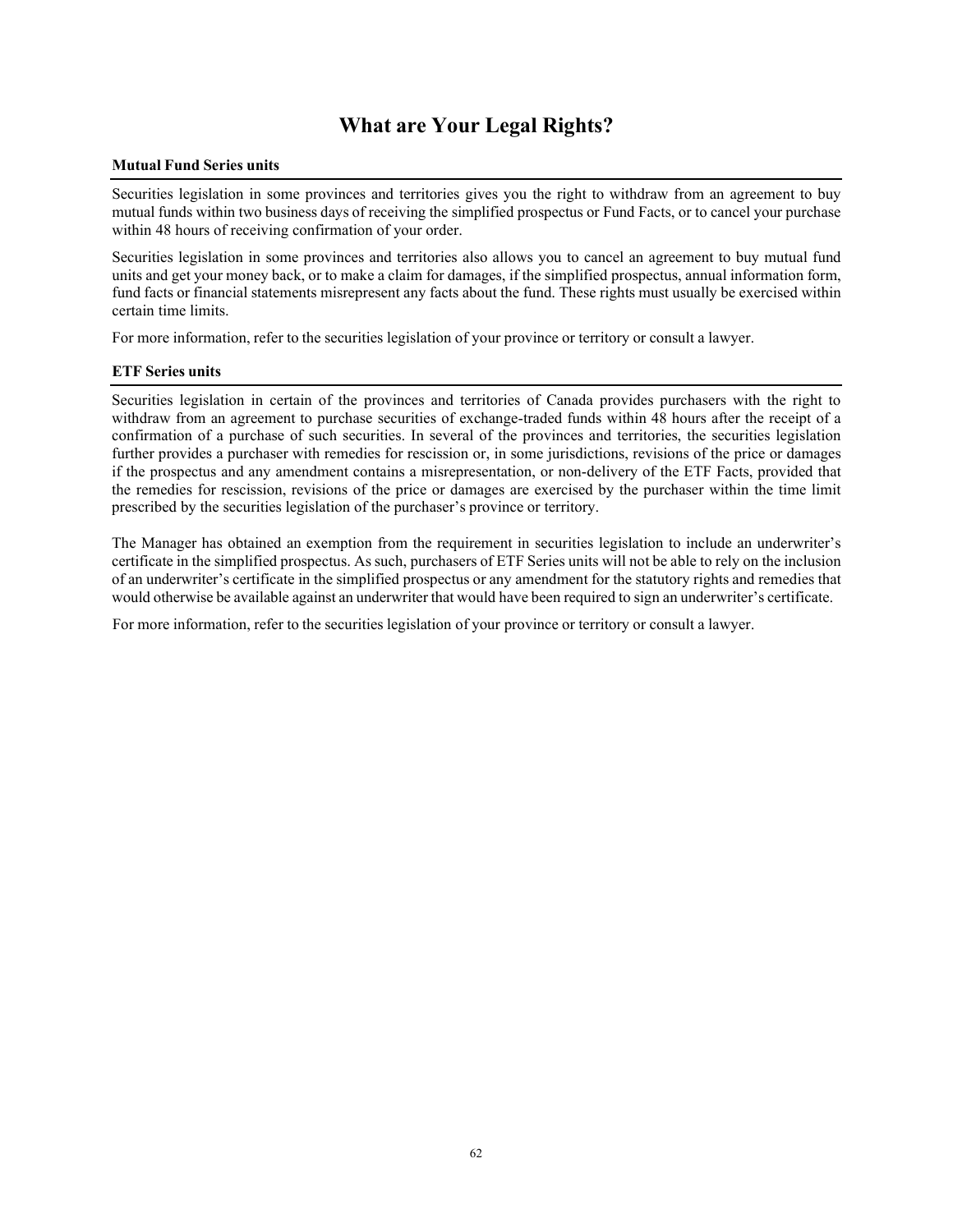## **Additional Information Regarding ETF Series units**

The funds have obtained relief from applicable securities laws in connection with the offering of ETF Series units to:

- relieve the funds from the requirement to prepare and file a long form prospectus for the ETF Series units in accordance with National Instrument 41-101 *General Prospectus Requirements* ("**NI 41-101**") in the form prescribed by Form 41-101F2 *Information Required in an Investment Fund Prospectus*, subject to the terms of the relief, provided that the funds file a prospectus for the ETF Series units in accordance with the provisions of National Instrument 81-101 *Mutual Fund Prospectus Disclosure* ("**NI 81-101**"), other than the requirements pertaining to the filing of a fund facts document;
- relieve the funds from the requirement that a prospectus offering ETF Series units contain a certificate of the underwriters;
- relieve a person or company purchasing ETF Series units of a fund in the normal course through the facilities of the TSX or another exchange from the take-over bid requirements of Canadian securities legislation;
- treat the ETF Series and the Mutual Fund Series of a fund as if such series were two separate funds in connection with their compliance with the provisions of Parts 9, 10 and 14 of NI 81-102.
- to permit the Manager to call meetings of the fund using the Notice-and-Access Procedure as permitted by the terms of the relief;
- to permit funds to use references to Lipper Leader ratings and Lipper Awards in sales communications; and
- to permit the disclosure and marketing of annual FundGrade A+ Awards and monthly FundGrade Ratings.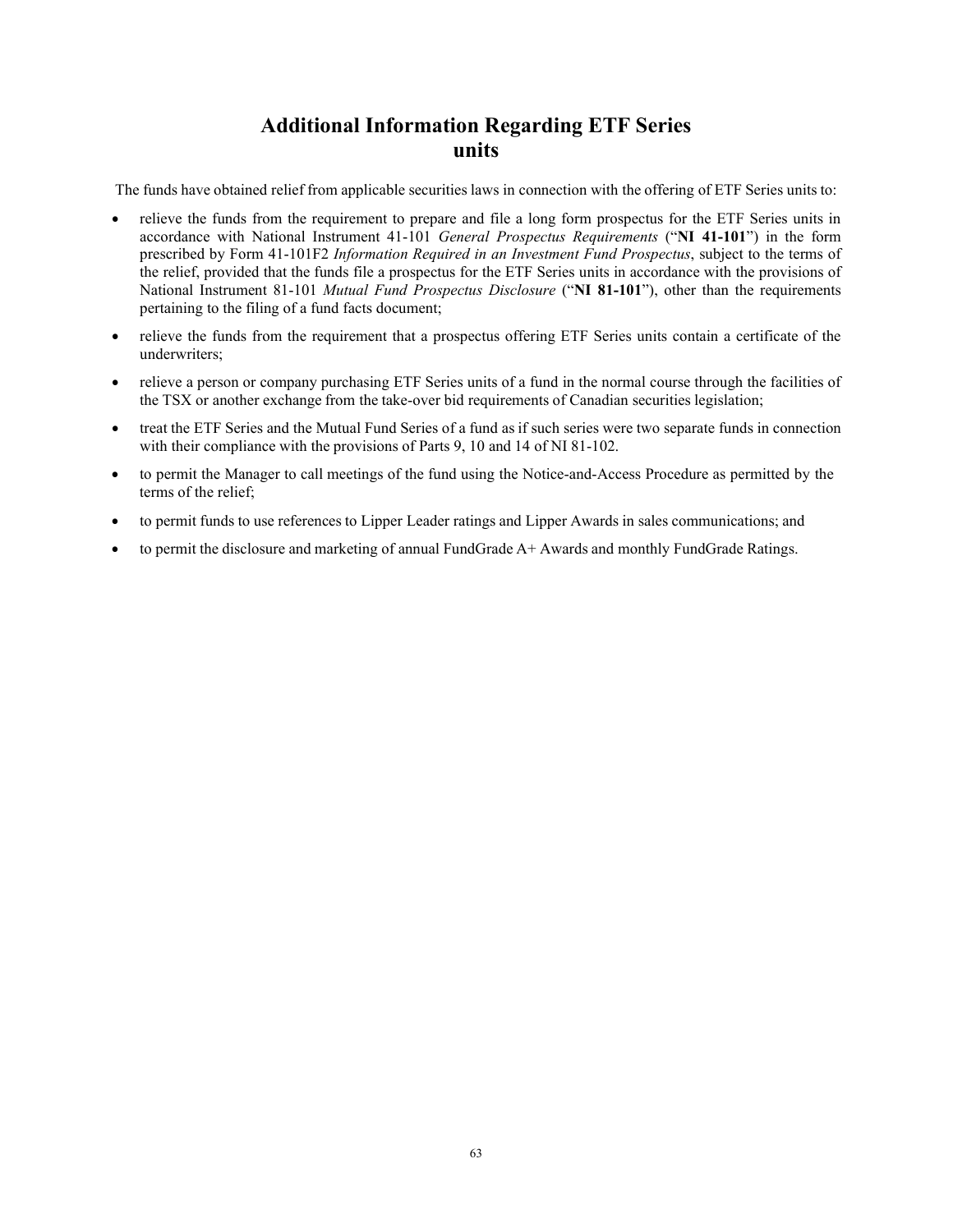## **Specific Information About Each of the Mutual Funds Described in This Document**

CI features a broad range of mutual funds that span the world and cross all asset classes. Both Canadian and international markets are represented in the fund portfolios, which include a range of foreign equities, fixed income securities and money market instruments.

In Part B of the simplified prospectus, you will find detailed descriptions of each of the funds described in this document. All of the descriptions are organized in the same way, under these headings:

## **Fund details**

This section gives you a snapshot of the fund with information such as the fund's creation date, the series of units it offers and whether its units are qualified investments for registered plans.

## **What does the fund invest in?**

This section includes the fund's fundamental investment objective and the strategies it uses in trying to achieve its objective. Any change to the investment objective must be approved by a majority of votes cast at a meeting of unitholders held for that reason. The Manager may change a fund's investment strategies at its discretion without notice or approval.

## **Investing in underlying funds**

All of the funds may invest in underlying funds, including exchange-traded funds. In selecting underlying funds, the Manager assess a variety of criteria, including:

- management style
- investment performance and consistency
- risk tolerance levels
- caliber of reporting procedures
- quality of the manager and/or portfolio adviser.

The Manager reviews and monitors the performance of the underlying funds in which it invests. The review process consists of an assessment of the underlying funds. Factors such as adherence to the stated investment mandate, returns, risk-adjusted return measures, assets, investment management process, style, consistency and continued portfolio fit may be considered. This process may result in suggested revisions to weightings of the underlying funds, the inclusion of new underlying funds or the removal of one or more underlying funds.

#### **How the funds use derivatives**

A derivative is an investment that derives its value from another investment called the underlying investment. This could be a stock, bond, currency or market index. Derivatives usually take the form of a contract with another party to buy or sell an asset at a later time. Some examples of derivatives are options, futures and forward contracts.

All of the funds may use derivatives as permitted by securities regulations. They may use them to:

- hedge their investments against losses from factors like currency fluctuations, stock market risks and interest rate changes
- invest indirectly in securities or financial markets, provided the investment is consistent with the fund's investment objective.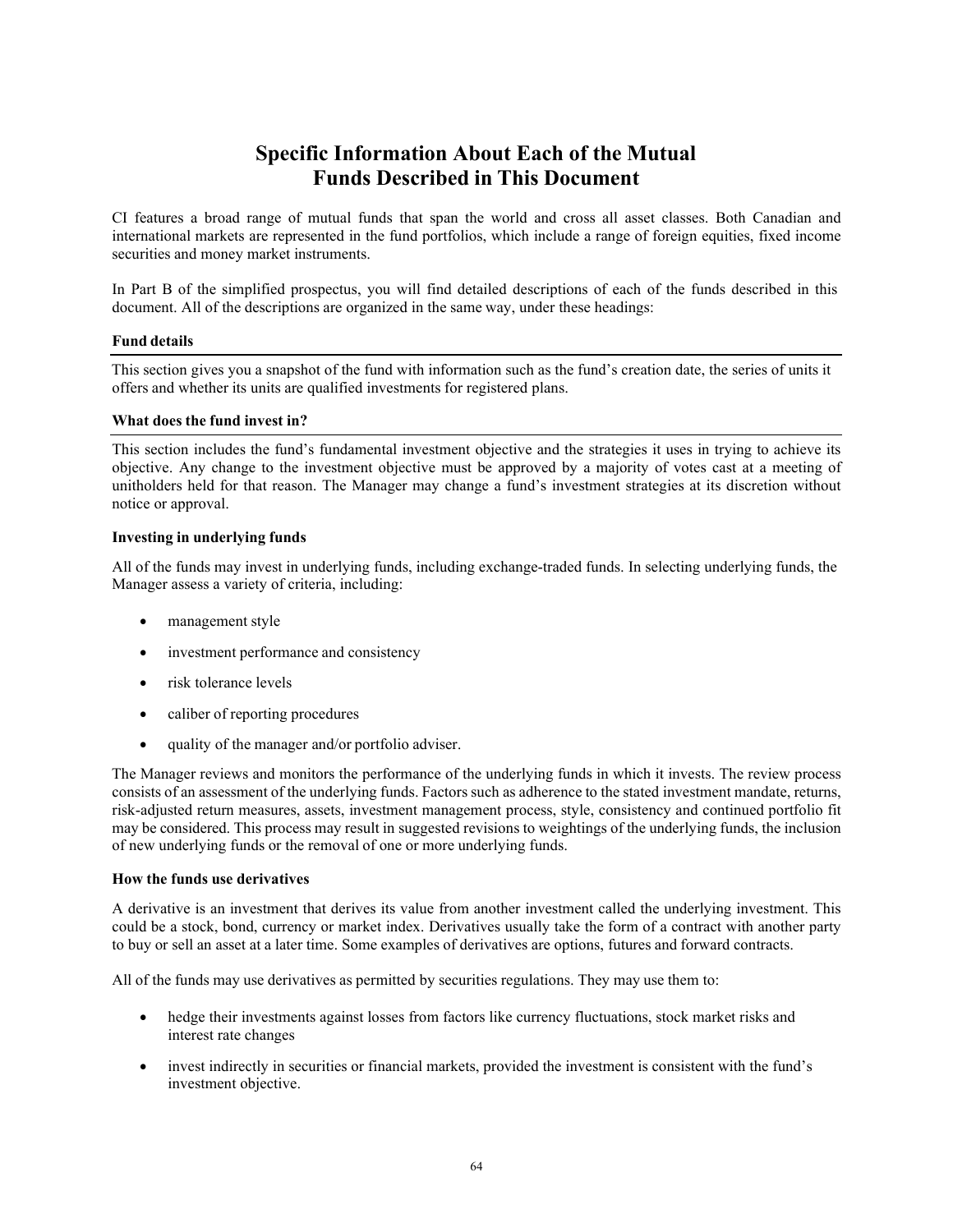When a fund uses derivatives for purposes other than hedging, it holds enough cash or money market instruments to fully cover its position in the derivative, as required by securities regulations.

#### **How the funds engage in securities lending transactions**

The funds may enter into securities lending transactions, repurchase transactions and reverse repurchase transactions.

A "*securities lending transaction"* is where a fund lends portfolio securities that it owns to a third party borrower. The borrower promises to return to the fund at a later date an equal number of the same securities and to pay a fee tothe fund for borrowing the securities. While the securities are borrowed, the borrower provides the fund with collateral consisting of a combination of cash and securities. In this way, the fund retains exposure to changes in the value of the borrowed securities while earning additional fees.

A "*repurchase transaction"* is where a fund sells portfolio securities that it owns to a third party for cash and simultaneously agrees to buy back the securities at a later date at a specified price using the cash received by the fund from the third party. While the fund retains its exposure to changes in the value of the portfolio securities, it also earns fees for participating in the repurchase transaction.

A "*reverse repurchase transaction"* is where a fund purchases certain types of debt securities from a third party and simultaneously agrees to sell the securities back to the third party at a later date at a specified price. The difference between the fund's purchase price for the debt instruments and the resale price provides the fund with additional income.

As indicated above, securities lending, repurchase and reverse repurchase transactions enable the funds to earn additional income and thereby enhance their performance.

A fund will not enter into a securities lending transaction or a repurchase transaction if, immediately thereafter, the aggregate market value of all securities loaned by the fund and not yet returned to it or sold by the fund in repurchase transactions and not yet repurchased would exceed 50% of the net asset value of the fund (exclusive of collateral held by the fund for securities lending transactions and cash held by the fund for repurchase transactions).

#### **How the funds engage in short selling**

The funds may short sell as permitted by securities regulations. A short sale by a fund involves borrowing securities from a lender and selling those securities in the open market (or selling short the securities). At a later date, the same number of securities are repurchased by that fund and returned to the lender. In the interim, the proceeds from the first sale are deposited with the lender and the fund pays compensation to the lender on the borrowed securities. If the value of the securities declines between the time that the fund borrows the securities and the time it repurchases and returns the securities to the lender, the fund will make a profit for the difference (less any compensation the fund is required to pay to the lender). Selling short provides the funds with more opportunities for profits when markets are generally volatile or declining.

The funds will engage in short selling only within certain controls and limitations. Securities will be sold short only for cash and the fund will receive the cash proceeds within normal trading settlement periods for the market in which the short sale is made. All short sales will be effected only through market facilities through which those securities normally are bought and sold. At the time securities of a particular issuer are sold short by a fund, the aggregate market value of all securities of that issuer sold short will not exceed 5% of the total assets of the fund and the aggregate market value of all securities sold short by a fund will not exceed 20% of its total assets. The fund may deposit assets with lenders in accordance with industry practice in relation to its obligations arising under short sale transactions. The fund also will hold cash cover in an amount, including the fund's assets deposited with lenders, that is at least 150% of the aggregate market value of all securities it sold short on a daily marked-to-market basis. No proceeds from short sales will be used by a fund to purchase long positions other than cash cover.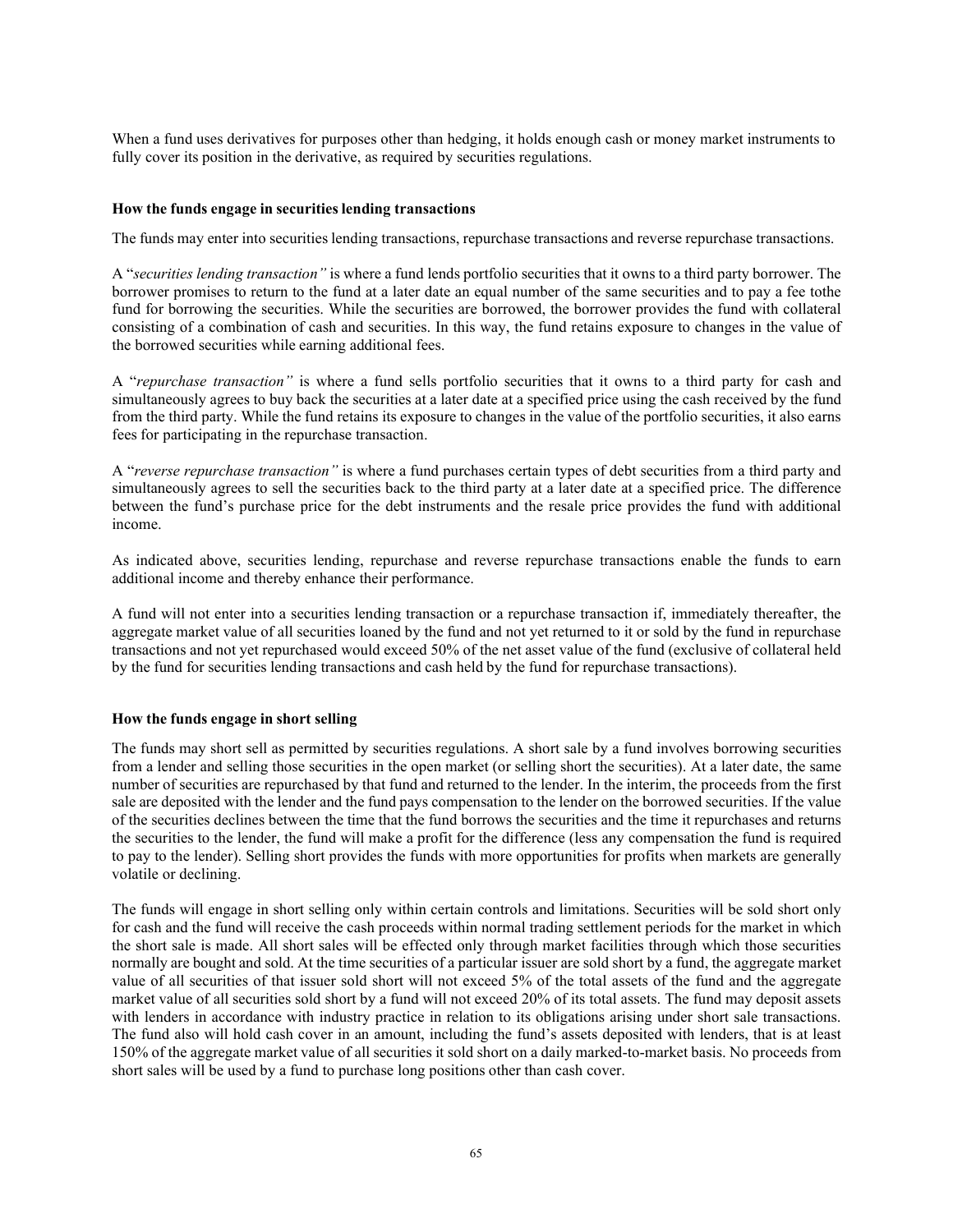#### **Investments in exchange-traded funds that are not index participation units**

The funds have obtained an exemption from certain provisions of NI 81-102 in order to permit each fund, subject to certain conditions, to: (a) invest up to 100% of its net asset value in securities of any exchange-traded mutual fund that is not an index participation unit ("*IPU*") and is a reporting issuer in Canada (each, a "*Canadian Underlying ETF*"); (b) invest up to 10% of its net asset value in securities of exchange-traded mutual funds that are not IPU and are not reporting issuers in Canada, but whose securities are listed for trading on a stock exchange in the United States (each, a "*U.S. Underlying ETF*"); and (c) pay brokerage commissions in relation to its purchase and sale of securities of Canadian Underlying ETFs and U.S. Underlying ETFs that are managed by the Manager or its affiliate.

#### **Primary offering securities**

The funds have received permission from the Canadian securities authorities to deviate from the requirements of Canadian securities legislation to purchase and hold non-exchange traded debt securities of a related party issued pursuant to a primary distribution or treasury offering ("*Primary Offering*") provided that (i) the purchase or holding is consistent with, or is necessary to meet, the investment objective of a fund; (ii) at the time of the purchase the IRC of the fund has approved the transaction in accordance with NI 81-107; (iii) the Manager and the IRC comply with certain requirements of NI 81-107 in connection with the transactions; (iv) the size of the Primary Offering is at least \$100 million; (v) at least 2 purchasers who are independent, arm's length purchasers, collectively purchase at least 20% of the Primary Offering; (vi) no fund shall participate in the Primary Offering if following its purchase the fund together with related funds will hold more than 20% of the securities issued in the Primary Offering; (vii) no fund shall participate in the Primary Offering if following its purchase the fund would have more than 5% of its net assets invested in non-exchange traded debt securities of a related party; (viii) the price paid for the security by a fund in the Primary Offering shall be no higher than the lowest price paid by any of the arm's length purchasers who participate in the Primary Offering; and (ix) no later than the time a fund files its annual financial statements, the fund files with the securities regulatory authorities or regulator the particulars of any such investments.

#### **Investmentsin leveraged exchange-traded funds**

The funds have received exemptive relief from the Canadian securities regulatory authorities to permit them to invest in certain exchange-traded funds or ETFs which utilize leverage in an attempt to magnify returns by either a multiple or an inverse multiple of a specified widely quoted market index ("*Leveraged ETFs*"), and certain ETFs that seek to provide daily results that replicate the daily performance of gold or the value of a specified derivative, the underlying interest of which is gold on an unlevered basis, by a multiple of 200% ("*Leveraged Gold ETFs*"). Investments in the Leveraged ETFs and Leveraged Gold ETFs will be made only in accordance with the investment objective of each fund, and in no case will the aggregate investment in such ETFs plus investments in ETFs that seek to replicate the performance of gold on an unlevered basis ("*Gold ETFs*") exceed 10% of the fund's net assets at the time of purchase. A fund will only invest in a Leveraged ETF that is rebalanced daily to ensure that its performance and exposure to its underlying index will not exceed  $+\sqrt{2} - 200\%$  of the corresponding daily performance of its underlying index. If a fund invested in Leveraged Gold ETFs, the Leveraged Gold ETFs would be rebalanced daily to ensure that their performance and exposure to their underlying gold interest will not exceed +200% of the corresponding daily performance of its underlying gold interest. If a fund engages in short selling, that fund will not short sell securities of the Leveraged ETFs or Leveraged Gold ETFs. In no case will a fund enter into any transaction if, immediately after the transaction, more than 20% of the net assets of the fund, taken at market value at the time of the transaction, would consist of, in aggregate, securities of the Leveraged ETFs, Gold ETFs, Leveraged Gold ETFs and all securities sold short by the fund. The funds may only invest in securities of Leveraged ETFs or Leveraged Gold ETFs that are traded on a stock exchange in Canada or the United States. The funds will not invest in a Leveraged ETF with a benchmark index that is based on (i) a physical commodity, or (ii) a specified derivative (within the meaning of NI 81 102) of which the underlying interest is a physical commodity.

## **Investments in debt obligations issued or guaranteed by the Federal National Mortgage Association or the Federal Home Loan Mortgage Corporation**

The funds have obtained an exemption from certain provisions of NI 81-102 in order to permit each fund to invest more than 10% of its net assets in debt obligations issued or guaranteed by either Fannie Mae or Freddie Mac ("*Fannie or Freddie Securities*") by purchasing securities of an issuer, entering into a specified derivative transaction or purchasing index participation units, provided that: (a) such investments are consistent with the fund's investment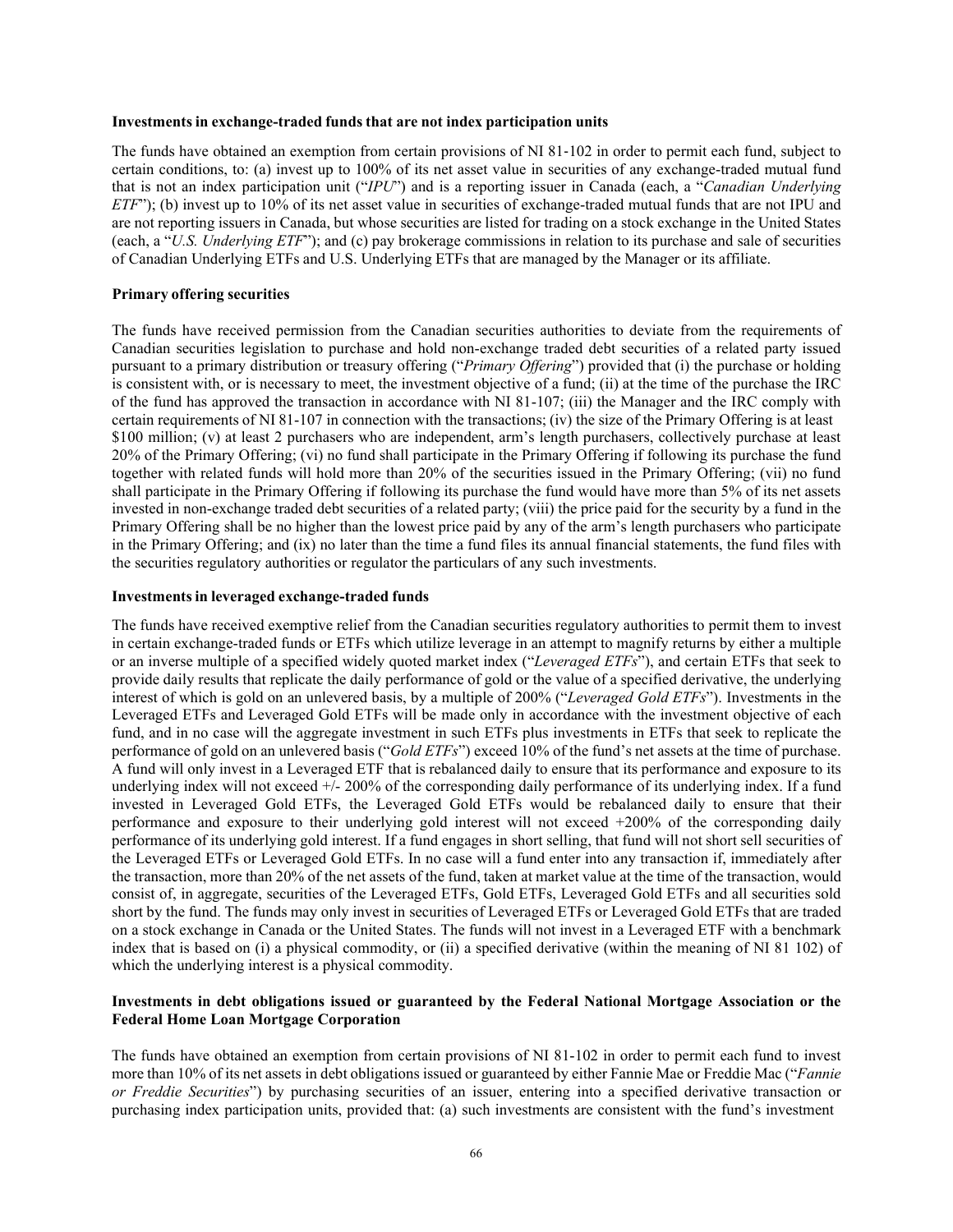objective; (b) the Fannie or Freddie Securities or the corporate debt of Fannie Mae or Freddie Mac (*"Fannie or Freddie Debt")*, as applicable, maintain a credit rating assigned by Standard & Poor's Rating Services (Canada) or an equivalent rating assigned by one or more other designated rating organizations to a Fannie or Freddie Security or Fannie or Freddie Debt, as applicable, that is not less than the credit rating when assigned by such designated rating organization to the debt of the United States government of approximately the same term as the remaining term to maturity of, and denominated in the same currency as, the Fannie or Freddie Security or the Fannie or Freddie Debt, as applicable; and (c) such rating is not less than a credit rating of BBB- assigned by Standard & Poor's Rating Services or an equivalent rating by one or more other designated rating organizations.

## **Investments in foreign underlying ETFs and Dublin iShare ETFs**

The funds have obtained exemptions from certain provisions of NI 81-102 in order to permit each fund, subject to certain conditions, to: (a) purchase and/or hold securities of TOPIX Exchange Traded Fund, NEXT FUNDS Nomura Shareholder Yield 70 ETF, iShares FTSE A50 China Index ETF and the ChinaAMC CSI 300 Index ETF (together, the "*Foreign Underlying ETFs*"); (b) purchase and/or hold securities of one or more ETFs which are, or will be, listed and traded on the London Stock Exchange and managed by BlackRock Asset Management Ireland Limited or its affiliate (each, a "*Dublin iShare ETF*"); and (c) purchase and/or hold a security of another investment fund managed by the Manager or its affiliate that holds more than 10% of its net asset value in securities of one or more Foreign Underlying ETFs or Dublin iShare ETFs.

## **Depositing portfolio assets with borrowing agents**

The funds have obtained exemptive relief to permit each fund to deposit portfolio assets with a borrowing agent (that is not the fund's custodian or sub-custodian) as security in connection with a short sale of securities, provided that the aggregate market value of the portfolio assets being deposited, excluding the aggregate market value of the proceeds from outstanding short sales of securities held by the borrowing agent, does not exceed 10% of the net asset value of the fund at the time of deposit.

#### **Investments in underlying pools**

The funds have obtained exemptive relief to permit each fund, subject to certain conditions, to invest a portion of its assets in CI Global Private Real Estate Fund and CI Adams Street Global Private Markets Fund and/or any other future collective investment funds that is or will be managed by the Manager and will have similar non-traditional investment strategies.

#### **Portfolio turnover rate**

A fund's portfolio turnover rate indicates how actively the fund's portfolio adviser manages its portfolio investments. A portfolio turnover rate of 100% is equivalent to the fund buying and selling all of the securities in its portfolio one time in the course of a year. The higher a fund's portfolio turnover rate in a year, the greater the trading costs payable by the fund in the year and the greater the likelihood that gains or losses will be realized by the fund. The trading costs associated with portfolio turnover may adversely affect a fund's performance.

#### **Tax-related investment restrictions**

A fund will not make an investment or conduct any activity that would result in the fund (i) failing to qualify as a "*unit trust*" or "*mutual fund trust*" within the meaning of the Income Tax Act or (ii) being subject to the tax for "*SIFT trusts*" for purposes of the Income Tax Act. In addition, a fund will not (i) make or hold any investment in property that would be "*taxable Canadian property*" (if the definition of such term in the Income Tax Act were read without reference to paragraph (b) thereof) if more than 10% of the fund's property consisted of such property.

In addition, none of the funds will (i) invest in or hold (a) securities of or an interest in any non-resident entity, an interest in or a right or option to acquire such property, or an interest in a partnership which holds any such property if the fund (or the partnership) would be required to include significant amounts in income pursuant to section 94.1 of the Income Tax Act, (b) an interest in a trust (or a partnership which holds such an interest) which would require the fund (or the partnership) to report significant amounts of income in connection with such interest pursuant to the rules in section 94.2 of the Income Tax Act, or (c) any interest in a non-resident trust other than an "exempt foreign trust"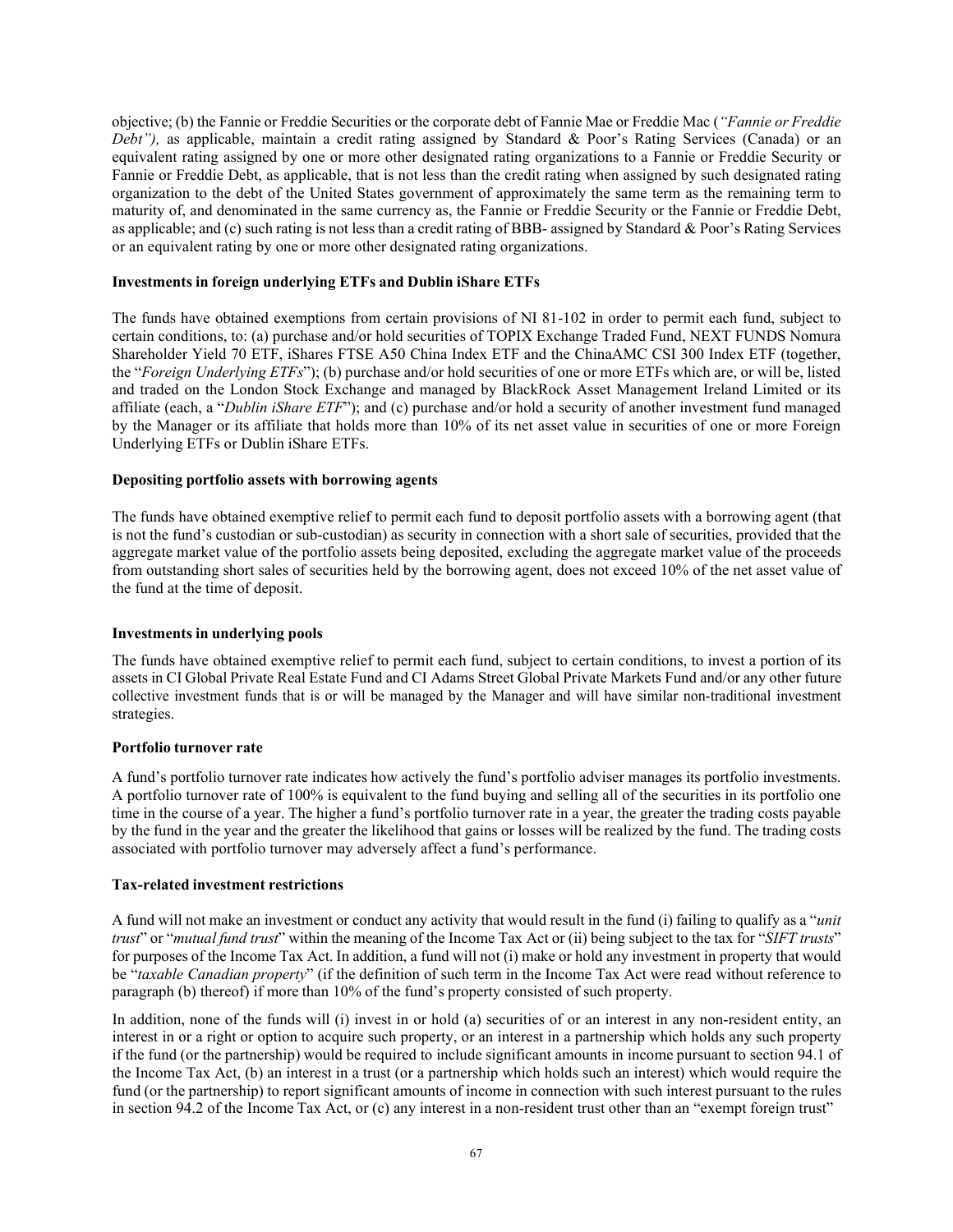for the purposes of section 94 of the Income Tax Act (or a partnership which holds such an interest); (ii) invest in any security that would be a "tax shelter investment" within the meaning of section 143.2 of the Income Tax Act; or (iii) invest in any security of an issuer that would be a "foreign affiliate" of the fund for purposes of the Income Tax Act.

In addition, the fund may not enter into any arrangement (including the acquisition of securities for its portfolio) where the result is a "dividend rental arrangement" for the purposes of the Income Tax Act, and the fund may not engage in securities lending that does not constitute a "securities lending arrangement" for purposes of the Income Tax Act.

Investment restrictions, including additional tax-related investment restrictions specific to a particular fund are described Part B of the simplified prospectus.

## **What are the risks of investing in the fund?**

This section shows the specific risks associated with an investment in the fund, which are in addition to the affecting all or most of the funds. These risks are described in the section "*What is a Mutual Fund and What Are the Risks of Investing in a Mutual Fund? – Types of risk*".

## **Risk classification methodology**

The Manager determines the risk level for each fund in accordance with a standardized risk classification methodology in NI 81-102 that is based on the mutual fund's historical volatility as measured by the 10-year standard deviation of the returns of the mutual fund. Standard deviation is a common statistic used to measure the volatility and risk of an investment. Mutual fund with higher standard deviations are generally classified as being more risky. Just as historical performance may not be indicative of future returns, the fund's historical volatility may not be indicative of its future volatility. You should be aware that other types of risk, both measurable and non-measurable, also exist.

Where a fund has offered units to the public for less than 10 years, the standardized methodology requires that the standard deviation of a reference mutual fund or index that reasonably approximates or, for a newly established fund, is reasonably expected to approximate, the standard deviation of the fund be used to determine the risk rating of the fund. The list of funds that have not offered securities to the public for at least 10 years, and the applicable reference fund or index used to determine the risk rating for each such fund is displayed in the table at the end of this section. The returns of the reference indexes are in Canadian dollars unless otherwise noted.

Each fund is assigned an investment risk rating in one of the following categories:

- **Low** this level of risk is typically associated with investments in money market funds and Canadian fixed income funds;
- **Low to Medium**  this level of risk is typically associated with investments in balanced funds and global and/or corporate fixed income funds;
- **Medium** this level of risk is typically associated with investments in equity portfolios that are diversified among a number of large-capitalization Canadian and/or international equity securities;
- **Medium to High**  this level of risk is typically associated with investments in equity funds that may concentrate their investments in specific regions or in specific sectors of the economy; and
- **High** this level of risk is typically associated with investment in equity portfolios that may concentrate their investments in specific regions or in specific sectors of the economy where there is a substantial risk of loss (e.g., emerging markets, precious metals).

The following chart sets out the reference indices used for each fund that has less than 10 years of performance history:

| Name of Fund                                   | Reference Index                                                                          |
|------------------------------------------------|------------------------------------------------------------------------------------------|
| CI DoubleLine Core Plus Fixed Income US\$ Fund | Bloomberg Barclays U.S. Aggregate Bond Index (USD)                                       |
| CI DoubleLine Income US\$ Fund                 | Bloomberg Barclays U.S. Securitized MBS/ABS/CMBS<br>and Covered Total Return Index (USD) |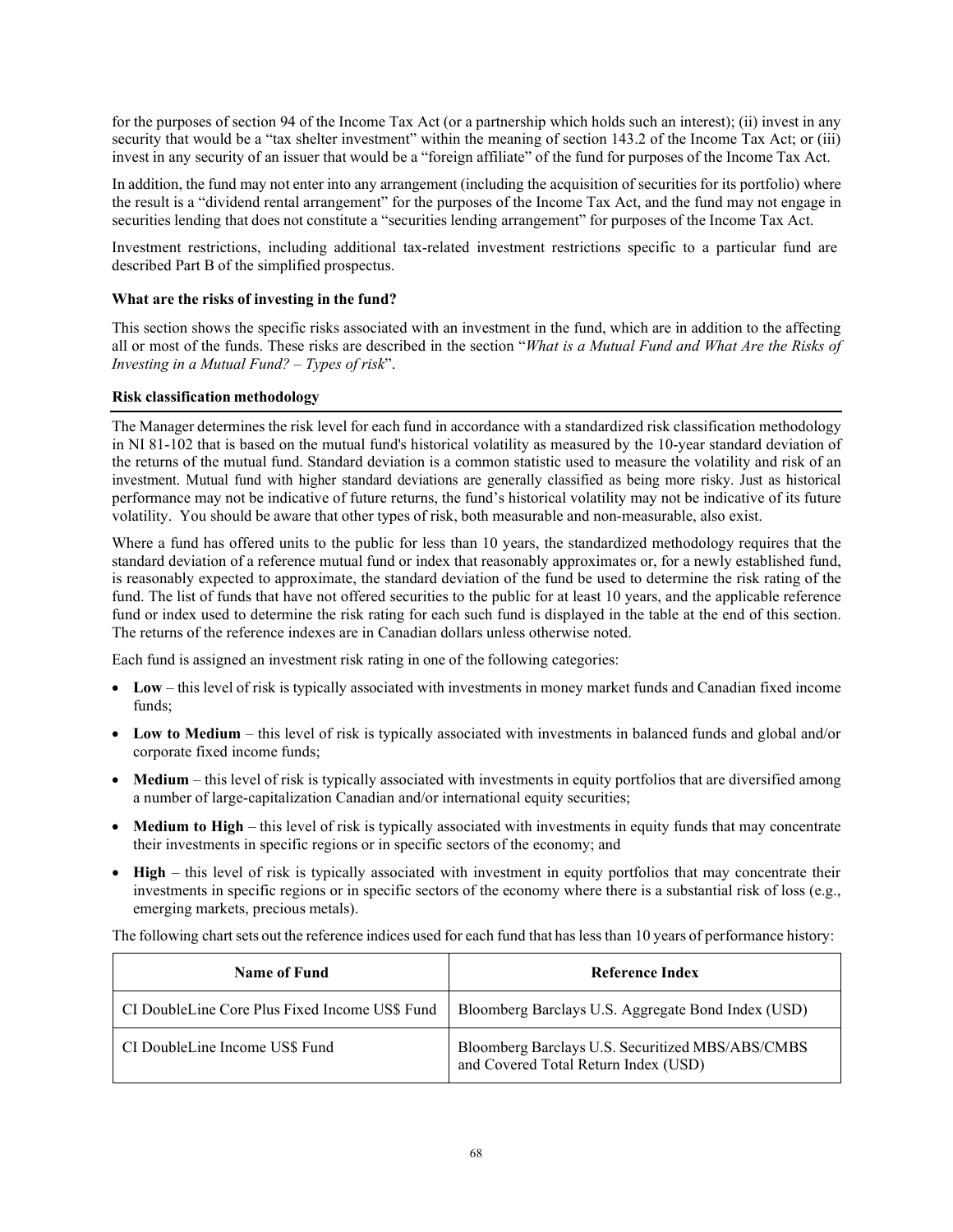| Name of Fund                              | <b>Reference Index</b>                                                                                                             |
|-------------------------------------------|------------------------------------------------------------------------------------------------------------------------------------|
| CI DoubleLine Total Return Bond US\$ Fund | Bloomberg Barclays U.S. Aggregate Bond Index (USD)                                                                                 |
| CI Enhanced Short duration Bond Fund      | FTSE Canada Short Term Corporate Bond TR Index                                                                                     |
| CI Global Asset Allocation Private Pool   | A blend of MSCI ACWI Index (60%), J.P. Morgan Global<br>Government Bond Index (25%), and ICE BofAML U.S.<br>High Yield Index (15%) |
| CI Global Longevity Economy Fund          | <b>MSCI ACWI Index</b>                                                                                                             |
| CI Global Infrastructure Private Pool     | MSCI World Core Infrastructure Index                                                                                               |
| CI Global Real Asset Private Pool         | FTSE EPRA / NAREIT Developed Index (50%)<br>MSCI World Core Infrastructure Index (50%)                                             |
| CI Global REIT Private Pool               | FTSE EPRA / NAREIT Developed Index                                                                                                 |
| CI Munro Global Growth Equity Fund        | <b>MSCI ACWI Index</b>                                                                                                             |

There may be times when the Manager believes the standardized methodology produces a result that does not reflect the fund's risk based on other qualitative factors. As a result, the Manager may place the fund in a higher risk rating category, as appropriate. The Manager reviews the risk rating for the fund on an annual basis or if there has been a material change to the fund's investment objectives or investment strategies. As part of our annual review, we also review our investment risk classification methodology and ensure that the reference funds or indices used for our calculations are appropriate.

All reference indices are total return indices unless otherwise stated.

The manner in which we identify risks is available on request, at no cost, by calling 1-800-792-9355 or by emailing [service@ci.com.](mailto:service@ci.com)

## *Reference Index Descriptions*

The **Bloomberg Barclays U.S. Aggregate Bond Index (USD)** is a broad-based flagship benchmark that measures the investment grade, U.S. dollar-denominated, fixed-rate taxable bond market.

The **Bloomberg Barclays U.S. Securitized: MBS/ABS/CMBS and Covered Total Return Index (USD)** is designed to capture fixed income instruments whose payments are backed or directly derived from a pool of assets that is protected or ring-fenced from the credit of a particular issuer (either by bankruptcy remote special purpose vehicle or bond covenant). Underlying collateral for securitized bonds can include residential mortgages, commercial mortgages, public sector loans, auto loans or credit card payments. There are four main sub-components of the securitized sector: MBS Pass-Through, ABS, CMBS, and Covered.

The **FTSE Canada Short Term Corporate Bond TR Index** is a market capitalization-weighted index consisting of investment grade bonds of Canadian corporations, denominated in Canadian dollars, with a remaining term to maturity of five years or less.

The **FTSE EPRA / NAREIT Developed Index** is designed to track the performance of listed real estate companies and REITs worldwide.

The **ICE BofAML U.S. High Yield Index** tracks the performance of below-investment grade U.S. dollardenominated corporate bonds publicly issued in the U.S. domestic market.

The **J.P. Morgan Global Government Bond Index** tracks the performance of fixed-rate, local currency treasury bonds issued by a fixed list of 13 core developed markets.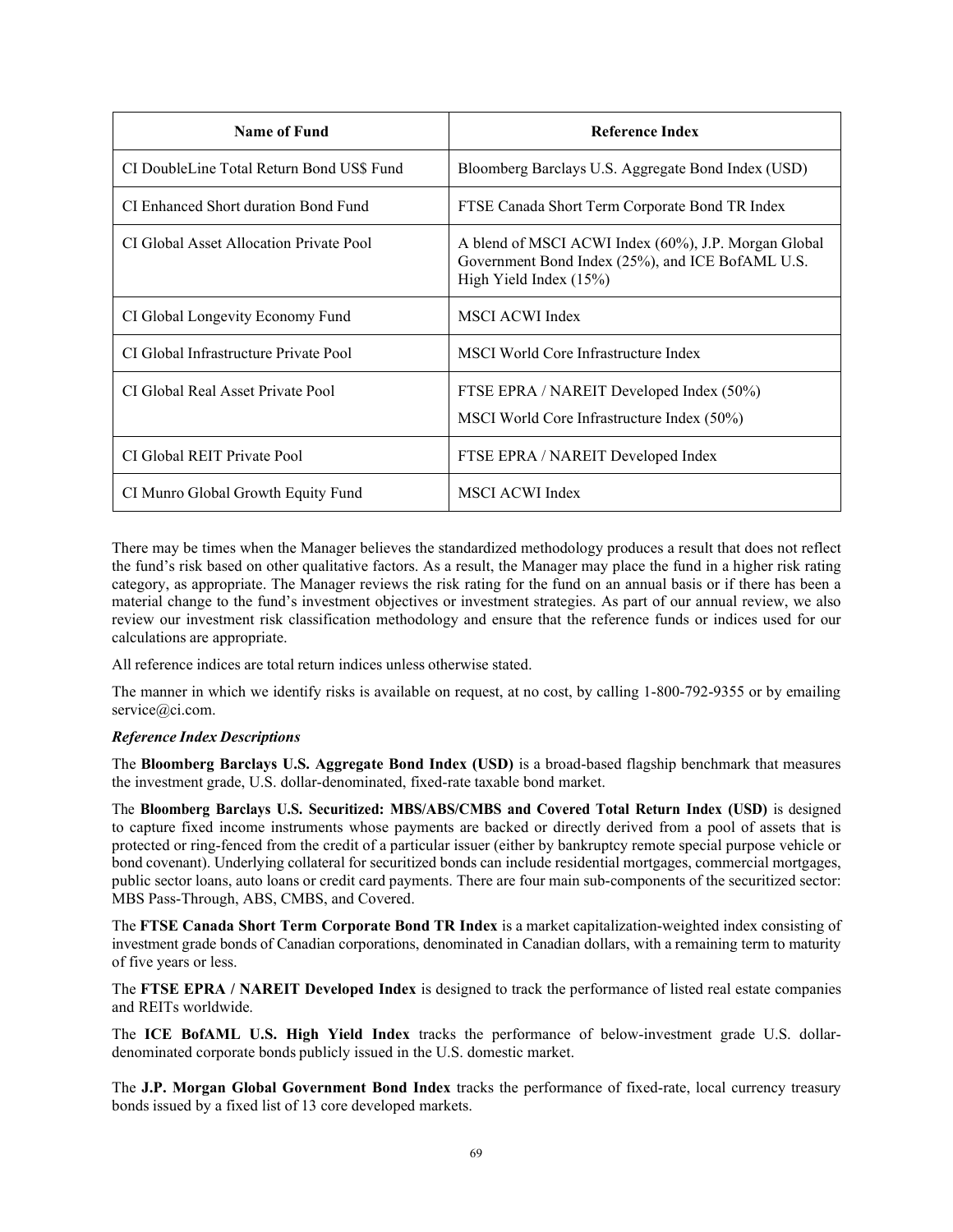The **MSCI ACWI Index** is MSCI's flagship global equity index and is designed to represent performance of the full opportunity set of large- and mid-cap stocks across 23 developed and 26 emerging markets. It covers more than 3,000 constituents across 11 sectors and approximately 85% of the free float-adjusted market capitalization in each market. It is a free-float weighted equity index and includes both emerging and developed world markets.

The **MSCI World Core Infrastructure Index** captures large and mid-capitalization securities across the 23 Developed Markets (DM) countries. The index is designed to represent the performance of listed companies within the developed markets that are engaged in core industrial infrastructure activities.

## **Who should invest in this fund?**

This section tells you the type of investment portfolio or investor the fund may be suitable for. This is meant as a general guide only. For advice about your own circumstances, you should consult your representative.

## **Distribution policy**

## **All units**

If a fund pays distribution, it will be paid in the same currency in which you hold your units. **Generally, distributions are automatically reinvested, without charges, in additional units of the same fund. In respect of Mutual Fund** Series units, you can also ask in writing to have them invested in another mutual fund managed by the Manager **or to receive your distributions in cash for funds you hold in non-registered accounts. Cash distributions are not subject to redemption fees.** The Manager may change the distribution policy at its discretion.

## *Year-End Distributions*

If, in any taxation year, after the ordinary distributions, there would remain in a fund additional net income or net realized capital gains, the fund will be required to pay or make payable such net income and net realized capital gains as one or more special year-end distributions in such year to unitholders as is necessary to ensure that the fund will not be liable for non-refundable income tax on such amounts under Part I of the Income Tax Act (after taking into account all available deductions, credits and refunds). Such special distributions may be paid in the form of units and/or cash. Any special distributions payable in units of a fund will increase the aggregate adjusted cost base of a unitholder's units. In the case of ETF Series units, immediately following payment of such a special distribution in units, the number of units outstanding will be automatically consolidated such that the number of units outstanding after such distribution will be equal to the number of units outstanding immediately prior to such distribution, except in the case of a non-resident unitholder to the extent tax is required to be withheld in respect of the distribution.

For more information about distributions, see "*Canadian Federal Income Tax Considerations for Investors*".

## **ETF Series units**

Cash distributions, if any, on the ETF Series units of a fund are expected to be made at least monthly. None of the funds have a fixed distribution amount for the ETF Series units. The amount of ordinary cash distributions, if any, will be based on the Manager's assessment of anticipated cash flow and anticipated expenses of the funds from time to time. The date(s) of any ordinary cash distribution of ETF Series of the funds will be announced in advance by issuance of a press release.

Subject to compliance with the investment objectives of a fund, the Manager may, in its complete discretion, change the frequency of these distributions in respect of the ETF Series of the fund and any such change will be announced by press release.

Depending on the underlying investments of a fund, distributions on ETF Series units of the fund may consist of ordinary income, including foreign source income, taxable dividends from taxable Canadian corporations, interest and other distributions received by the fund but may also include net realized capital gains, in any case, less the expenses of the fund and may include returns of capital. To the extent that the expenses of the fund exceed the income generated by the fund in any applicable distribution period, it is not expected that a distribution for that period will be paid.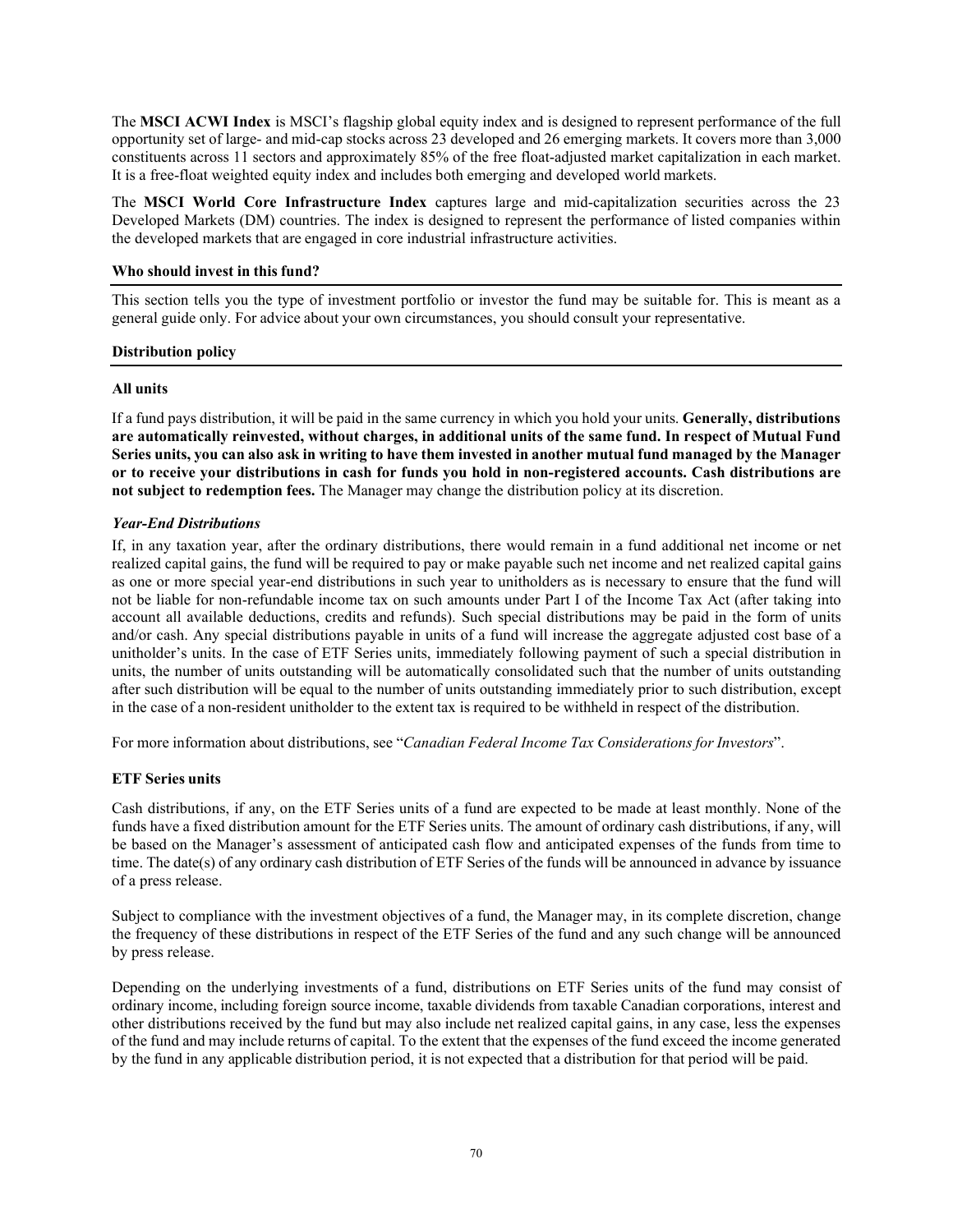## *Distribution Reinvestment Plan*

At any time, unitholders of an ETF Series of a fund may elect to participate in the Manager's distribution reinvestment plan (the "*Reinvestment Plan*") by contacting the CDS Participant through which the unitholder holds his or her ETF Series units. Under the Reinvestment Plan, cash distributions (net of any required withholding tax) will be used to acquire additional ETF Series units of the fund (the "*Plan Units*") from the market and will be credited to the account of the unitholder (the "*Plan Participant*") through CDS.

Any eligible unitholder may enroll in the Reinvestment Plan by notifying the CDS Participant through which the unitholder holds his or her ETF Series units of such unitholder's intention to participate in the Reinvestment Plan. Under the Reinvestment Plan, cash distributions will be used to acquire Plan Units in the market and will be credited to the account of the Plan Participant through CDS. The CDS Participant must, on behalf of such Plan Participant, elect online via CDSX no later than 5:00 p.m. (Eastern time) on each applicable date determined by the Manager as a record date for the determination of unitholders entitled to receive a distribution (each, a "*Distribution Record Date*") in respect of the next expected distribution in which the unitholder wishes to participate. These elections are received directly by TSX Trust Company, the Plan Agent, via CDSX. If this election via CDSX is not received by the Plan Agent by the applicable deadline, the unitholder will not participate in the Reinvestment Plan for that distribution.

## *Fractional Units*

No fractional Plan Units will be purchased or sold under the Reinvestment Plan. Payments in cash for any remaining uninvested funds may be made in lieu of fractional Plan Units by the Plan Agent to CDS or CDS Participant, on a monthly or quarterly basis, as the case may be. Where applicable, CDS will, in turn, credit the Plan Participant, via the applicable CDS Participant.

#### *Amendments, Suspension or Termination of the Reinvestment Plan*

Any Plan Participant may withdraw from the Reinvestment Plan by contacting the CDS Participant through which the unitholder holds its ETF Series units for procedures.

Plan Participants may voluntarily terminate their participation in the Reinvestment Plan by notifying their CDS Participant no later than 4:00 p.m. (Eastern time) at least two business days immediately prior to the applicable Distribution Record Date. If notice is received after this deadline, participation will continue for that distribution only. Future distributions will be made in cash to such unitholders.

The Manager may terminate the Reinvestment Plan with respect to a fund in its sole discretion, upon not less than 30 days' notice to: (i) the Plan Participants, via the CDS Participants through which the Plan Participants hold their ETF Series units, (ii) the Plan Agent, and (iii) the TSX (if applicable). The Manager may also amend, modify or suspend the Reinvestment Plan with respect to a fund at any time in its sole discretion, provided that it complies with certain requirements and gives notice of that amendment, modification or suspension (which notice may be given by issuing a press release containing a summary description of the amendment or in any other manner the Manager determines appropriate) to: (i) CDS Participants through which the Plan Participants hold their ETF Series units, (ii) the Plan Agent, and (iii) the TSX (if applicable). The Reinvestment Plan will terminate automatically with respect to a fund upon the termination of that fund.

The Manager may adopt additional rules and regulations to facilitate the administration of the Reinvestment Plan, subject to the approval of the TSX (if required by the TSX rules). The Manager may, in its sole discretion, and upon at least 30 days' written notice to the Plan Agent, remove the Plan Agent and appoint a new Plan Agent.

#### *Other Provisions Relating to the Reinvestment Plan*

Participation in the Reinvestment Plan is restricted to unitholders of a ETF Series of a fund who are residents of Canada for the purposes of the Income Tax Act. Partnerships (other than "*Canadian partnerships*" as defined in the Income Tax Act) are not eligible to participate in the Reinvestment Plan. Upon becoming a non-resident of Canada or a partnership (other than a Canadian partnership), a Plan Participant shall notify their CDS Participant and terminate participation in the Reinvestment Plan immediately. For the purpose of the Reinvestment Plan, the Plan Agent will not have any duty to inquire into the residency status or partnership status of Plan Participants, nor will the Plan Agent be required to know the residency status or partnership status of Plan Participants other than as notified by CDS or the Manager.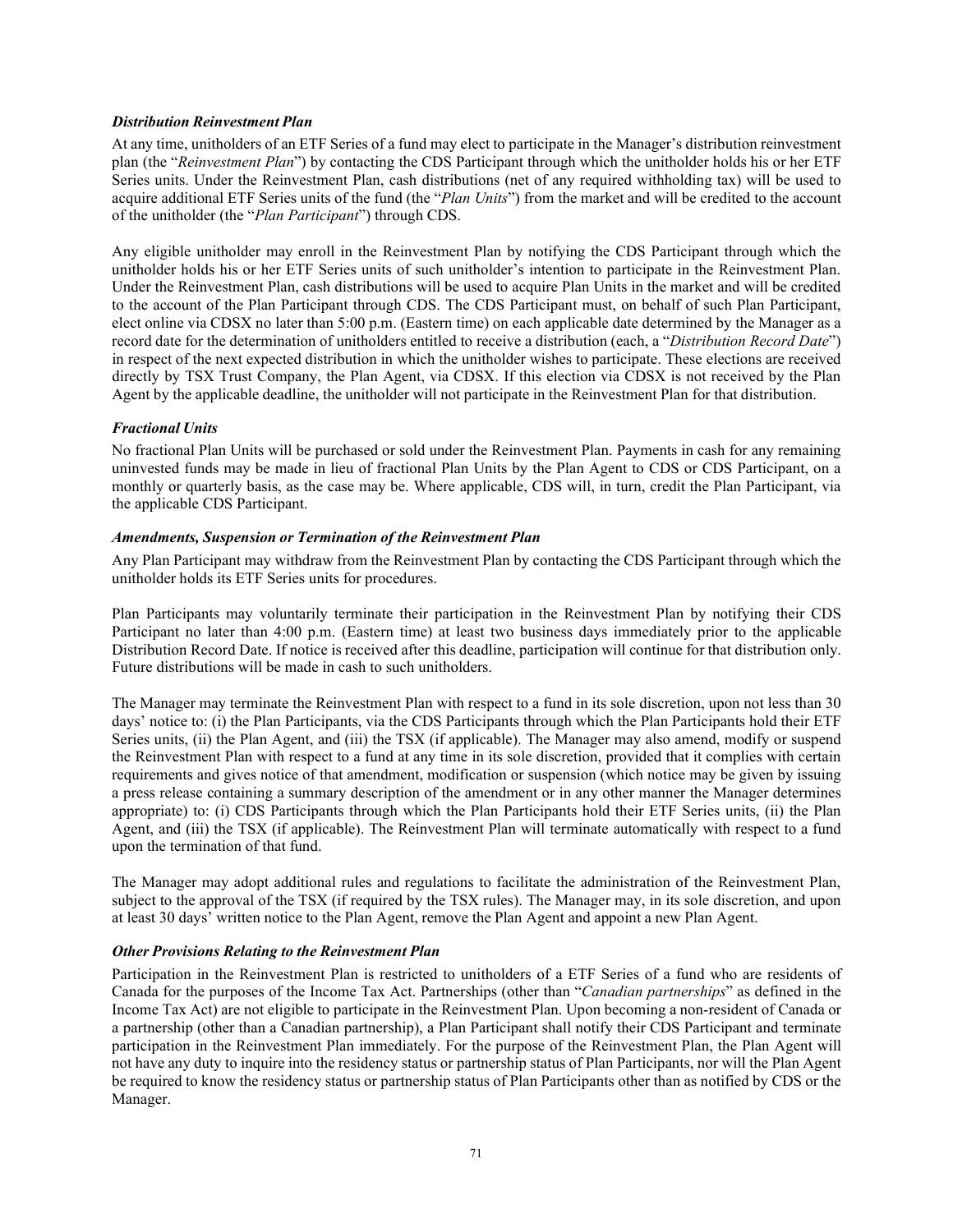The automatic reinvestment of the distributions under the Reinvestment Plan will not relieve Plan Participants of any income tax applicable to such distributions. Each Plan Participant will be mailed annually the information necessary to enable such Plan Participant to complete an income tax return with respect to amounts paid or payable by fund to the Plan Participant in the preceding taxation year.

## **Fund expenses indirectly borne by investors**

This section is an example of the expenses the fund pays on its series of units. The example is intended to help you compare the cost of investing in the fund with the cost of investing in other mutual funds. While you do not pay these costs directly, they have the effect of reducing the fund's returns. It assumes that the management expense ratio ("*MER*") of the fund was the same throughout each period shown as it was during the last completed financial year and that you earned a total annual return of 5% over the indicated time period. Investors in certain series of units are charged fees directly by their representative's firm or the Manager that are not included in this section. For more information about fees and expenses, see "*Fees and Expenses*".

Expense information will not be available for a series if the financial information for a series is not yet available or the financial information for its first financial year has not been published as of the date of this simplified prospectus.

## **Some terms used in this simplified prospectus**

The Manager has written this document in plain language, but this simplified prospectus includes financial terms that may be new to you. This section explains a number of these terms.

**Bonds** – fixed income securities issued by governments and corporations to finance their operations or pay for major projects. When you buy a bond you are in effect lending money to the issuer. In return you receive interest payments and the face amount of the bond on a future date called the maturity date.

**Commercial paper** - short-term fixed income securities that generally mature in less than one year. They are generally issued by banks, corporations and other borrowers and are usually not backed by any assets.

**Common share** - an equity security representing part ownership in a company. Common shares usually come with rights such as the right to vote at shareholder meetings.

**Convertible securities** - bonds, debentures or preferred shares that the owner may exchange for shares of the company.

**Debentures** - fixed income securities issued by a government or corporation usually backed only by the general credit of the issuer.

**Debt securities -** debt instrument, such as a government bond, corporate bond, municipal bond or preferred share, that can be bought or sold between two parties and has basic terms defined, such as notional amount, interest rate, and maturity and renewal date. It also includes collateralized securities, such as collateralized debt obligations, CMOs, mortgage-related securities and zero-coupon securities.

**Derivative** - an investment that derives its value from another investment, which is called the underlying investment. This could be a stock, bond, currency or market index. Derivatives usually take the form of a contract with another party to buy or sell an asset at a later time. Some examples of derivatives are options, futures and forward contracts.

**Exchange-traded funds –** exchange-traded funds are investment funds whose securities are listed for trading on an exchange.

**Equity securities –** securities representing part ownership of a company. A typical example is common shares.

**Equity-related securities –** securities that behave like equity securities. They include warrants and convertible securities.

**Fixed income securities –** securities that generate interest or dividend income, such as bonds, debentures, commercial paper, treasury bills and other money market instruments and preferred shares.

**Forward contract** – an agreement for the future delivery or sale of a foreign currency, commodity or other asset, with the price set at the time the agreement is made.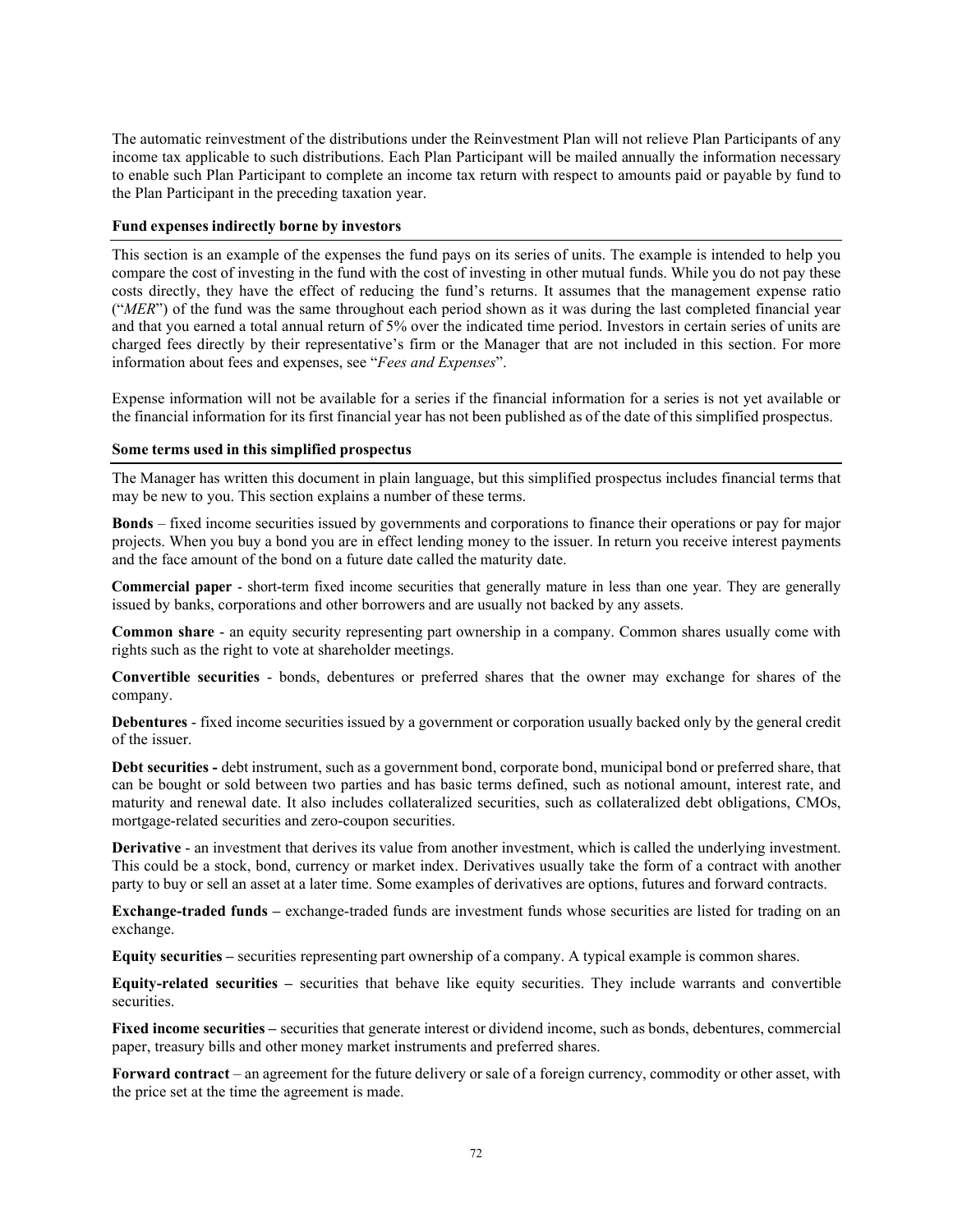**Futures contracts** – standardized contracts entered into on domestic or foreign exchanges which call for the future delivery of specified quantities of various assets such as stocks, bonds, agricultural commodities, industrial commodities, currencies, financial instruments, energy products or metals at a specified time and place. The terms and conditions of futures contracts of a particular commodity are standardized and as such are not subject to any negotiation between the buyer and seller.

**Income Trust –** a fund, trust, limited partnership, corporation or other entity, the securities of which are listed on a stock exchange or traded on a stock market, structured to own debt and/or equity of an underlying company or partnership, or a royalty in revenues generated by the assets thereof, which carries on an active business including royalty trusts, income funds, certain limited partnerships, certain corporations and other income vehicles including, without limitation, securities of an issuer that are typically issued in securities comprised of a dividend-bearing common share and a promissory note, the two components of which, after an initial period during which separation is prohibited, can be split and traded separately, provided that the determination by the Manager that an issuer of securities is an Income Trust shall be conclusive for all purposes herein.

**Maturity –** the date on which a fixed income security repays the face amount of the investment. Also known as the date the security comes due.

**Money market instruments** – short-term fixed income securities that mature in less than a year. They include government treasury bills, commercial paper and bankers' acceptances.

**Options** – the right, but not the obligation, to buy or sell specific securities or properties at a specified price within a specified time.

**Preferred share –** a security that usually entitles the owner to a fixed dividend ahead of a company's common shares and to a maximum stated dollar value per share if the company is dissolved.

**Swap –** a financial derivative contract in which two counterparties agree to exchange cash flows determined with reference to prices of currencies, indices or interest rates, according to predetermined rules. At inception, this instrument typically has zero market value, but as market prices change the swap acquires value.